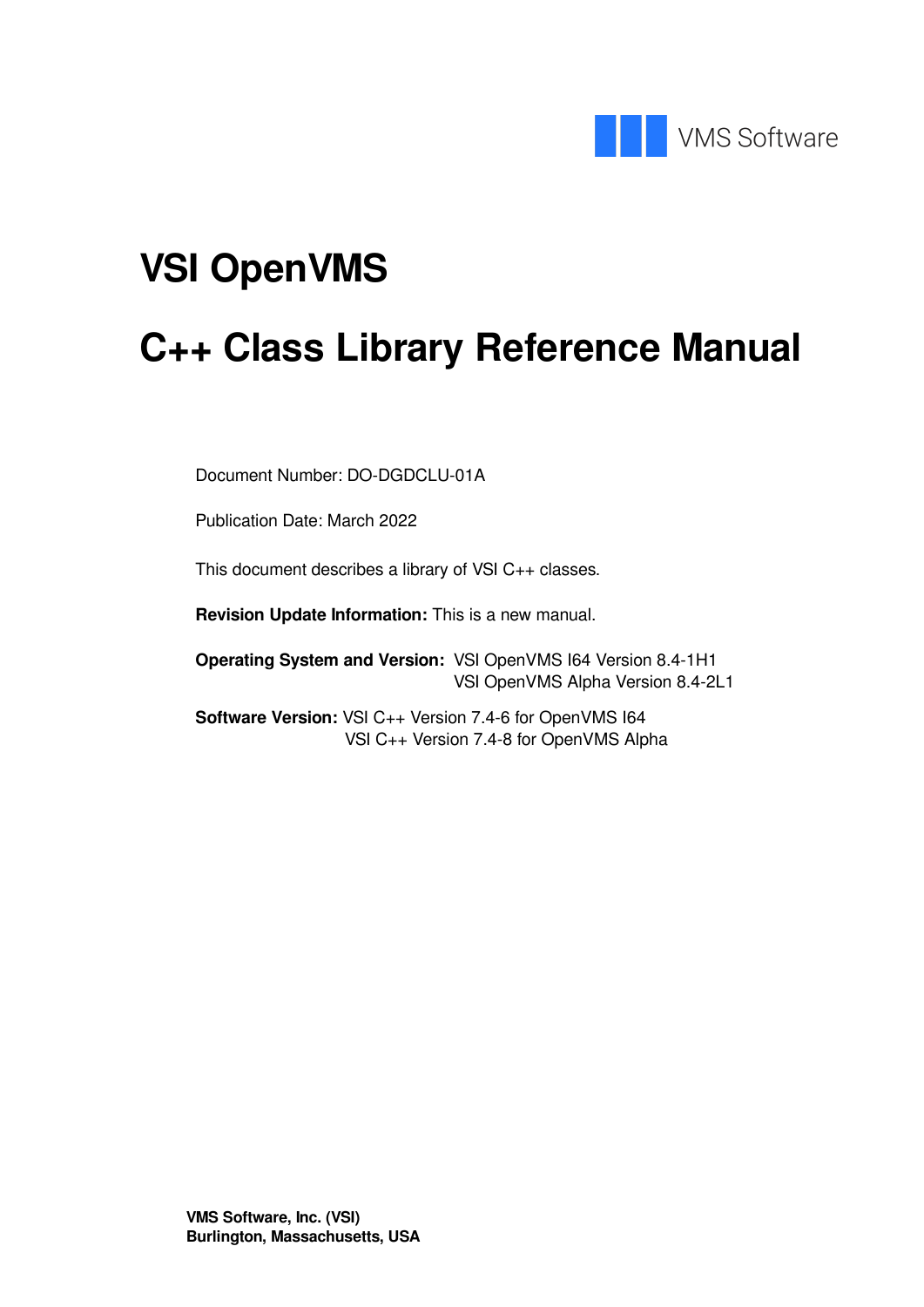## **C++ Class Library Reference Manual**

**VMS Software** 

Copyright © 2022 VMS Software, Inc. (VSI), Burlington, Massachusetts, USA

#### **Legal Notice**

Confidential computer software. Valid license from VSI required for possession, use or copying. Consistent with FAR 12.211 and 12.212, Commercial Computer Software, Computer Software Documentation, and Technical Data for Commercial Items are licensed to the U.S. Government under vendor's standard commercial license.

The information contained herein is subject to change without notice. The only warranties for VSI products and services are set forth in the express warranty statements accompanying such products and services. Nothing herein should be construed as constituting an additional warranty. VSI shall not be liable for technical or editorial errors or omissions contained herein.

HPE, HPE Integrity, HPE Alpha, and HPE Proliant are trademarks or registered trademarks of Hewlett Packard Enterprise.

Intel, Itanium and IA64 are trademarks or registered trademarks of Intel Corporation or its subsidiaries in the United States and other countries.

Microsoft, Windows, Windows-NT and Microsoft XP are U.S. registered trademarks of Microsoft Corporation. Microsoft Vista is either a registered trademark or trademark of Microsoft Corporation in the United States and/or other countries.

Motif is a registered trademark of The Open Group

UNIX is a registered trademark of The Open Group.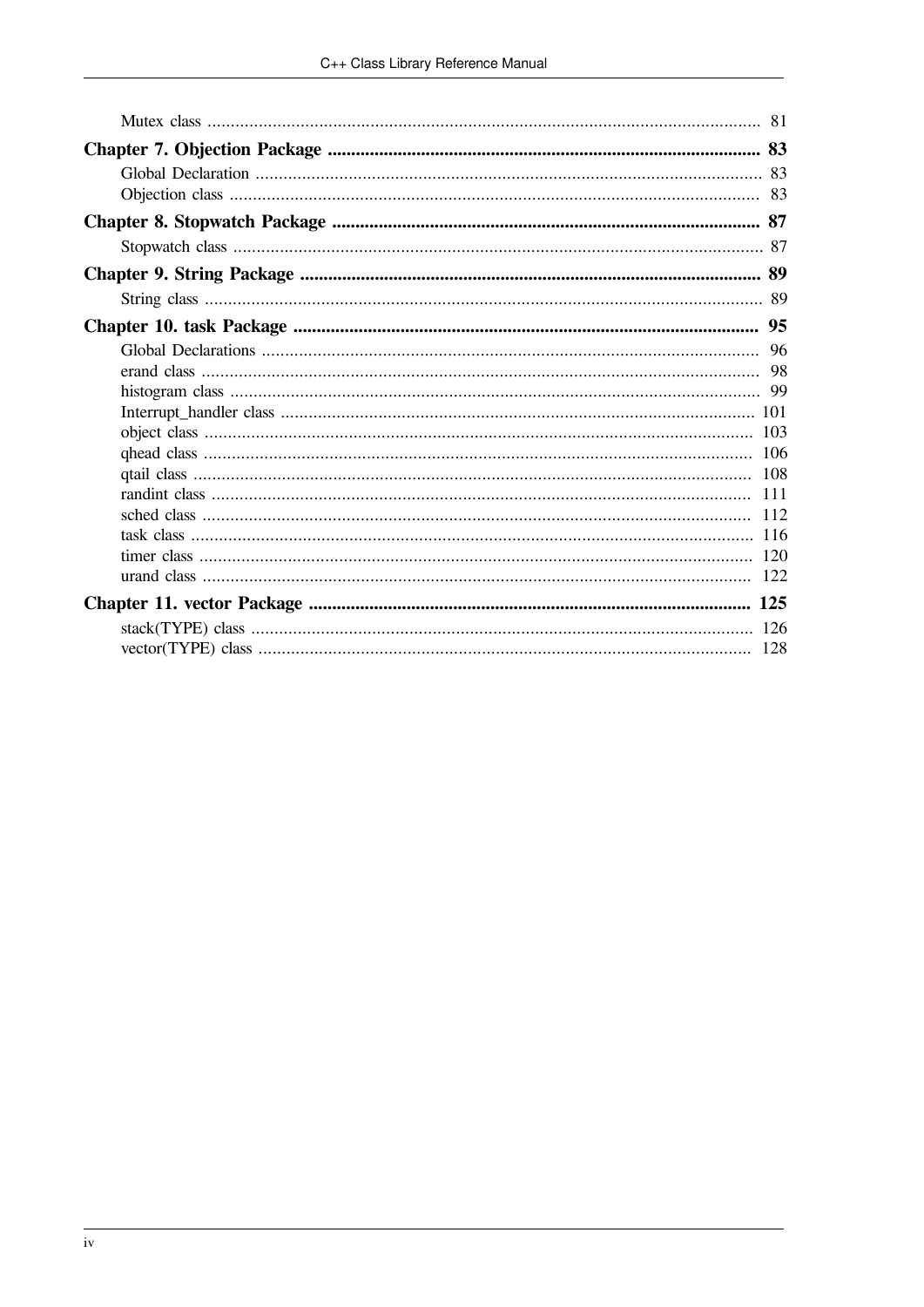# <span id="page-4-0"></span>**Preface**

This manual describes the library of classes supplied with VSI C++ for OpenVMS systems. It contains detailed information on members of these classes (including member functions) and information on other associated functions, variables, and macros.

# <span id="page-4-1"></span>**1. About VSI**

VMS Software, Inc. (VSI) is an independent software company licensed by Hewlett Packard Enterprise to develop and support the OpenVMS operating system.

VSI seeks to continue the legendary development prowess and customer-first priorities that are so closely associated with the OpenVMS operating system and its original author, Digital Equipment Corporation.

# <span id="page-4-2"></span>**2. Intended Audience**

This manual is intended for experienced programmers who have a basic understanding of the VSI C++ language, and who are using VSI C++ with the OpenVMS operating system in either a single or multiple platform environment. Some familiarity with the operating system is assumed.

# <span id="page-4-3"></span>**3. Document Structure**

This manual consists of an introductory chapter and 10 chapters describing each of the packages of predefined classes supplied with the VSI C++ compiler.

# <span id="page-4-4"></span>**4. Associated Documents**

The following documents contain information related to this manual:

- *The C++ Programming Language, 3nd Edition* provides an exhaustive introduction to the C++ programming language, and includes the text but not the annotation of *The Annotated C++ Reference Manual*.
- *C++ Installation Guide for OpenVMS* describes how to install VSI C++ on your system.
- *C++ Command Reference Pages* provides references for C++ commands and libraries.
- *Musser and Saini, STL Tutorial and Reference Guide, Addison-Wesley, 1995* describes how to use the Standard Templates Library (STL).
- *The Annotated C++ Reference Manual* contains the definitive language description of C++.
- *C Language Reference Manual* provides a complete technical description of the C language, as specified by the ANSI X3J11 committee. This manual also fully describes all extensions to this standard implemented in C.
- *Ladebug Debugger Manual* describes how to use DIGITAL's Ladebug debugger.

## <span id="page-4-5"></span>**5. VSI Encourages Your Comments**

You may send comments or suggestions regarding this manual or any VSI document by sending electronic mail to the following Internet address: <docinfo@vmssoftware.com>. Users who have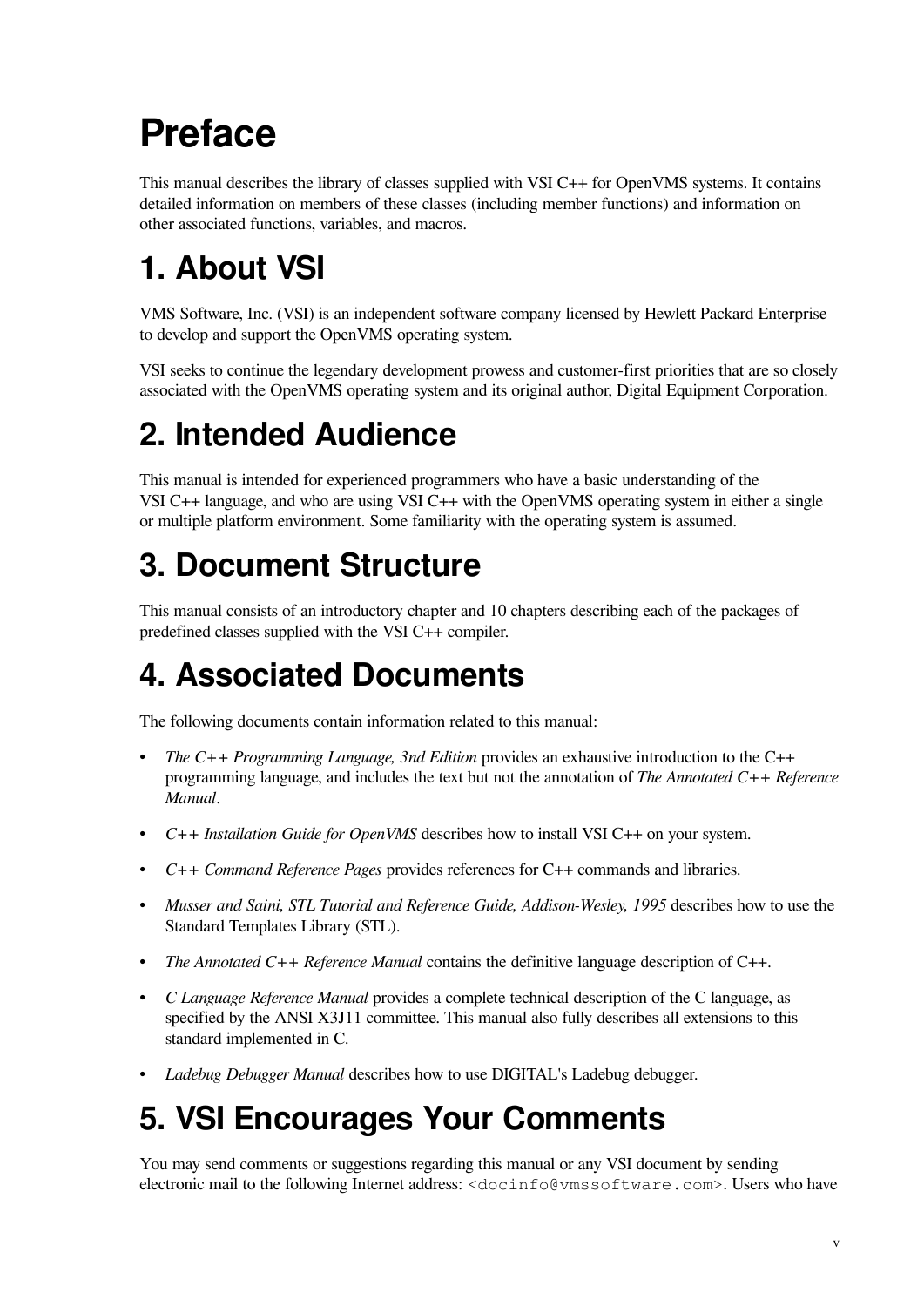OpenVMS support contracts through VSI can contact <support@vmssoftware.com> for help with this product. Users who have OpenVMS support contracts through HPE should contact their HPE Support channel for assistance.

# <span id="page-5-0"></span>**6. OpenVMS Documentation**

The full VSI OpenVMS documentation set can be found on the VMS Software Documentation webpage at <https://docs.vmssoftware.com>

# <span id="page-5-1"></span>**7. Conventions**

The conventions found in the following table are used in this document.

| <b>Convention</b>                                 | <b>Meaning</b>                                                                                                                                                                                                             |  |
|---------------------------------------------------|----------------------------------------------------------------------------------------------------------------------------------------------------------------------------------------------------------------------------|--|
| class complex {<br>$\}$ ;                         | A vertical ellipsis indicates that some intervening program code or<br>output is not shown. Only the more pertinent material is shown in<br>the example.                                                                   |  |
|                                                   | A horizontal ellipsis in a syntax description indicates that you<br>can enter additional parameters, options, or values. A comma<br>preceding the ellipsis indicates that successive items must be<br>separated by commas. |  |
| The complex class<br>The get () function $\ldots$ | Monospaced type denotes the names of VSI C++ language<br>elements, and also the names of classes, members, and<br>nonmembers. Monospaced type is also used in text to reference<br>code elements displayed in examples.    |  |
| italic                                            | Italic type denotes the names of variables that appear as<br>parameters or in arguments to functions.                                                                                                                      |  |
| boldface                                          | Boldface type in text indicates the first instance of terms defined in<br>text.                                                                                                                                            |  |
| <b>UPPERCASE, lowercase</b>                       | UNIX operating system differentiates between uppercase and<br>lowercase characters. Literal strings that appear in examples,<br>syntax descriptions, and function definitions must be typed exactly<br>as shown.           |  |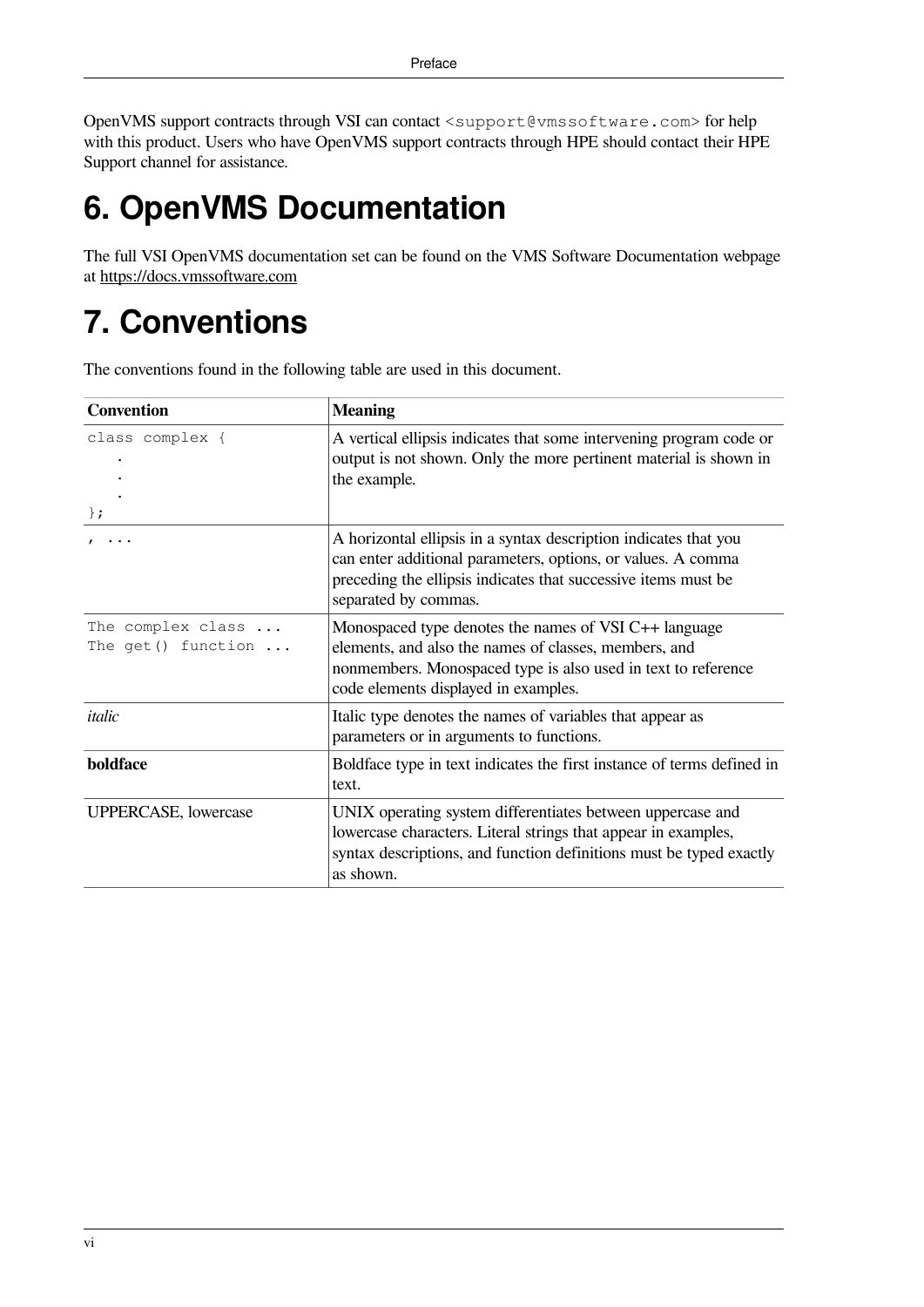# <span id="page-6-0"></span>**Chapter 1. Overview**

The VSI C++ Class Library is a set of headers and other files implementing a collection of basic VSI C+ + classes. In the library, these classes are arranged in functionally related groups called **packages**.

The VSI C++ Class Library makes use of other run-time libraries.

#### **Note**

Identifiers beginning with  $c \times x \perp$  or CXXL are reserved for the VSI C++ Class Library and should not be used by customer programs except as specified in this manual.

# <span id="page-6-1"></span>**1.1. Thread Safe Programming**

Developers of multithreaded applications should note the following:

- Internal class library data is thread safe; multiple threads can access the VSI C++ Class Library simultaneously without compromising the integrity of the internal data.
- The predefined stream objects, cerr, cin, clog, and cout are thread safe. However, you need to provide synchronization around sequences of operations on these objects. For more information on synchronizing access to the predefined stream objects, see [Chapter](#page-22-0) 4.
- User-defined objects are not thread safe; users must provide synchronization for such objects if they are shared between threads. For more information on synchronizing access to user-defined objects, see [Chapter](#page-86-0) 6.
- The ios class member function sync\_with\_stdio() is not thread safe; if your application calls this function, the call must come before any threads use the predefined stream objects:  $cerr$ , cin, clog, or cout.
- Generation of error messages within the vector package is not thread safe; the package uses static data members to handle the current error message and there is no synchronization between threads. VSI recommends that you define a single Mutex object to synchronize all use of the vector package.
- The task package is not thread safe; only one task can execute at a time.

# <span id="page-6-2"></span>**1.2. Using RMS Attributes with iostreams**

The Class Library class fstream constructors and open() member function do not support different RMS attributes, for example, creating a stream-lf file.

To work around this restriction, use the C library creat() or open() call, which returns a file descriptor, and then use the fstream constructor, which accepts a file descriptor as its argument. For example:

```
#include <fstream.hxx>
int main()
{
   int fp;
```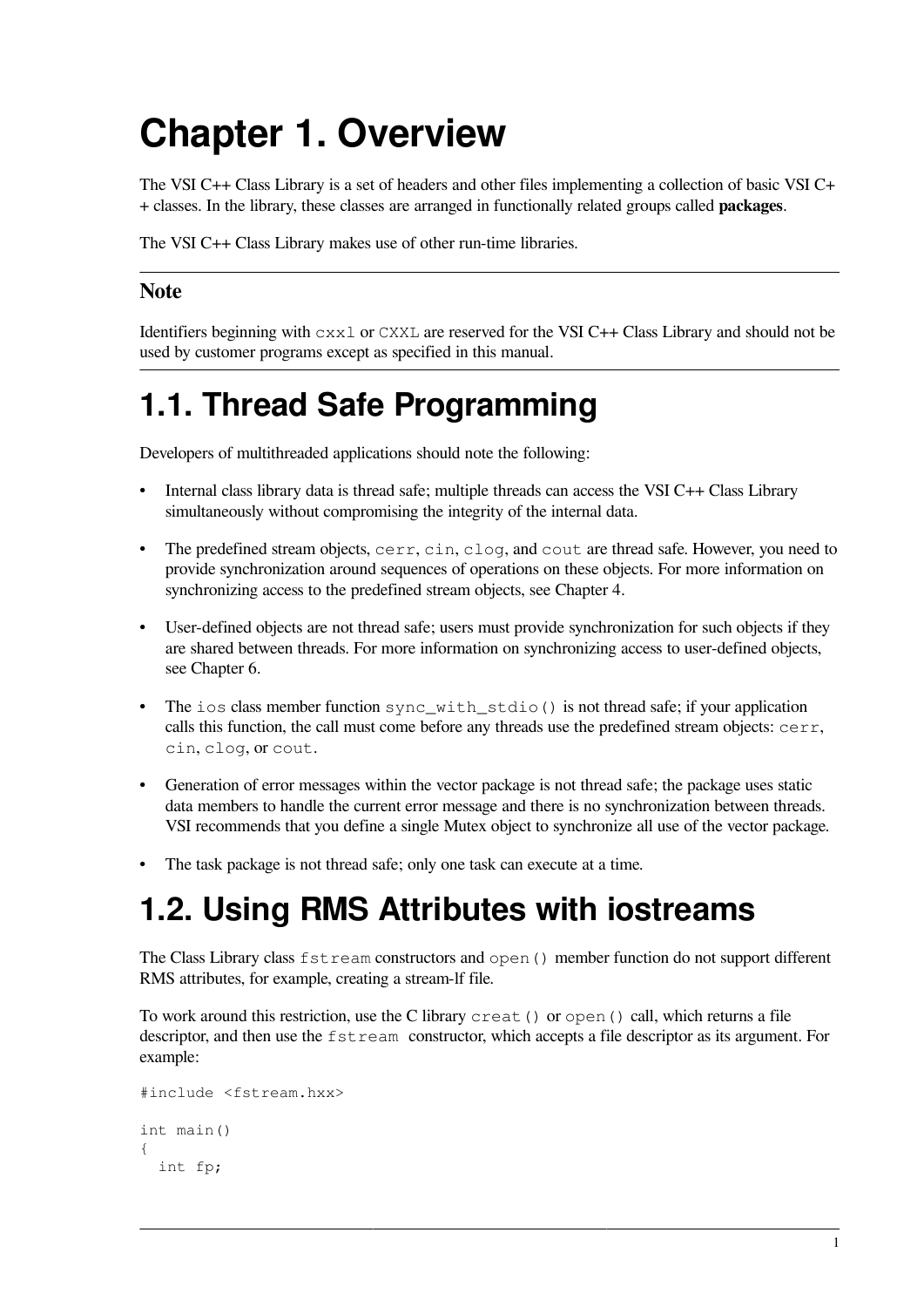```
 // use either creat or open
  //if ( !(fp= creat("output_file.test", 0, "rfm=stmlf")) )
  if ( !(fp= open("output_file.test", O_WRONLY | O_CREAT | O_TRUNC , 0,
"rfm=stmlf")) )
    perror("open");
 ofstream output_file(fp); // use special constructor which takes
                              // a file descriptor as argument
  // ...
}
```
## <span id="page-7-0"></span>**1.3. Class Library Restrictions**

The following are restrictions in the VSI C++ Class Library:

• No Class Library support for 128-bit long doubles

The Class Library does not include support for 128-bit long doubles.

Conflict with redefinition of  $\text{clear}$  ()

If your program includes both <curses.h> and <iostream.hxx>, VSI C++ might fail to compile your program because  $\text{clear}(t)$  is defined by both header files. In  $\text{curses.h>},$ clear() is defined as a macro whereas in <iostream.hxx> clear() is defined as a member function.

Workarounds:

If your program does not use either clear() or uses the clear(), include the <iostream.hxx> header first, followed by <curses.h>.

If your program uses the  $i \circ s : c \cdot \text{learn}$  () function, undefine the clear() macro directly after the #include <curses.h> statement.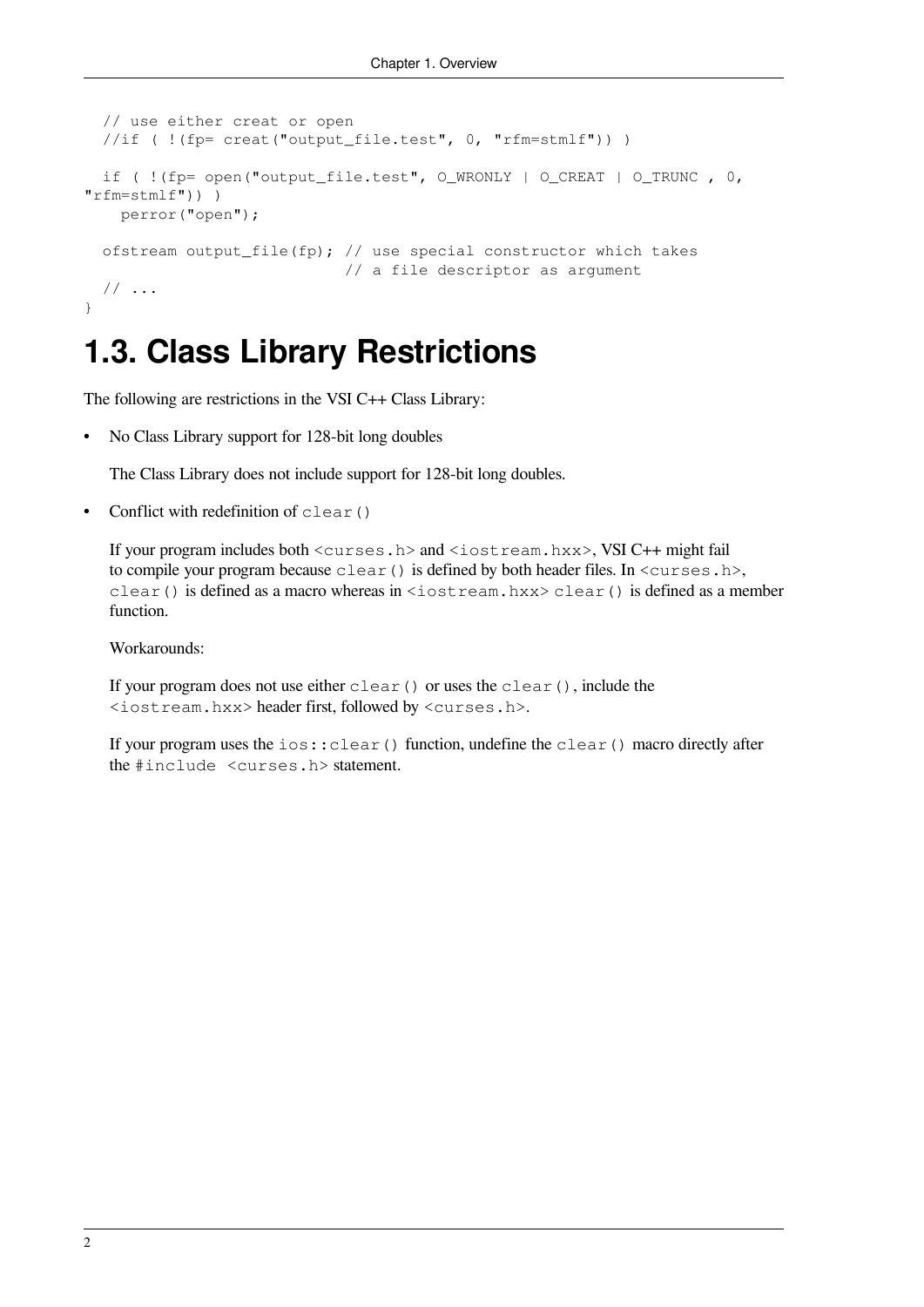# <span id="page-8-0"></span>**Chapter 2. complex Package**

The complex package provides ways to perform arithmetical operations, such as initialization, assignment, input, and output, on complex values (that is, numbers with a real part and an imaginary part). Additionally, this package supports operations that are unique to complex values, such as principal argument operations, conjugate operations, and conversions to and from polar coordinates.

With the c\_exception class and its c\_exception function, the complex package also provides a mechanism for reporting and handling complex arithmetical errors.

# <span id="page-8-1"></span>**Global Declarations**

Global Declarations — These declarations are used by the complex package but they are not members of the complex class.

## **Header**

```
#include <complex.hxx>
```
### **Alternative Header**

```
#include <complex.h>
```
## **Descriptions**

```
typedef int (*cxxl_p_complex_error_t)(c_exception &error_information);
static const complex zero (0, 0);
cxxl_p_complex_error_t set_complex_error(cxxl_p_complex_error_t
p_complex_error);
```
## **Type**

#### **cxxl\_p\_complex\_error\_t**

Is the type of the complex\_error function.

## **Data**

```
static const complex_zero (0, 0)
```
Is a constant object of type  $\text{complex}$  and value 0 created in each module that uses the complex package.

## <span id="page-8-2"></span>**Function**

```
cxxl_p_complex_error_t set_complex_error (cxxl_p_complex_error_t
p_complex_error)
```
Causes the function pointed to by p\_complex\_error to be called instead of the complex\_error function on subsequent complex arithmetical errors. If set\_complex\_error() previously has not been called, then it returns 0; otherwise, it returns the address of the last function passed to it.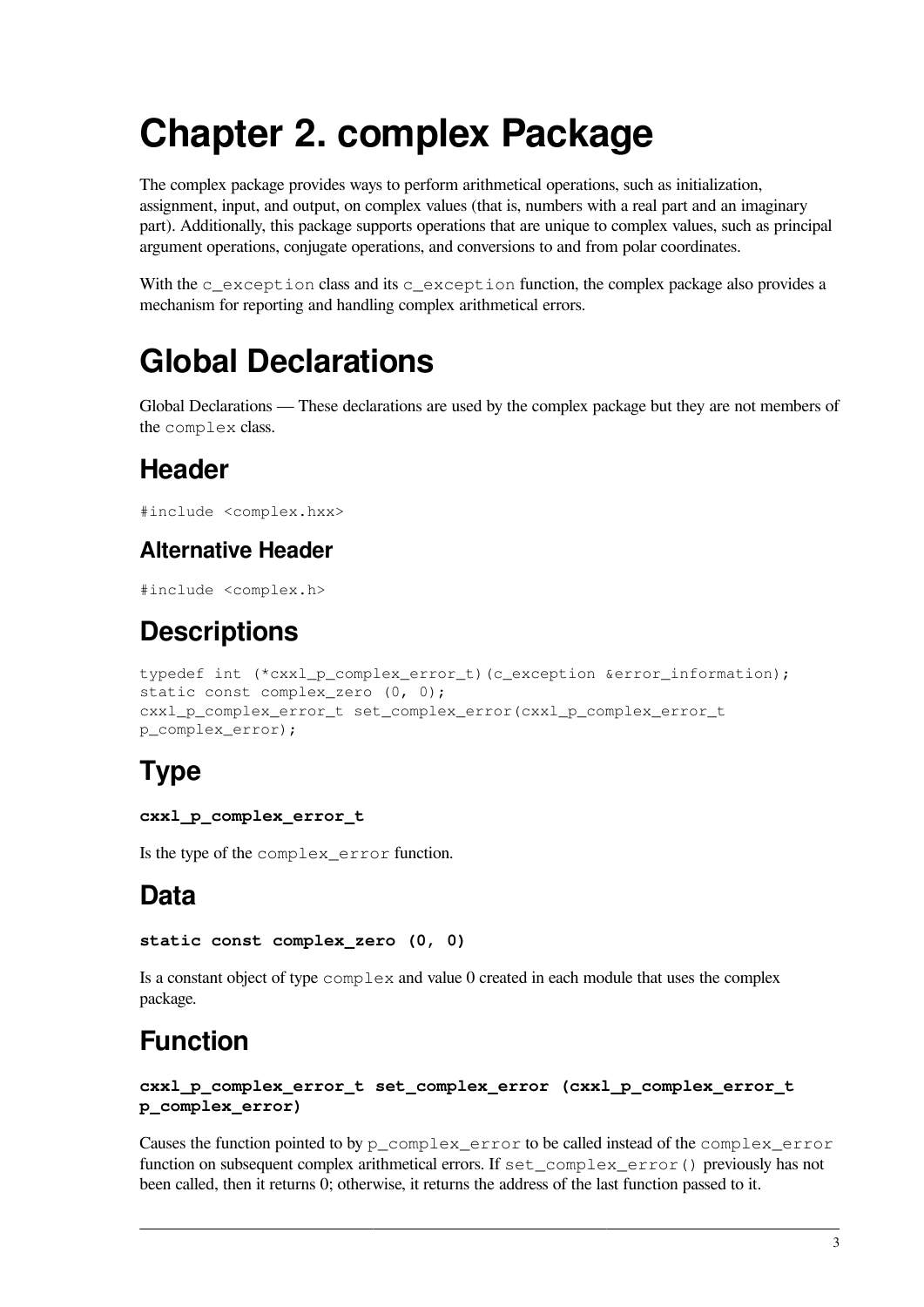See the section called "Other [Function"](#page-15-0) of c\_exception class for a description of the error-handling function.

## <span id="page-9-0"></span>**complex class**

complex class — Provides a representation of, and lets you perform operations on, complex values.

### **Header**

#include <complex.hxx>

#### **Alternative Header**

#include <complex.h>

### **Declaration**

```
class complex
{
    friend complex polar(double, double = 0);
   friend double abs(const complex \&);
 friend double norm(const complex &);
friend double arg(const complex &);
friend double arg1(const complex &);
friend complex conj(const complex &);
    friend complex sin(const complex &);
    friend complex sinh(const complex &); // c_exception OVERFLOW
    friend complex cos(const complex &);
   friend complex cosh(const complex \&); // c_exception OVERFLOW
   friend complex tan(const complex &);
    friend complex tanh(const complex &);
friend double imag(const complex &);
friend double real(const complex &);
    friend complex log(const complex &); // c_exception SING
    // c_exception OVERFLOW UNDERFLOW
    friend complex exp(const complex &);
    friend complex pow(double, const complex &);
   friend complex pow(const complex \&, int);
    friend complex pow(const complex &, double);
    friend complex pow(const complex &, const complex &);
    friend complex sqrt(const complex &);
    friend complex sqr(const complex &);
    friend complex operator-(const complex &);
    friend complex operator+(const complex &, const complex &);
 friend complex operator-(const complex &, const complex &);
 friend complex operator*(const complex &, const complex &);
    friend complex operator/(const complex &, const complex &);
 friend int operator==(const complex &, const complex &);
 friend int operator!=(const complex &, const complex &);
    friend ostream &operator<<(ostream &, const complex &);
    friend istream &operator>>(istream &, complex &);
```
public:

complex(double, double =  $0$ );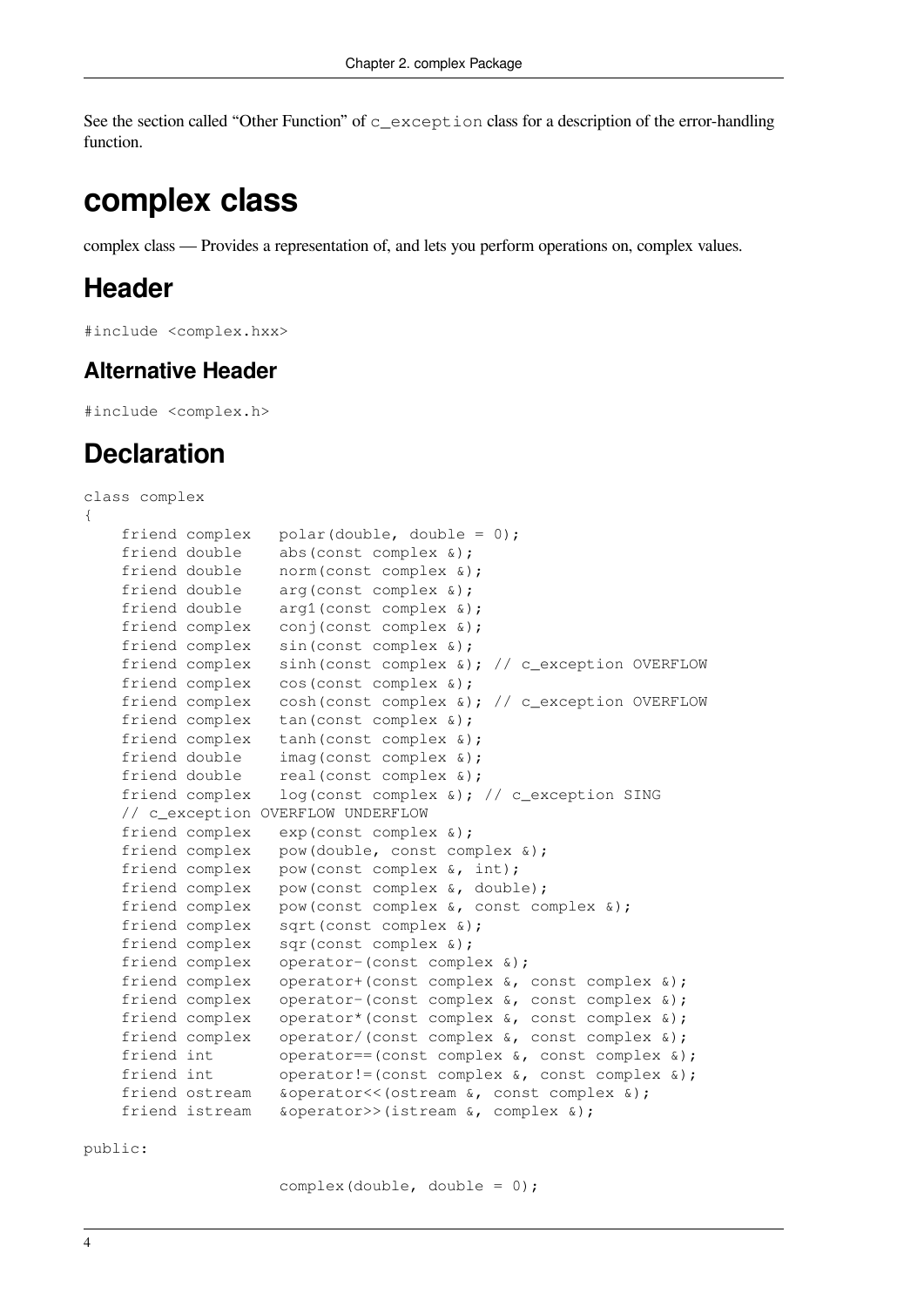```
 complex();
inline complex &operator-=(const complex &);
 inline complex &operator+=(const complex &);
complex \&\text{operator*}=(\text{const} \text{ complex } \&\text{)};
complex \&\text{operator}/=(\text{const} \text{complex } \&\text{)};
```
#### };

## **Description**

This class contains methods to perform complex value operations. These include arithmetical, assignment, and comparison operators for complex values; Cartesian and polar coordinates; mixedmode arithmetic; and mathematical functions for complex values equivalent to standard mathematical functions.

## **Exception Handling**

When a complex arithmetical error is detected, a  $c$  exception object is created with one of the following values for type:

| Value            | <b>Error Description</b>          |  |
|------------------|-----------------------------------|--|
| OVERFLOW         | Value too large to be represented |  |
| SING             | Function undefined for argument   |  |
| <i>UNDERFLOW</i> | Value too small to be represented |  |

This object is then passed to the complex\_error function (see [c\\_exception](#page-14-0) class).

## **Constructors and Destructors**

#### **complex()**

Constructs and initializes a complex value to 0.

```
complex(double x, double y = 0)
```
Constructs and initializes a complex value from Cartesian coordinates.

### **Overloaded Operators**

**complex operator + (const complex &z1, const complex &z2)**

Returns the arithmetical sum of the complex values *z1* and *z2*.

**complex operator – (const complex &z1)**

Returns the arithmetical negation of a complex value.

```
complex operator – (const complex &z1, const complex &z2)
```
Returns the arithmetical difference of complex values. That is, *z2* is subtracted from *z1*.

**complex operator \* (const complex &z1, const complex &z2)**

Returns the arithmetical product of the complex values *z1* and *z2*.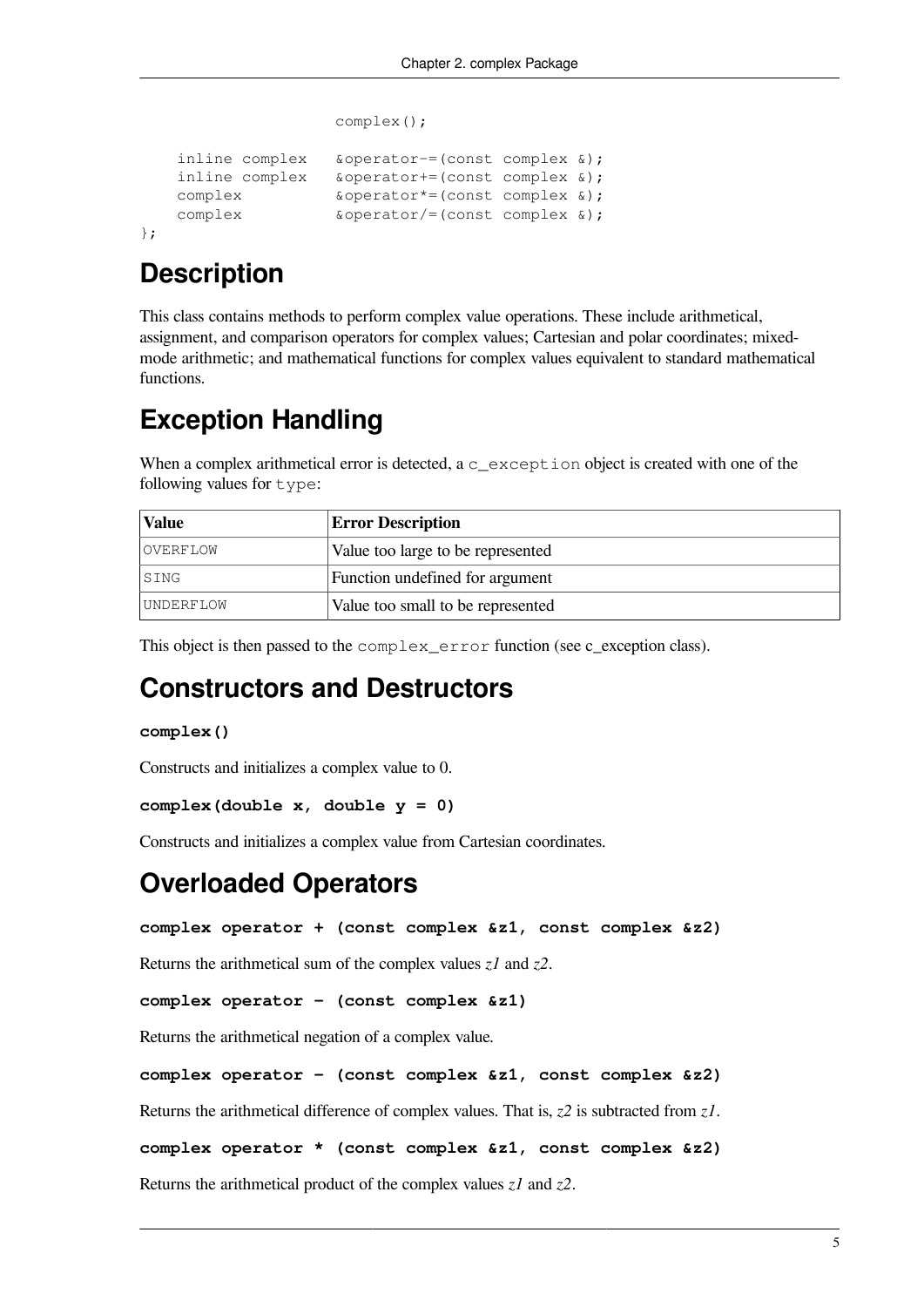#### **complex operator / (const complex &z1, const complex &z2)**

Returns the arithmetical quotient of complex values. That is, *z1* is divided by *z2*.

#### **inline complex &operator += (const complex &z1)**

Assigns the arithmetical sum of complex values to the complex object on the left side of an equation. That is,  $zI + z2$  is equivalent to  $zI = zI + z2$ .

#### **inline complex &operator –= (const complex &z1)**

Assigns the arithmetical difference of two complex numbers to the complex object on the left side of an equation. That is, *z1*–=*z2* is equivalent to *z1*=*z1*–*z2*.

#### **complex &operator \*= (const complex &z2)**

Assigns the arithmetical product of two complex numbers to the complex object on the left side of an equation. That is, *z1*\*=*z2* is equivalent to *z1*=*z1*\**z2*.

#### **complex &operator /= (const complex &z2)**

Assigns the arithmetical quotient of two complex numbers to the complex object on the left side of an equation. That is, *z1*/=*z2* is equivalent to *z1*=*z1*/*z2*.

#### **ostream &operator << (ostream &s, const complex &z1)**

Sends a complex value to an output stream in the fo (real, imag) rmat. It returns the left argument *s*.

#### **istream &operator >> (istream &s, complex &z1)**

Takes a complex value from an input stream. The numbers may be of the forms  $(\text{real},\text{imag})$ or (real), where real and imag are what the iostream package accepts for parameters of type double. The iostream package also determines how to handle white space. This operator returns the left argument *s*. The following input format omissions will cause an error:

- Parenthesis missing before a complex value
- Comma missing before the imaginary part of a complex value, if any
- Parenthesis missing after the complex value

#### **int operator == (const complex &z1, const complex &z2)**

Compares two complex values and returns a nonzero value if the two numbers are equal; otherwise, it returns 0.

#### **int operator != (const complex &z1, const complex &z2)**

Compares two complex values and returns a nonzero value if the two numbers are not equal; otherwise, it returns 0.

### **Other Functions**

#### **double abs(const complex &z1)**

Returns the absolute value (magnitude) of a complex value.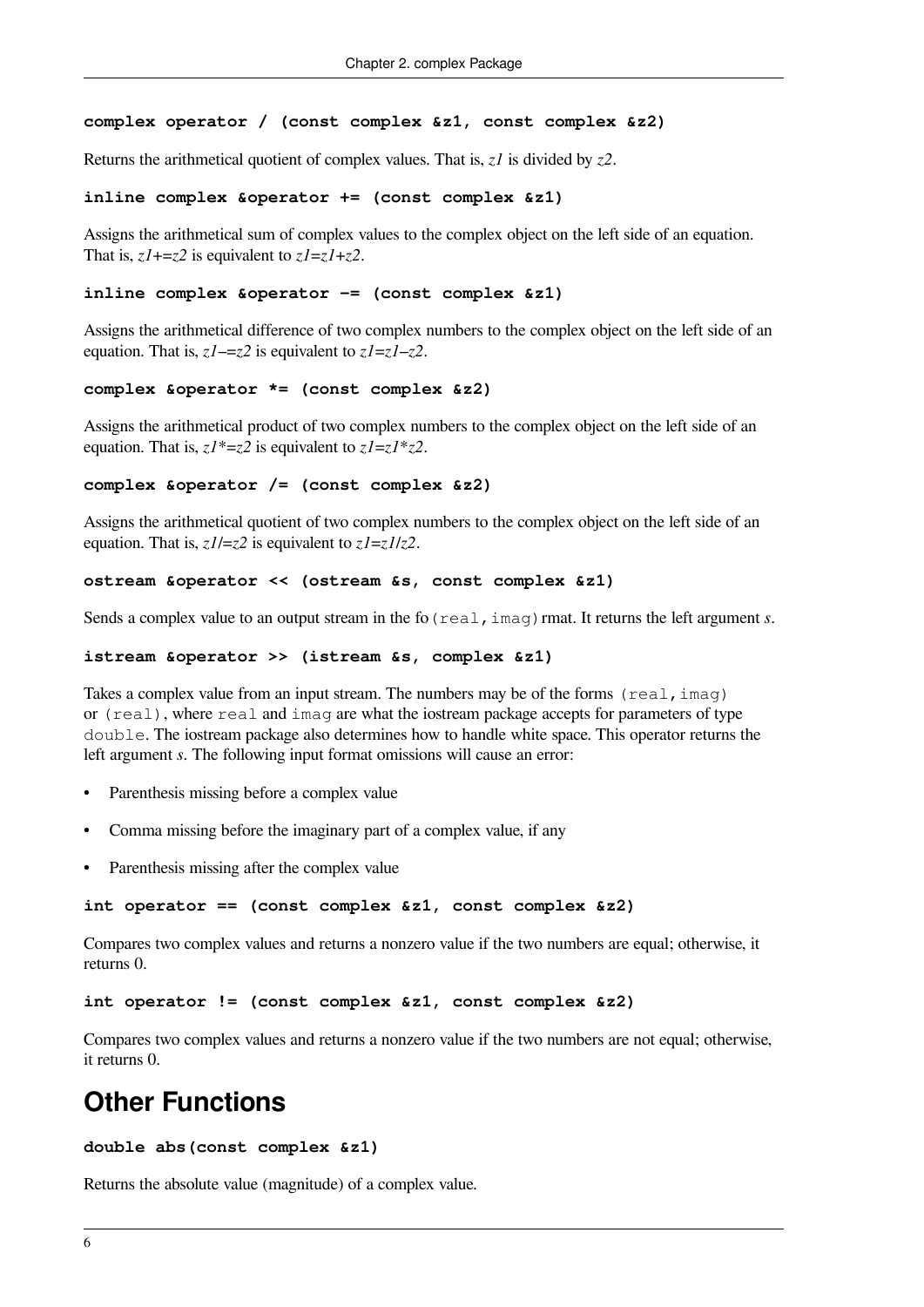#### **double arg(const complex &z1)**

Returns the angle, in radians, of a complex value. The result is normalized such that it is greater than or equal to 0, and less than  $2 * \pi$ .

#### **double arg1(const complex &z1)**

Returns the principal value of the angle, in radians, of a complex value. The result is normalized such that it is greater than  $-\pi$ , and less than or equal to  $\pi$ .

#### **complex conj(const complex &z1)**

Returns the conjugate of a complex value; that is, if the number is (real, imag), then the result is  $(\text{real}, -\text{imag}).$ 

#### **complex cos(const complex &z1)**

Returns the cosine of a complex value.

#### **complex cosh(const complex &z1)**

Returns the hyperbolic cosine of a complex value. The value of real(*z1*) must be small enough so that  $\exp(\text{real}(z1))$  does not overflow; otherwise, the function creates a c\_exception object and invokes the complex\_error function.

#### **complex exp(const complex &z1)**

Returns the value of e (2.71828...) raised to the power of a complex value. The conditions described for cosh() must be met; otherwise, it creates a c\_exception object and invokes the complex\_error function.

#### **double imag(const complex &z1)**

Returns the imaginary part of a complex value.

#### **complex log(const complex &z1)**

Returns the natural logarithm (base e, 2.71828...) of a complex value. The conditions described for  $cosh()$  must be met; otherwise, it creates a c\_exception object and invokes the complex\_error function.

#### **double norm(const complex &z1)**

Returns the square of the absolute value (magnitude) of a complex value.

```
complex polar(double rho, double theta = 0)
```
Creates a complex value given a pair of polar coordinates (magnitude *rho* and angle *theta*, in radians).

```
complex pow(const complex &z1, int i2)
```
Returns the value of *z1* raised to the power of *i2*.

#### **complex pow(const complex &z1, double x2)**

Returns the value of *z1* raised to the power of *x2*.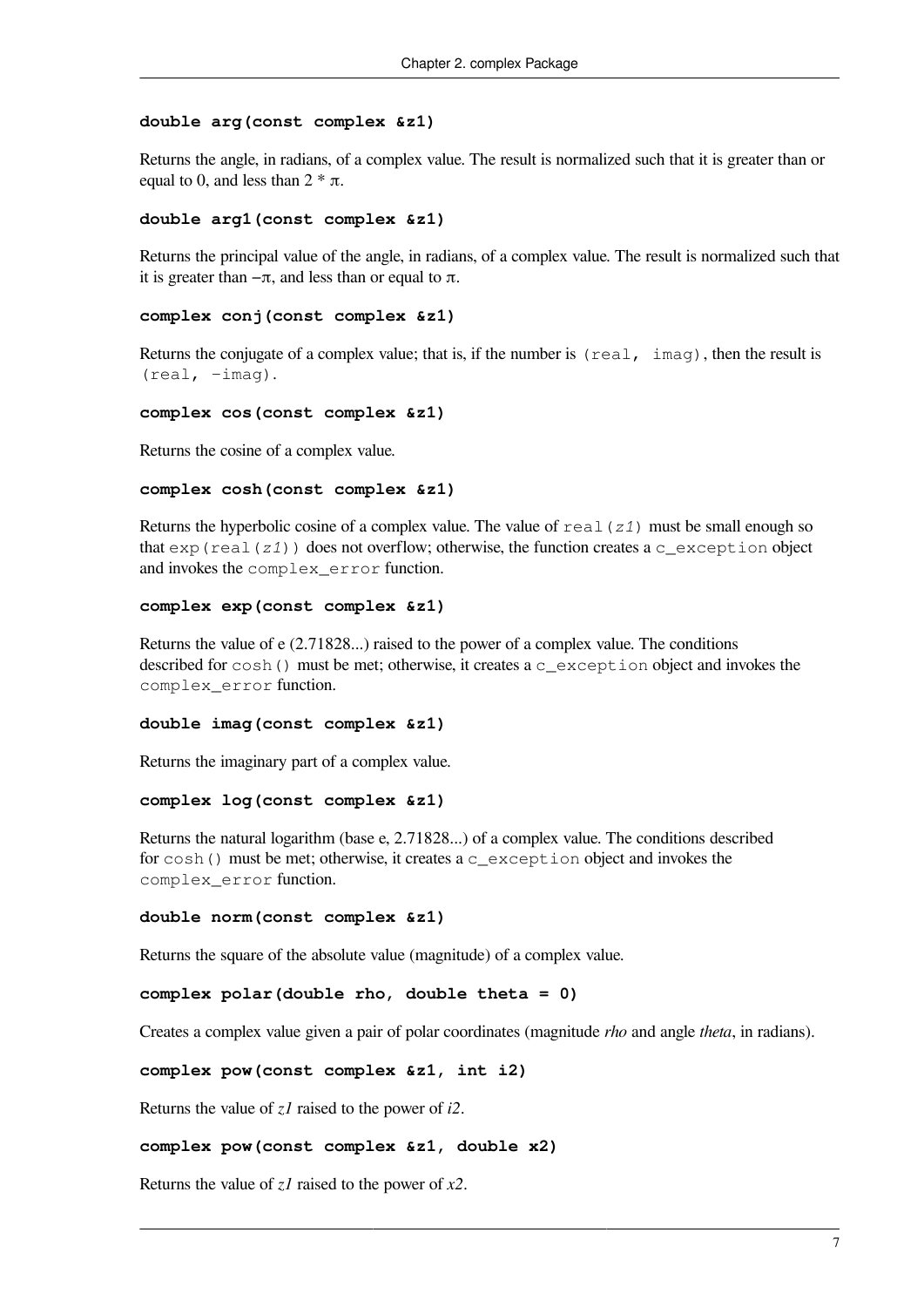#### **complex pow(double z1, const complex &z2)**

Returns the value of *z1* raised to the power of *z2*.

#### **complex pow(const complex &z1, const complex &z2)**

Returns the value of *z1* raised to the power of *z2*.

#### **double real(const complex &z1)**

Returns the real part of a complex value.

#### **complex sin(const complex &z1)**

Returns the sine of a complex value.

#### **complex sinh(const complex &z1)**

Returns the hyperbolic sine of a complex value. The conditions described for cosh() must be met; otherwise, it creates a c\_exception object and invokes the complex\_error function.

#### **complex sqr(const complex &z1)**

Returns the square of a complex value.

#### **complex sqrt(const complex &z1)**

Returns the square root of a complex value.

#### **complex tan(const complex &z1)**

Returns the tangent of a complex value.

#### **complex tanh(const complex &z1)**

Returns the hyperbolic tangent of a complex value. The conditions described for cosh() must be met; otherwise, it creates a c\_exception object and invokes the complex\_error function.

### **Examples**

1. complex zz(3,-5);

Declares zz to be a complex object and initializes it to the value of real part 3 and imaginary part -5.

2. complex myarray[30];

Declares an array of 30 complex objects, all initialized to (0,0).

```
3. complex zz;
   while (! (cin >> zz) . eof()) cout << zz << endl;
```
Reads a stream of complex values [for example, (3.400000,5.000000)] and writes them in the default format [for example,  $(3.4, 5)$ ].

```
4. complex cc = complex (3.4, 5);
```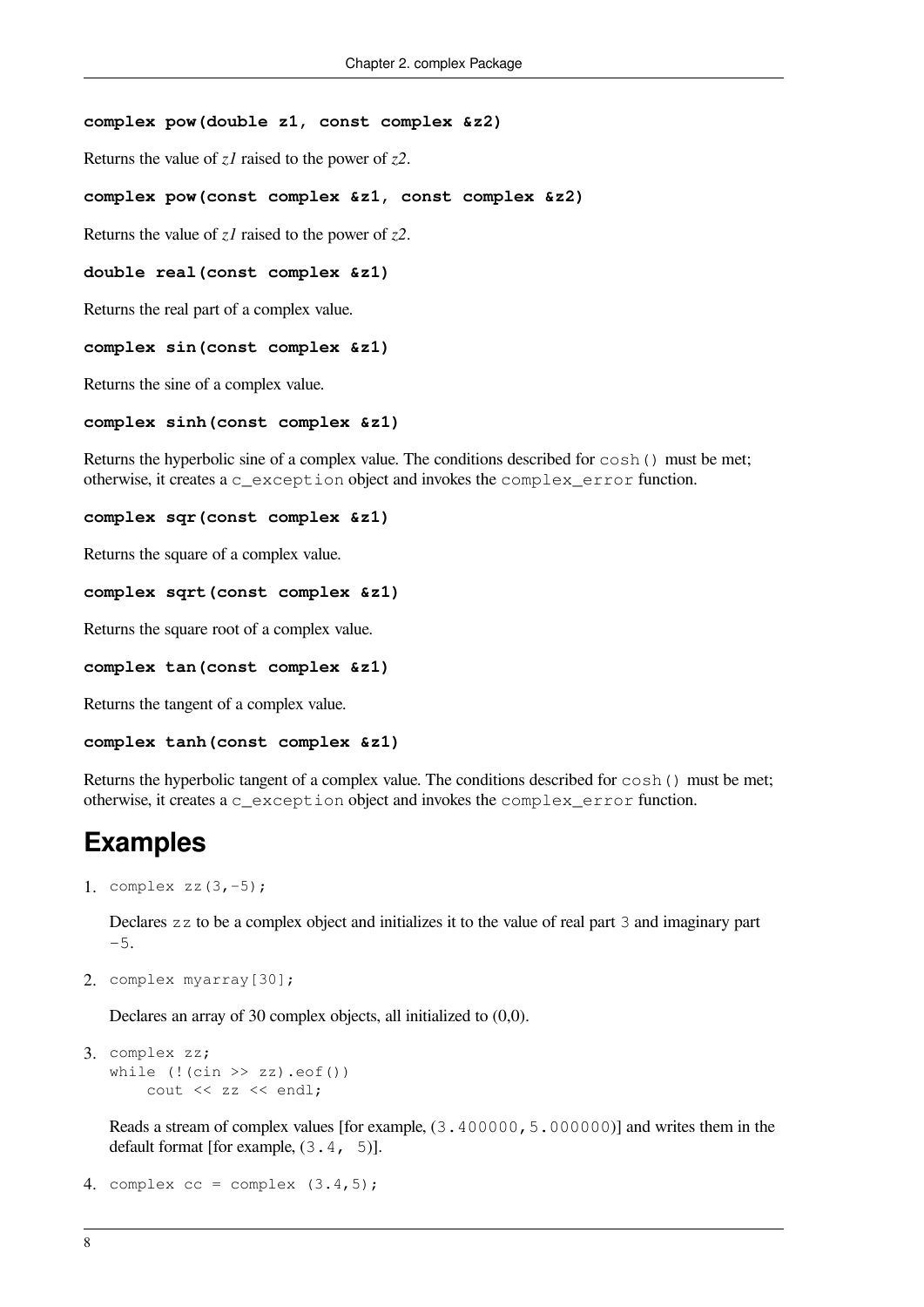cout  $\langle\langle$  real(cc)  $\langle\langle$  "+"  $\langle\langle$  imag(cc)  $\langle\langle$  "\*i";

Prints out 3.4 as the real part of a complex object and 5 as the imaginary part. The result is 3.4+5\*i.

## <span id="page-14-0"></span>**c\_exception class**

c\_exception class — Contains information on a complex arithmetical exception.

### **Header**

```
#include <complex.hxx>
```
#### **Alternative Header**

#include <complex.h>

## **Declaration**

```
class c_exception
{
    friend complex exp(const complex &);
friend complex sinh(const complex &);
friend complex cosh(const complex &);
friend complex log(const complex &);
    friend int complex_error(c_exception &);
public:
   int type;
   char *name;
    complex arg1;
    complex arg2;
   complex retval;
public:
    c_exception(char *, const complex &, const
   complex \& = complex_zero);
};
```
## **Description**

Objects of this class handle exceptions for complex arithmetic. This includes information on functions, parameters, error types, and default return values.

## **Data Members**

#### **complex arg1**

Is the left argument of the function that incurred the error.

#### **complex arg2**

Is the right argument of the function that incurred the error.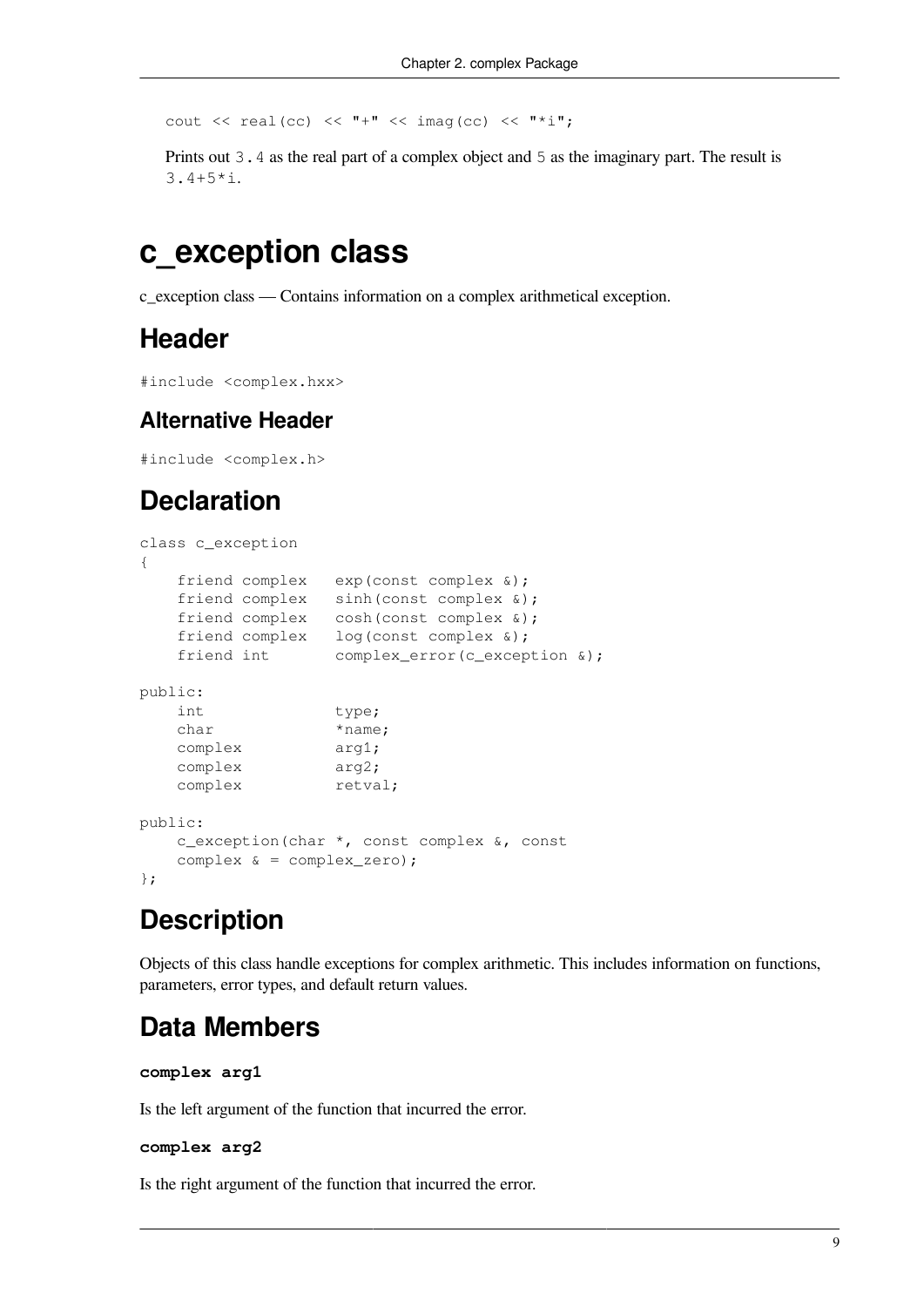#### **char \*name**

Is the name of the function that incurred the error.

#### **complex retval**

Is the value to be returned by the function that incurred the error. You may use the complex\_error(c\_exception &) function to change this value.

#### **int type**

Is one of these kinds of error: SING, OVERFLOW, or UNDERFLOW.

## **Constructor**

```
c_exception(char *function_name, const complex &function_arg1, const
complex &function_arg2 = complex_zero)
```
Constructs a complex arithmetical exception object, with reference to the name and arguments of the function that incurred the error.

## <span id="page-15-0"></span>**Other Function**

#### **int complex\_error (c\_exception &error\_information)**

Is the default error-handling function that is called by certain complex arithmetical functions in this package (namely, cosh, exp, log, and sinh) when those functions detect an arithmetical error. You may replace this function with your own function that takes an identical parameter list and returns a value as specified in the following table:

|                       | <b>Return Value from Action Taken by Complex Arithmetical Function</b>         |
|-----------------------|--------------------------------------------------------------------------------|
| <b>Error-handling</b> |                                                                                |
| Function              |                                                                                |
| $\overline{0}$        | Set the global value errno; if the error type is SING, print an error message. |
| non 0                 | Do not set errno; do not print an error message.                               |

To substitute your own error-handling function, pass a pointer to your function to the set\_complex\_error function. (See the section called ["Function"](#page-8-2)).

The complex arithmetical functions that invoke the error handling function always return the value specified in *error\_information*.retval. Your error-handling function may set this value.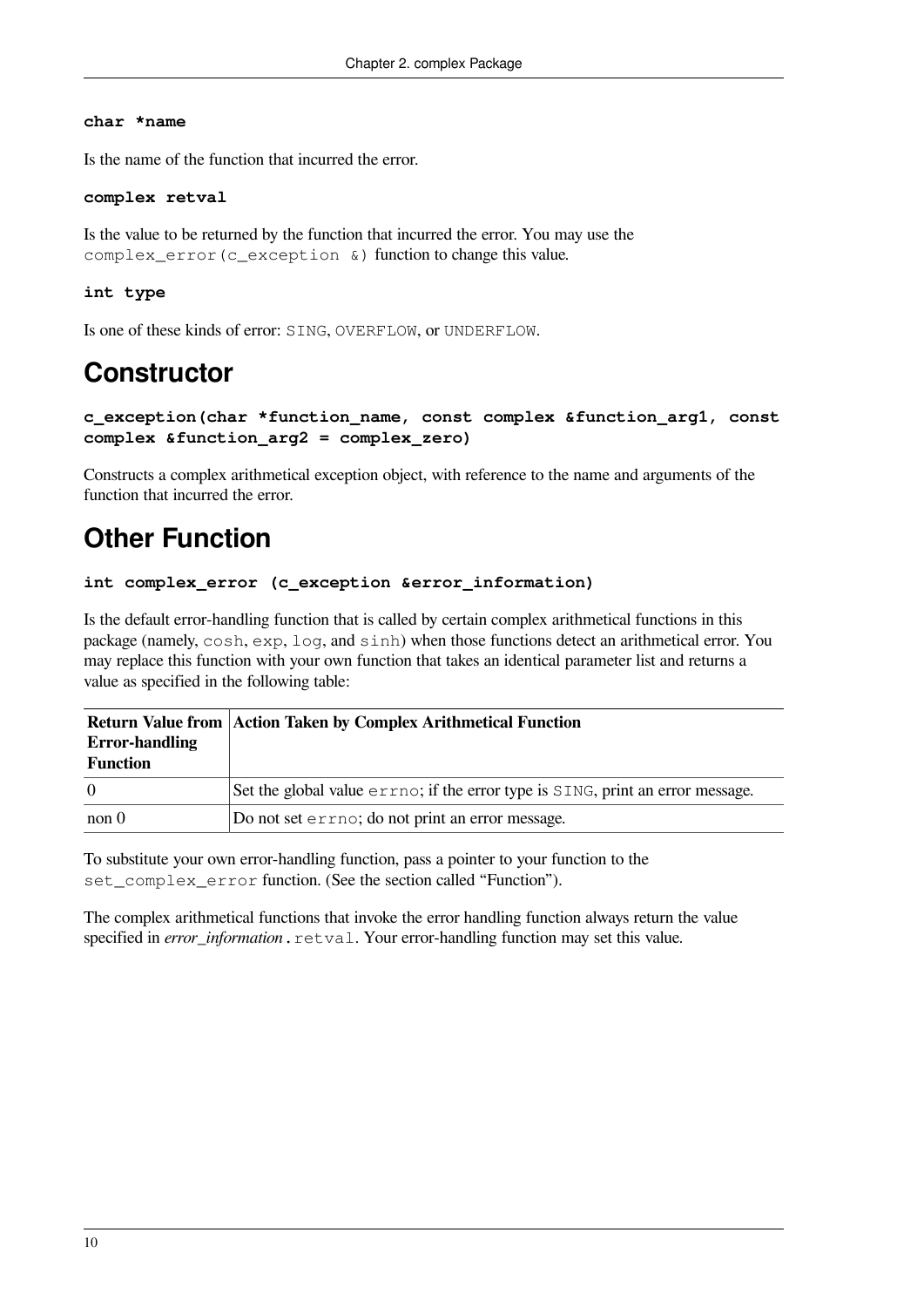# <span id="page-16-0"></span>**Chapter 3. generic Package**

The generic package provides ways to simulate parameterized types by allowing the instantiation of class declarations using the macro facilities of the VSI C++ preprocessor. You can use the generic package to construct container classes. The actual types of the data members are passed at compile time as parameters to the class when you use the class name.

To declare a generic type:

1. Define a name for the class and specify the number of type parameters:

#define YOUR CLASS NAME(TYPE PARAMETER NAME) name2(TYPE\_PARAMETER\_NAME, YOUR\_CLASS\_NAME)

To specify two type parameters, use the name3 macro.

2. Define the class body as a macro:

```
#define YOUR CLASS NAMEdeclare(TYPE PARAMETER NAME) class {...};
#define YOUR_CLASS_NAMEimplement(TYPE_PARAMETER_NAME) ...
```
3. Declare the actual class: declare (YOUR\_CLASS\_NAME, ACTUAL\_TYPE\_NAME)

By substituting one or another class of *ACTUAL\_TYPE\_NAME*, you can declare multiple instances of the generic class template with various component types. For example, depending on the type parameter you use, you can declare such types as *list of* int*s*, *list of* String*s*, or *list of lists of* String*s*.

If it is not a type name, *ACTUAL\_TYPE\_NAME* must be a typedef name.

You must do this in each compilation unit that uses the parameterized type with a given parameter.

4. Define the functions or static data of the actual class. implement (YOUR\_CLASS\_NAME, ACTUAL\_TYPE\_NAME)

You must do this once in each program that uses the parameterized type with a given parameter.

5. Declare an instance of the class you have declared by specifying objects of type *YOUR\_CLASS\_NAME(ACTUAL\_TYPE\_NAME)*, as follows:YOUR CLASS NAME(ACTUAL TYPE NAME) object1, object2;

## <span id="page-16-1"></span>**Global Declarations**

Global Declarations — These declarations are used by the generic package but they are not members of any class.

## **Header**

#include <generic.hxx>

### **Alternative Header**

#include <generic.h>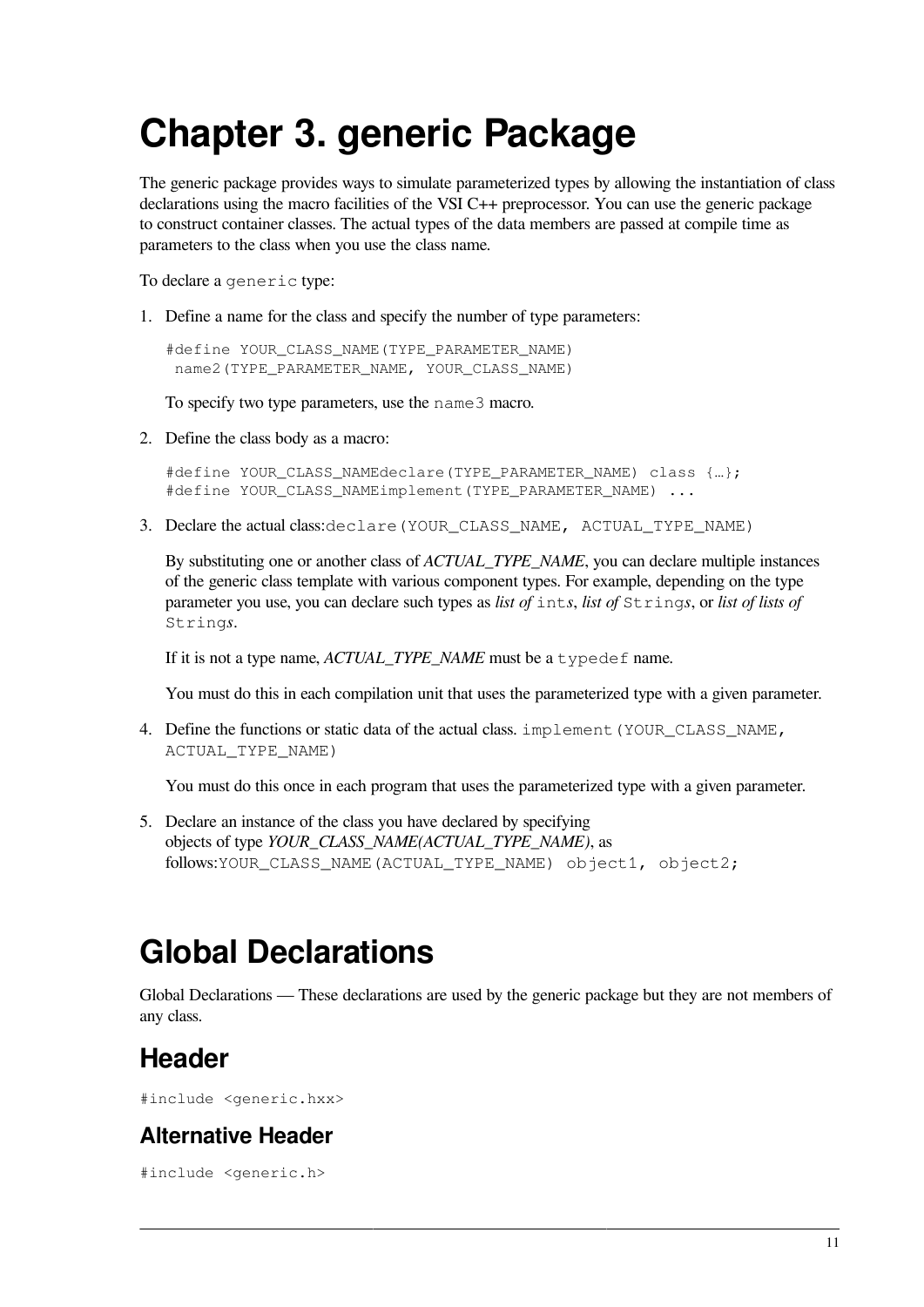## **Compile-Time Parameters**

*TYPE*, *TYPE1*, *TYPE2* – The types for which this class is parameterized; *TYPE*, *TYPE1*, or *TYPE2* must be an identifier.

*CLASS* – The class that is parameterized. For a vector of integers, for example, *CLASS* is vector and *TYPE* is int.

## **Declarations**

```
typedef int (*GPT)(int, char *);
int genericerror(int n, char *msq);
```
## **Type**

**GPT**

Is a pointer to a generic error-handling function.

## **Function**

#### **int genericerror (int n, char \*msg)**

Is the default error-handling function; it prints an error number (*n*) and message (*msg*) on cerr and calls abort().

## **Macros**

Macros provide preprocessor facilities for simulating parameterized types. The following macros are defined for the generic package:

```
callerror(CLASS, TYPE, N, S)
```
Calls the current error handler for a given instance of a parameterized class. *CLASS* denotes the name of the generic class (for example, vector). *TYPE* denotes the type parameter for which to instantiate the generic class (for example, int to get a vector of integers); the type must be an identifier (for example,  $char*$  is not valid). *N* denotes the first argument to pass to the error handler; the default is the function genericerror(int, char\*). *S* denotes the second argument to pass to the error handler.

#### **declare(CLASS, TYPE)**

Declares the class specified by a macro with the name of the generic class. The word declare follows the class name (for example, vectordeclare). It also defines the inline member functions of the class. *CLASS* denotes the name of the generic class (for example, vector). *TYPE* denotes the type parameter for which to instantiate the generic class (for example, int to get a vector of integers). The type must be an identifier (for example char<sup>\*</sup>, is not valid).

#### **declare2(CLASS, TYPE1,TYPE2)**

Declares the class specified by a macro with the name of the generic class. The name is followed by the word declare2. The declare2 macro differs from the declare macro only in that you use it to declare two type parameters, *TYPE1* and *TYPE2*.

#### **errorhandler(CLASS, TYPE)**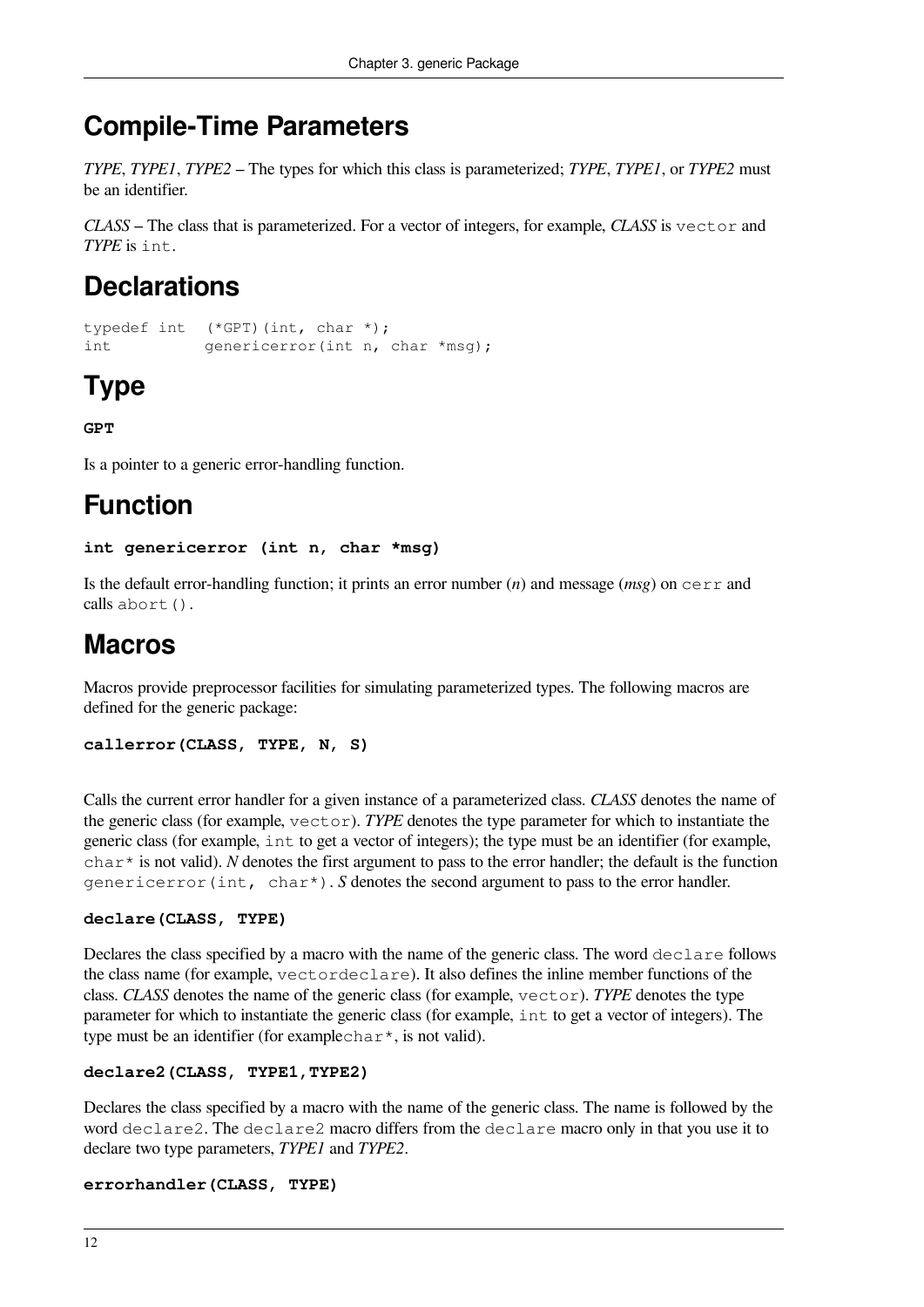Is the name of the pointer to the error handler for a given instance of a parameterized class (for example, intvectorhandler to handle errors for a vector of integers). *CLASS* denotes the name of the generic class (for example, vector). *TYPE* denotes the type parameter for which to instantiate the generic class (for example, int to get a vector of integers). The type must be an identifier (for example, char<sup>\*</sup> is not valid).

#### **implement(CLASS, TYPE)**

Defines the noninline member functions of a class, specified by a macro with the name of the generic class. The name is followed by the word implement (for example, vectorimplement). The implement macro takes the same arguments as the declare macro.

#### **implement2(CLASS, TYPE1,TYPE2)**

Defines the noninline member functions of a class, specified by a macro with the name of the generic class. The name is followed by the word implement2. The implement2 macro differs from the implement macro only in that you use it to declare two type parameters, *TYPE1* and *TYPE2*.

#### **name2(S1,S2)**

Concatenates two identifier segments to form a new identifier using the ## operator.

#### **name3(S1,S2,S3)**

Concatenates three identifier segments to form a new identifier using the ## operator.

#### **name4(S1,S2,S3,S4)**

Concatenates four identifier segments to form a new identifier using the ## operator.

#### **set\_handler(CLASS, TYPE, HANDLER)**

Specifies a function as the current error handler for a given instance of a parameterized class. Initially, the error-handling function is set to genericerror(int, char\*). *CLASS* denotes the name of the generic class (for example, vector). *TYPE* denotes the type parameter for which to instantiate the generic class (for example, int to get a vector of integers); the type must be an identifier (for example, char\* is not valid). *HANDLER* denotes a pointer to the function you want to set to the new error handler. Also, you can use the set handler macro in a function declaration or definition.

## **Example**

The following program shows the use of the genericerror function and associated macros:

```
extern "C"
{
#include <stdlib.h>
#include <stddef.h>
#include <stdio.h>
}
#include <generic.hxx>
#define my_vector(T) name2(T, my_vector)
// Declare a vector of objects of type T (the class and extern data)
#define my_vectordeclare(T) \
     class my_vector(T) \
    \{ \quad \backslash
```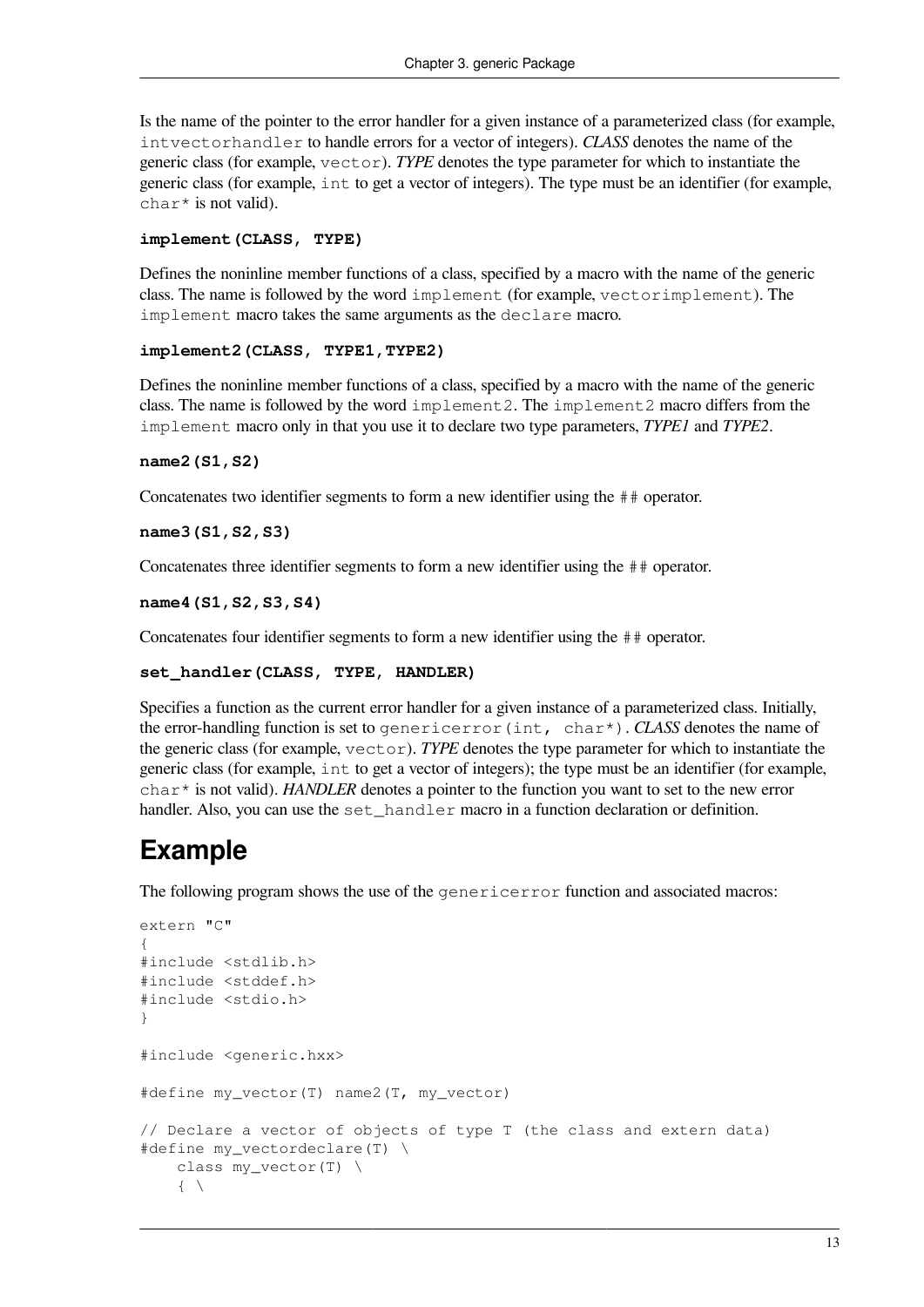```
 private: \
          int s; \
         T \star p; \
     public: \
         my\_vector(T) (int); \
         ~\simmy_vector(T)(); \
         T &operator[](int); \
    \}; \
    extern GPT errorhandler(my_vector, T); \
    extern GPT set_handler(my_vector, T, GPT);
// Implement a vector of objects of type T
// (Define the functions and global data)
#define my_vectorimplement(T) \
     my_vector(T)::my_vector(T)(int size) \
    \{ \ \ \}s = size; \ \ \ \ \ \p = new T[size]; \
    \} my_vector(T)::~my_vector(T)() \
    \{ \ \ \set delete[] p; \
     } \
     T &my_vector(T)::operator[](int i) \
    \{ \ \ \backslashif(i < 0 || i >= s) \
         \left\{ \begin{array}{c} \end{array} \right\}callerror(my_vector, T, i, "Index out of bounds"); \
             static T error_object; \
              return error_object; \
         \rightarrow return p[i]; \
    \}GPT errorhandler(my vector, T) = \text{agenericerror}; \
    GPT set handler(my vector, T, GPT new genericerror) \setminus\{ \ \ \setGPT old genericerror = errorhandler(my vector, T); \setminuserrorhandler(my_vector, T) = new_genericerror; \
         return old genericerror; \
     }
// Declare and implement vector of int
declare(my_vector, int)
implement(my_vector, int)
// Error-handling function
my_handler(
     int n,
     char *msg
    \lambda{
     fflush(stderr);
    printf("in my_handler(%d,\"%s\")\n", n, msg);
     fflush(stdout);
     return 0;
}
```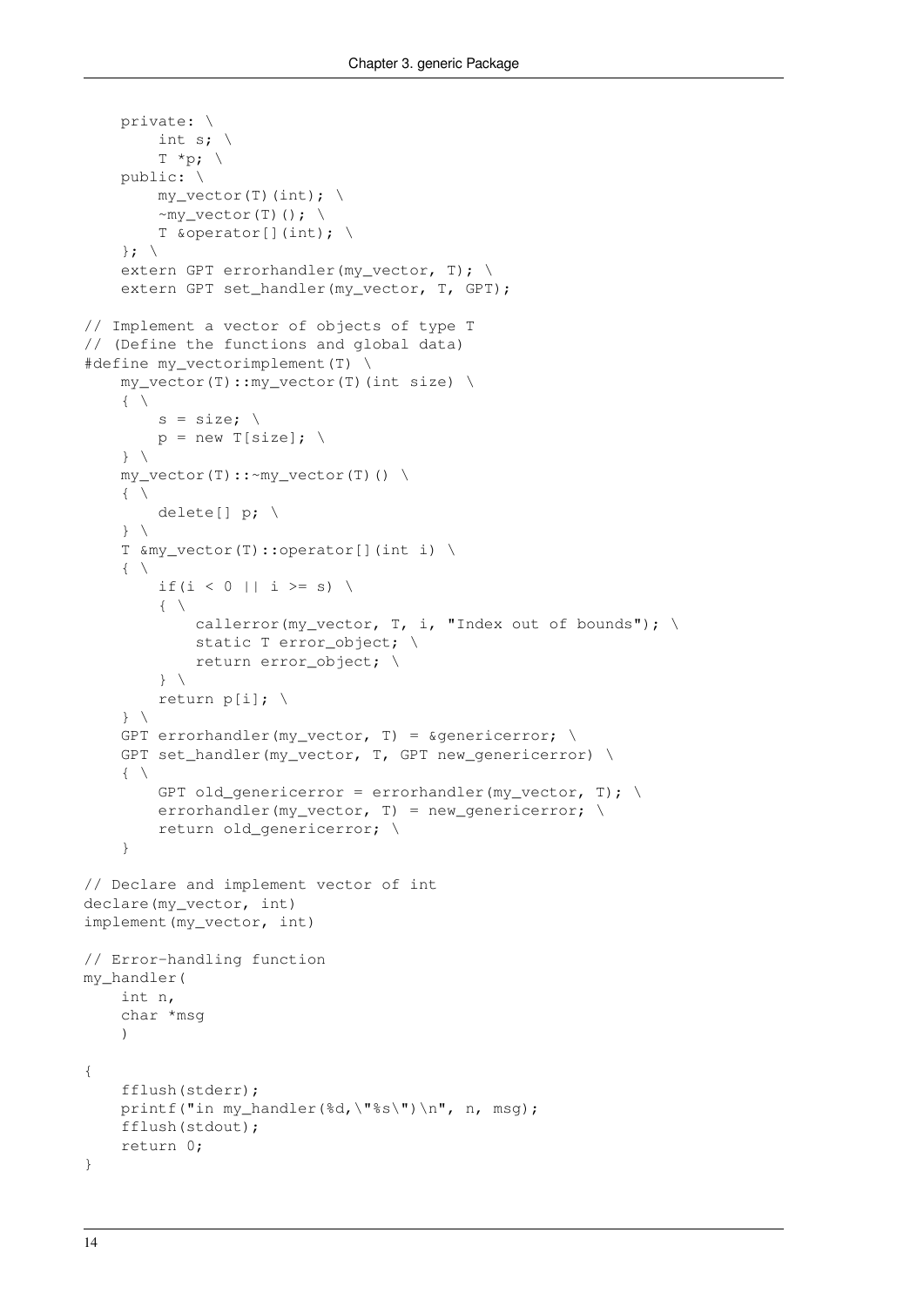```
int main(int argc, char *argv[])
{
     my_vector(int) v1(10);
     GPT old_error_handler;
     // Set the handler to a function that does not abort
     old_error_handler = set_handler(my_vector, int, &my_handler);
    v1[12345] = 0; // Restore the handler and cause an error
     // This should abort
     old_error_handler = set_handler(my_vector, int, old_error_handler);
    v1[12345] = 0; return EXIT_SUCCESS;
}
```
## **See Also**

[Chapter](#page-130-0) 11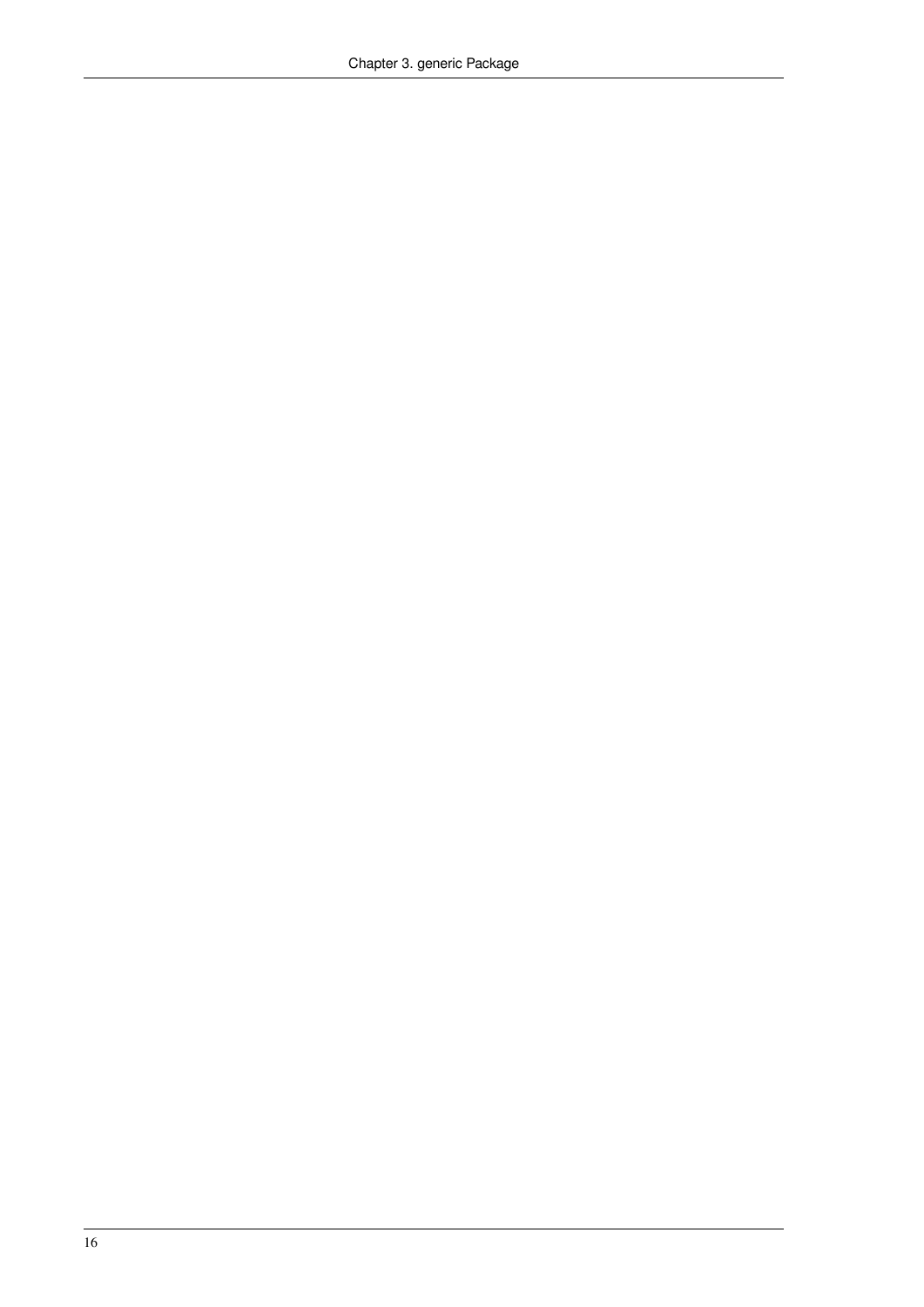# <span id="page-22-0"></span>**Chapter 4. iostream Package**

Classes in the iostream package provide methods to handle input and output streams, including reading and writing built-in data types. You also can extend certain methods described here to handle class types.

This package includes, among others, the classes ios and streambuf, and the subclasses derived from these base classes. [Figure](#page-22-1) 4.1 shows the inheritance structure of the iostream package. In the diagram, arrows point from the base classes to derived classes.

The istream (input stream) class supports input operations (extractions); the ostream (output stream) class supports output operations (insertions). The iostream class derives from both istream and ostream, and supports both extractions and insertions.

| cin  | An istream_withassign object linked to standard input                                    |
|------|------------------------------------------------------------------------------------------|
| cout | An ostream_withassign object linked to standard output                                   |
| cerr | An ostream_withassign object linked to standard error that supports<br>unbuffered output |
| clog | An ostream_withassign object linked to standard error that supports<br>buffered output   |

The following stream objects are predefined:

To generate output, you apply the insertion operator  $\ll$  to cout, as shown in the following example:

<span id="page-22-1"></span>cout << "Hello\n" ;

**Figure 4.1. Inheritance Diagram for the iostream Package**

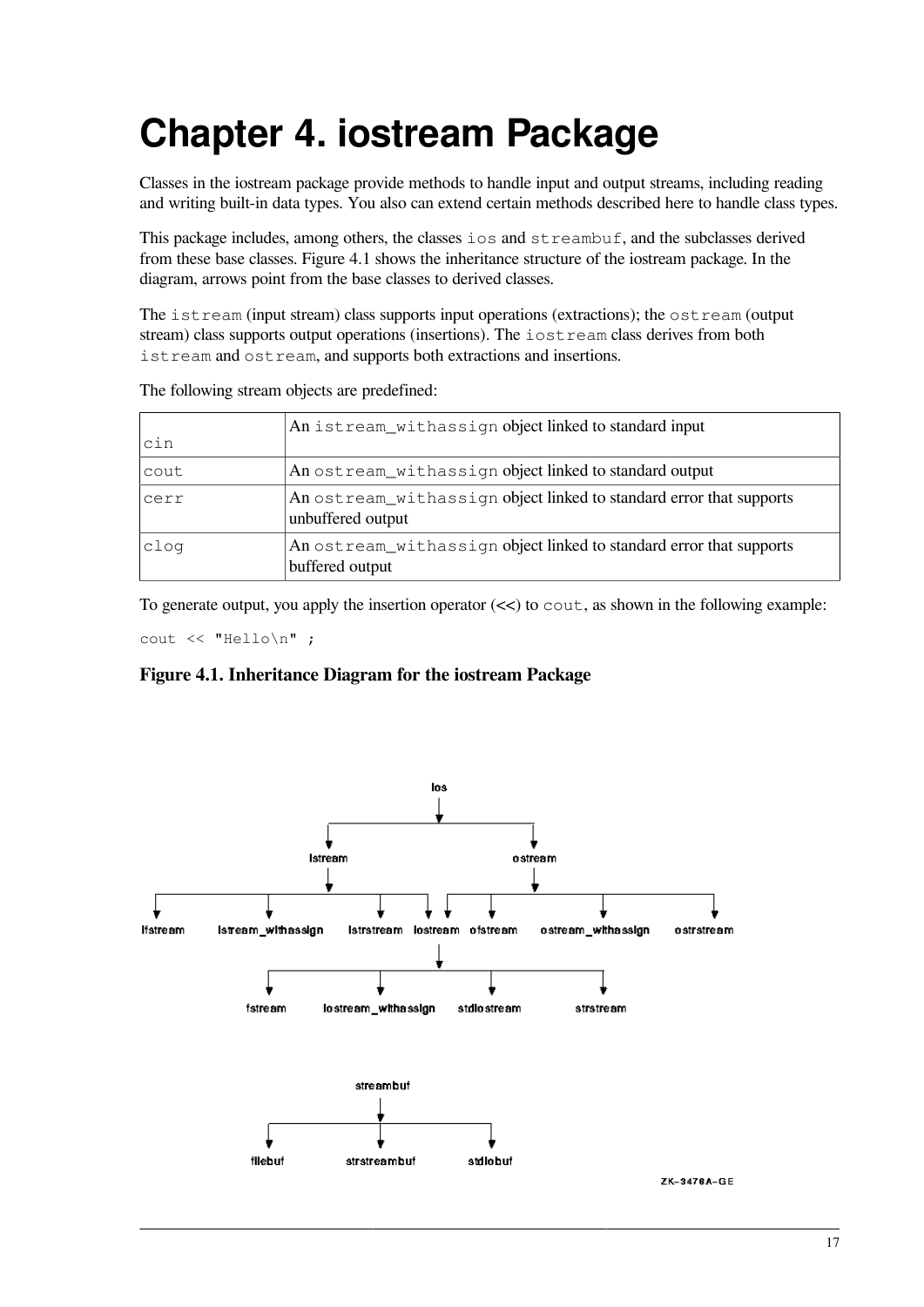Obtaining input is similar to generating output, except that you apply the extraction operator (>>) to cin, as shown in the following example:

int eye, jay ;  $\sin \gg \text{eye} \gg \text{jay}$ ;

If you include these fragments of code in a program, your system expects users to type in two integer values (for  $\epsilon$ ye and  $\alpha$ ) from a terminal. The iostream package supplies predefined extraction and insertion operators for all built-in data types, including  $char^*$ .

This package also supports file manipulation. To connect a specific file to your program, instantiate one of the following class types:

ifstream (for file input) ofstream (for file output) fstream (for both input and output)

To format within character arrays, the iostream package includes the following associated class types:

istrstream (for fetching characters from an array) ostrstream (for storing characters into an array) strstream (for both fetching and storing characters into an array)

#### **Note**

On systems with IEEE floating-point arithmetic, certain values may be printed as symbols for Infinity (for example, INF) or Not a Number (for example, NaN).

## **Deriving Your Own Class from ios**

If you derive your own class from the ios class, or from one of its derived classes, the ios subobject must be initialized properly during instantiation. Specifically, you must ensure that the streambuf pointer within the ios subobject is valid.

To do this, you can specify the  $\log$  (streambuf  $\star$ ) constructor as a member initializer for your class constructor. Optionally, you can call the  $\text{ios: :init}$  (streambuf  $\star$ ) member function.

## **Thread Safety**

The predefined stream objects, cerr, cin, clog, and cout are thread safe only for individual calls into the VSI C++ Class Library. You must provide synchronization around sequences of calls. For more information on synchronizing access to predefined stream objects, see the section on Global [Declarations](#page-23-0) in this chapter.

User-defined stream objects are not thread safe, so you must provide synchronization around individual calls as well as sequences of calls. For more information on synchronizing access to user-defined objects, see [Chapter](#page-86-0) 6 and the section on Global [Declarations](#page-23-0) in this chapter.

The ios member function sync\_with\_stdio() is not thread safe. If your application calls this function, it must make the call before any threads use cerr, cin, clog, or cout.

## <span id="page-23-0"></span>**Global Declarations**

Global Declarations — These declarations are used by the iostream package but they are not members of any class.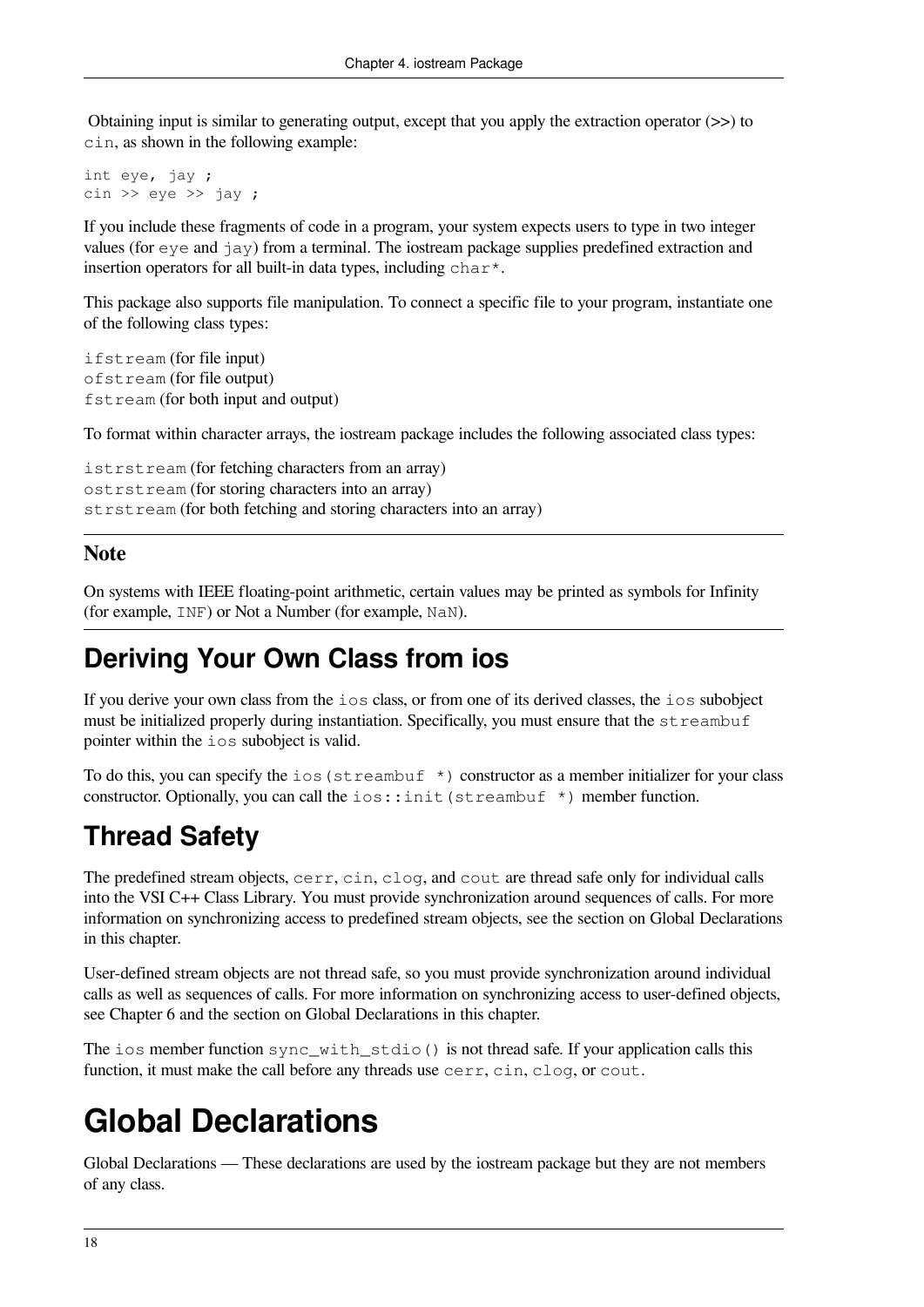### **Header**

#include <iostream.hxx>

#### **Alternative Header**

#include <iostream.h>

## **Declarations**

| typedef long | streamoff             |
|--------------|-----------------------|
| typedef long | streampos             |
|              |                       |
| ios          | & dec(ios & s);       |
| ios          | $\&$ hex(ios $\&$ s); |
| ios          | &oct(ios &s);         |
| ios          | &lock(ios &s);        |
| ios          | &unlock(ios &s);      |
|              |                       |
| istream      | &ws(istream &i);      |
| ostream      | &endl(ostream &o);    |
| ostream      | &ends(ostream &o);    |
| ostream      | &flush(ostream &o);   |

## **Types**

#### **typedef long streamoff**

Is the type representing a character offset into a stream. For more information, see the description of the seekoff and seekpos functions in the streambuf class.

#### **typedef long streampos**

Is the type representing a character position in a stream. For more information, see the description of the seekoff and seekpos functions in the streambuf class.

## **Manipulators**

The following functions insert values into a stream, extract values from a stream, or specify the conversion base format. For more information on the conversion base format flags, see the [iostream](#page-48-0) [class.](#page-48-0)

#### **ios &dec(ios &s)**

Sets the conversion base format for *s* to decimal, essentially clearing the ios::oct and ios::hex flags and setting the  $ios: :$ dec flag.

```
ios &hex(ios &s)
```
Sets the conversion base format for *s* to hexadecimal, essentially clearing the ios::oct and ios::dec flags and setting the ios::hex flag.

#### **ios &oct(ios &s)**

Sets the conversion base format for *s* to octal, essentially clearing the ios::dec and ios::hex flags and setting the ios::oct flag.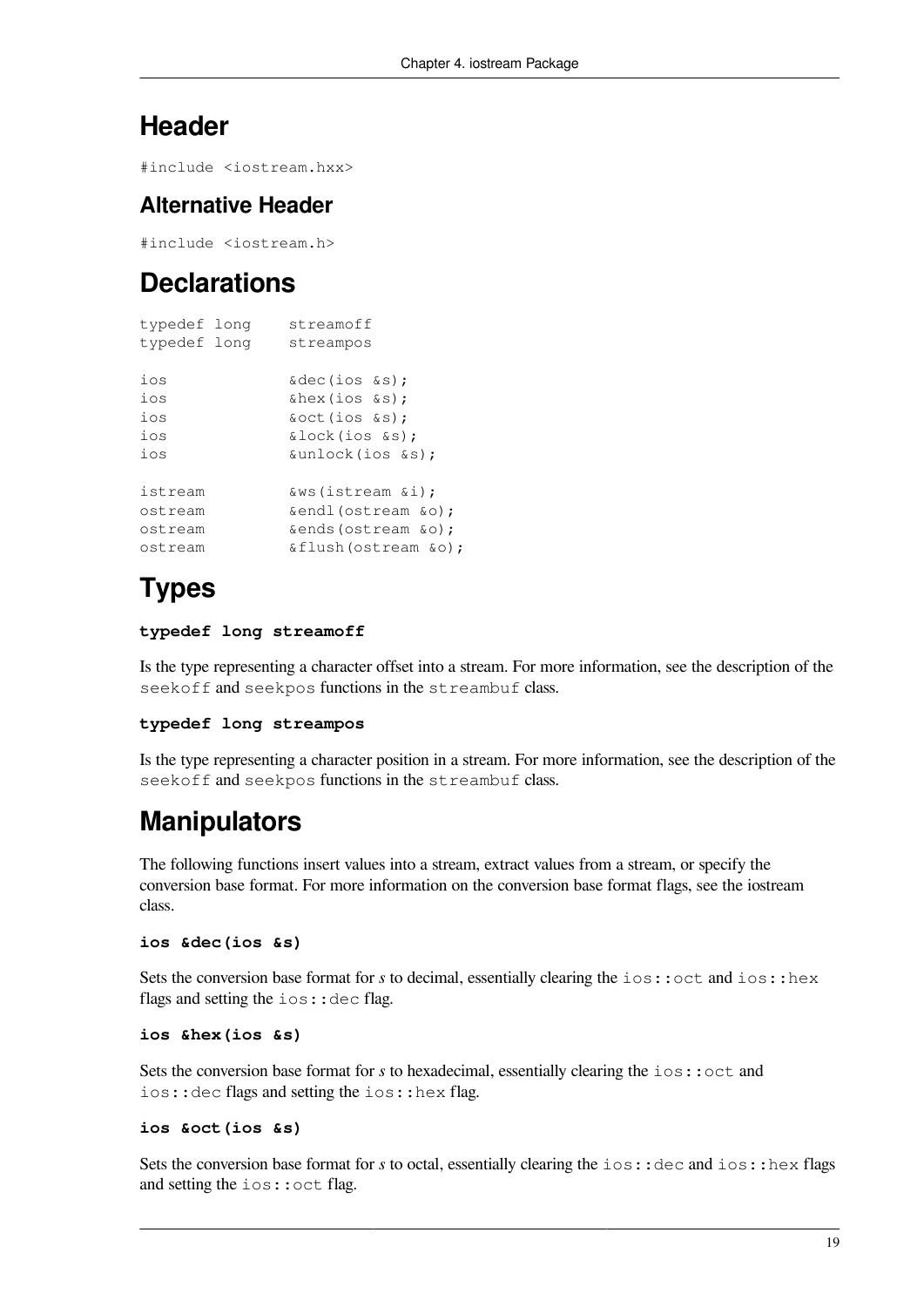#### **istream &ws(istream &i)**

Extracts (skips) white-space characters from *i*.

```
ostream &endl(ostream &o)
```
Ends a line by inserting a new-line character into *o* and flushing *o*.

```
ostream &ends(ostream &o)
```
Ends a string by inserting a null '/0' character into *o*.

#### **ostream &flush(ostream &o)**

Flushes *o*.

### **Synchronizing Access to Predefined Stream Objects**

The following unparameterized manipulators are for use in synchronizing access to the predefined stream objects, cerr, cin, clog, and cout:

```
ios &lock(ios &s)
```
Locks *s* if *s* is one of the predefined stream objects.

```
ios &unlock(ios &s)
```
Unlocks *s* if *s* is one of the predefined stream objects.

If your application needs to lock two or more of these objects at the same time, your application must adhere to the following locking order:

```
1. cin
```
- 2. cerr
- 3. clog
- 4. cout

For example, if your application needs to lock both cerr and cout, lock cerr first and cout second. The unlocking order is not important.

Keep in mind that when your application calls a member function for a predefined stream object, the member function will typically lock the object for the duration of the call. Therefore, if your application has locked one of the stream objects and then uses another, this use must also adhere to the predefined locking order. For example, your application should not send output to cerr while cout is locked.

The locking order necessarily matches the default **ties** between the stream objects as follows:

```
cin is tied to cout
cerr is tied to cout
clog is tied to cout
cout has no ties
```
Any input/output operation on a stream object causes the iostream package to flush the object to which it is tied. Thus, an output to cerr flushes cout.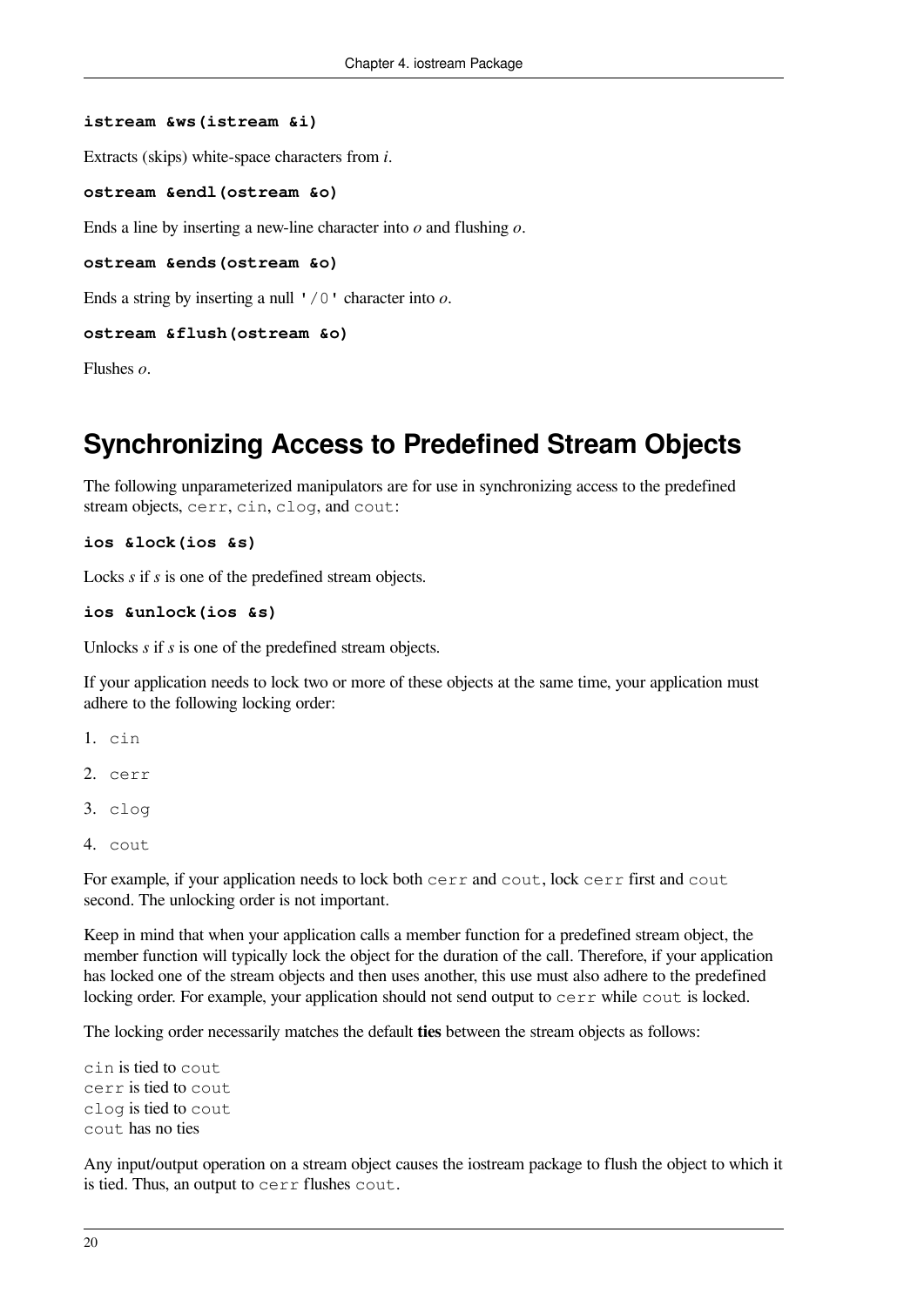### **Examples**

```
1. #include <iostream.hxx>
   #include <iomanip.hxx>
  int main ()
   {
      int value = 10;
      cout \ll hex \ll value \ll ','; // Change the base conversion format
                                          // to hexadecimal; note that the
                                          // default is decimal as set by
                                          //the ios constructors.
      cout \langle \rangle value \langle \rangle, \langle \rangle, \langle \rangle // The base conversion format set in
                                          // the previous line is still active.
      cout << dec << value << endl; // Change the base conversion format
                                          // to decimal; lastly, insert a
                                          // new-line character into the
                                          // stream and flush cout.
       return 0;
   }
```
The output is a,a,10.

```
2. #include <string.hxx>
   #include <iostream.hxx>
  void print_name(String &name)
   {
       cout << lock << "Hello, " << name << endl << unlock;
   }
```
This synchronizes access to the cout object so that the "Hello, ", name, and new-line character are written to cout as a single unit. If you do not use the lock and unlock manipulators in this example, another thread could possibly insert its own text into cout in the midst of your output.

## **Header**

include <iomanip.hxx>

### **Alternative Header**

#include <iomanip.h>

## **Declarations**

| SMANIP (long)     | resetiosflags(long); |
|-------------------|----------------------|
| SMANIP (long)     | setiosflags(long);   |
| SMANIP (int)      | setfill(int);        |
| SMANIP (int)      | setprecision(int);   |
| SMANIP (int)      | setw(int w);         |
|                   |                      |
| SMANIPREF (Mutex) | lock (Mutex &m)      |
| SMANIPREF (Mutex) | unlock (Mutex &m)    |
|                   |                      |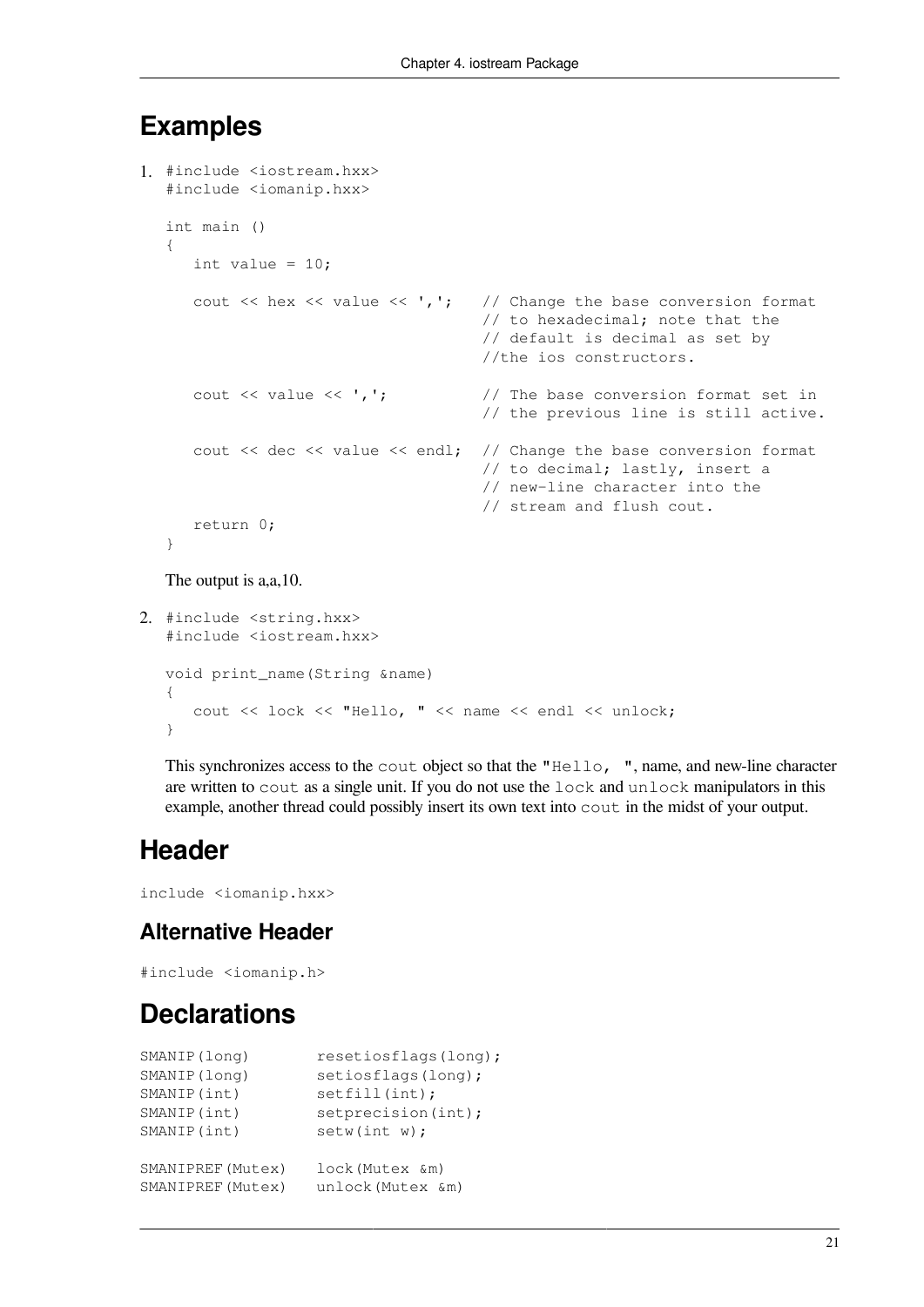## **Functions**

These functions are used for extending the iostream package with user-defined parameterized manipulators.

#### **SMANIP(long) resetiosflags(long x)**

In the stream (ios or a stream derived from ios), clears the format flags denoted by x.

```
SMANIP(int) setfill(int x)
```
Sets the fill character to be the value specified by  $x$ . The fill character is a data member of the  $\log$  class; however, setting it with this function affects only output streams.

#### **SMANIP(long) setiosflags(long x)**

In the stream (ios or a stream derived from ios), turns on the format flags denoted by *x*. If you are setting a flag that is part of a collection (for example, basefield), note that this manipulator does *not* clear the other flags in the collection.

#### **SMANIP(int) setprecision(int x)**

Sets the variable that controls the number of digits inserted by the floating-point inserter to be *x*. This variable is a data member of the ios class; however, setting it with this function affects only output streams.

```
SMANIP(int) setw(int w)
```
In the stream (ios or a stream derived from ios), sets the field width of the stream to *w*.

## **Synchronizing Access to User-Defined Stream Objects**

The following parameterized manipulators are for use in synchronizing access to user-defined stream objects. To use these manipulators, you must first define a Mutex object, which you then pass to the manipulator. The association of a  $\text{Mutzex}$  object with a stream object is not enforced by the iostream package. This association is enforced only by you, the programmer. Refer to [Chapter](#page-86-0) 6 for information on the Mutex class.

```
SMANIPREF(Mutex) lock(Mutex &m)
```
Locks the recursive Mutex represented by *m*.

**SMANIPREF(Mutex) unlock(Mutex &m)**

Unlocks the recursive Mutex represented by *m*.

## **Examples**

```
1. char c;
   cin >> resetiosflags(ios::skipws)
       \Rightarrow c
        >> setiosflags(ios::skipws);
```
Turns off the flag (resets it to 0) that tells the extractor  $(\gg)$  to skip leading white space and then turns that flag back on again (sets it to 1).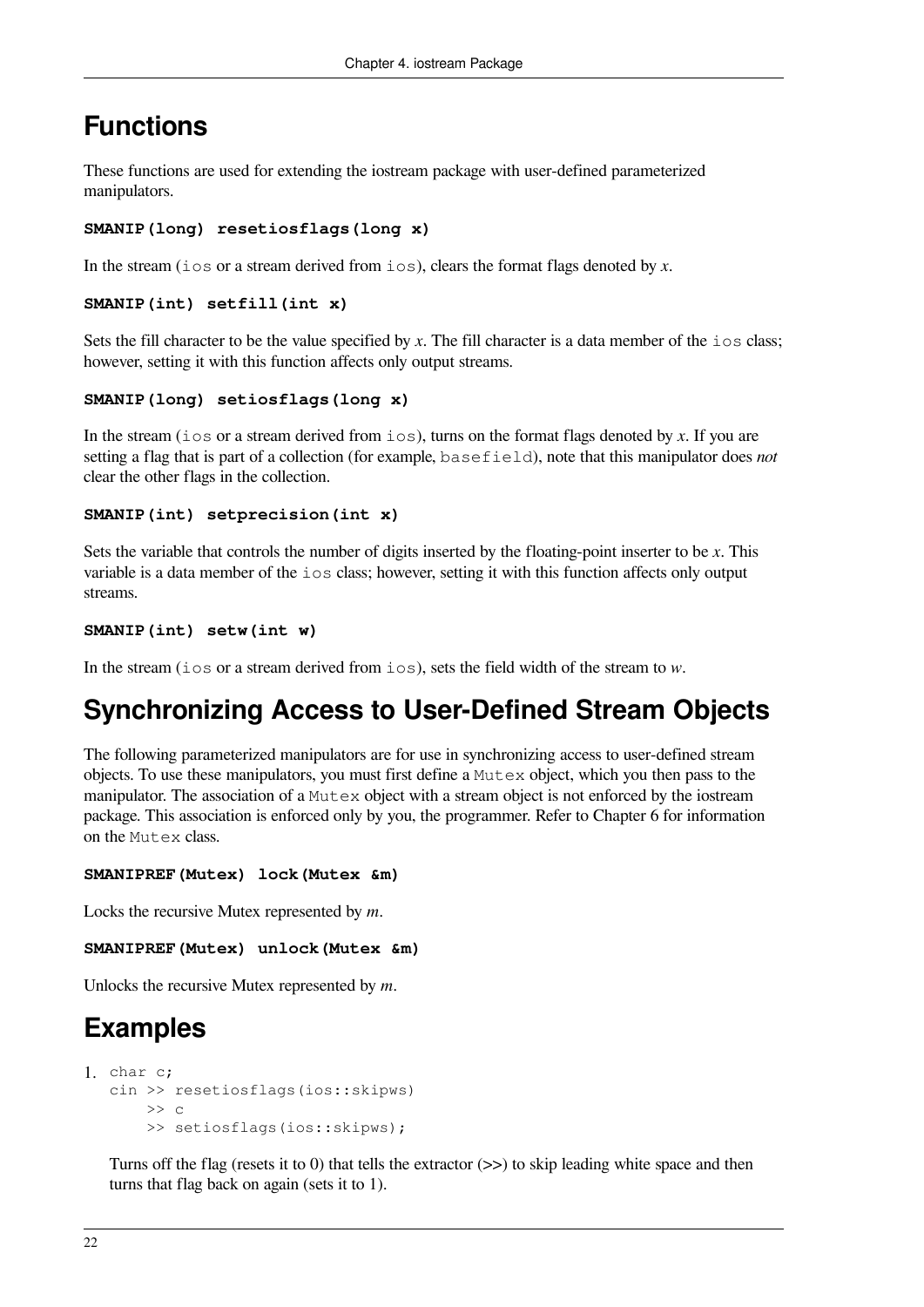```
2. cout.fill(*)
   cout.setf(ios::left,ios::adjustfield);
   cout << setw(6) << 23 << ",";
  cout.fill(%);
   cout.setf(ios::right,ios::adjustfield);
   cout \lt\lt setw(4) \lt\lt 34 \lt\lt "\n" ;
```
Places padding characters (specified by the fill state variable) after the first number and before the second number. The output is  $23***$ ,  $8834$ .

```
3. #include <string.hxx>
  #include <fstream.hxx>
   #include <mutex.hxx>
   #include <iomanip.hxx>
  main ()
   {
       String name("Henry");
      void print name (String &, ostream &, Mutex &);
       ofstream mystream(1);
     Mutex mystream lock;
      print_name(name, mystream, mystream_lock);
      return 0;
   }
       void print_name(String &name, ostream &stream, Mutex &stream_lock)
   {
          stream << lock(stream_lock) << "Hello, " << name << endl
                 << unlock(stream_lock);
   }
```
This example associates a Mutex object with a stream object to synchronize access to the stream. The Mutex is locked before using the stream and then unlocked afterwards. For the synchronization to work properly, each thread that uses this stream must perform the same lock/unlock sequence with the same Mutex.

### **See Also**

IMANIP(TYPE) class

IOMANIP(TYPE) class

OMANIP(TYPE) class

<span id="page-28-0"></span>SMANIP(TYPE) class

## **filebuf class**

filebuf class — Provides a data buffer abstraction for input/output facilities through file descriptors.

### **Header**

#include <fstream.hxx>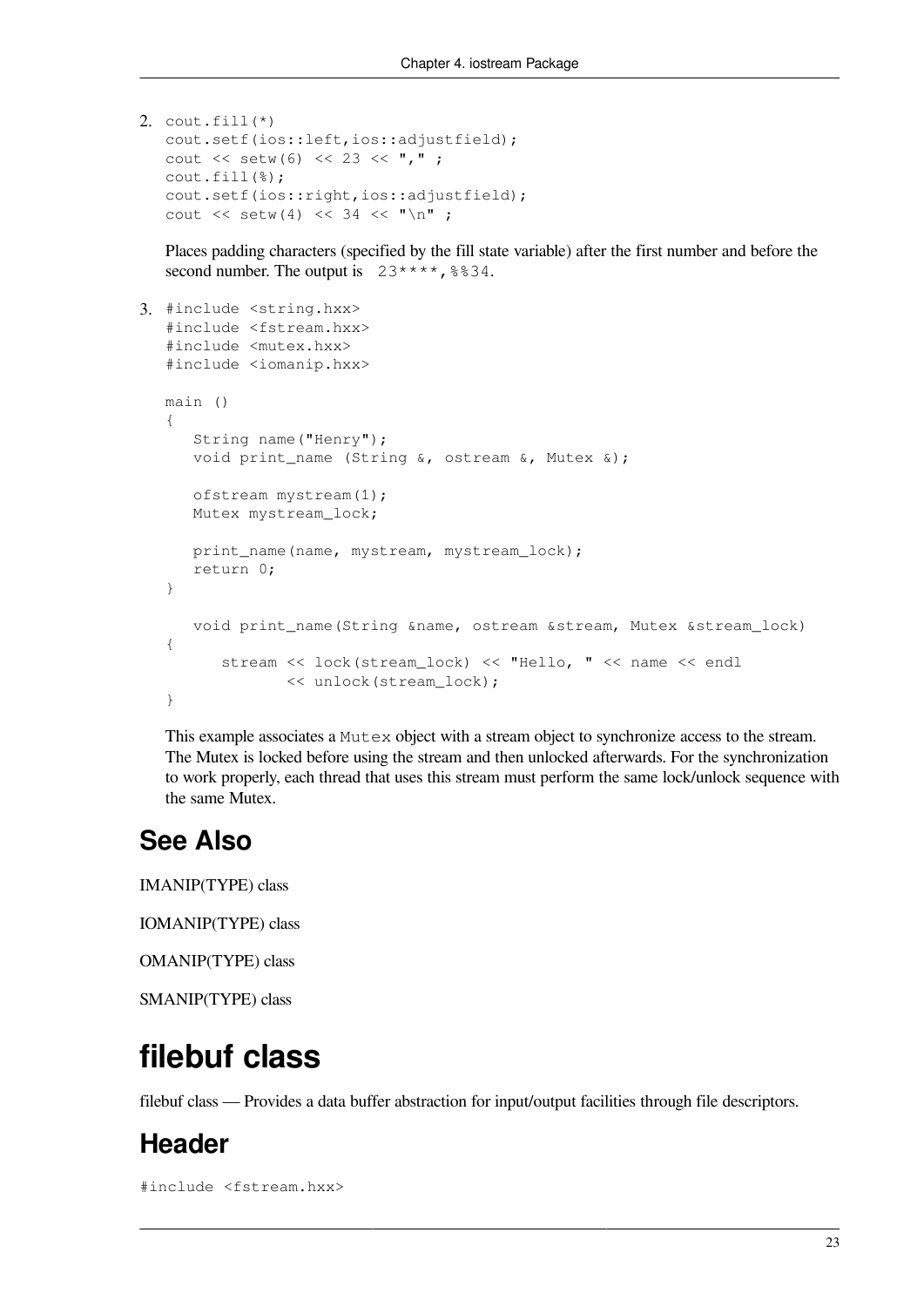### **Alternative Header**

#include <fstream.h>

## **Declaration**

```
class filebuf: public streambuf
{
public:
   static const int openprot;
                     filebuf();
                     filebuf(int fd);
                     filebuf(int fd, char *p, int len);
                    ~\simfilebuf();
   filebuf *attach(int fd);
   filebuf *close();
    int fd();
   int is open();
    filebuf *open(const char *name, int mode,
                    int prot = openprot);
   virtual int overflow(int = EOF);
   virtual streampos seekoff(streamoff, seek dir, int mode);
    virtual streampos seekpos(streampos, int mode);
   virtual streambuf *setbuf(char *p, int len);
   virtual int sync();
   virtual int underflow();
};
```
## **Description**

This class specializes the streambuf class to use a file as a repository of characters. Writing to the file consumes characters; reading from the file produces characters. Files that allow searches are said to be seekable. When a file is readable and writable, the filebuf object permits character insertion and extraction.

If your program expects a buffer to be allocated when none was allocated, then the iostream package allocates a default buffer with a length specified by BUFSIZ as defined in stdio.h. The package then issues the following warning:

Warning; a null pointer to streambuf was passed to ios::init()

## **Data Member**

```
const int openprot = 0644
```
Provides default protection for the open () function. (For an explanation of the file protection, see the

### **Constructors and Destructors**

#### **filebuf()**

Constructs a filebuf object that is initially closed.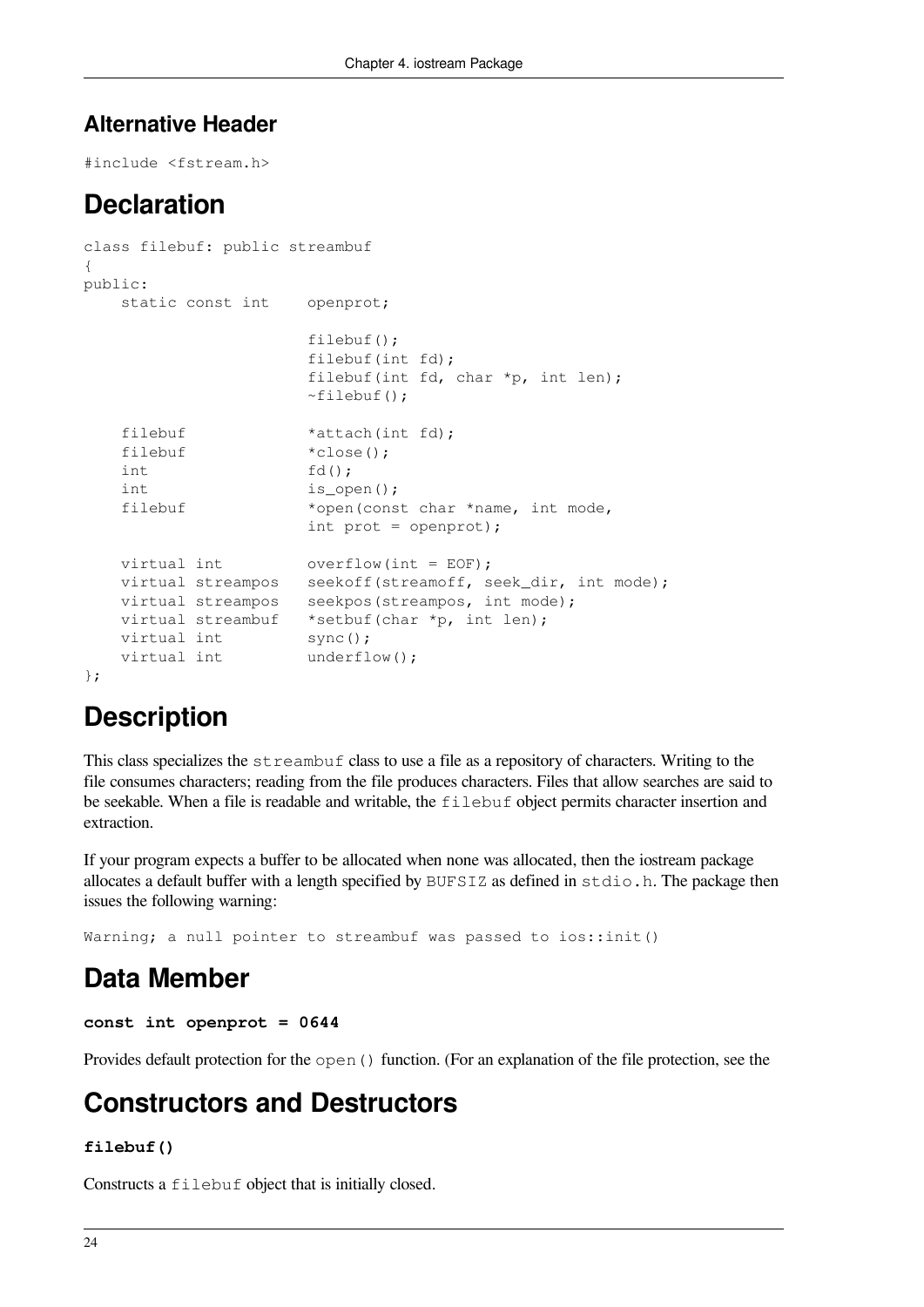#### **filebuf(int fd)**

Constructs a filebuf object connected to file descriptor *fd*.

#### **filebuf(int fd, char \*p, int len)**

Constructs a filebuf object connected to file descriptor *fd*, which is initialized to use the reserve area (buffer) starting at *p* and containing *len* bytes.

#### **~filebuf()**

Deletes a filebuf object.

### **Member Functions**

#### **filebuf \*attach(int fd)**

Connects the filebuf object to an open file whose descriptor is passed through the *fd* argument. It normally returns a reference to the filebuf object, but returns 0 if the filebuf object is connected to an open file.

#### **filebuf \*close()**

Flushes any waiting output, closes the file descriptor, and disconnects a filebuf object. Unless an error occurs, the filebuf object's error state will be cleared. The close() function returns the address of the filebuf object unless errors occur, in which case this function returns 0. Even if errors occur, close() leaves the file descriptor and filebuf object closed.

int fd()

Returns the file descriptor associated with a filebuf object. If the filebuf object is closed, fd returns EOF.

#### **int is\_open()**

Returns a nonzero value when a filebuf object is connected to a file descriptor; otherwise, it returns  $\Omega$ 

#### **filebuf \*open(const char \*name, int mode, int prot)**

Opens a file with the name specified by *name* and connects a filebuf object to it. If the file does not exist, the function tries to create it with the protection mode *prot* unless ios::nocreate is specified in *mode*. By default, *prot* is filebuf::openprot.

The function fails if the  $f$  ilebuf object is open. The open() function normally returns the address of the filebuf object, but returns 0 if an error occurs. The members of open\_mode are bits that may be joined together by or (because this joining takes an int, open () takes an int rather than an open mode argument). For an explanation of the meanings of these bits in open mode, see the Enumerated Types section for the ios class.

#### **virtual int overflow(int c)**

Called to consume characters in classes derived from streambuf. If *c* is not EOF, this function must also either save *c* or consume it. Although it can be called at other times, this function usually is called when the put area is full and an attempt is being made to store a new character. The normal action is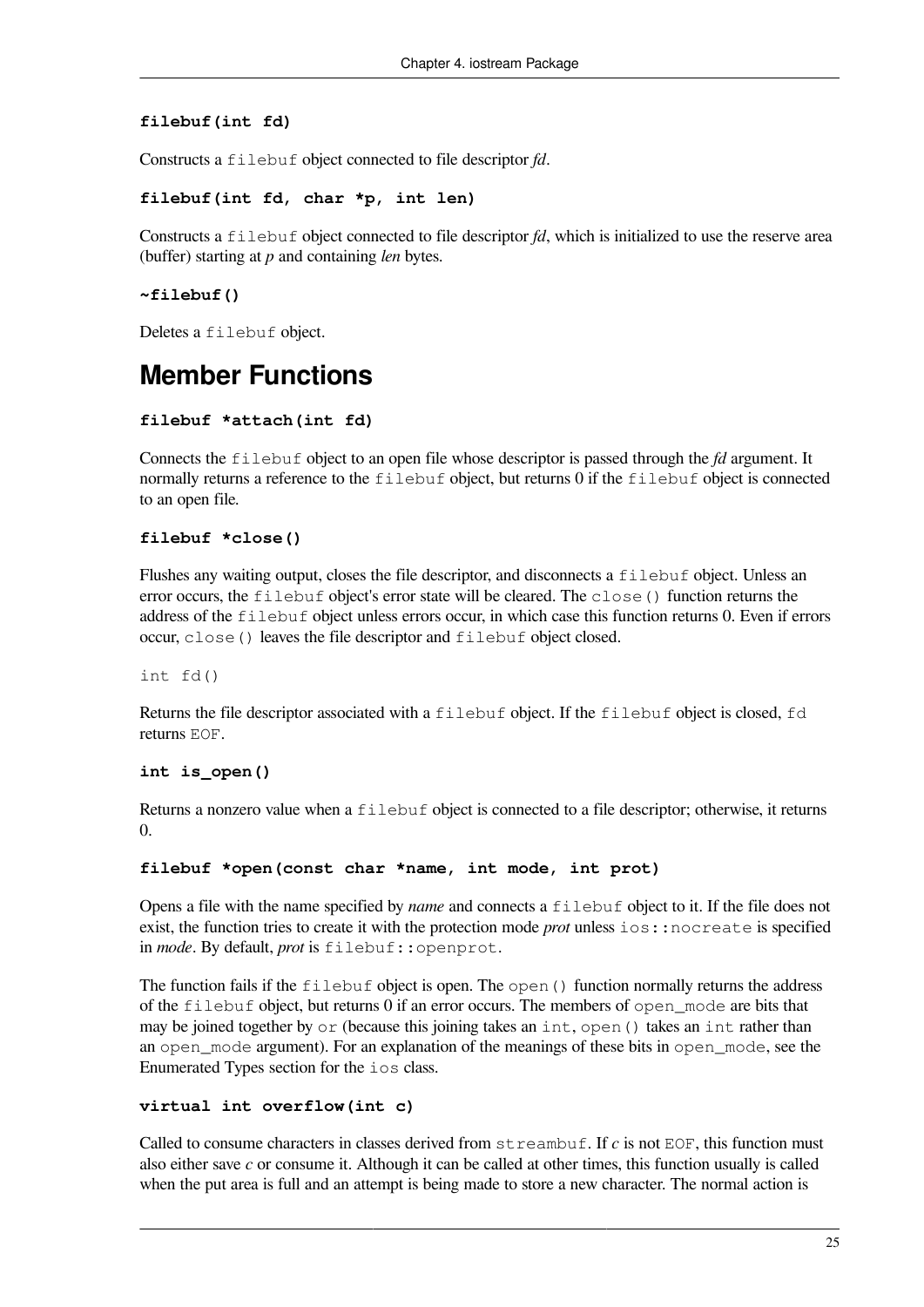to consume the characters between  $pbase()$  and  $pptr()$ , call  $setp()$  to establish a new put area, and (if  $c$  != EOF) store  $c$  using sputc(). A call to overflow(c) should return EOF to indicate an error; otherwise, it should return something else.

#### **virtual streampos seekoff(streamoff off, seek\_dir dir, int mode)**

Moves the get pointer, put pointer, or both as designated by the *off* and *dir* arguments. It may fail if the file does not support seeking, or if the attempted motion is otherwise invalid (for example, attempting to seek a position before the beginning of the file). The *off* argument is interpreted as a count relative to the place in the file specified by *dir*. The *mode* argument is ignored. A call to seekoff() returns the new position or EOF if a failure occurs. After a failure, the position of the file is undefined.

#### **virtual streampos seekpos(streampos pos, int mode)**

Moves the file to a position *pos*. The *mode* argument is ignored. The function normally returns *pos* but it returns EOF on failure.

#### **virtual streambuf \*setbuf(char \*p, int len)**

Sets up the reserve area as the number of bytes specified in the second argument, beginning at the pointer specified in the first argument. If the pointer is null, or the number of bytes is less than 1, the filebuf object is unbuffered. This function normally returns a pointer to the filebuf object; however, if the filebuf object is open and a buffer is allocated, then no changes are made to the reserve area and to the buffering status, and setbuf() returns 0.

#### **virtual int sync()**

Tries to get the state of the get pointer, the put pointer, or both, to agree (synchronize) with the state of the file to which the filebuf object is connected. This means that the function may write characters to the file if some of the characters have been buffered for output, or the function may try to reposition (seek) the file if characters have been read and buffered for input. Normally sync() returns 0, but it returns EOF if synchronization is not possible.

When certain characters must be written together, the program should use  $\text{setbut}$  () (or a constructor) to ensure that the reserve area is at least as large as the number of characters to be written together. Your program can then call sync(), store the characters, and then call sync() once again.

#### **virtual int underflow()**

Called in classes derived from  $str$ e ambuf to supply characters for fetching; that is, to create a condition in which the get area is not empty. If the function is called when characters occupy the get area, it should create a nonempty area and return the next character (which it should also leave in the get area). If no more characters are available, underflow() should return EOF and leave an empty get area.

## **See Also**

ios class

<span id="page-31-0"></span>streambuf class

## **fstream class**

fstream class — Supports formatted and unformatted input from and output to files.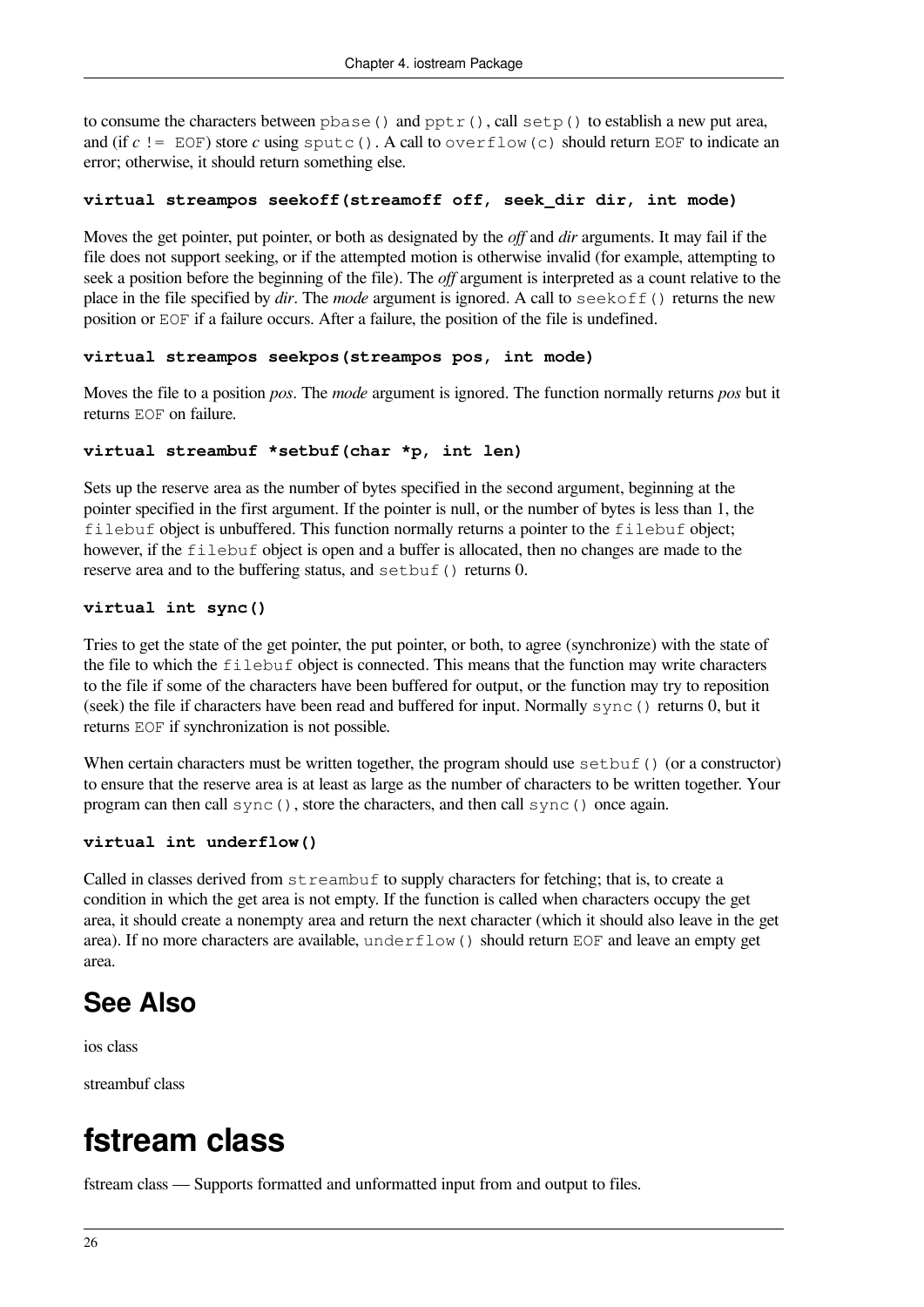## **Header File**

#include <fstream.hxx>

### **Alternative Header**

#include <fstream.h>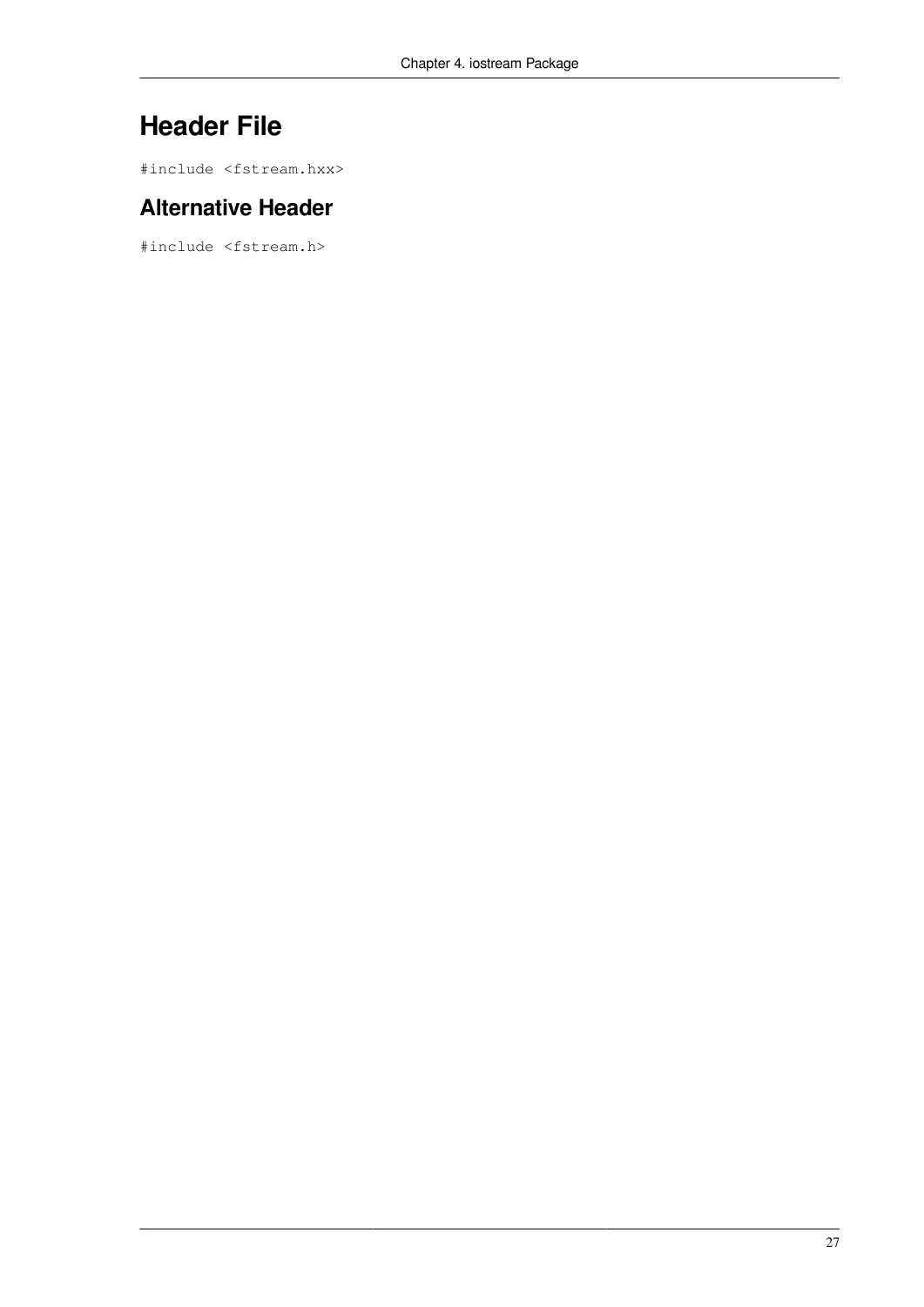### **Declaration**

```
class fstream: public iostream
{
public:
                 fstream();
                 fstream(const char *name, int mode,
                     int prot = filebuf::openprot);
                 fstream(int fd);
                 fstream(int fd, char *p, int len);
                 ~fstream();
   void attach(int fd);
    void close();
    void open(const char *name, int mode,
                     int prot = filebuf::openprot) ;
   filebuf *rdbuf();
   void setbuf(char *p, int len);
};
```
## **Description**

This class specializes the iostream class to files by using a filebuf object to do the input and output. Your program can perform common operations, such as opening and closing files, without explicitly mentioning filebuf objects.

## **Constructors and Destructors**

#### **fstream()**

Constructs an unopened fstream object.

#### **fstream(int fd)**

Constructs an fstream object connected to the file whose descriptor is passed through the *fd* argument. The file must be open.

#### **fstream(int fd, char \*p, int len)**

Constructs an fstream object connected to a file whose descriptor is passed through the *fd* argument, and also initializes the associated filebuf object to use the *len* bytes starting at *p* as the reserve area. If *p* is null or *len* is 0, the filebuf object is unbuffered.

#### **fstream(const char \*name, int mode, int prot)**

Constructs an fstream object and opens the file specified by the *name* argument. The *mode* and *prot* arguments specify the file open mode and protection. By default, *prot* is filebuf::openprot. If the open action fails, the error state (io  $\sigma$  state) of the constructed fstream object indicates failure.

#### **~fstream()**

Deletes an fstream object.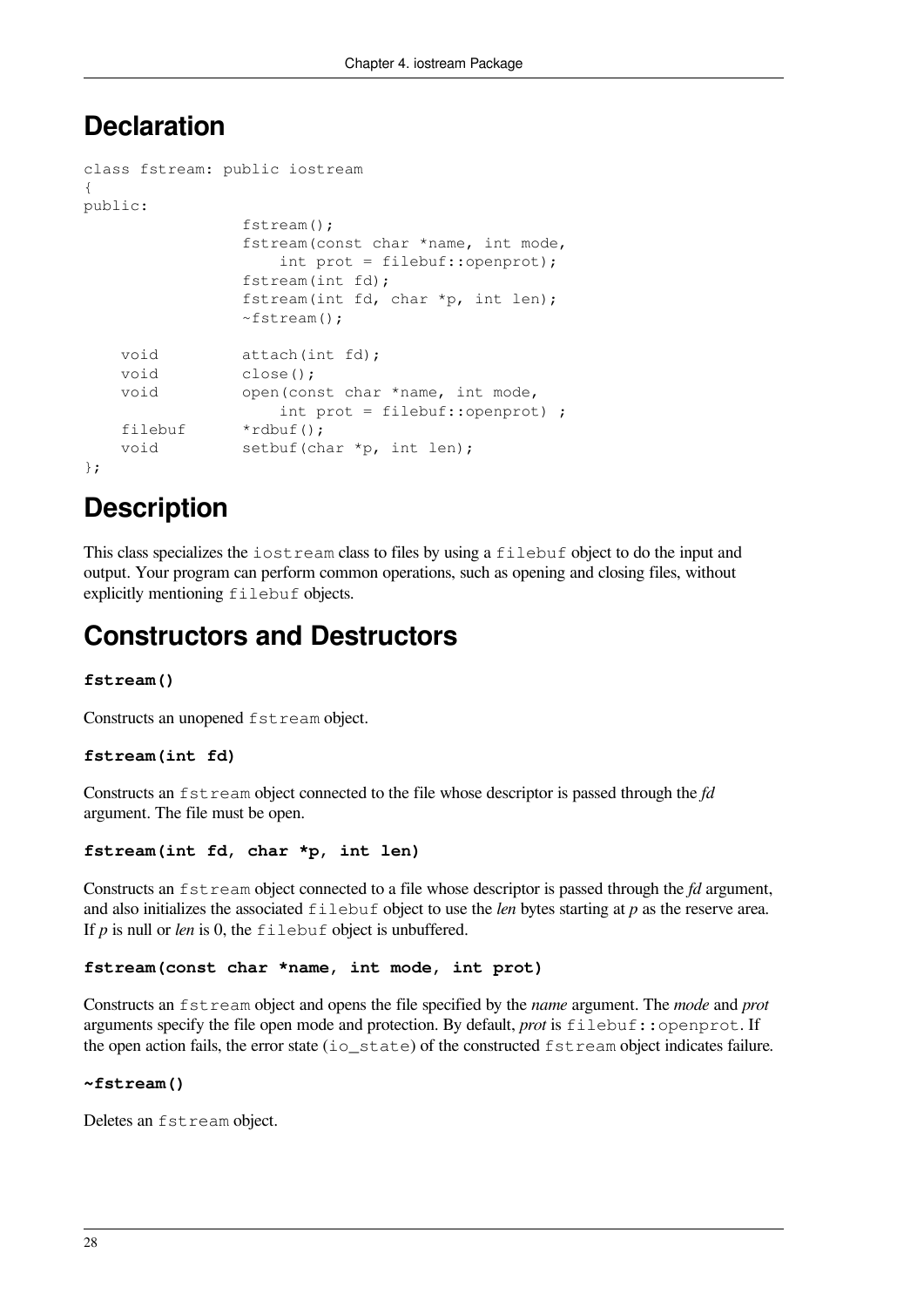### **Member Functions**

#### **void attach(int fd)**

Connects an fstream object to a file whose descriptor is passed through the *fd* argument. A failure occurs when the fstream object is connected to a file, in which case ios::failbit is set in the filebuf object's error state.

#### **void close()**

Closes any associated filebuf object and consequently breaks the connection of the fstream object to the file. The error state of the fstream object is cleared except on failure. A failure occurs when the call to the filebuf object's close() function fails.

#### **void open(const char \*name, int mode, int prot)**

Opens a file with the file name specified by *name* and connects the fstream object to it. If the file does not exist, the function tries to create it with the protection specified by the *prot* argument unless ios::nocreate is set. By default, *prot* is filebuf::openprot.

Failure occurs if the fstream object is open or when the call to the filebuf object's open () function fails, in which case ios::failbit is set in the filebuf object error state. The members of open mode are bits that may be joined together by  $\circ$  r (because this joining takes an int, open() takes an int rather than an open mode argument). For an explanation of the meanings of these bits in open\_mode, see the Enumerated Types section for the ios class.

#### **filebuf \*rdbuf()**

Returns a pointer to the filebuf object associated with the fstream object. This function has the same meaning as  $\text{ios::rdbuf}$  (), but has a different type.

#### **void setbuf(char \*p, int len)**

Calls the associated  $filebut object setbuf()$  function to request space for a reserve area. A failure occurs if the filebuf object is open or if the call to  $r \text{dbuf}( )$  ->setbuf fails for any other reason.

# <span id="page-34-0"></span>**IAPP(TYPE) class**

IAPP(TYPE) class — For an istream object, declares predefined parameterized applicators.

## **Header File**

#include <iomanip.hxx>

### **Alternative Header**

#include <iomanip.h>

## **Compile-Time Parameter**

*TYPE* — The type of the istream object. It must be an identifier.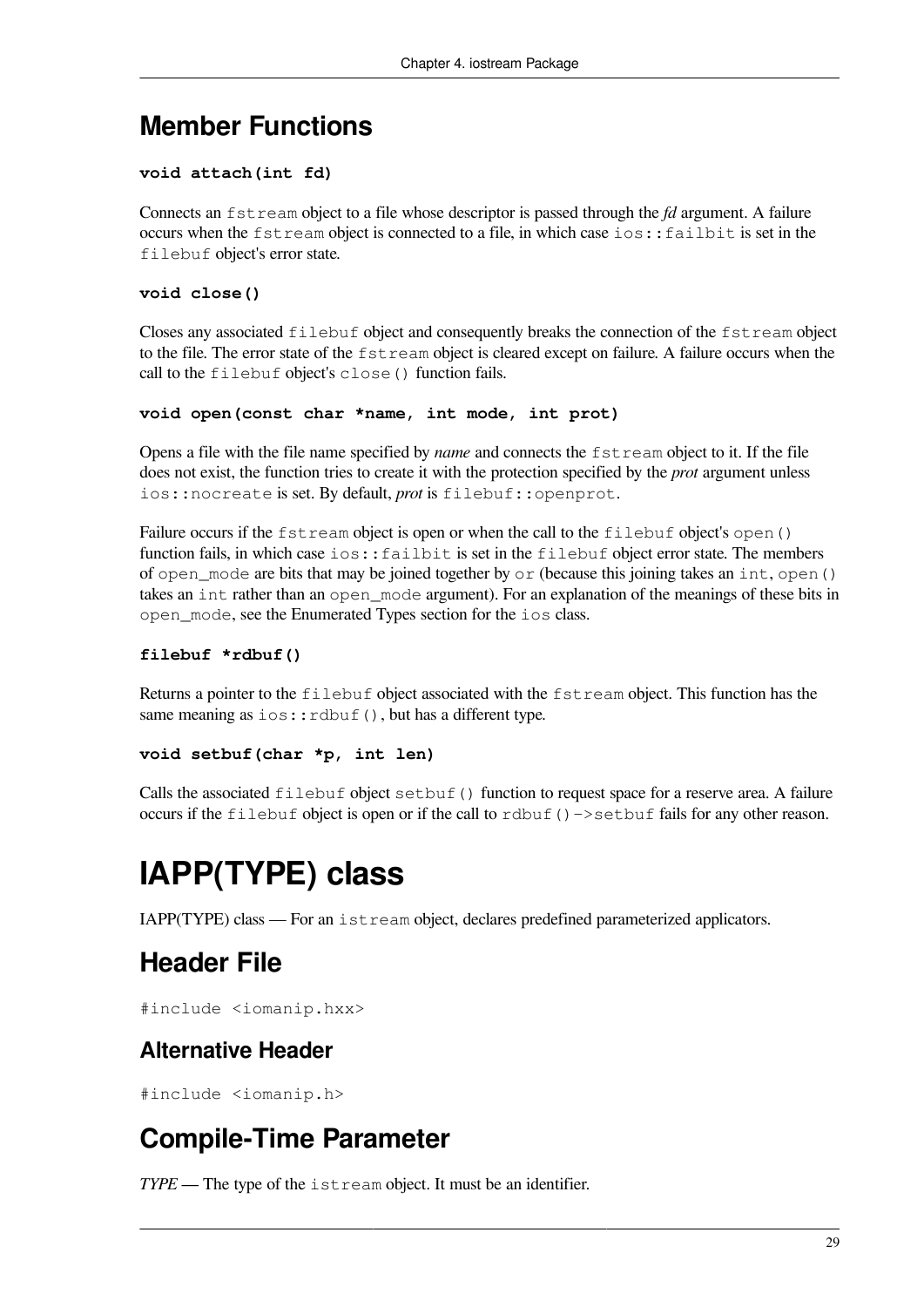## **Description**

```
class IAPP(TYPE)
{
public:
     IAPP(TYPE)(istream &(*f)(istream &, TYPE));
     IMANIP(TYPE) operator()(TYPE a);
};
```
## **Constructor**

**IAPP(TYPE) (istream &(\*f) (istream &, TYPE))**

Creates an applicator; *\*f* is the left operand of the insertion operator.

## **Operator**

```
IMANIP(TYPE) operator () (TYPE a)
```
Casts an object of type *a* into a manipulator function for an istream object.

## **See Also**

<span id="page-35-0"></span>IMANIP(TYPE) class

## **ifstream class**

ifstream class — Supports formatted and unformatted input from files.

### **Header File**

#include <fstream.hxx>

### **Alternative Header**

#include <fstream.h>

### **Declaration**

```
class ifstream: public istream
{
public:
                 ifstream();
                 ifstream(const char *name, int mode = ios::in,
                      int prot = filebuf::openprot);
                 ifstream(int fd);
                 ifstream(int fd, char *p, int len);
                \simifstream();
    void attach(int fd);
   void close();
```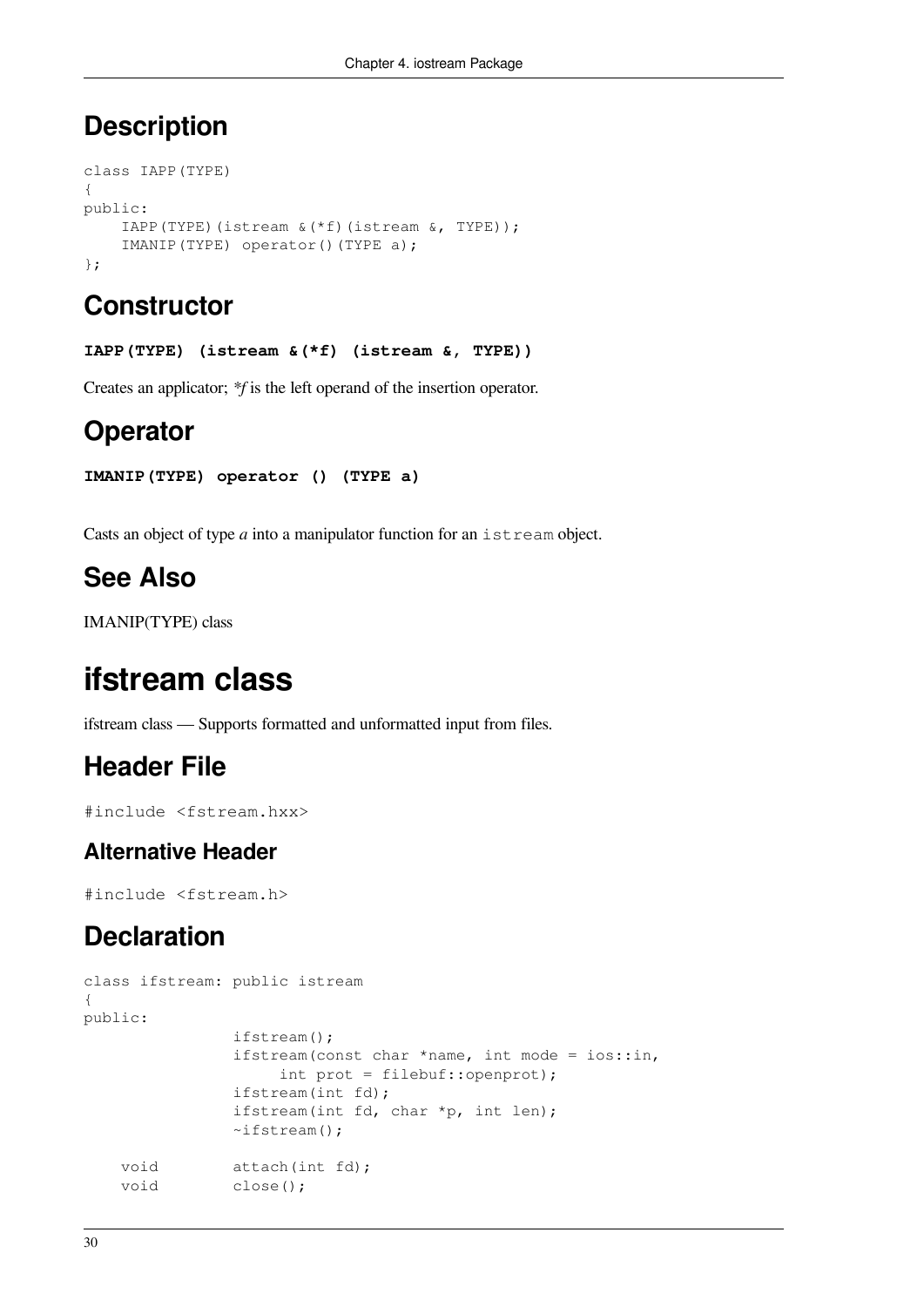```
 void open(const char *name, int mode = ios::in,
                int prot = filebuf::openprot);
 filebuf *rdbuf();
void setbuf(char *p, int len);
```
};

### **Description**

This class specializes the istream class to files by using a filebuf object to do the input. Your program can perform common operations, such as opening and closing files, without explicitly mentioning filebuf objects.

### **Constructors and Destructors**

#### **ifstream()**

Constructs an unopened ifstream object.

#### **ifstream(int fd)**

Constructs an ifstream object connected to a file whose descriptor is passed through the *fd* argument. The file must already be open.

#### **ifstream(int fd, char \*p, int len)**

Constructs an ifstream object connected to a file whose descriptor is passed through the *fd* argument, and also initializes the associated filebuf object to use the *len* bytes starting at *p* as the reserve area. If *p* is null or *len* is 0, the filebuf object is unbuffered.

#### **ifstream(const char \*name, int mode, int prot)**

Constructs an ifstream object and opens the file with the file name specified by *name*. The *mode* and *prot* arguments specify the file open mode and protection. By default, *prot* is filebuf::openprot. If the open fails, the error state (io state) of the constructed if stream object indicates failure.

#### **~ifstream()**

Deletes an ifstream object.

### **Member Functions**

#### **void attach(int fd)**

Connects an ifstream object to a file whose descriptor is passed through the *fd* argument. A failure occurs when the ifstream object is connected to a file, in which case ios::failbit is set in the ifstream object error state.

#### **void close()**

Closes any associated filebuf object and consequently breaks the connection of the ifstream object to the file. The error state of the fstream object is cleared except on failure. A failure occurs when the call to the filebuf object's close() function fails.

**void open(const char \*name, int mode, int prot)**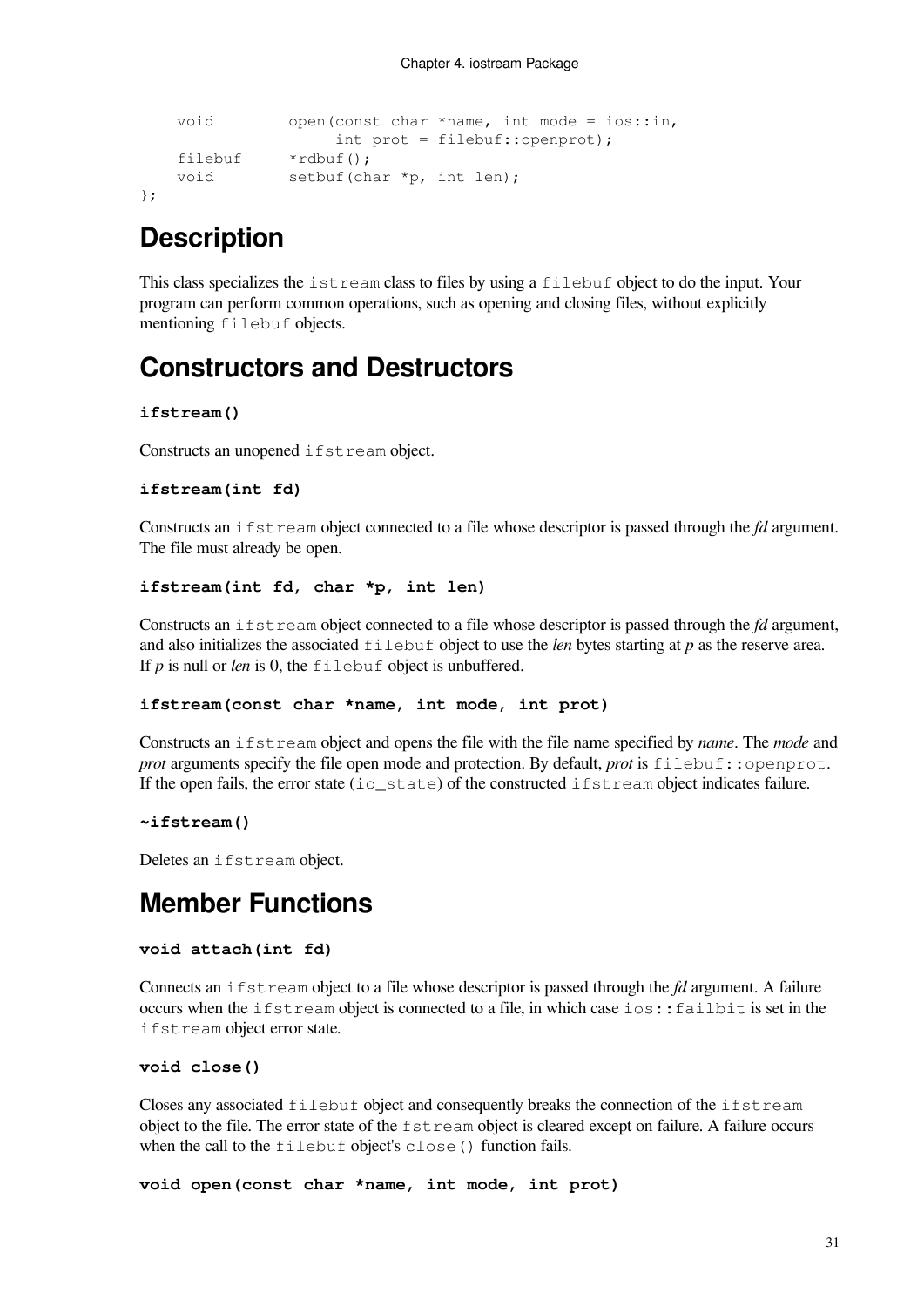Opens a file specified by the *name* argument and connects the ifstream object to it. If the file does not exist, the function tries to create it with the protection specified by the *prot* argument unless ios::nocreate is set. By default, *prot* is filebuf::openprot.

Failure occurs if the ifstream object is open or when the call to the filebuf object open() function fails, in which case ios::failbit is set in the filebuf object error state. The members of open mode are bits that may be joined together by  $\circ$  r (because this joining takes an int, open() takes an int rather than an open\_mode argument). For an explanation of the meanings of these bits in open\_mode, see the Enumerated Types section for the ios class.

#### **filebuf \*rdbuf()**

Returns a pointer to the filebuf object associated with the ifstream object. This function has the same meaning as  $ios::rdbuf()$  but has a different type.

```
void setbuf(char *p, int len)
```
Calls the associated  $filebut object setbuf()$  function to request space for a reserve area. A failure occurs if the filebuf object is open or if the call to rdbuf()->setbuf fails for any other reason.

# **IMANIP(TYPE) class**

IMANIP(TYPE) class — For an istream object, declares the predefined parameterized manipulators and provides macros for user-defined parameterized manipulators.

## **Header File**

```
#include <iomanip.hxx>
```
#### **Alternative Header**

```
#include <iomanip.h>
```
### **Compile-Time Parameter**

*TYPE* — The type of the istream object. It must be an identifier.

# **Declaration**

```
class IMANIP(TYPE)
{
public:
     IMANIP(TYPE)(istream &(*f)(istream &, TYPE), TYPE a);
     friend istream &operator>>(istream &s, IMANIP(TYPE) &m);
};
```
# **Description**

These manipulators serve the istream class by producing some useful effect, such as embedding a function call in an expression containing a series of insertions and extractions. You also can use manipulators to shorten the long names and sequences of operations required by the iostream class.

In its simplest form, a manipulator takes an istream& argument, operates on it in some way, and returns it.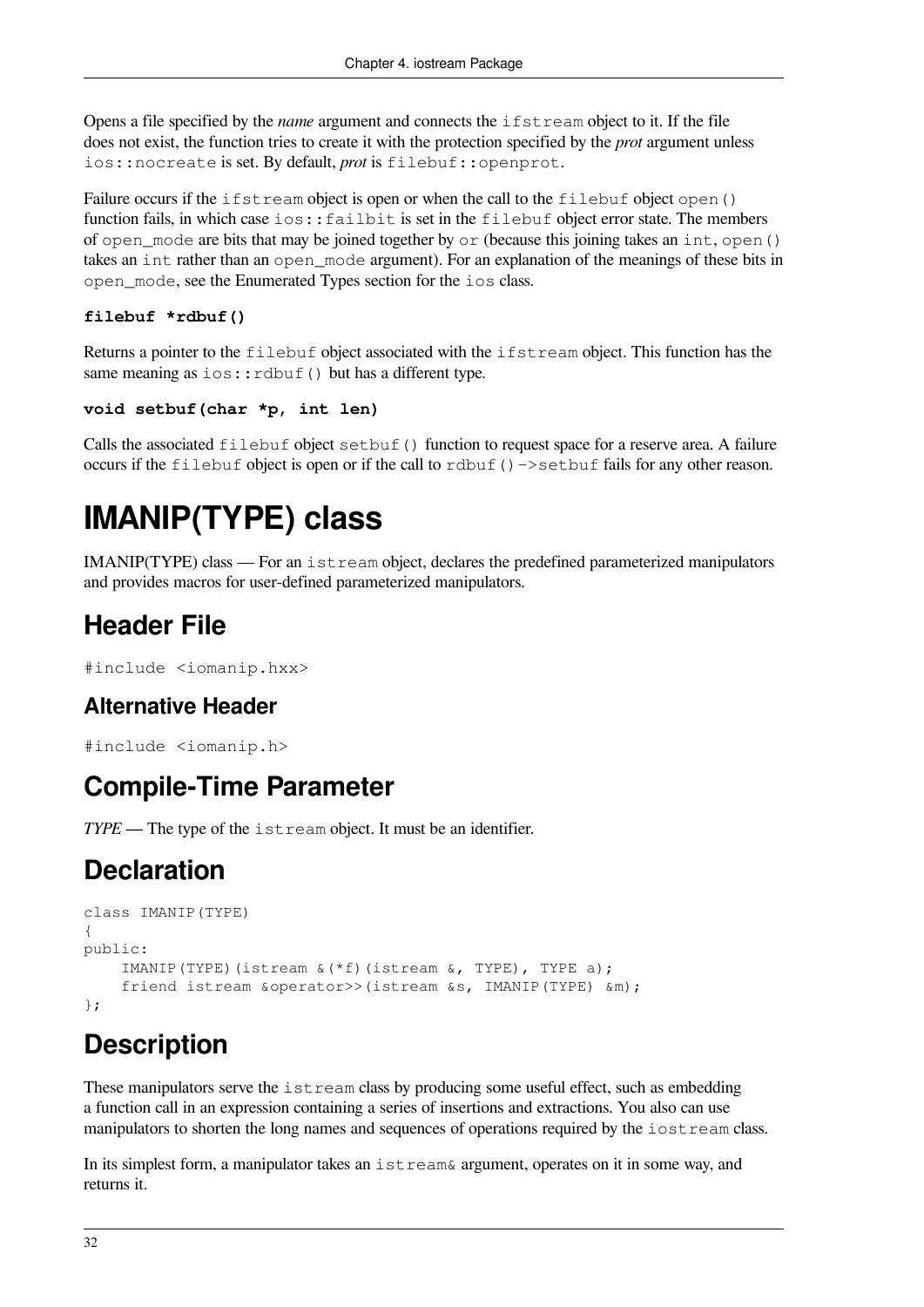## **Constructor**

```
IMANIP(TYPE)(istream &(*f)(istream &, TYPE), TYPE a)
```
Creates a manipulator; *\*f* is the left operand of the extractor operator.

# **Operator**

```
istream &operator >> (istream &s, IMANIP(TYPE) &m)
```
Takes data from an istream object.

# **IOAPP(TYPE) class**

IOAPP(TYPE) class — For an iostream object, declares predefined parameterized applicators.

# **Header File**

#include <iomanip.hxx>

#### **Alternative Header**

#include <iomanip.h>

# **Compile-Time Parameter**

*TYPE* — The type of the iostream object. It must be an identifier.

# **Declaration**

```
class IOAPP(TYPE)
{
public:
     IOAPP(TYPE)(iostream &(*f)(iostream &, TYPE));
     IOMANIP(TYPE) operator()(TYPE a);
};
```
# **Constructor**

```
IOAPP(TYPE)(iostream &(*f)(iostream &, TYPE))
```
Creates an applicator.

# **Operator**

```
IOMANIP(TYPE) operator () (TYPE a)
```
Casts an object of type *a* into a manipulator function for an iostream object.

# **See Also**

IOMANIP(TYPE) class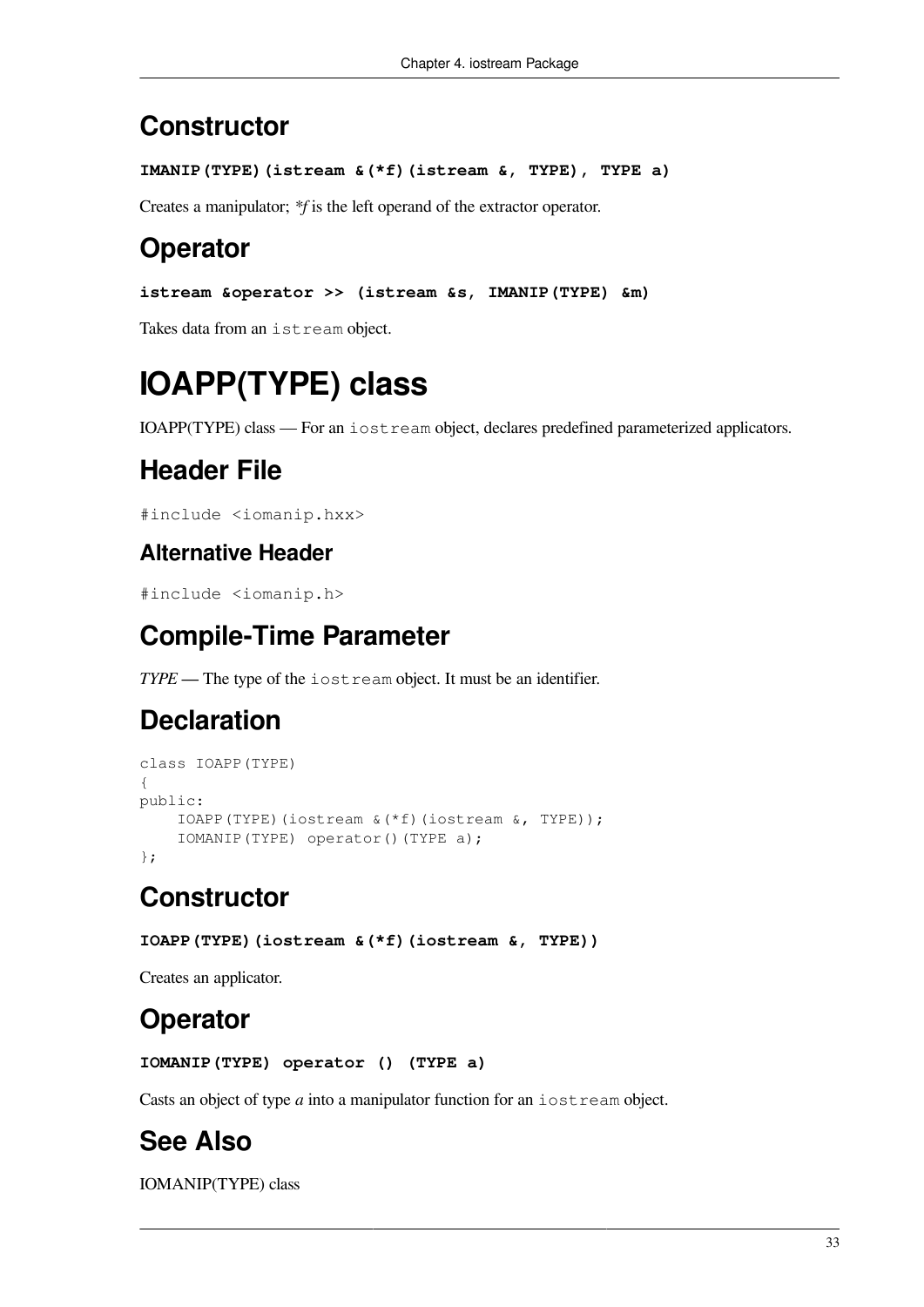# **IOMANIP(TYPE) class**

IOMANIP(TYPE) class — For an iostream object, declares predefined parameterized manipulators and provides macros for user-defined parameterized manipulators.

# **Header File**

```
#include <iomanip.hxx>
```
#### **Alternative Header**

```
#include <iomanip.h>
```
## **Compile-Time Parameter**

*TYPE* — The type of the iostream object. It must be an identifier.

## **Declaration**

```
class IOMANIP(TYPE)
{
public:
     IOMANIP(TYPE)(iostream &(*f)(iostream &, TYPE), TYPE a);
     friend istream &operator>>(iostream &s, IOMANIP(TYPE) &m);
     friend ostream &operator<<(iostream &s, IOMANIP(TYPE) &m);
};
IOMANIPdeclare(int);
IOMANIPdeclare(long);
```
# **Description**

These manipulators serve the iostream class by producing some useful effect, such as embedding a function call in an expression containing a series of insertions and extractions. You can also use manipulators to shorten the long names and sequences of operations required by the iostream class.

In its simplest form, a manipulator takes an iostream& argument, operates on it in some way, and returns it.

Two ios manipulators for using Mutex objects, lock and unlock, come in both parameterized and unparameterized forms. The parameterized manipulators let users synchronize iostream objects, the parameter being a user-defined Mutex object. To use parameterized manipulators, you must include iomanip.hxx. Unparameterized manipulators let users synchronize the predefined stream objects: cerr, cin, clog, and cout.

For examples of using the lock and unlock manipulators, see [Chapter](#page-86-0) 6 and the section on [Global](#page-23-0) [Declarations](#page-23-0) in this chapter.

# **Constructor**

IOMANIP(TYPE)(iostream &(\*f)(iostream &, TYPE), TYPE a)

Creates a manipulator.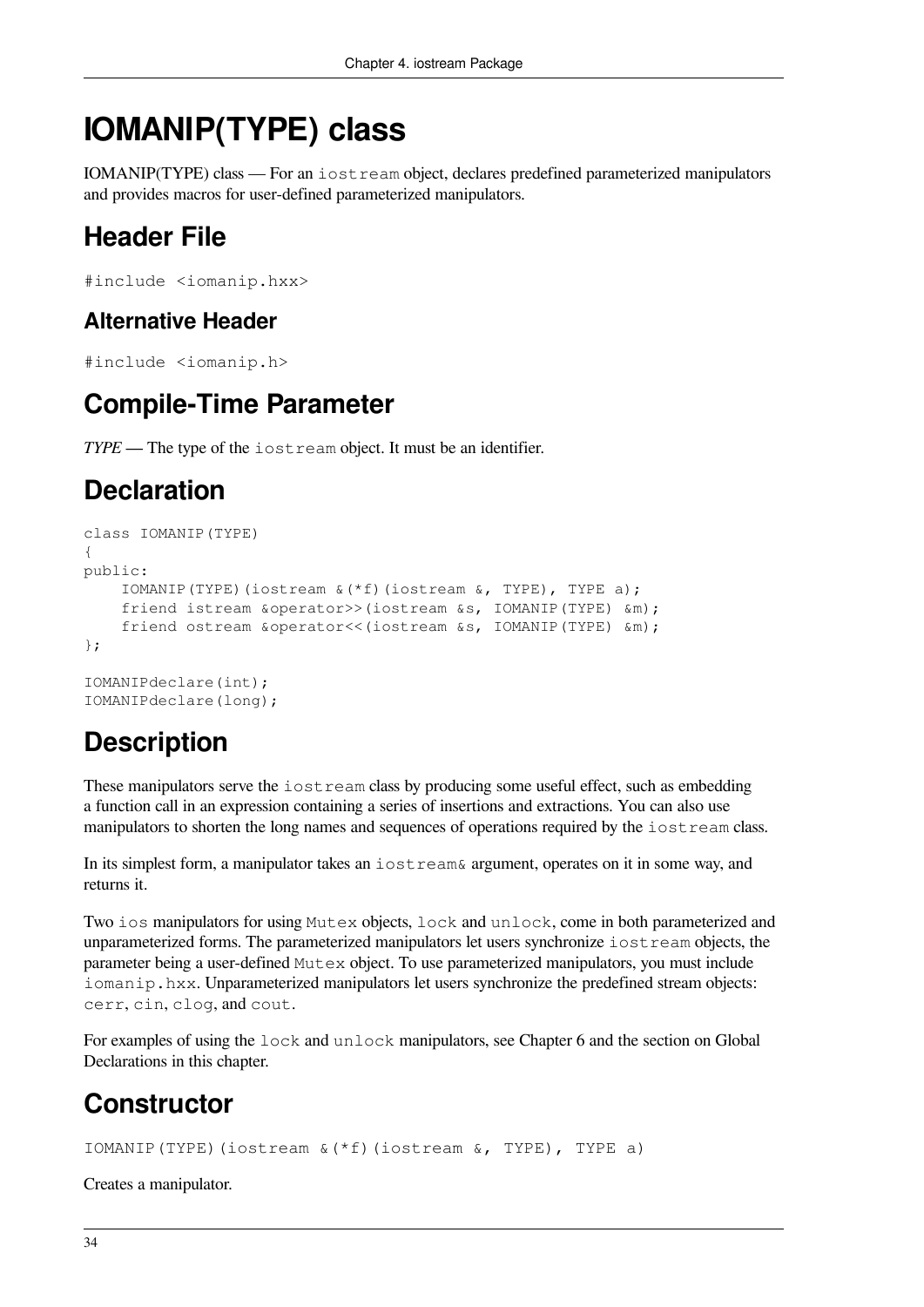#### **Macro**

```
IOMANIPdeclare(TYPE)
```
Declares the manipulators (and the manipulator classes) that have an operator () member function for type *TYPE*.

## **Operators**

```
ostream &operator << (iostream &s, IOMANIP(TYPE) &m)
```
Sends data to an iostream object.

```
istream &operator >> (iostream &s, IOMANIP(TYPE) &m)
```
Takes data from an iostream object.

# **ios class**

ios class — Contains state variables common to most of the other classes in the iostream package.

## **Header**

```
#include <iostream.hxx>
```
#### **Alternative Header**

#include <iostream.h>

# **Declaration**

```
class ios
{
public:
   enum io_state { goodbit = 0, eofbit = 01,
                          failbit = 02, badbit = 04 };
    enum open_mode \{ in = 01, out = 02, ate = 04,app = 010, trunc = 020,
                          nocreate = 040, noreplace = 0100 };
    enum seek_dir { \text{ } { \text{ } } { beg = 0, cur = 01, end = 02 };
     enum { skipws = 01,
                          left = 02, right = 04, internal = 010,
                          dec = 020, oct = 040, hex = 0100,
                          showbase = 0200, showpoint = 0400,
                          uppercase = 01000,
                          showpos = 02000,
                          scientific = 04000, fixed = 010000,
                          unitbuf = 020000, stdio = 040000 };
     static const long basefield;
     static const long adjustfield;
     static const long floatfield;
```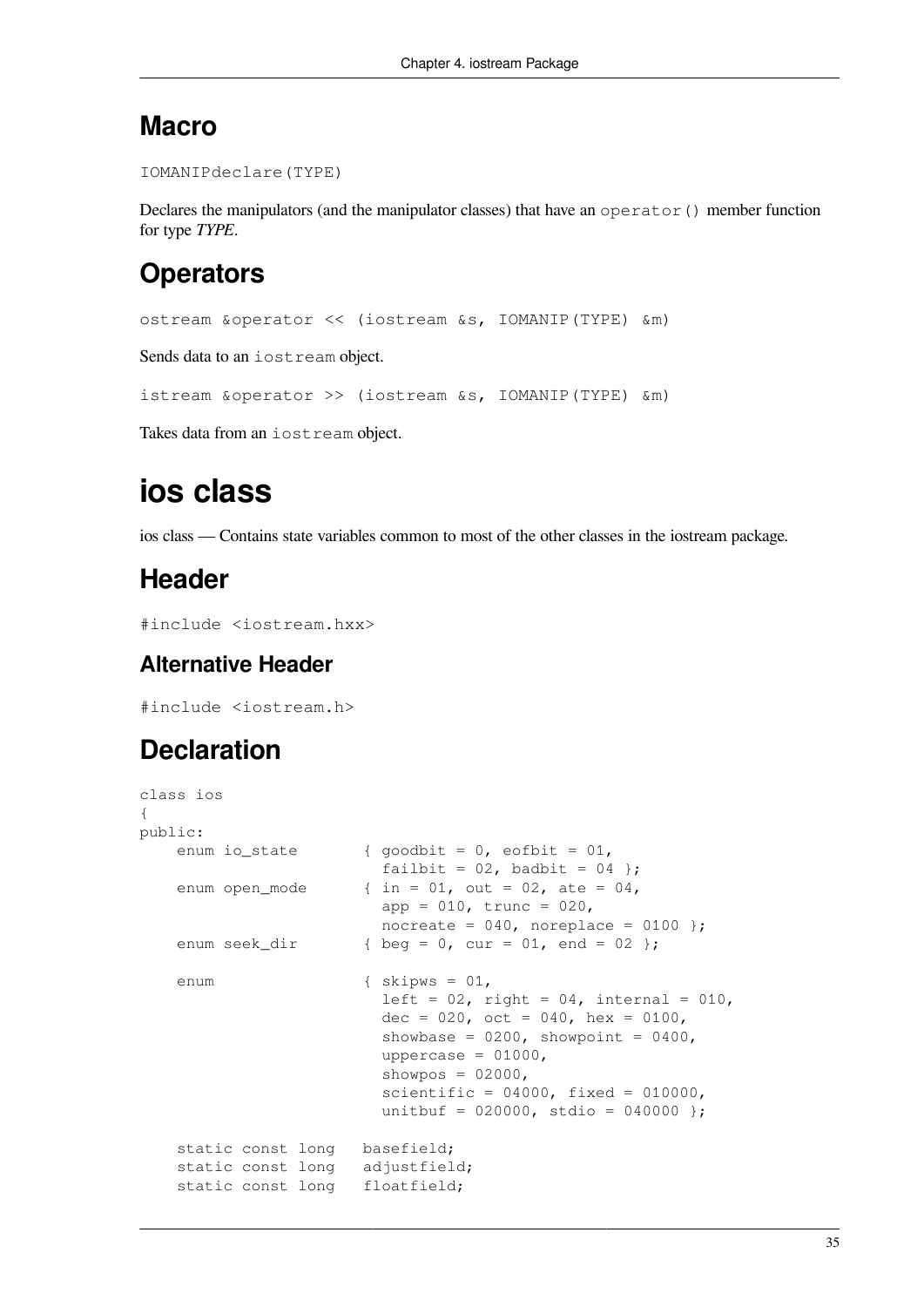|                  | ios(streambuf *);               |
|------------------|---------------------------------|
| virtual          | $\sim$ ios();                   |
|                  |                                 |
| inline int       | bad() const;                    |
| static long      | $bitalloc()$ ;                  |
| inline void      | clear(int state = $0$ );        |
| inline int       | eof() const;                    |
| inline int       | fail() const;                   |
| inline char      | $fill()$ const;                 |
| char             | fill(char);                     |
| inline long      | flags() const;                  |
| long             | flags $(long);$                 |
| inline int       | good() const;                   |
| long             | %iword(int);                    |
| inline int       | operator! ();                   |
| inline           | operator void *();              |
| inline int       | precision() const;              |
| int              | precision(int);                 |
|                  |                                 |
| void             | *&pword(int);                   |
| inline streambuf | $*$ rdbuf $()$ ;                |
| inline int       | rdstate() const;                |
| long             | setf(long setbits, long field); |
| long             | setf(long);                     |
| static void      | sync_with_stdio();              |
| inline ostream   | *tie() const;                   |
| ostream          | *tie(ostream *);                |
| long             | unsetf(long);                   |
| inline int       | width() const;                  |
| int.             | width $(int n);$                |
| static int       | $x$ alloc $()$ ;                |
| protected:       |                                 |
|                  | $ios()$ ;                       |
| void             | $init$ (streambuf $*)$ ;        |
| inline void      | setstate(int state);            |
|                  |                                 |

```
};
```
# **Description**

Classes derived from the ios class provide an interface for transferring formatted and unformatted information into and out of streambuf objects.

# **Enumerated Types**

io\_state

Represents a collection of bits (flags) that describe the internal error states of an object. The values are as follows:

| goodbit | No errors occurred.                                             |
|---------|-----------------------------------------------------------------|
| leofbit | End-of-file encountered during an extraction operation.         |
| failbit | Extraction or conversion failed but the stream is still usable. |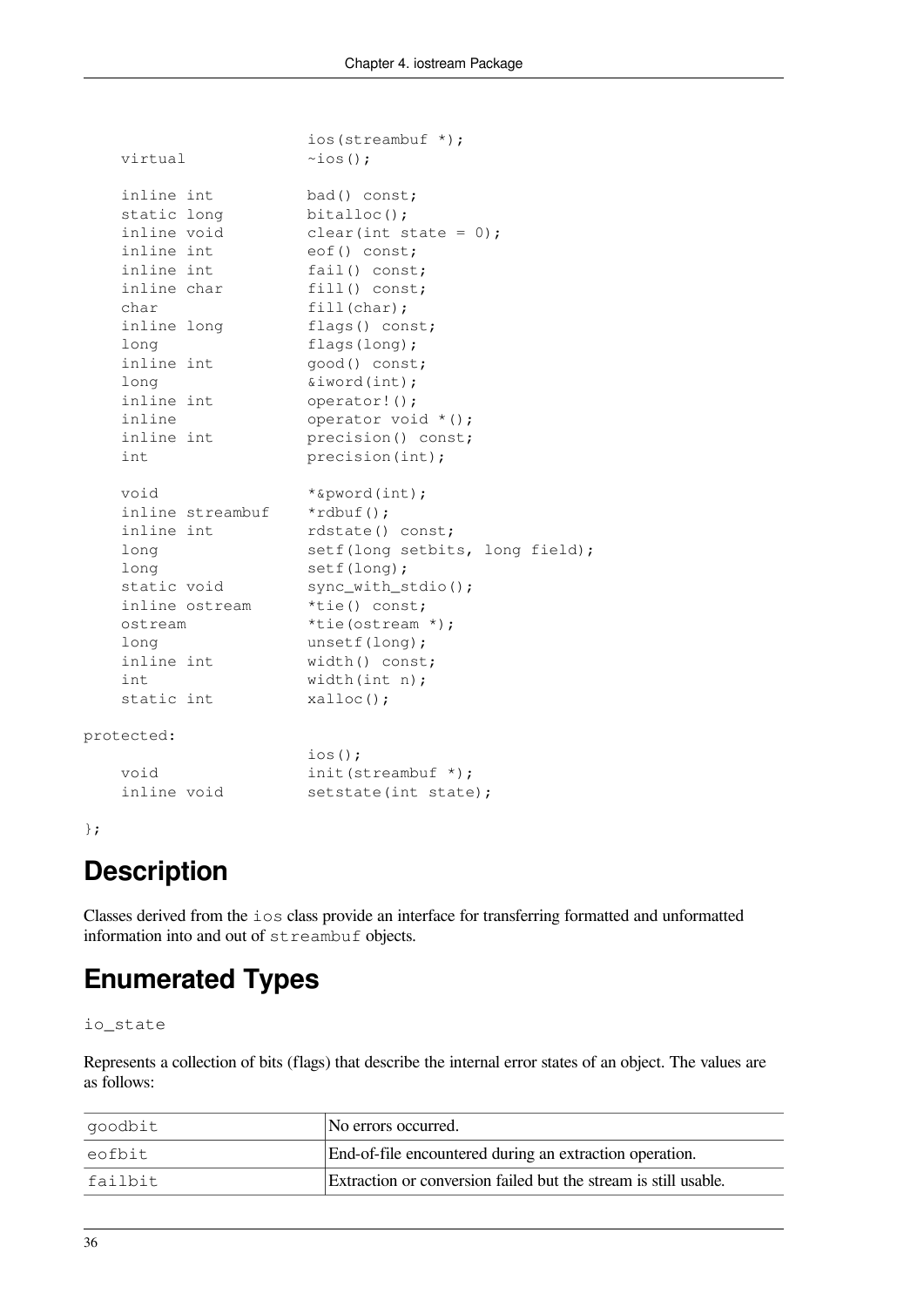| badbit | A severe error, usually in an operation on the associated |
|--------|-----------------------------------------------------------|
|        | streambuf object, from which recovery is unlikely.        |

open\_mode

Represents a collection of bits (flags) for specifying the mode of the open() function. Use this data type with objects of the fstream, ifstream, and ofstream classes. The values are as follows:

| app       | Performs a seek to the end-of-file. This appends to the end of the<br>file any subsequent data written to the file. $\log$ : : app implies<br>ios:: out.                                                                                                                                                                                           |
|-----------|----------------------------------------------------------------------------------------------------------------------------------------------------------------------------------------------------------------------------------------------------------------------------------------------------------------------------------------------------|
| ate       | Performs a seek to the end-of-file during an open () operation.<br>ios:: ate does not imply ios:: out.                                                                                                                                                                                                                                             |
| in        | Opens the file for input. Constructions and open operations of<br>ifstream objects imply ios::in. For fstream objects,<br>ios: : in signifies that input operations should be allowed if<br>possible. Including ios::in in the modes of an ofstream<br>object is legal, implying that the original file (if it exists) should not<br>be truncated. |
| out       | Opens the file for output. Constructions and open operations of<br>ofstream objects imply ios:: out. For fstream objects,<br>ios:: out indicates that output operations are allowed.                                                                                                                                                               |
| trunc     | Truncates (discards) the contents of the file (if it exists).<br>ios::trunc is implied if ios::out is specified (including<br>implicit specification for ofstream objects), and neither<br>ios::app nor ios::ate is specified.                                                                                                                     |
| nocreate  | Causes an open () operation to fail if the file does not exist.                                                                                                                                                                                                                                                                                    |
| noreplace | Causes an open () operation to fail if the file exists.                                                                                                                                                                                                                                                                                            |

seek\_dir

Represents a collection of bits for positioning get and put pointers. Use this data type with functions of the filebuf, istream, ostream, and streambuf classes. The values are as follows:

| beg   | Indicates the beginning of the stream         |
|-------|-----------------------------------------------|
| cur - | Indicates the current position                |
| lend  | Indicates the end of the stream (end-of-file) |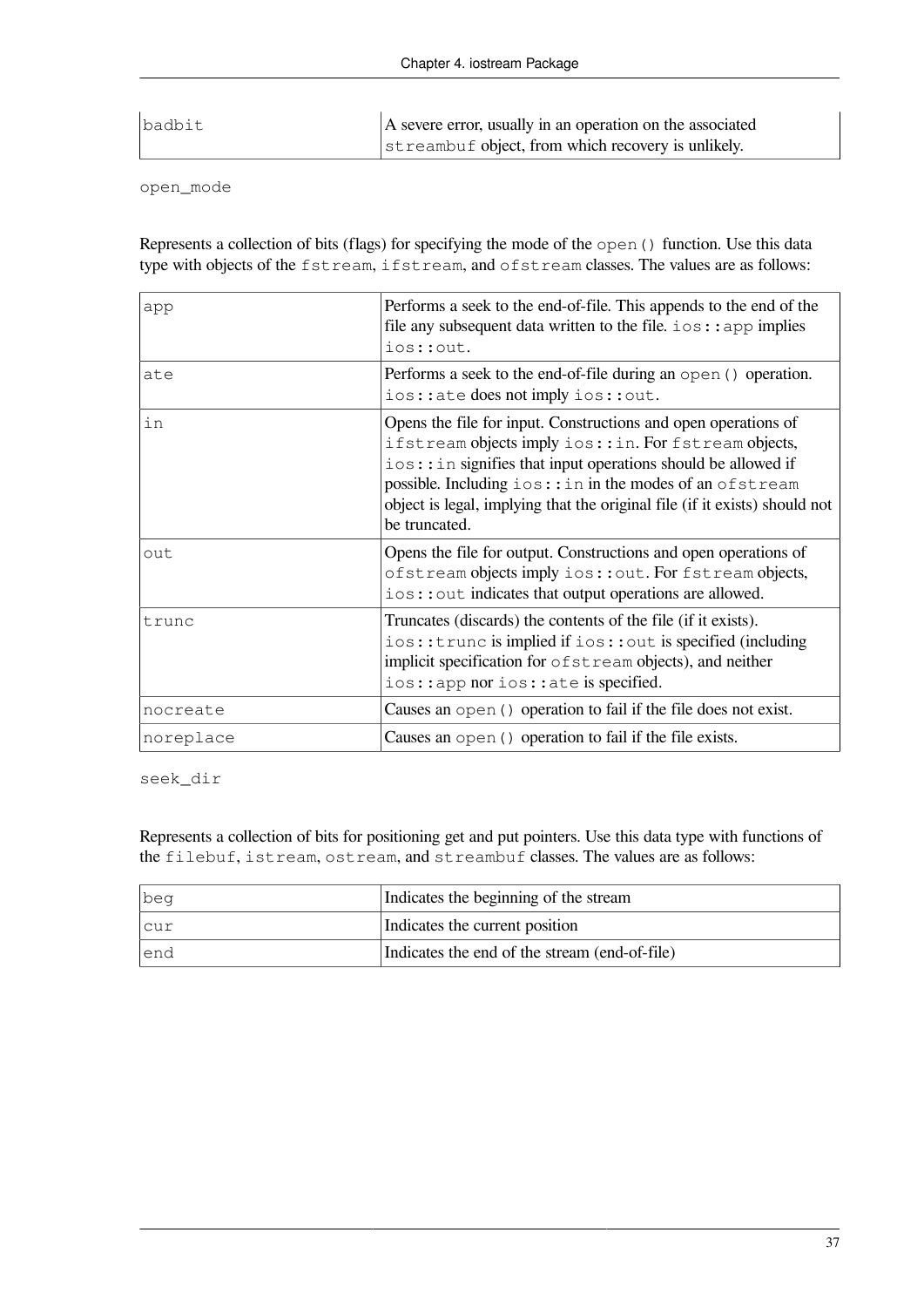#### **Data Members**

```
const long adjustfield
```
Collectively specifies the flags (bits) that control padding (left, right, and internal).

const long basefield

Collectively specifies the flags that control base conversion (dec, hex, and oct).

const long floatfield

Collectively specifies the flags that control floating-point value conversion (fixed and scientific).

#### **Note**

When you set a flag that is part of adjustfield, basefield, or floatfield, you must ensure that the other flags within the collection are cleared. Only one flag within the collection should be set at any one time.

Be aware that the setiosflags (flag) manipulator and the setf(flag) member function set only the flag or flags that you specify. If the flag you specify is part of a collection, these do not clear the other flags in the collection.

The setf(flag, field) member function is useful for setting fields within a collection. Also, the hex, oct, and dec manipulators do ensure that the other flags within the basefield collection are cleared.

#### **Constructors and Destructors**

ios()

Constructs an ios object with the effect undefined. It lets derived classes inherit the ios class as a virtual base class. The object is initialized with the following default values:

| <b>Element</b> | <b>Default Value</b> |
|----------------|----------------------|
| fill()         | The space character  |
| flags()        | ios::declios::skipws |
| precision()    | 6                    |
| rdstate()      | ios::goodbit         |
| width()        | $\theta$             |

ios(streambuf \*b)

Constructs an ios object, associating the constructed ios object with the streambuf object pointed to by *b*. The object is initialized with the same default values as the ios() constructor.

virtual ~ios()

Deletes an ios object.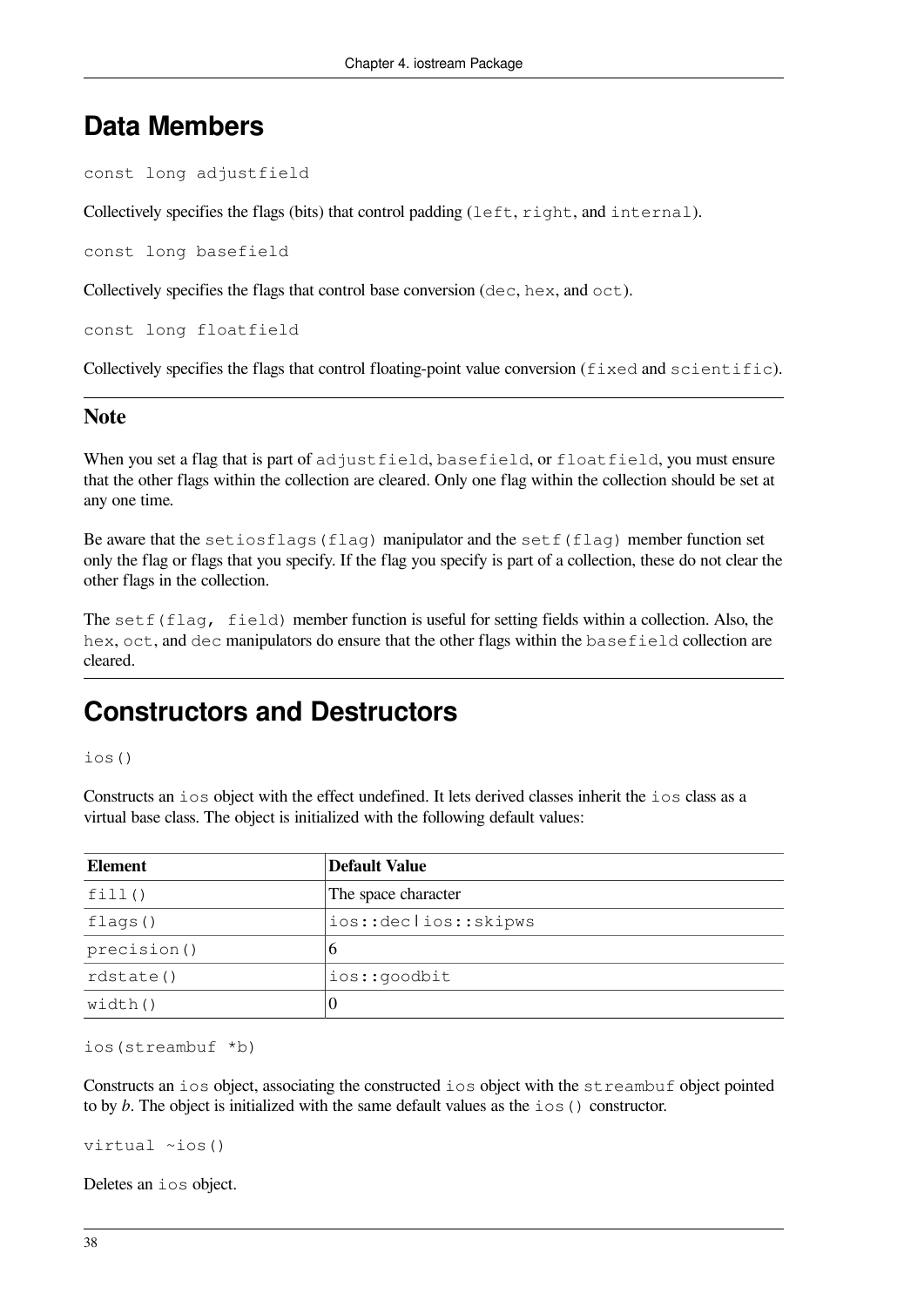#### **Overloaded Operators**

When defined, the following operators allow convenient checking of the error state of an ios.

int operator !()

Returns nonzero if failbit or badbit is set in the error state, which allows the use of such expressions as if (!cin) ...

```
int operator void *()
```
Converts an ios object to a pointer so that it can be compared to 0. The conversion returns a nonzero value (not meant for further use) if neither failbit nor badbit is set in the error state. This allows the use of such expressions as

```
if (cin) ...
```

```
and if (cin \gg x) ...
```
#### **Other Member Functions**

int bad() const

Returns a nonzero value if badbit is set in the error state; otherwise, it returns 0.This usually indicates that some operation on rdbuf() has failed, and that continued operations on the associated streambuf object may not be possible.

```
long bitalloc()
```
Returns a long integer with a single, previously unallocated bit set. This gives you an additional flag should you need one (to pass to ios::set(), for example).

```
void clear(int state)
```
Stores an integer value as the error state. A 0 value clears all bits.

int eof() const

Returns a nonzero value if  $e^{\phi}$  example is set in the error state; otherwise, it returns 0. This bit is usually set during an extraction and when an end-of-file has been encountered.

int fail() const

Returns a nonzero value if either badbit or failbit is set in the error state; otherwise, it returns 0. This usually indicates that some extraction or conversion operation has failed, but that the stream remains usable; once failbit clears, operations on the stream can usually continue.

```
char fill() const
```
Returns the variable currently used as the fill (padding) character.

```
char fill(char c)
```
Sets *c* as the fill (padding) character if one is needed (see width ()) and returns the previous value. The default fill character is a space. The right, left, and internal flags determine positioning of the fill character. A parameterized manipulator,  $\text{setfill}$ , is also available for setting the fill character.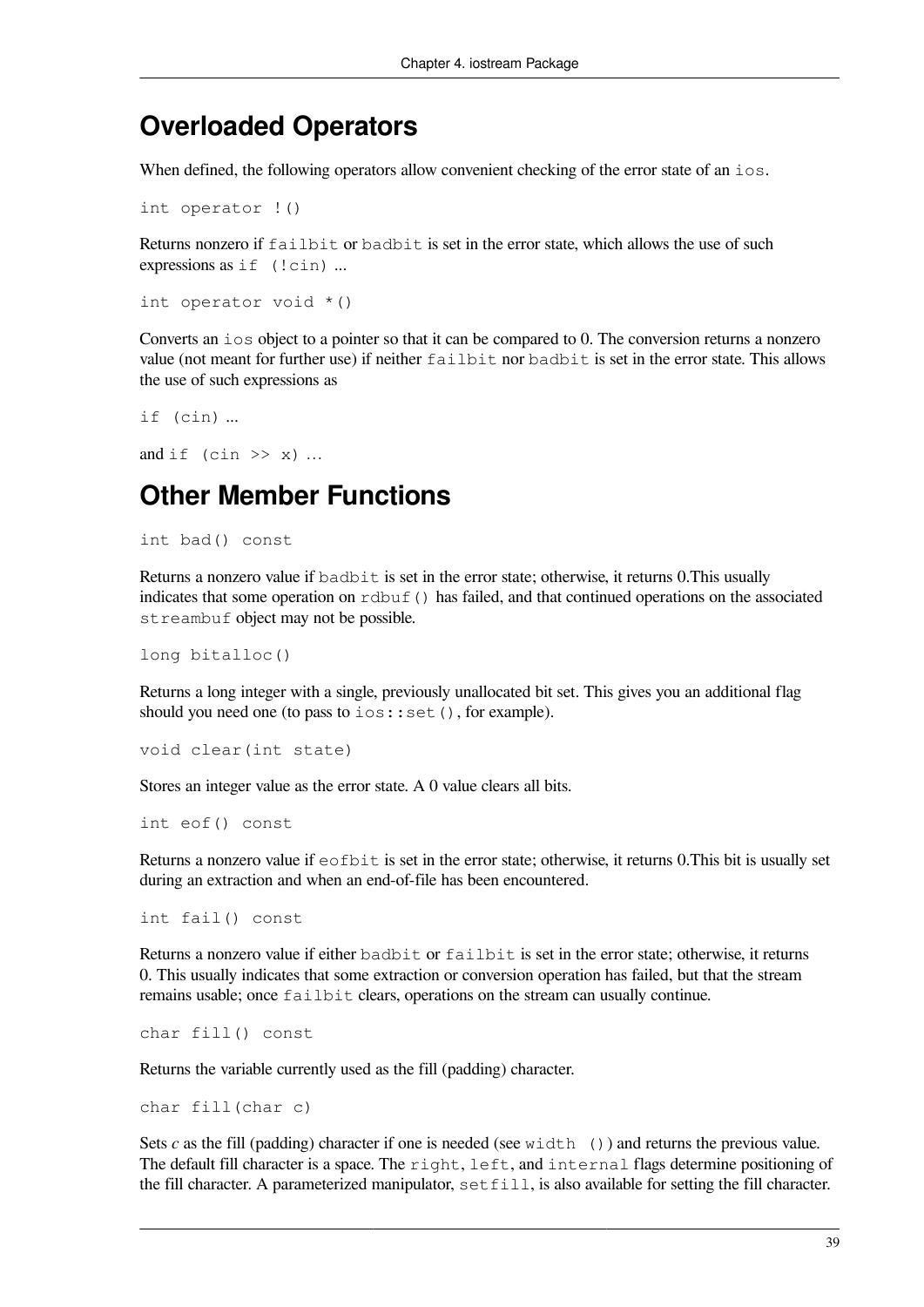#### long flags() const

#### Returns the current format flags.

#### long flags(long f)

Resets all the format flags to those specified in *f* and returns the previous settings. The flags are as follows:

| skipws            | For scalar operations, instructs the arithmetical extractor to skip<br>white space before beginning conversion. As a precaution against<br>looping, arithmetical extractors signal an error if the next character<br>is white space and the skip variable is not set.                                                                                                                                |
|-------------------|------------------------------------------------------------------------------------------------------------------------------------------------------------------------------------------------------------------------------------------------------------------------------------------------------------------------------------------------------------------------------------------------------|
| left              | Control padding of values. The left flag adds a fill character<br>after a value, right adds a fill character before a value, and                                                                                                                                                                                                                                                                     |
| right<br>internal | internal adds a fill character after any leading sign or base<br>indication, but before the value. Right-adjustment is the default if<br>none of these flags are set. The fields are collectively identified by<br>the static member ios:: adjustfield. The fill character is<br>controlled by the fill () function and the width after the padding<br>is controlled by the width () function.       |
| dec<br>oct        | Control the conversion base of a value. Insertions are in decimal<br>if none of these flags are set. Extractions follow VSI C++ lexical<br>conventions for integral constants. The flags are collectively<br>identified by the static member ios:: basefield. The                                                                                                                                    |
| hex               | manipulators hex, dec, and oct are also available for setting the<br>conversion base.                                                                                                                                                                                                                                                                                                                |
| showbase          | Converts insertions to an external form that can be read according<br>to the VSI C++ lexical conventions for integral constants. By<br>default, showbase is not set.                                                                                                                                                                                                                                 |
| showpos           | Inserts a plus sign $(+)$ into a decimal conversion of a positive<br>integral value.                                                                                                                                                                                                                                                                                                                 |
| uppercase         | Uses an uppercase X for hexadecimal conversion when<br>showbase is set, or uses uppercase E to print floating-point<br>numbers in scientific notation. By default, uppercase is not set.                                                                                                                                                                                                             |
| showpoint         | Specifies that trailing zeros and decimal points appear in the result<br>of a floating-point conversion.                                                                                                                                                                                                                                                                                             |
| scientific        | Control the format to which a floating-point value is converted for<br>insertion into a stream. These two flags are collectively identified                                                                                                                                                                                                                                                          |
| fixed             | by the static member ios:: floatfield. The scientific<br>flag converts the value using scientific notation, with one digit<br>before the decimal point. Depending on the uppercase flag,<br>an E or an e introduces the exponent. The fixed flag converts<br>the value to decimal notation. For both flags, the precision<br>function determines the number of digits following the decimal<br>point |
|                   | $(6$ is                                                                                                                                                                                                                                                                                                                                                                                              |
|                   | the default). If neither flag is set, then scientific notation is used<br>only if the exponent from the conversion is less than -4 or greater                                                                                                                                                                                                                                                        |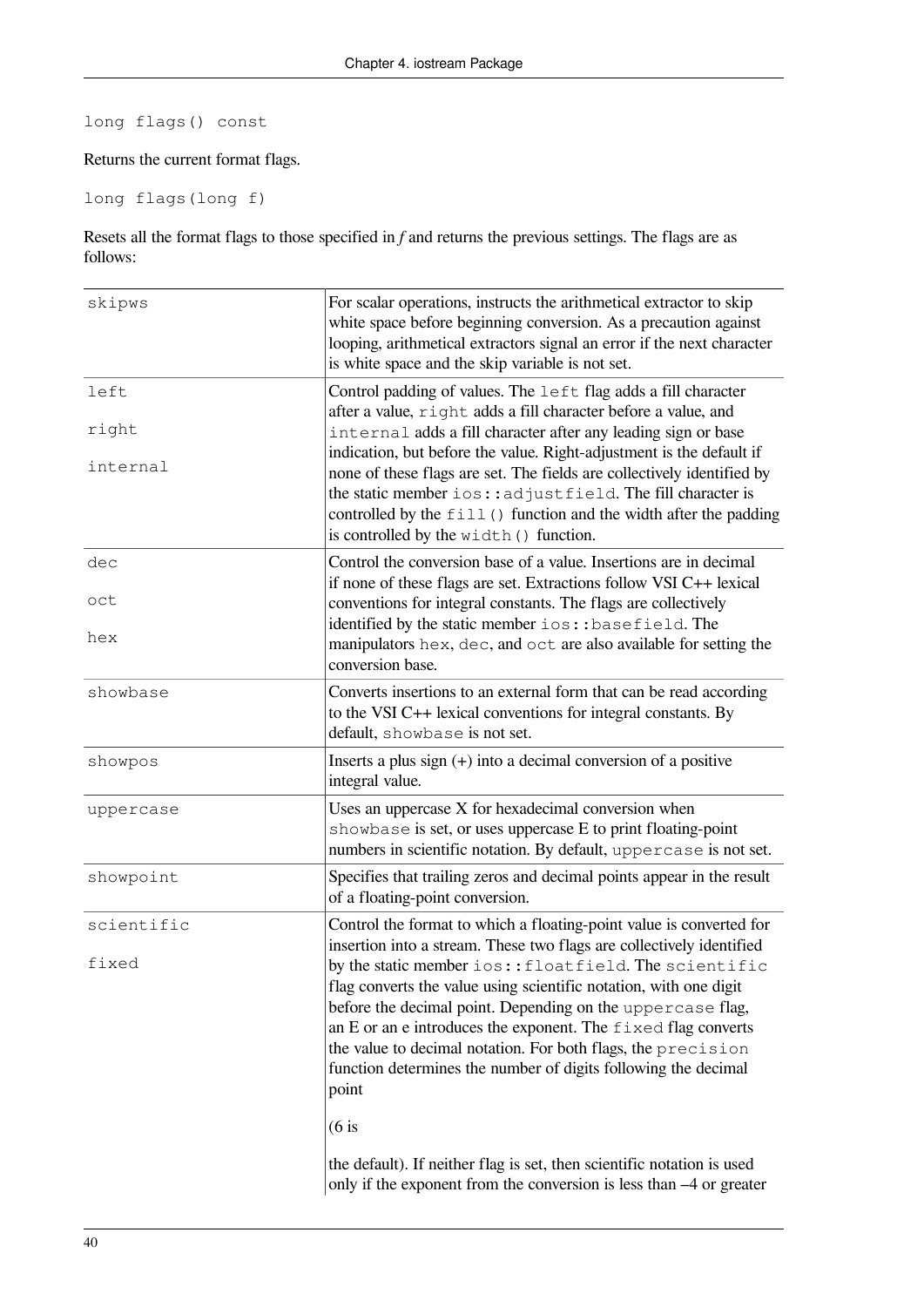|          | than the precision. If showpoint is not set, trailing zeros are<br>removed from the result and a decimal point appears only if<br>followed by a digit.             |
|----------|--------------------------------------------------------------------------------------------------------------------------------------------------------------------|
| lunitbuf | Causes ostream:: osfx() to perform a flush after each<br>insertion. Unit buffering constitutes a performance compromise<br>between buffered and unbuffered output. |
| stdio    | Causes ostream:: osfx() to flush stdout and stderr<br>after each insertion.                                                                                        |

```
int good() const
```
Returns a nonzero value if the error state has no bits set; otherwise, it returns 0.

```
void init(streambuf *b)
```
Initializes the ios object; intended for use by classes derived from ios.

```
long& iword(int i)
```
Returns a reference to the *i*th user-defined word, where *i* is an index into an array of words allocated by ios::xalloc.

```
int precision() const
```
Returns the precision format state variable.

```
int precision(int i)
```
Sets the precision format state variable to *i* and returns the previous value. The variable controls the number of significant digits inserted by the floating-point inserter. The default is 6. A parameterized manipulator, setprecision, is also available for setting the precision.

```
void *&ios::pword(int i)
```
Returns a reference to the *i*th user-defined word, where *i* is an index into an array of words allocated by ios::xalloc. This function differs from iword() only in type.

streambuf \*ios::rdbuf()

Returns a pointer to the streambuf object that was associated with an ios object when the ios object was constructed.

int rdstate() const

Returns the current error state.

long setf(long setbits)

Makes available to the streambuf object associated with an ios object the format flags marked in *setbits* and returns the previous settings. A parameterized manipulator, setiosflags, performs the same function. If you are setting a flag that is part of a collection (for example, basefield), note that this manipulator does *not* clear the other flags in the collection.

long setf(long setbits, long field)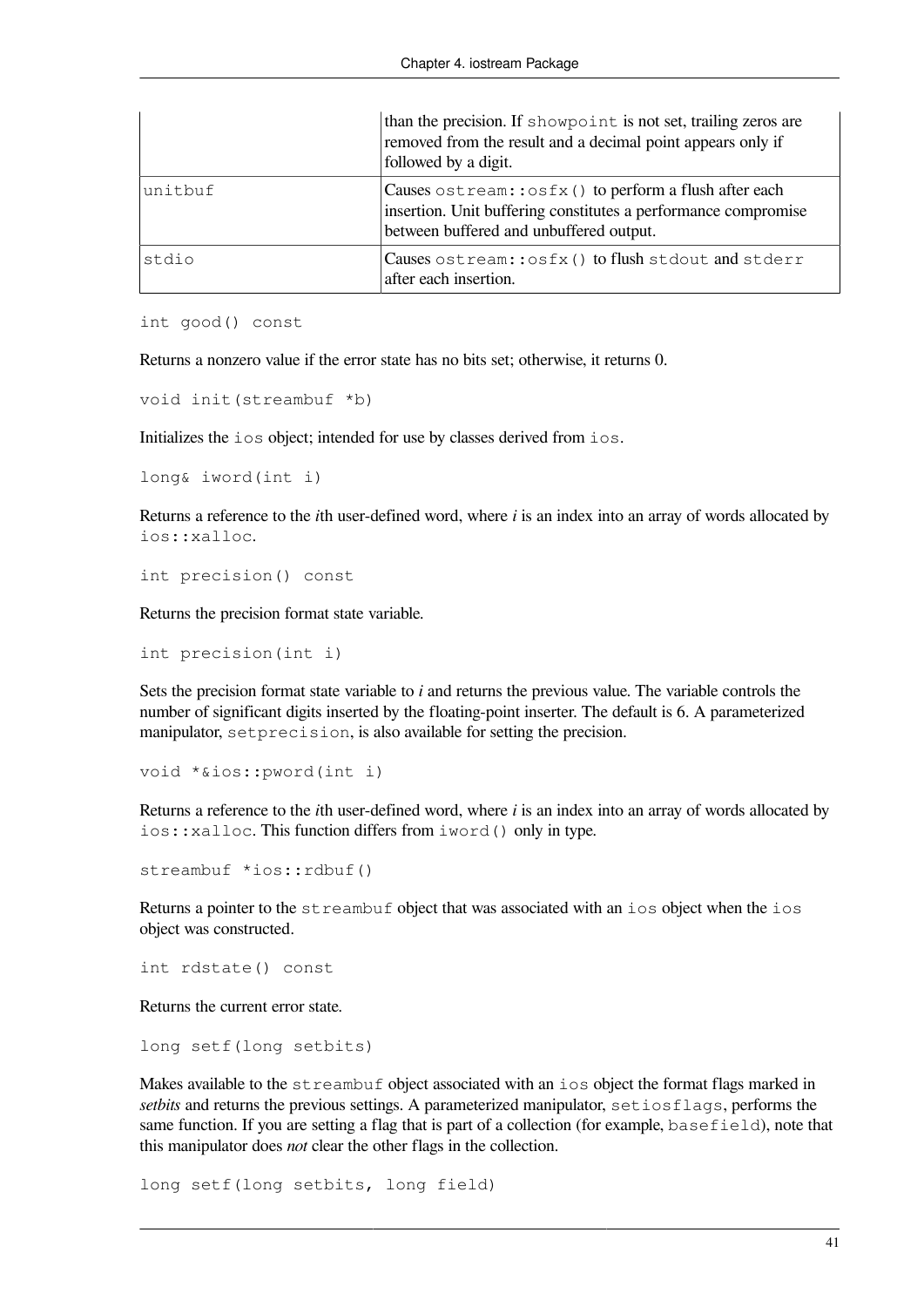Clears, in the streambuf object associated with an ios object, the format flags specified by *field*, then resets these flags to the settings marked in *setbits*. It returns the previous settings. Specifying 0 in *setbits* clears all the bits specified in *field*, as does the parameterized manipulator, resetioflags.

```
void setstate(int state)
```
Changes only the bits specified in the state argument.

```
void sync_with_stdio()
```
Solves problems that arise with mixing stdio and iostream objects. When first called, the sync\_with\_stdio() function resets the standard iostream functions (cin, cout, cerr, and clog) to be streams using stdiobuf objects. Subsequently, input and output using these streams may be mixed with input and output using the corresponding FILE parameters (stdin, stdout, and stderr), and properly synchronized. The sync with stdio() function makes cout and cerr unit buffered (see ios::unitbuf and ios::stdio). Invoking sync\_with\_stdio() degrades performance variably; the shorter the strings being inserted, the greater the degradation.

```
ostream *ios::tie() const
```
Returns the tie variable (see the following member function description).

```
ostream *ios::tie(ostream *osp)
```
Sets the tie variable to *osp* and returns its previous value. The tie variable supports automatic flushing of ios objects. The ios object that the tie variable points at is flushed if the variable is not null, and an ios object either needs more characters or has characters to be consumed. By default, cin is initially tied to cout so that attempts to get more characters from standard input result in flushing standard output. Additionally, cerr and clog are tied to cout by default. By default, the tie variable is set to 0 for other ios objects.

```
long unsetf(long setbits)
```
Unsets, in the streambuf object associated with an ios object, the bits set in *setbits*; it returns the previous settings.

```
int width() const
```
Returns the field-width format variable (see the following member function description). The field width setting within the ios class is ignored during single character output: operator  $\lt$  (char) and operator<<(unsigned char).

```
int width(int n)
```
Sets the field-width format variable to *n* and returns the previous value. The field width specifies a minimum number of characters for inserters. When the variable is 0 (the default), inserters insert only as many characters as needed to represent the value being inserted. When the variable is nonzero, and the value being inserted needs fewer than field-width characters to be represented, inserters insert at least that many characters using the fill character to pad the value. Numeric inserters do not truncate values even if the value being inserted is more than field-width characters. After each insertion or extraction, the field-width format variable resets to 0. A parameterized manipulator,  $s \in \mathbb{U}$ , is also available for setting the field width.

```
int xalloc()
```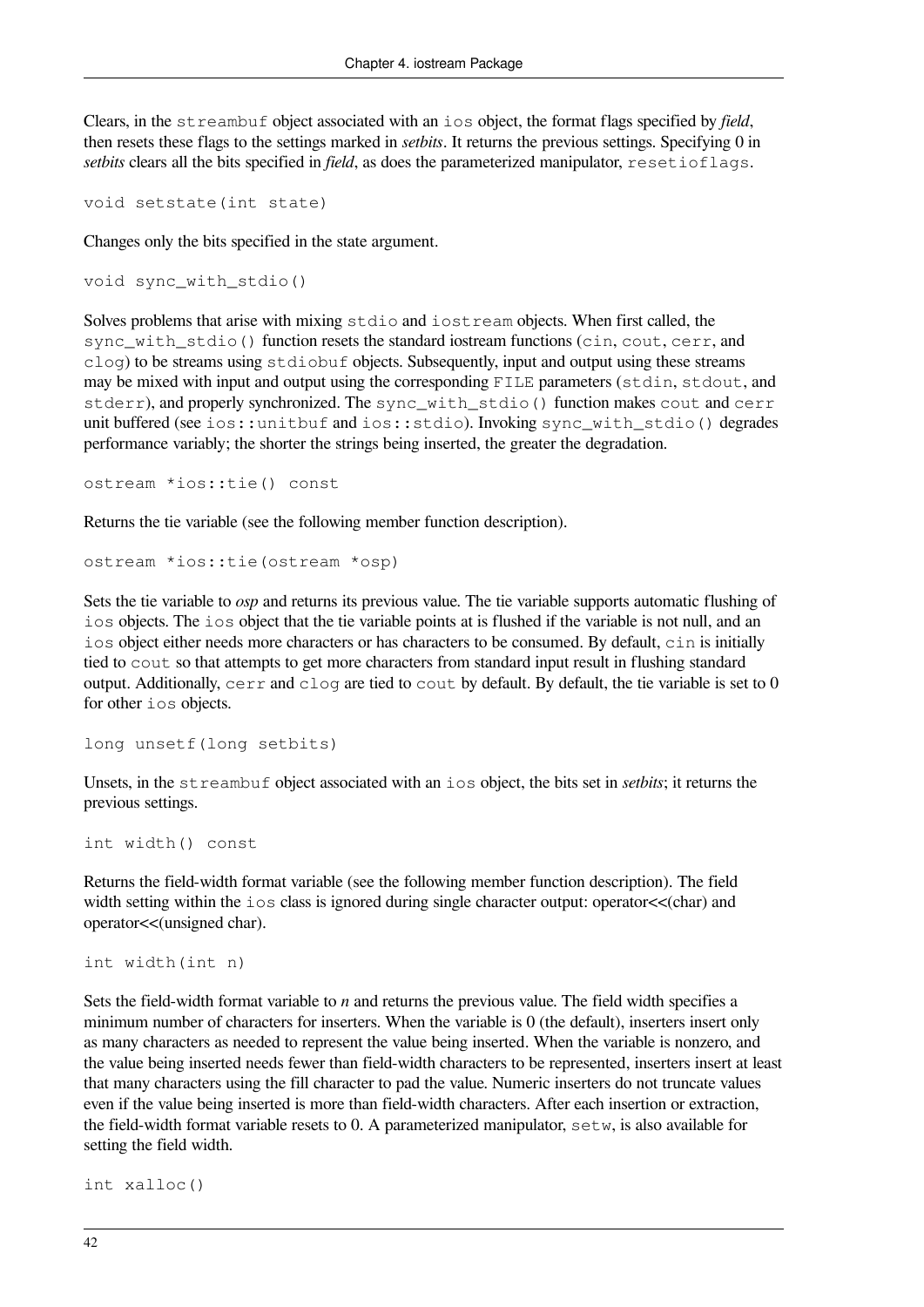Returns a previously unused index into an array of words available for use by derived classes as format state variables.

#### **Examples**

```
1. \text{count}.\text{width}(6);cout << x << \rightharpoonup " << y;
```
Outputs  $x$  in at least six characters, but uses only as many characters as needed for the separating space and y.

In the following examples, mystrm is an ios object.

2. mystrm.clear(ios::badbit|s.rdstate())

Sets the badbit member of the io\_state enumerated data type without clearing previously set bits.

3. mystrm.setf(ios::hex,ios::basefield)

Changes the conversion base in mystrm to be hexadecimal.

# **iostream class**

iostream class — Provides the means to both insert into and extract from a single sequence of characters.

#### **Header File**

#include <iostream.hxx>

#### **Alternative Header**

#include <iostream.h>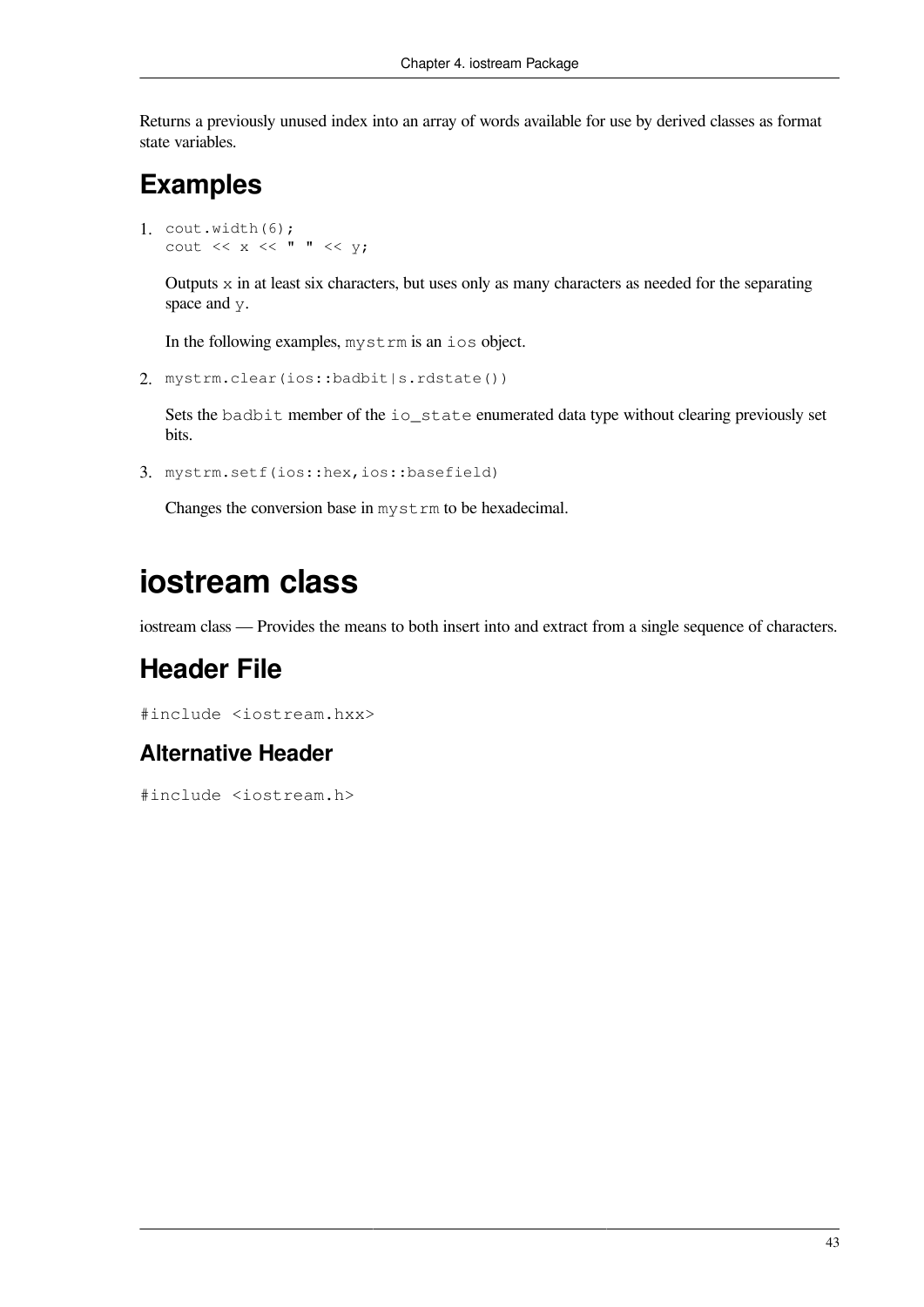#### **Declaration**

```
class iostream: public istream, public ostream
{
public:
                iostream(streambuf *);
    virtual ~iostream();
protected:
                iostream();
```
};

# **Description**

This class combines the istream and ostream classes. You use it to carry out bidirectional operations (inserting into and extracting from a single sequence of characters).

### **Constructors and Destructors**

```
iostream()
```
Constructs an iostream object, in undefined form, to enable inheritance by derived classes.

```
iostream(streambuf *b)
```
Constructs an iostream object. It initializes ios state variables and associates the iostream object with the streambuf object pointed to by *b*.

virtual ~iostream()

Deletes an iostream object.

# **iostream\_withassign class**

iostream\_withassign class — Adds an assignment operator and a constructor with no operands to the iostream class.

## **Header File**

#include <iostream.hxx>

#### **Alternative Header**

#include <iostream.h>

## **Declaration**

```
class iostream_withassign: public iostream
{
public:
                   iostream_withassign();
   virtual ~iostream_withassign();
```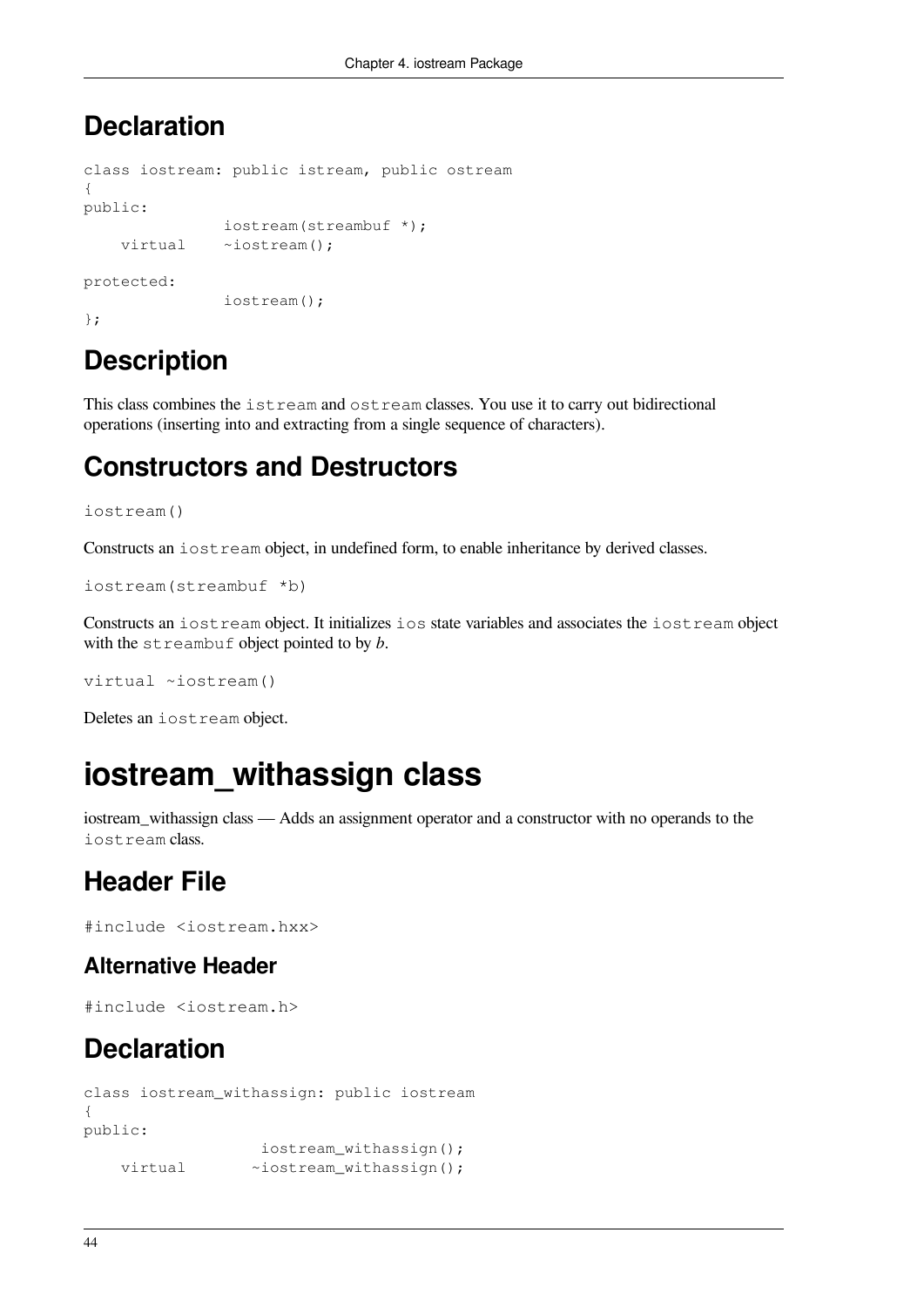```
 iostream_withassign &operator=(iostream &);
 iostream_withassign &operator=(streambuf *);
```
};

## **Description**

This class adds an assignment operator and a constructor with no operands to the iostream class.

#### **Constructors and Destructors**

iostream\_withassign()

Constructs an iostream\_withassign object; it does no initialization.

```
virtual ~iostream_withassign()
```
Deletes an iostream\_withassign object; no user action is required.

### **Overloaded Operators**

```
iostream_withassign &operator = (iostream &)
```
Associates iostream->rdbuf() with an iostream\_withassign object and initializes the entire state of that object.

```
iostream_withassign &operator = (streambuf *)
```
Associates streambuf\* with an iostream\_withassign object and initializes the entire state of that object.

# **istream class**

istream class — Supports interpretation of characters extracted from an associated  $str$ eambuf object.

## **Header File**

```
#include <iostream.hxx>
```
#### **Alternative Header**

#include <iostream.h>

### **Declaration**

```
class istream : virtual public ios
{
public:
                       istream(streambuf *);
   virtual \simistream();
   inline int \qquad \qquad \text{qcount}();
    istream &get(char *ptr, int len,
                            char delim = '\n\ln);
    istream &get(unsigned char *ptr, int len,
```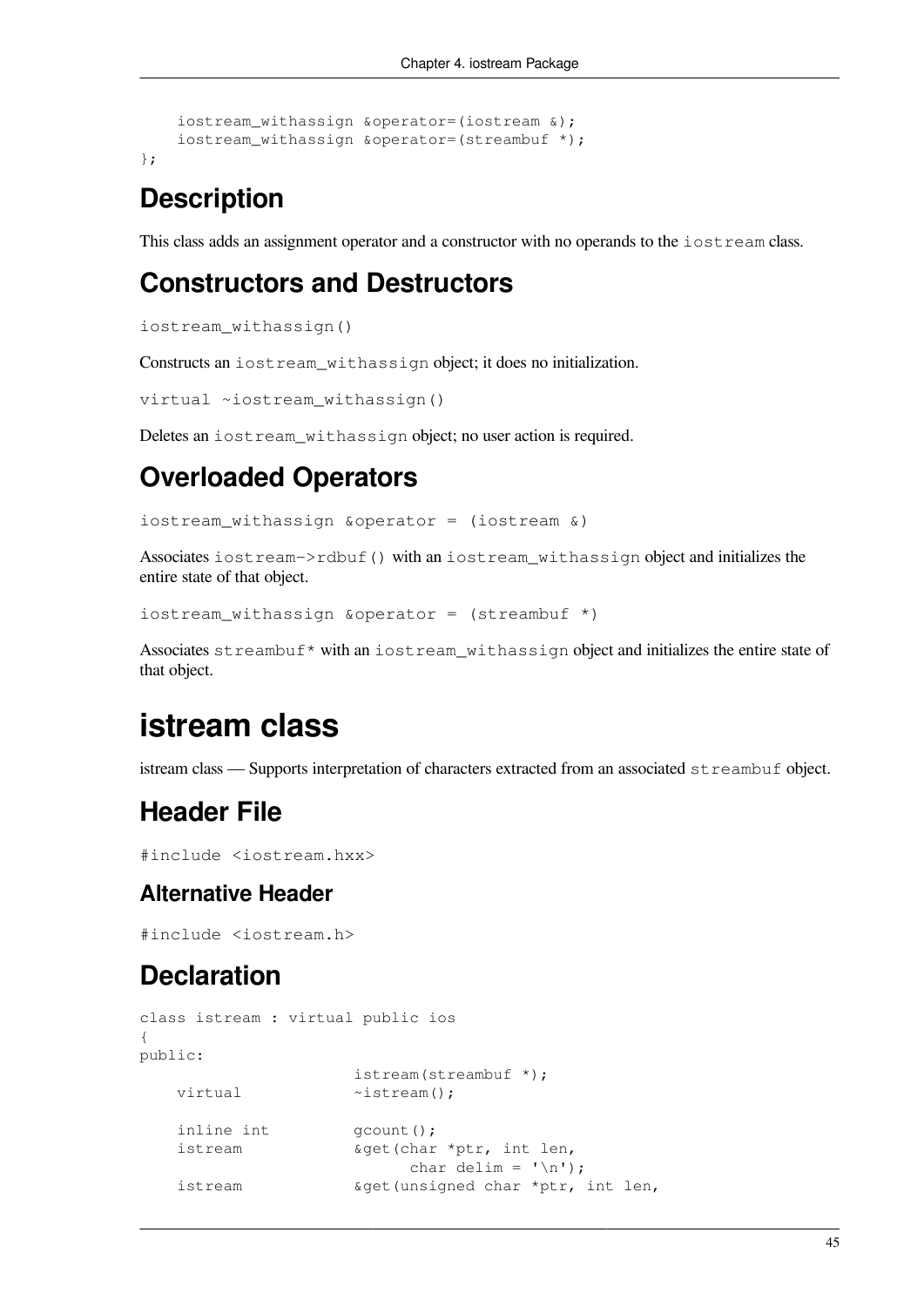|                | char delim = $'\n\ln'$ );                                                          |
|----------------|------------------------------------------------------------------------------------|
| istream        | $\texttt{sqrt}(\texttt{char} \ \&)$ ;                                              |
| inline istream | &get (unsigned char &);                                                            |
| istream        | $\text{kget}(\text{streambuf} \text{ssb}, \text{char} \text{delim} = \text{'\n'};$ |
| int            | $get()$ ;                                                                          |
| istream        | &getline(char *ptr, int len,                                                       |
|                | char delim = $'\n\ln'$ );                                                          |
| istream        | &getline(unsigned char *ptr, int len,                                              |
|                | char delim = $'\n\ln'$ );                                                          |
| istream        | $\text{signore}(\text{int len} = 1,$                                               |
|                | int delim = $EOF$ );                                                               |
| int            | $ipfx(int need = 0);$                                                              |
| void           | $isfx()$ ;                                                                         |
| int.           | $peek()$ ;                                                                         |
| istream        | &putback(char);                                                                    |
| istream        | &read(char *s, int n);                                                             |
| inline istream | &read(unsigned char *s, int n);                                                    |
| istream        | &seekg(streampos);                                                                 |
| istream        | &seekg(streamoff, seek_dir);                                                       |
| void           | skipwhite();                                                                       |
| int            | $sync()$ ;                                                                         |
| streampos      | $tellq()$ ;                                                                        |
| istream        | &operator>>(char *);                                                               |
| istream        | $\&\text{operator}\$ (char $\&\text{)}$ ;                                          |
| istream        | &operator>>(short &);                                                              |
| istream        | $\&\text{operator}>>(\text{int }\&);\;$                                            |
| istream        | $\&\text{operator}\n> (long \&);$                                                  |
| istream        | $\&operator$ ); $\&operatorname{operator}>>( \text{float } \& )$                   |
| istream        | &operator>>(double &);                                                             |
| istream        | &operator>>(unsigned char *);                                                      |
| istream        | &operator>>(unsigned char &);                                                      |
| istream        | &operator>>(unsigned short &);                                                     |
| istream        | $\&operatorname{operator}>>$ (unsigned int $\&$ );                                 |
| istream        | &operator>>(unsigned long &);                                                      |
| istream        | &operator>>(streambuf *);                                                          |
| inline istream | $\&operator$ ) (istream $\&$ (*f) (istream $\&$ ) ;                                |
| istream        | $\&\text{operator}\n\geq\&\text{operator}\n\geq\&\text{(ios < f) (ios < 0)}$       |

protected:

istream();

};

# **Description**

This class provides facilities for formatted and unformatted extraction from  $str$ e ambuf objects.

#### **Constructors and Destructors**

```
istream(streambuf *sb)
```
Constructs an istream object. It initializes ios state variables and associates the istream object with the buffer pointed to by *sb*.

```
virtual ~istream()
```
Deletes an istream object.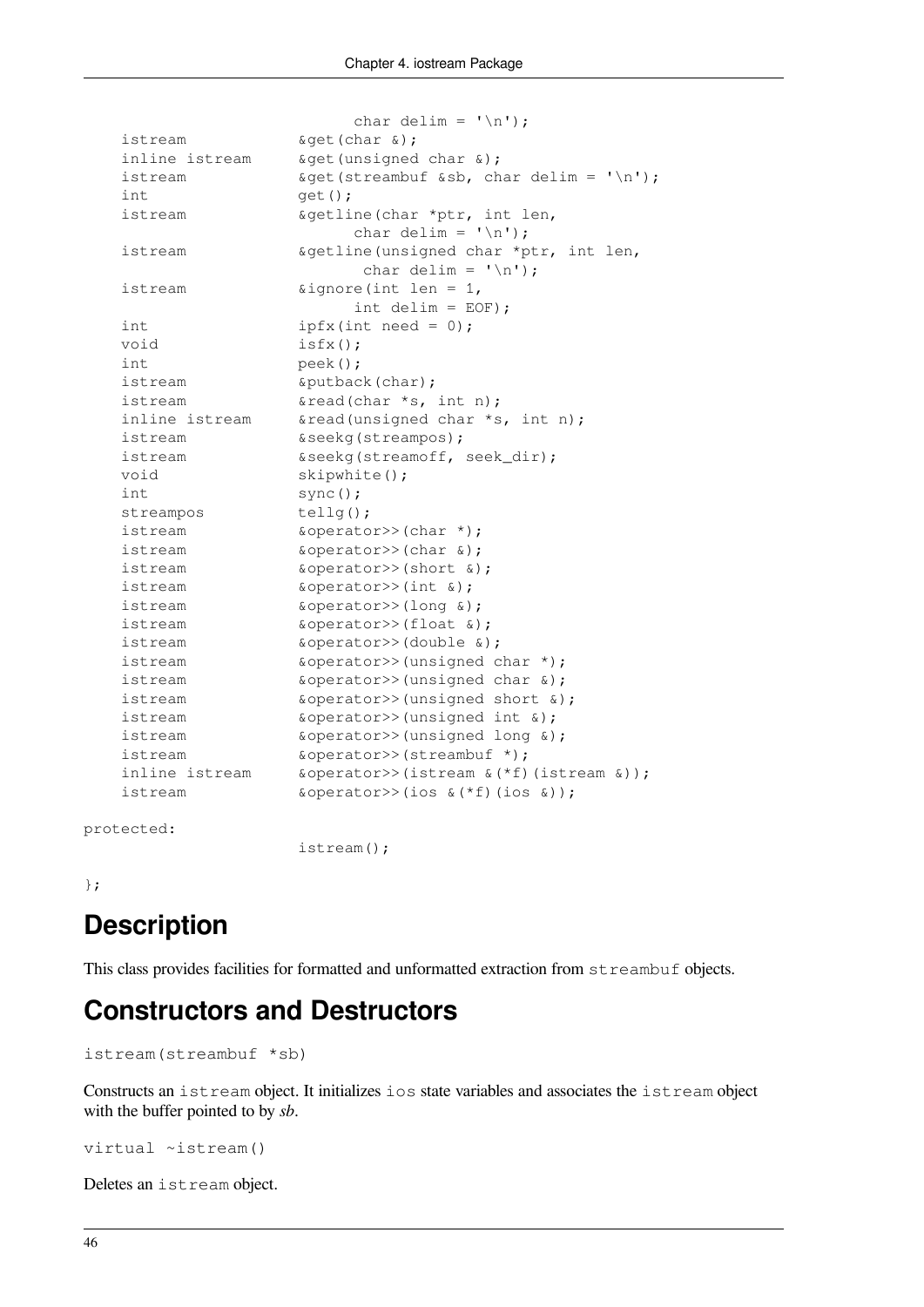#### **Overloaded Operators**

The following operators are all formatted input extractors. Given the expression *ins*  $\gg$  *x*, these operators extract characters from *ins* and convert them to the variable *x*. The argument to the operator determines the type of *x*. Extractions are performed only if a call to  $ipfx(0)$  returns a nonzero value. Errors are indicated by setting the error state of *ins*. ios::failbit means that characters in *ins* did not represent the required type. ios::badbit means that attempts to extract characters failed. *ins* is always returned. The details of conversion depend on the values of the *ins* object format state flags and variables, and the type of *x*. Extractions that use width reset it to 0; otherwise, the extraction operators do not change the value of the istream object format state.

istream &operator >> (char &x)

Extracts a character and stores it in *x*.

istream &operator >> (char \*x)

Extracts characters and stores them in the array pointed at by *x*, until a white-space character is found in the iostream object. The action leaves the terminating white-space character in the iostream object. If the  $i$ ostream object's width() is nonzero, it is taken to be the size of the array and no more than width()–1 characters are extracted. A terminating null character (' $\Diamond$ ') is always stored, even if nothing else is done because of the iostream object's error state. The iostream object's width() is reset to 0.

istream &operator >> (short &x)

Extracts characters and converts them to an integral value according to the conversion specified in the iostream object's format flags. Converted values are stored in *x*. The first character can be a sign (- or +). After that, the conversion is octal if ios::oct is set in the iostream object's flags, decimal if ios::dec is set, or hexadecimal if ios::hex is set.

The first nondigit that is left in the iostream object terminates the conversion. If no conversion base flag is set, the conversion proceeds according to the VSI C++ lexical conventions: if the first characters (after the optional sign) are  $0 \times$  or  $0 \times$ , the conversion is hexadecimal; if the first character is 0, the conversion is octal; otherwise, the conversion is decimal. If no digits are available (not counting the 0 in 0x or 0X during hex conversion), ios:: failbit is set.

istream &operator >> (float &x)

Extracts characters and converts them according to the VSI C++ syntax for a float value or a double value. Converted values are stored in *x*. If no digits are available in the iostream object, or if the iostream object does not begin with a well formed floating-point or double number, ios::failbit is set.

istream &operator >> (streambuf \*b)

Keeps getting characters from ios and inserting them into the buffer *b* until EOF is reached, if ios::ipfx(0) returns nonzero. Always returns the iostream object.

istream &operator >> (ios &(\*f)(ios &))

Calls an ios object manipulator function *f* for an istream object.

istream &operator >> (istream &(\*f)(istream &))

Calls an istream object manipulator function *f* for an istream object.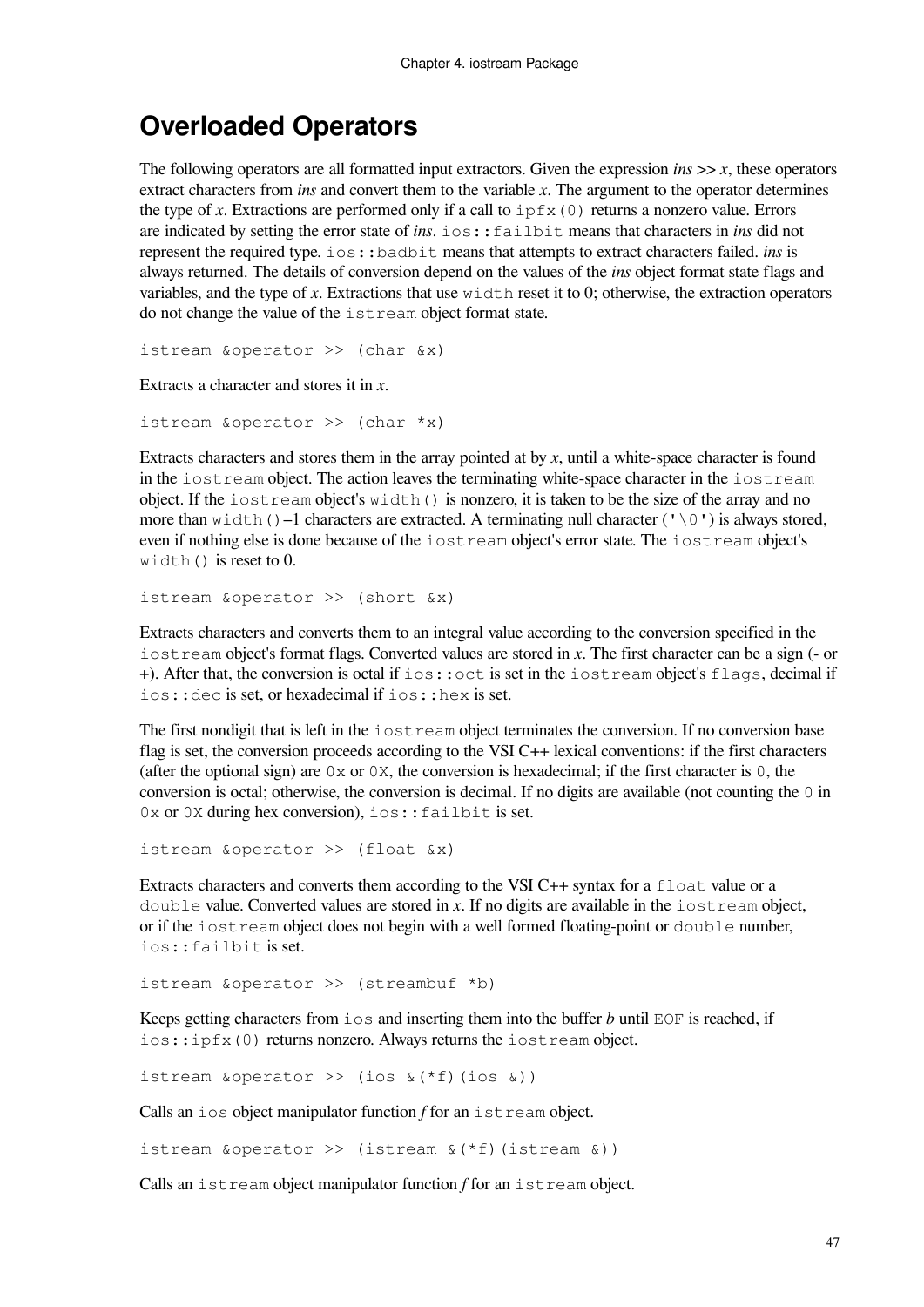#### **Other Member Functions**

The unformatted input extractors, get, getline, ignore, and read, are among these functions. Before performing any extractions, these extractors, plus the unformatted function peek (which returns the next character without extracting it), call  $ipfx(1)$  and proceed only if a nonzero value is returned.

int gcount()

Returns the number of characters extracted by the last unformatted input function ( $get, getline$ ), ignore, and read). Note that formatted input functions can call unformatted input functions and also reset this number.

int get()

Extracts a character and returns it, or returns EOF if the extraction encounters the end-of-file. It never sets ios::failbit.

istream &get(char &ptr)

Extracts a single character and stores it in &*ptr*.

istream &get(char \*ptr, int len, char delim)

Extracts characters and stores them in the byte array beginning at *ptr* and extending for *len* bytes. Extraction stops when any of the following conditions are met:

- The extractor encounters *delim* (*delim* is left in the istream object and not stored.)
- The istream object has no more characters.
- The array has only one byte left.

The function stores a terminating null, even if it does not extract any characters because of its error status. The extraction sets  $\text{i} \circ \text{s}:$   $\text{f} \text{a}$  il  $\text{b}$  it it reaches an end-of-file before storing any characters.

istream &get(streambuf &sb, char delim)

Extracts characters from an istream object rdbuf() function and stores them into *sb*. It stops if it encounters the end-of-file, if a store into *sb* fails, or if it encounters *delim* (which it leaves in the istream object). The function sets ios:: failbit if the extraction stops because the store operation into *sb* fails.

istream &getline(char \*ptr, int len, char delim)

Functions the same as get (char  $\star$ , int, char) except that these extract a terminating *delim* character from an istream object. If *delim* occurs when exactly *len* characters have been extracted, a filled array is considered to be the cause of the termination and the extraction leaves this *delim* in the istream object.

istream &ignore(int len, int delim)

Extracts and discards up to *len* characters. Extraction stops prematurely if *delim* is extracted or the endof-file is reached. If *delim* is EOF, it can never cause termination.

```
int ipfx(int need)
```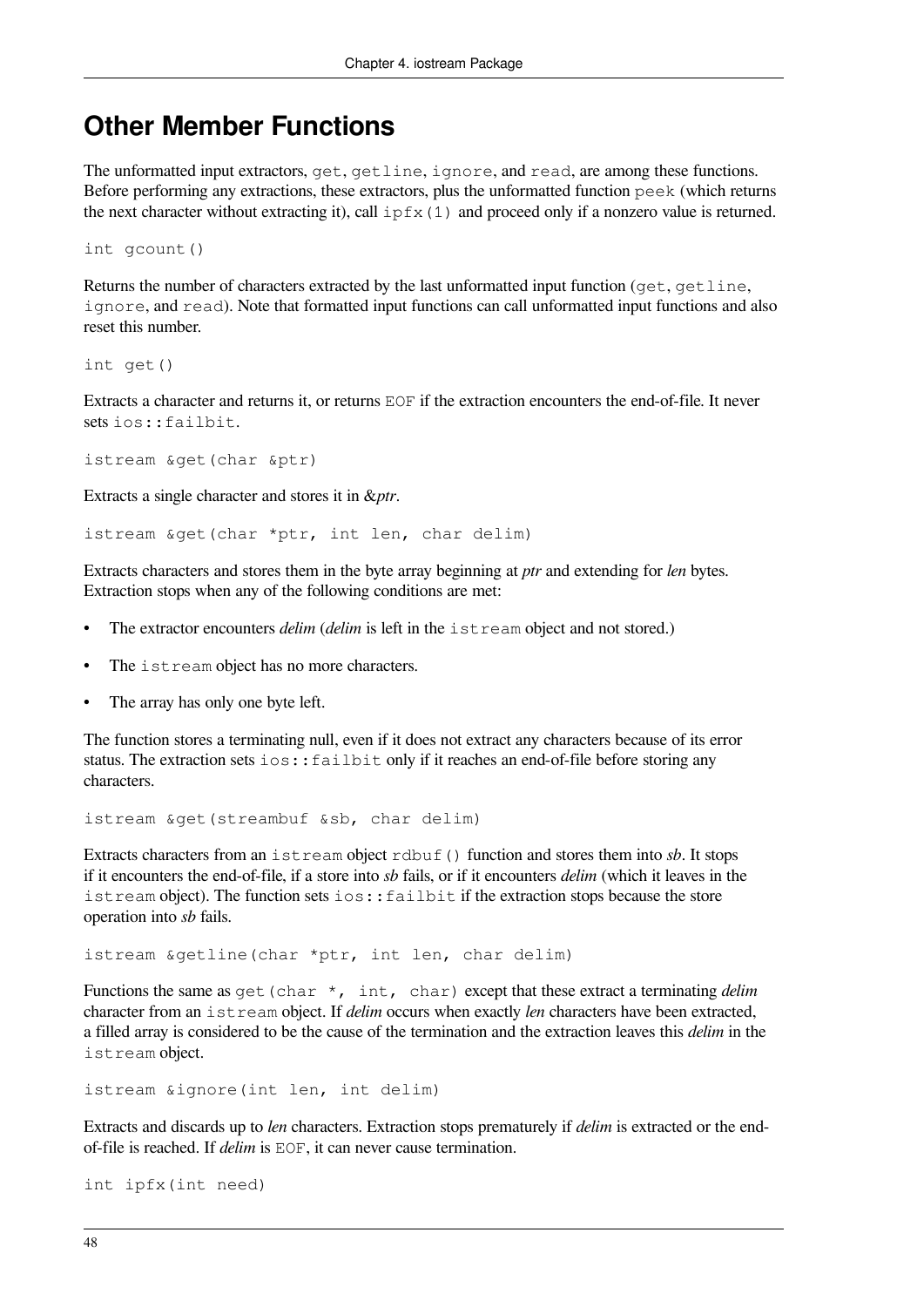Returns 0 if the error state of an istream object is nonzero. If necessary (and if it is not null), the function flushes any ios tied to the istream object (see the description of ios::tie()). Flushing is considered necessary if *need* is set to 0 or if fewer than *need* characters are immediately available. If ios::skipws is set in the istream object's flags() function, and *need* is 0, then the function extracts the leading white-space characters from the istream object. The function returns 0 if an error occurs while skipping white space; otherwise, it returns a nonzero value.

void isfx()

Performs input suffix operations (used for internal processing).

int peek()

Begins by calling  $ipfx(1)$ . If that call returns 0, or if the istream object is at the end-of-file, the function returns EOF. Otherwise, it returns the next character without extracting it.

```
istream &putback(char c)
```
Tries to back up an istream object rdbuf() function.  $c$  must be the character before the get pointer belonging to the istream object rdbuf(). (Unless some other activity is modifying the istream object rdbuf(), this is the last character extracted from the istream object.) If *c* is not the character before the get pointer, the effect of the function is undefined; the backup may fail and set the error state. The putback function is a member of the istream object, but it never extracts characters so it does not call ipfx. However, it returns without doing anything if the error state is nonzero.

istream &read(char \*s, int n)

Extracts *n* characters and stores them in the array begining at *s*. If it reaches the end-of-file before extracting *n* characters, the function stores whatever it can extract and sets ios:: failbit. To determine the number of characters extracted, use the istream gcount() function.

```
istream &seekg(streampos)
```
Repositions the get pointer of an istream object rdbuf() function.

int sync()

Establishes consistency between internal data structures and the external source of characters. Calls an istream object rdbuf()- $\ge$ sync(), which is a virtual function, so the details depend on the derived class. Returns EOF to indicate errors.

void skipwhite()

Skips extracted white-space characters.

streampos tellg()

Returns the current position of the get pointer of an  $\text{istream}\;$  object rdbuf() function.

#### **Examples**

1. char c; cin.get(c);

Extracts a single character from cin.

```
2. tmp.seekg(10,ios::cur)
```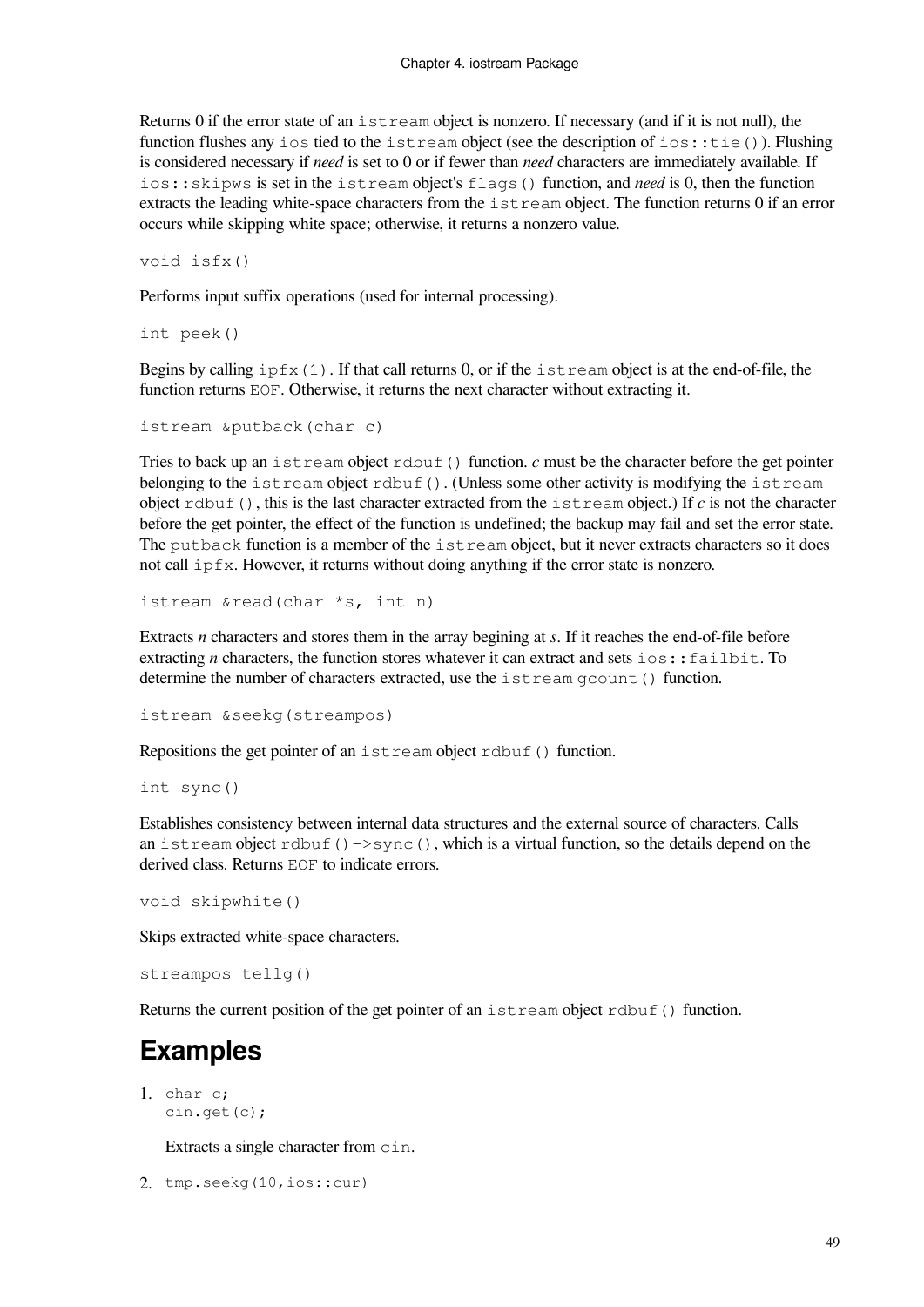Moves the point in a file from which information is read forward 10 bytes.

## **See Also**

ios class

istream\_withassign class

istrstream class

# **istream\_withassign class**

istream\_withassign class — Adds an assignment operator and a constructor with no operands to the istream class.

### **Header File**

```
#include <iostream.hxx>
```
#### **Alternative Header**

```
#include <iostream.h>
```
### **Declaration**

```
class istream_withassign: public istream
{
public:
                        istream_withassign();
   virtual \simistream_withassign();
     istream_withassign &operator=(istream &);
     istream_withassign &operator=(streambuf *);
};
```
## **Description**

This class adds an assignment operator and a constructor with no operands to the istream class.

#### **Constructors and Destructors**

```
istream_withassign()
```
Constructs an istream\_withassign object; it does no initialization.

```
virtual ~istream_withassign()
```
Deletes an istream withassign object; no user action is required.

# **Overloaded Operators**

istream\_withassign &operator = (istream &s)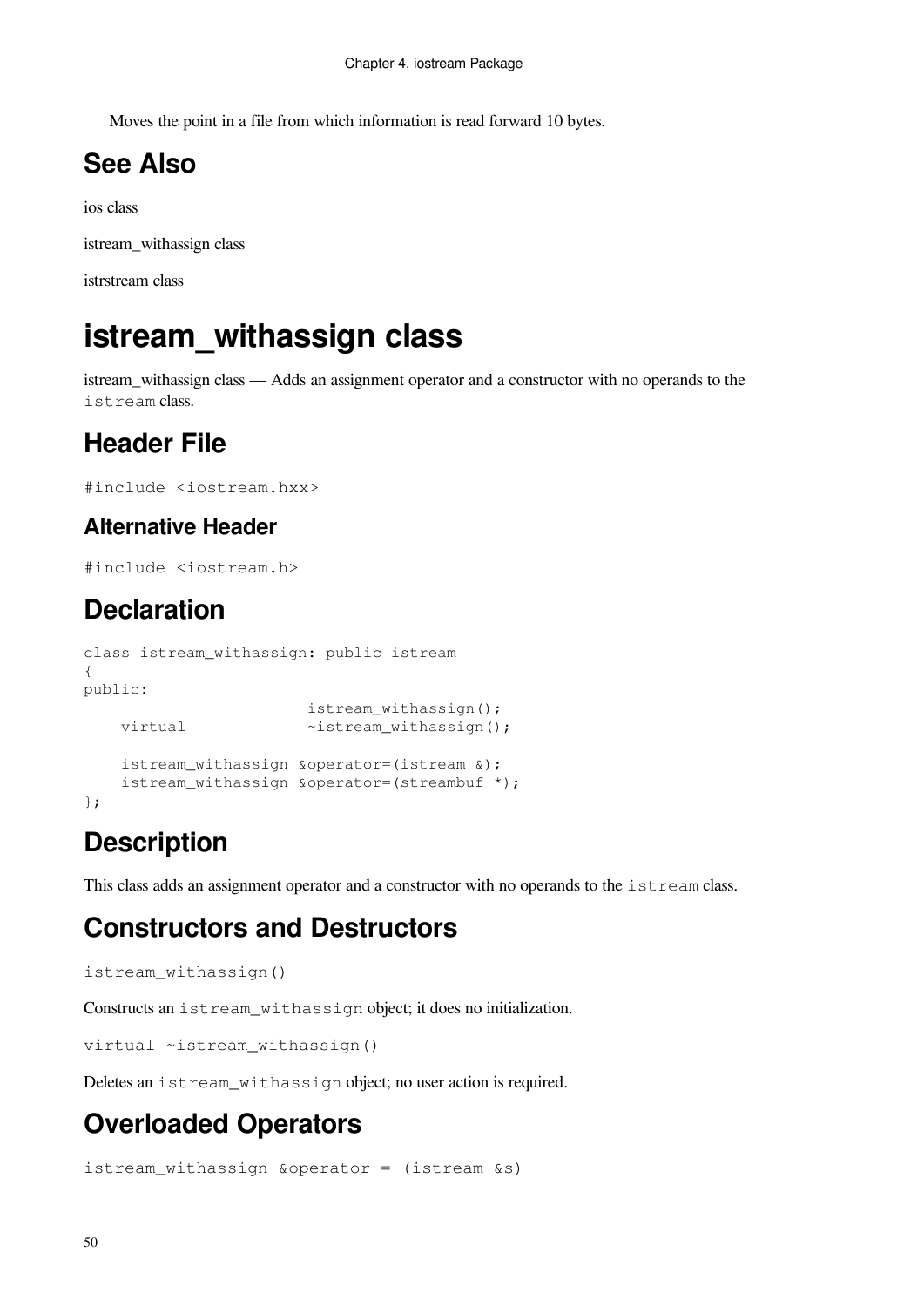Associates an istream object's rdbuf() function with an istream\_withassign object and initializes the entire state of that object.

istream\_withassign &operator =  $(\text{streambut *sb})$ 

Associates *sb* with an istream withassign object and initializes the entire state of that object.

## **istrstream class**

istrstream class — Specializes the istream class to perform extractions from arrays of bytes in memory.

# **Header File**

```
#include <strstream.hxx>
```
#### **Alternative Header**

```
#include <strstream.h>
```
#### **Declaration**

```
class istrstream: public istream
{
public:
                         istrstream(char *);
                         istrstream(char *, int);
    strstreambuf *rdbuf();
};
```
### **Description**

Objects of this class perform in-core extractions from arrays of bytes in memory.

#### **Constructors and Destructors**

```
istrstream(char *cp)
```
Constructs an istrstream object and fetches characters from the (null terminated) string *cp*. The terminating null character does not become part of the sequence. Seeks (istream::seekg()) are permitted within the allocated space.

```
istrstream(char *cp, int len)
```
Constructs an istrstream object and fetches characters from the array beginning at *cp* and extending for *len* bytes. Seeks (istream::seekg()) are permitted anywhere within that array.

### **Member Function**

```
strstreambuf *rdbuf()
```
Returns the strstreambuf object associated with the istrstream object.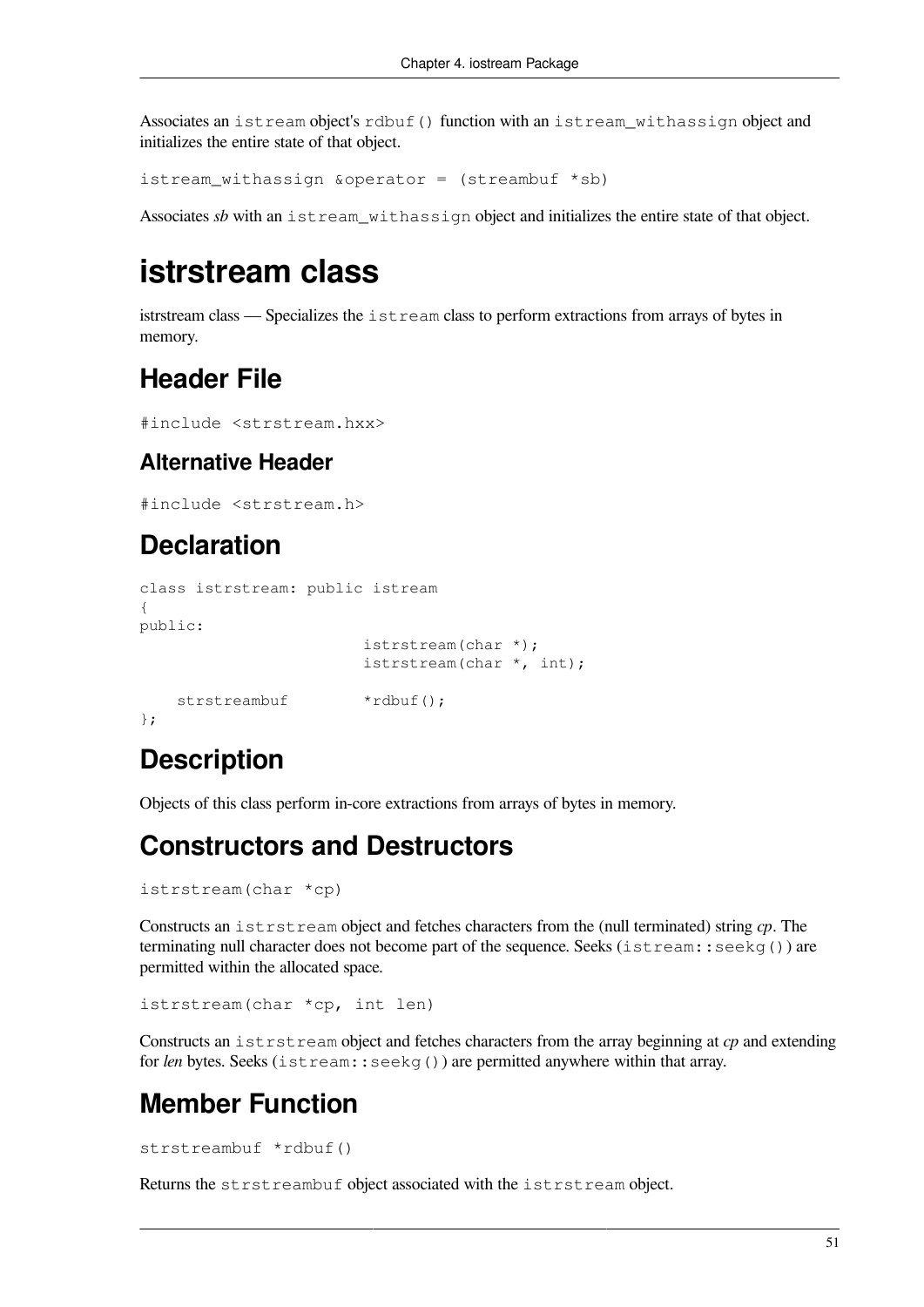# **OAPP(TYPE) class**

OAPP(TYPE) class — For an ostream object, declares predefined parameterized applicators.

# **Header File**

```
(#include <iomanip.hxx>
```
#### **Alternative Header**

```
#include <iomanip.h>
```
### **Compile-Time Parameter**

*TYPE* — The type of the ostream object. It must be an identifier.

## **Declaration**

```
class OAPP(TYPE)
{
public:
    OAPP(TYPE)(ostream &(*f)(ostream &, TYPE));
     OMANIP(TYPE) operator()(TYPE a);
};
```
## **Constructor**

```
OAPP(TYPE)(ostream &(*f)(ostream &, TYPE))
```
Creates an applicator.

# **Operator**

OMANIP(TYPE) operator () (TYPE a)

Casts an object of type *a* into a manipulator function for an ostream object.

# **See Also**

OMANIP(TYPE) class

# **ofstream class**

ofstream class — Supports output to files.

# **Header File**

#include <fstream.hxx>

#### **Alternative Header**

#include <fstream.h>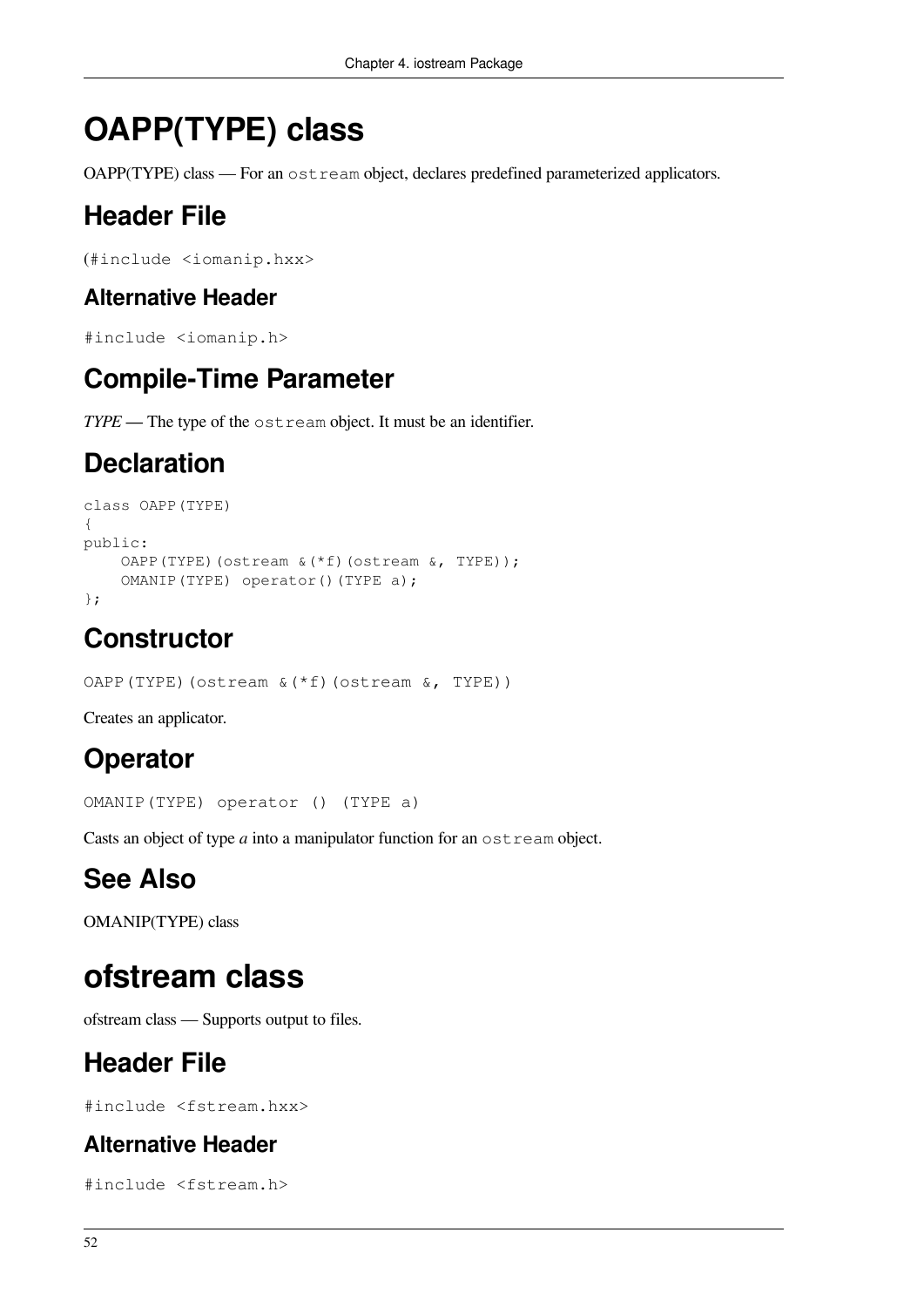#### **Declaration**

```
class ofstream: public ostream
{
public:
                 ofstream();
                 ofstream(const char *name, int mode = ios::out,
                        int prot = filebuf::openprot);
                 ofstream(int fd);
                 ofstream(int fd, char *p, int len);
                 ~ofstream();
   void attach(int fd);
    void close();
    void open(const char *name, int mode = ios::out,
                        int prot = filebuf::openprot);
   filebuf *rdbuf();
   void setbuf(char *p, int len);
};
```
## **Description**

This class specializes the ostream class to files using a filebuf object to do the output. Your program can perform common operations, such as opening and closing files, without explicitly mentioning filebuf objects.

#### **Constructors and Destructors**

ofstream()

Constructs an unopened ofstream object.

ofstream(int fd)

Constructs an ofstream object connected to a file whose descriptor is passed through the *fd* argument. The file must already be open.

```
ofstream(int fd, char *p, int len)
```
Constructs an ofstream object connected to a file whose descriptor is passed through the *fd* argument, and also initializes the associated filebuf object to use the *len* bytes starting at *p* as the reserve area. If *p* is null or *len* is 0, the filebuf object is unbuffered.

ofstream(const char \*name, int mode, int prot)

Constructs an ofstream object and opens the file specified by the *name* argument. The *mode* and *prot* arguments specify the file open mode and protection. By default, *prot* is filebuf::openprot. If the open fails, the error state (io\_state) of the constructed ofstream object indicates failure.

~ofstream()

Deletes an ofstream object.

#### **Member Functions**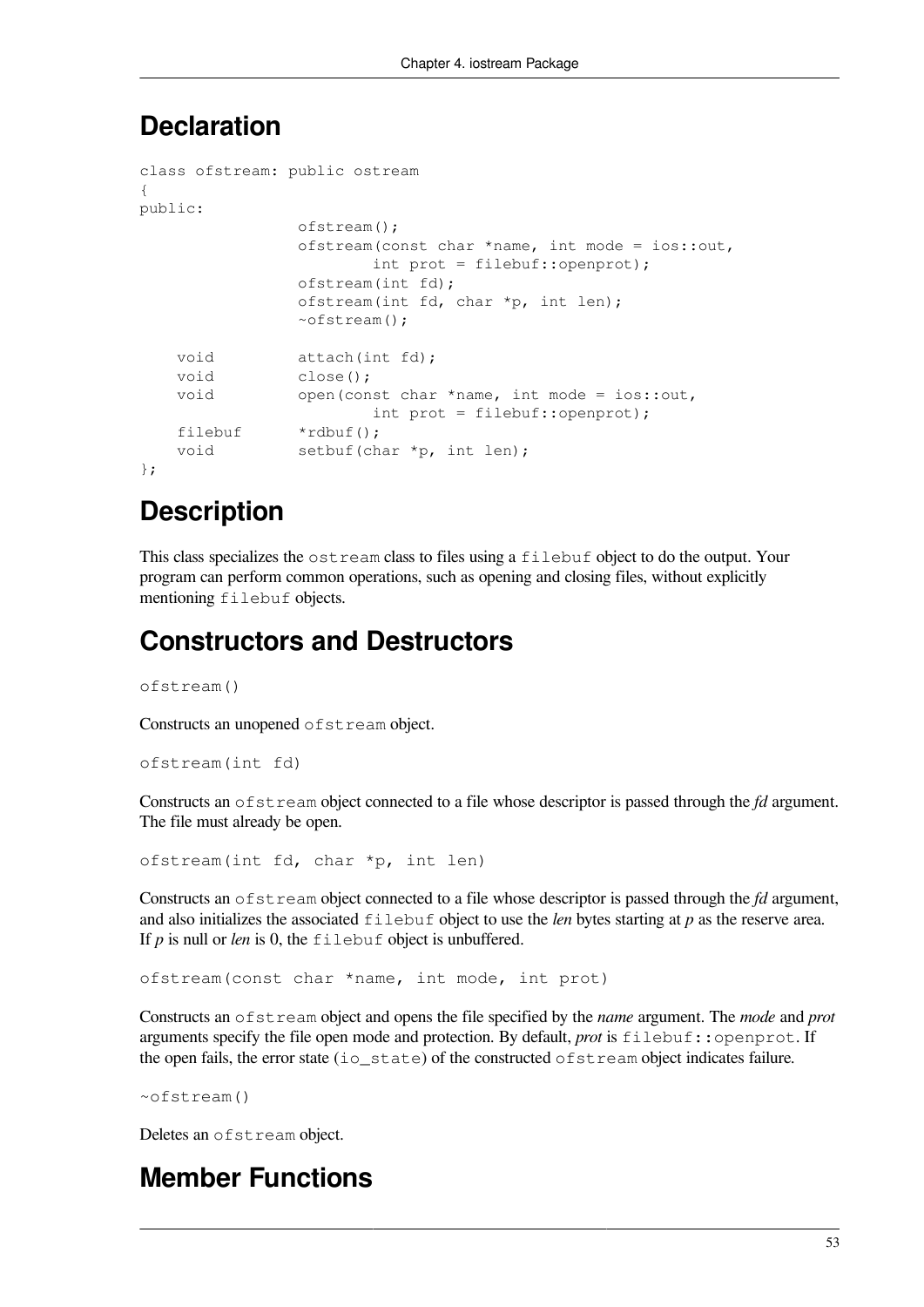void attach(int fd)

Connects an ofstream object to a file whose descriptor is passed through the *fd* argument. A failure occurs when the ifstream object is connected to a file, in which case ios::failbit is set in the ofstream object error state.

void close()

Closes any associated filebuf object and consequently breaks the connection of the ofstream object to the file. The error state of the ofstream object is cleared except on failure. A failure occurs when the call to the filebuf object close () function fails.

void open(const char \*name, int mode, int prot)

Opens a file specified by the *name* argument and connects the ofstream object to it. If the file does not exist, the function tries to create it with the protection specified by the *prot* argument unless ios::nocreate is set. By default, *prot* is filebuf::openprot.

Failure occurs if the ofstream object is open or when the call to the filebuf object open() function fails, in which case ios:: failbit is set in the filebuf object's error state. The members of open mode are bits that may be joined together by or (and because this joining takes an int, open() takes an int rather than an open\_mode argument). For an explanation of the meanings of these bits in open\_mode, see the Enumerated Types section for the ios class.

filebuf \*rdbuf()

Returns a pointer to the  $f \perp b$  object associated with the  $f \perp b$  set ream object. This function has the same meaning as  $ios::rdbuf()$ , but has a different type.

void setbuf(char \*p, int len)

Calls the associated  $filebut object setbuf()$  function to request space for a reserve area. A failure occurs if the filebuf object is open or if the call to rdbuf()->setbuf fails for any other reason.

# **OMANIP(TYPE) class**

OMANIP(TYPE) class — For an ostream object, declares predefined parameterized manipulators and provides macros for user-defined parameterized manipulators.

#### **Header File**

#include <iomanip.hxx>

#### **Alternative Header**

#include <iomanip.h>

#### **Compile-Time Parameter**

*TYPE* — The type of the ost ream object. It must be an identifier.

#### **Declaration**

class OMANIP(TYPE)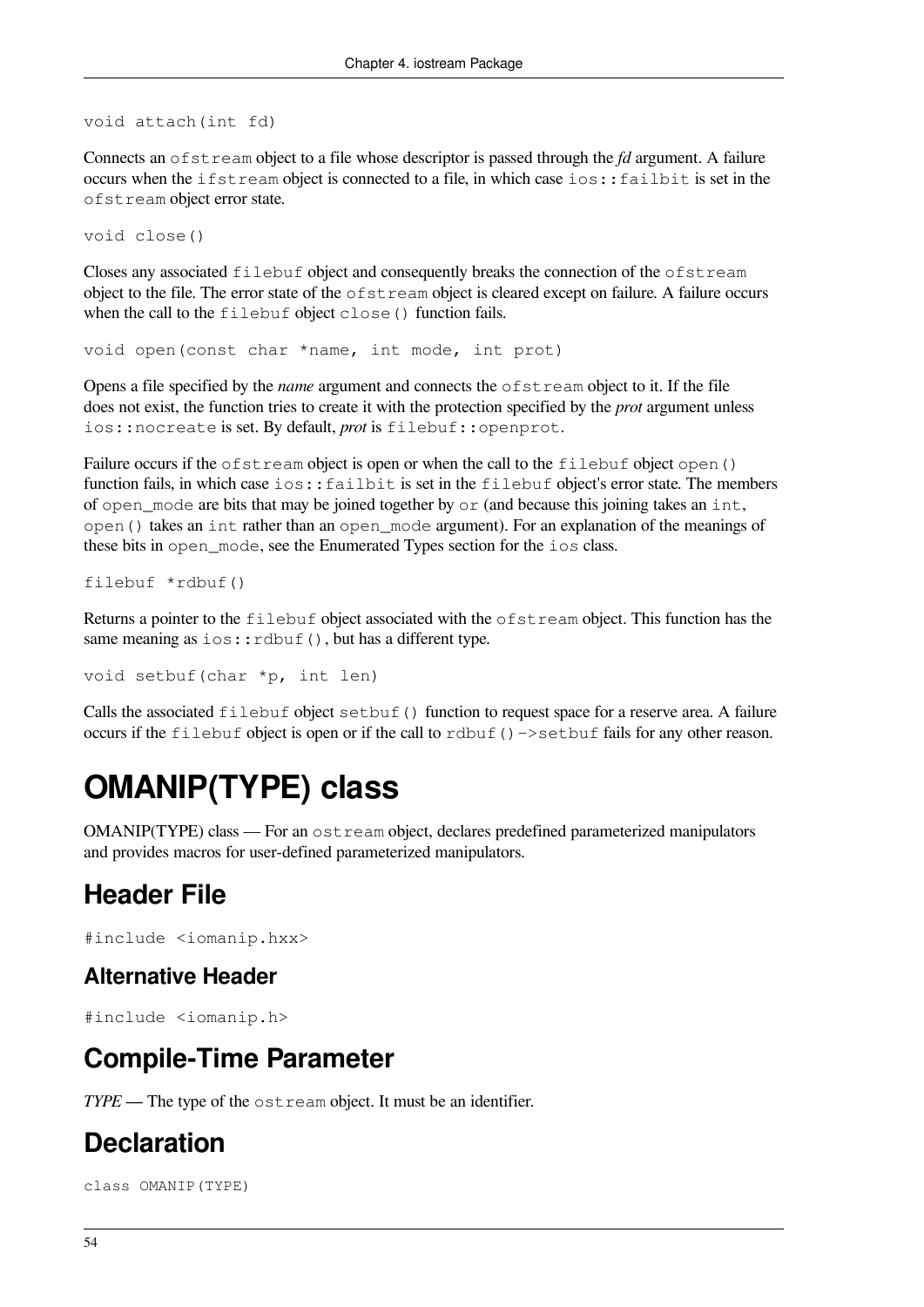```
{
public:
     OMANIP(TYPE)(ostream &(*f)(ostream &, TYPE), T a );
     friend ostream &operator<<(ostream & s, OMANIP(TYPE) &m);
};
```
#### **Description**

These manipulators serve the ostream class by producing some useful effect, such as embedding a function call in an expression containing a series of insertions and extractions. You also can use manipulators to shorten the long names and sequences of operations required by the ostream class.

In its simplest form, a manipulator takes an ostream& argument, operates on it in some way, and returns it.

#### **Constructor**

```
OMANIP(TYPE)(ostream &(*f)(ostream &, TYPE), T a )
```
Creates a manipulator.

#### **Operator**

ostream &operator << (ostream & s, OMANIP(TYPE) &m)

Sends data to an ostream object.

## **ostream class**

ostream class — Supports insertion into streambuf objects.

#### **Header File**

```
#include <iostream.hxx>
```
#### **Alternative Header**

#include <iostream.h>

#### **Declaration**

```
class ostream : virtual public ios
{
public:
                   ostream(streambuf *);
   virtual \simostream();
    ostream &flush();
    int opfx();
   void \circsfx();
    ostream &put(char c);
    ostream &seekp(streampos);
    ostream &seekp(streamoff, seek_dir);
```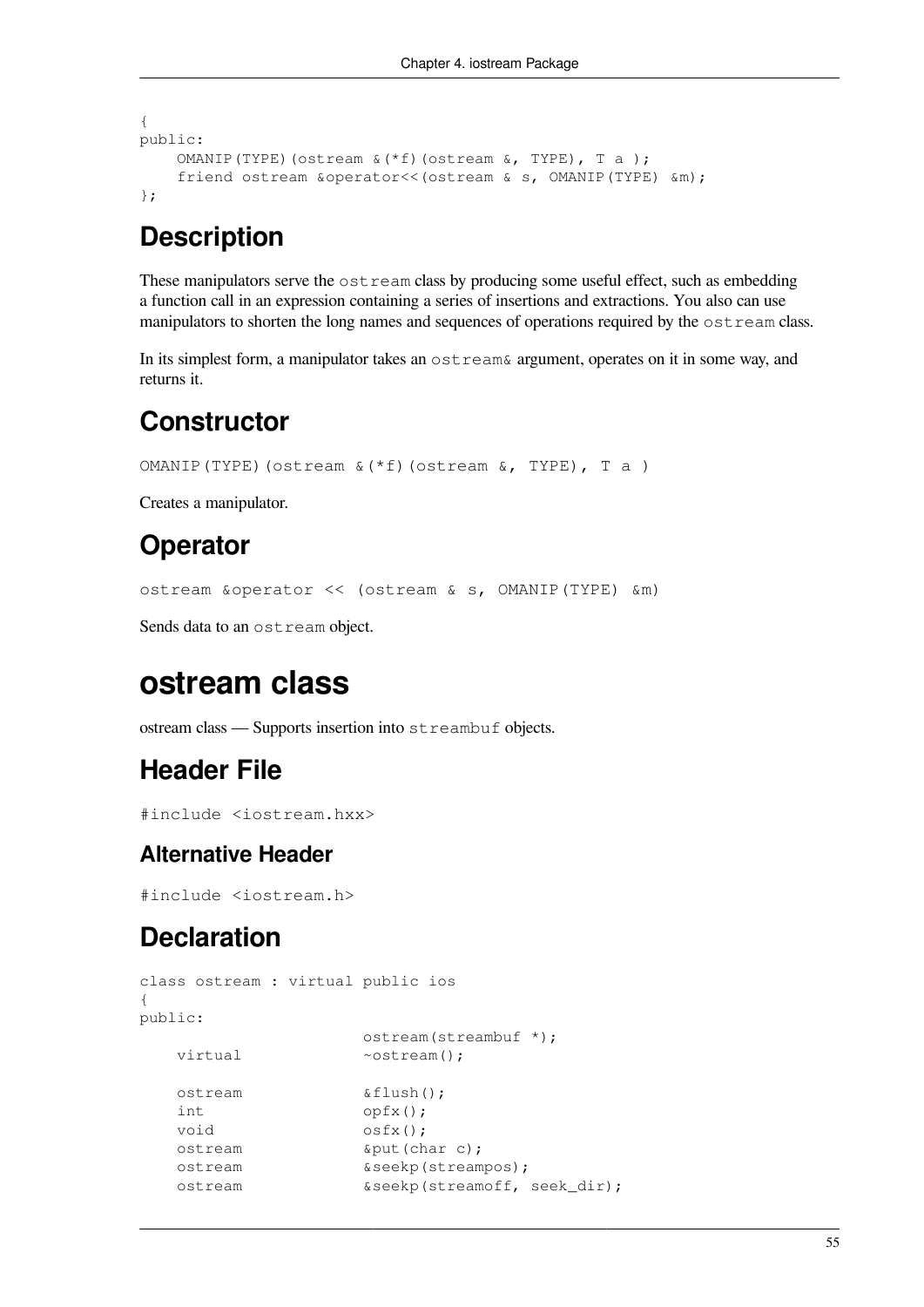| streampos      | $telllp()$ ;                                                  |
|----------------|---------------------------------------------------------------|
| ostream        | $\&\text{write}(\text{const char *ptr}, \text{int n});$       |
| inline ostream | $\&\text{write}(\text{const}$ unsigned char *ptr, int n);     |
| ostream        | &operator<< (const char *);                                   |
| ostream        | &operator<<(char);                                            |
| inline ostream | &operator<<(short);                                           |
| ostream        | $\&\text{operator}<\left(\text{int}\right);$                  |
| ostream        | &operator<<(long);                                            |
| ostream        | &operator<<(float);                                           |
| ostream        | &operator<<(double);                                          |
| ostream        | &operator<<(const unsigned char *);                           |
| inline ostream | &operator<<(unsigned char);                                   |
| inline ostream | &operator<<(unsigned short);                                  |
| ostream        | &operator<<(unsigned int);                                    |
| ostream        | &operator<<(unsigned long);                                   |
| ostream        | $\&\text{operator<}(v\text{oid}^*)$ ;                         |
| ostream        | &operator<<(streambuf *);                                     |
| inline ostream | $\&\text{operator } \&\text{)}$ :                             |
| ostream        | $\&\text{operatorc}(\cos \&\text{if})$ (ios $\&\text{if})$ ); |

```
protected:
```
ostream();

};

## **Description**

Objects of this class perform formatted and unformatted insertions into streambuf objects.

#### **Constructors and Destructors**

```
ostream(streambuf *b)
```
Constructs an istream object. It initializes ios state variables and associates the buffer *b* with the ostream object.

```
virtual ~ostream()
```
Deletes an ostream object.

# **Overloaded Operators**

The following operators are all formatted output inserters. Given the expression *outs*  $<< x$ , these operators insert into *outs*. $r$ dbuf() a sequence of characters representing *x*. The argument to the operator determines the type of x. Insertions are performed after a call to *outs*. $opfx()$  only if that call returns nonzero. Errors are indicated by setting the error state of the ostream object. The ostream object is always returned.

Conversion of x to a sequence of characters depends on the type of x and on the values of the  $\circ$ stream object's format state flags and variables. Padding occurs after this representation is determined. If width() is greater than 0, and the representation contains fewer than width() characters, then the function adds enough fill() characters to bring the total number of characters to ios::width(). If  $ios: : \text{left}(.)$  is set, the sequence is left-adjusted; that is, the function puts the padding after the sequence of characters. If  $i\circ s:$   $r \circ i \circ h$  () is set, the padding is added before the character sequence. If ios::internal() is set, the padding is added after any leading sign or base indication and before the characters that represent the value.  $\text{i} \circ \text{s}::\text{width}()$  is reset to 0 but all other format variables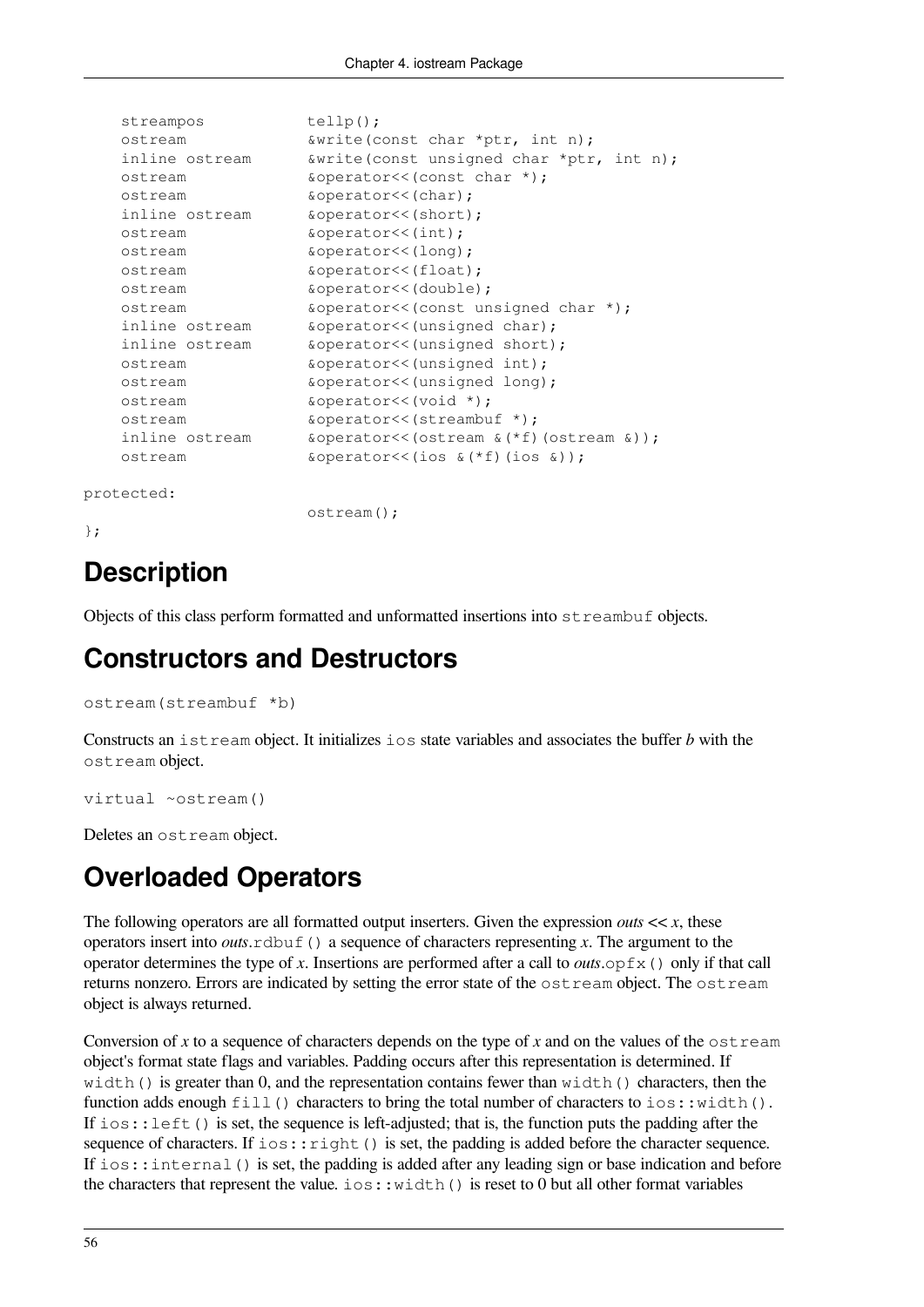are unchanged. The full sequence (padding plus representation) is inserted into the  $\circ$ stream object rdbuf() function.

ostream &operator << (char x)

Inserts a character *x*. No special conversion is needed.

ostream &operator << (const char \*x)

Inserts a sequence of characters up to (but not including) the terminating null of the string that *x* points at.

ostream &operator << (short x)

Inserts characters as follows:

- If x is positive, the representation contains a sequence of octal digits if  $i \circ s : : \circ \circ t$  is set in the  $i \circ s$ object format flags, decimal digits if ios::dec is set, or hexadecimal digits if ios::hex is set. If none of these flags are set, the conversion defaults to decimal.
- If *x* is negative, decimal conversion includes a minus sign  $(-)$  followed by decimal digits.
- If *x* is positive and  $\text{ios:}:$  showpos is set, decimal conversion includes a plus sign (+) followed by decimal digits.
- Conversions other than decimal treat all values as unsigned.
- If  $i \circ s: :$  showbase is set, the hexadecimal representation contains  $0 \times$  before the hexadecimal digits or  $0X$  if  $\text{ios}:$ : uppercase is set; the octal representation contains a leading 0.

ostream &operator << (float x)

Converts the arguments according to the current values of the ostream object's precision() function, the  $\cot t$  ream object's width() function, and the  $\cot t$  ream object's format flags: ios::scientific, ios::fixed, and ios::uppercase. The default value for the ostream object's precision() function is 6. If neither ios::scientific nor ios::fixed is set, the value of *x* determines whether the representation uses scientific or fixed notation.

ostream &operator << (void \*v)

Converts pointers to integral values and then converts them to hexadecimal numbers as if ios::showbase was set.

ostream &operator << (streambuf \*sb)

Given the expression *outs*  $<< sb$ , inserts into *sb*.rdbuf() the sequence of characters that can be fetched from *sb*. When no more characters can be fetched from *sb*, insertion stops. This function does no padding. It always returns the ostream object.

ostream &operator << (ios &(\*f)(ios &))

Calls an ios object manipulator function *f* for an ostream object.

ostream &operator << (ostream &(\*f)(ostream &))

Calls an ostream object manipulator function *f* for an ostream object.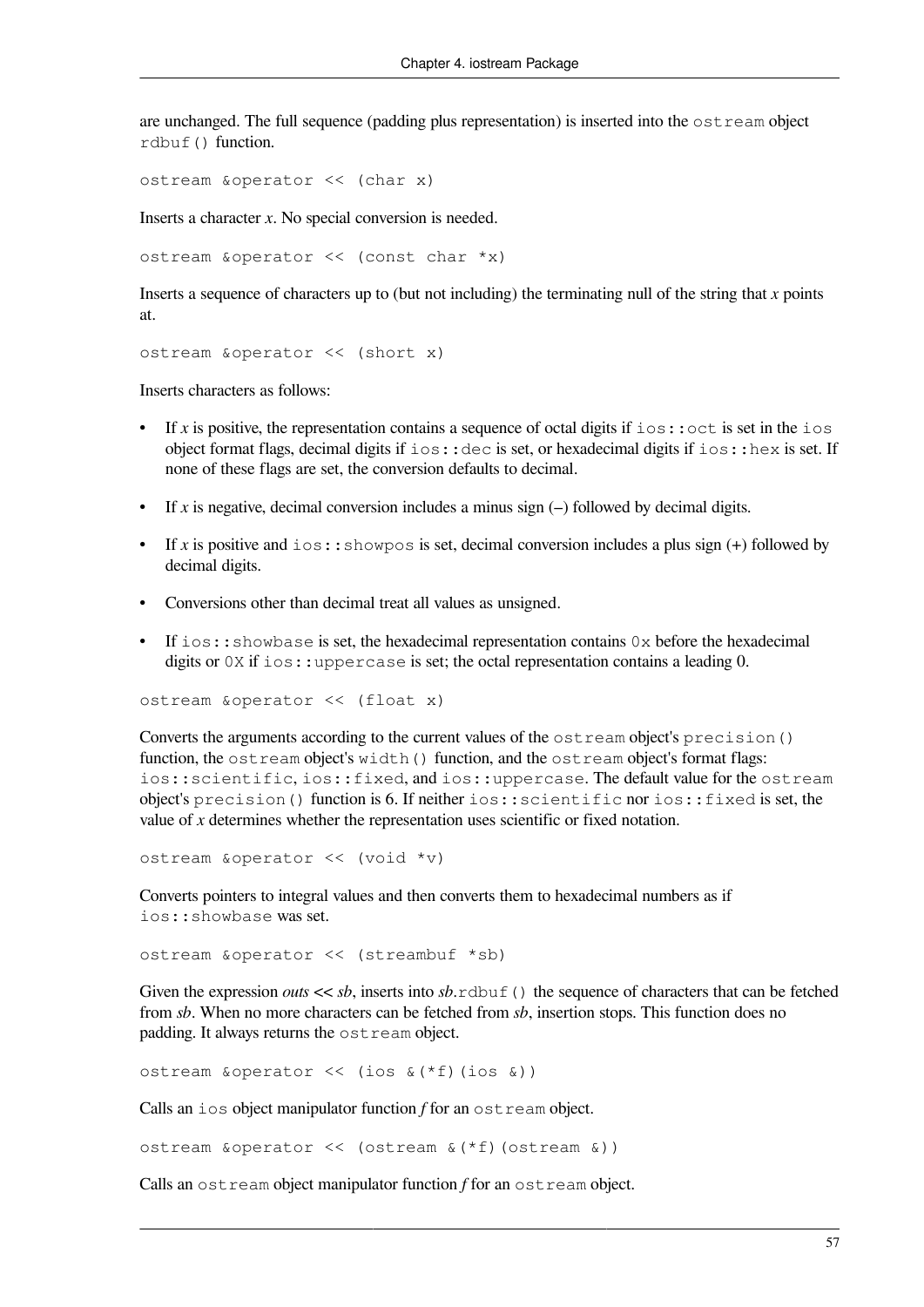#### **Other Member Functions**

```
ostream &flush()
```
Calls the ost ream object's rdbuf()->sync() function to consume (that is, write to the external file) any characters that may have been stored into a streambuf object but are not yet consumed.

int opfx()

Performs output prefix actions. If the error state of the ostream object is nonzero, it returns immediately. If the value of the ostream object's tie() function is not null, it is flushed. The function returns nonzero except when the error state of the  $\circ$ stream object is nonzero.

void osfx()

Performs output suffix actions before returning from inserters. If ios::unitbuf is set, this function flushes the ostream object. If ios::stdio is set, the function flushes stdout and stderr. It is called by all predefined inserters, and should also be called by user-defined inserters after any direct manipulation of the streambuf object. It is not called by the binary output functions.

```
ostream &ostream::put(char c)
```
Inserts  $c$  into the ostream object's rdbuf() function. It sets the error state if the insertion fails.

```
ostream &seekp(streampos)
```
Repositions the put pointer of the ostream object's rdbuf() function.

```
streampos tellp()
```
Returns the current position of the put pointer belonging to the  $\circ$ stream object's rdbuf() function.

ostream &write(const char \*ptr, int n)

Inserts the *n* characters starting at *ptr* into the  $\circ$ stream object's rdbuf() function. These characters may include zeros; that is, *ptr* need not be a null-terminated string.

## **Example**

```
char c = 'Z';cout.put(c);
```
Inserts a single character  $(Z)$  into cout.

### **See Also**

ostream\_withassign class

ostrstream class

# **ostream\_withassign class**

ostream\_withassign class — Adds an assignment operator and a constructor with no operands to the ostream class.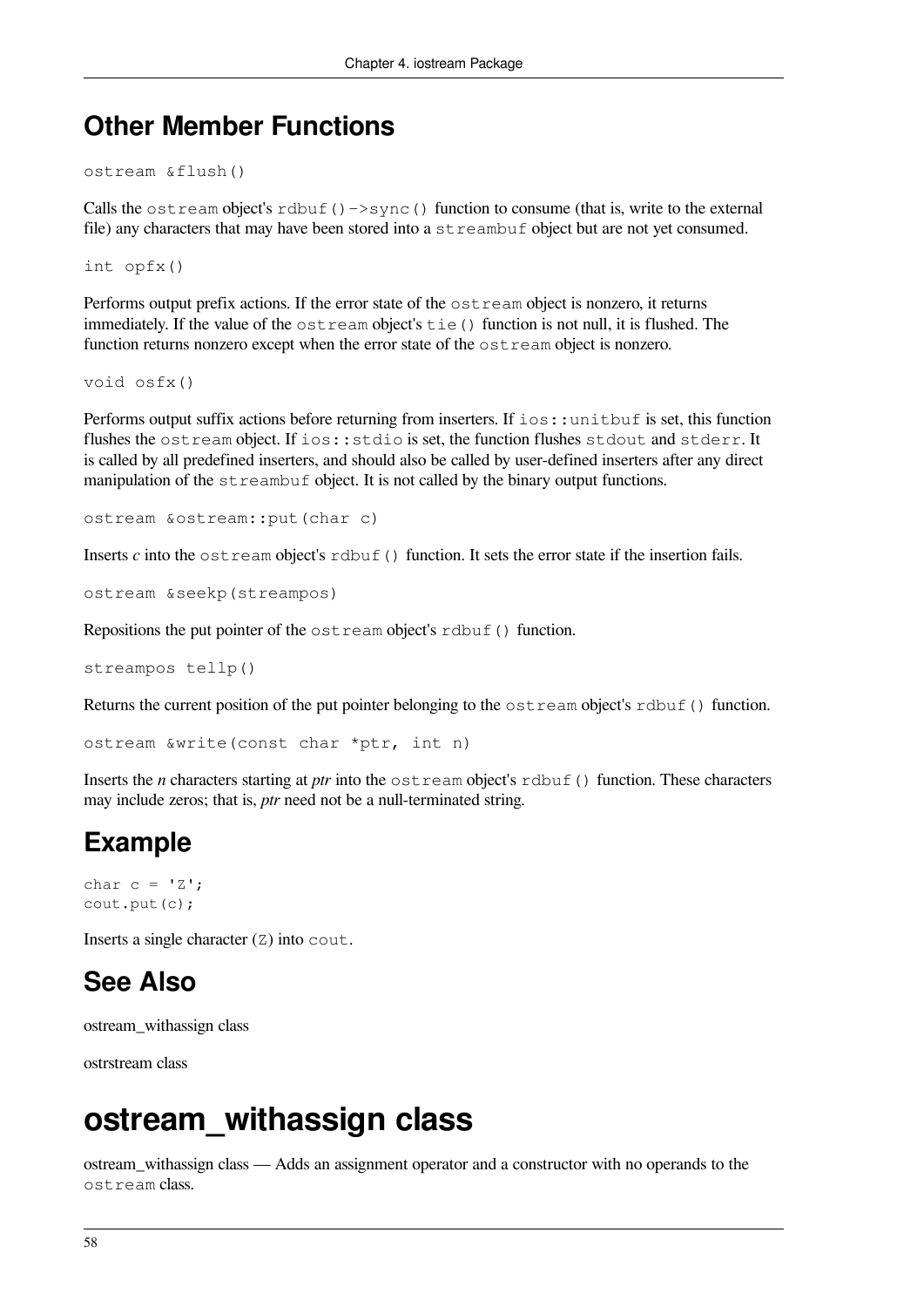## **Header File**

#include <iostream.hxx>

#### **Alternative Header**

#include <iostream.h>

# **Declaration**

```
class ostream_withassign: public ostream
{
public:
                        ostream_withassign();
   virtual ~ostream_withassign();
    ostream_withassign &operator=(ostream &);
   ostream withassign &operator=(streambuf *);
};
```
# **Description**

This class adds an assignment operator and a constructor with no operands to the  $\circ$ stream class.

# **Constructors and Destructors**

ostream\_withassign()

Constructs an ostream\_withassign object; it does no initialization.

```
virtual ~ostream_withassign()
```
Deletes an ostream\_withassign object; no user action is required.

# **Overloaded Operators**

ostream\_withassign &operator = (ostream &s)

Associates *s*.rdbuf() with the ostream\_withassign object and initializes the entire state of that object.

ostream\_withassign &operator = (streambuf \*sb)

Associates *sb* with an ostream withassign object and initializes the entire state of that object.

# **ostrstream class**

ostrstream class — Supports the insertion of characters into arrays of bytes in memory.

# **Header File**

```
#include <strstream.hxx>
```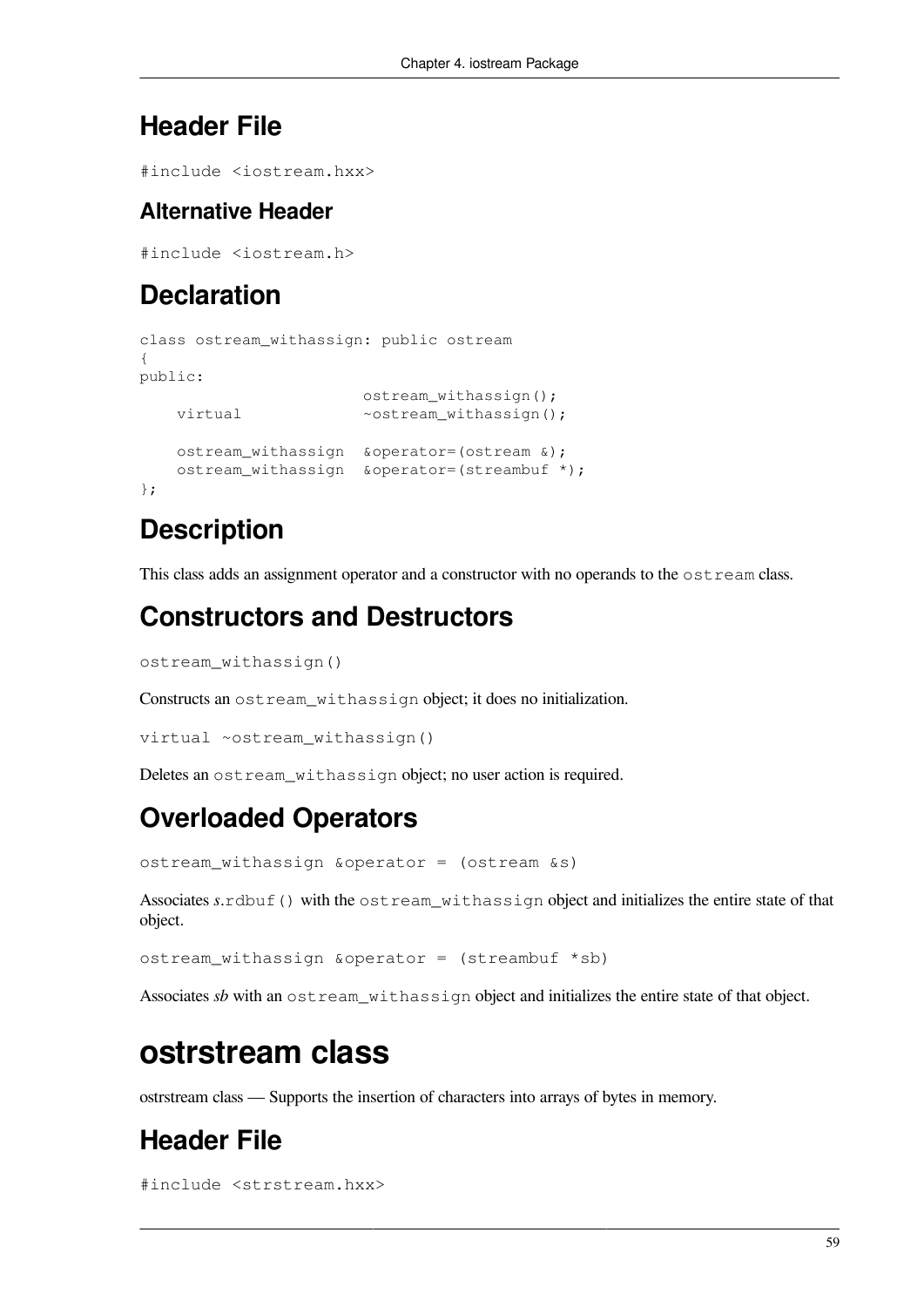#### **Alternative Header**

#include <strstream.h>

### **Declaration**

```
class ostrstream: public ostream
{
public:
                     ostrstream();
                     ostrstream(char *, int, int = ios::out);
                     ~ostrstream();
    int pcount ();
    strstreambuf *rdbuf();
    char *str();
};
```
## **Description**

This class specializes the  $\circ$ stream class for in-core operations by providing members that insert characters into arrays of bytes in memory.

### **Constructors and Destructors**

ostrstream()

Constructs an ostrstream object and dynamically allocates space to hold stored characters.

```
ostrstream::ostrstream(char *cp, int n, int mode)
```
Constructs an ostrstream object and stores characters into the array starting at *cp* and continuing for *n* bytes. If ios:: ate or ios: app is set in *mode*, the function takes *cp* to be a null-terminated string and it begins storing at the null character; otherwise, it begins storing at *cp*. Seeks are allowed anywhere in the array.

```
~ostrstream()
```
Deletes an ostrstream object.

## **Member Functions**

```
int pcount()
```
Returns the number of bytes that have been stored into the buffer. This function is useful when binary data has been stored and the  $ostrstream$  object  $str()$  function does not point to a null-terminated string.

```
strstreambuf *rdbuf()
```
Returns the strstreambuf associated with the ostrstream object.

```
char *str()
```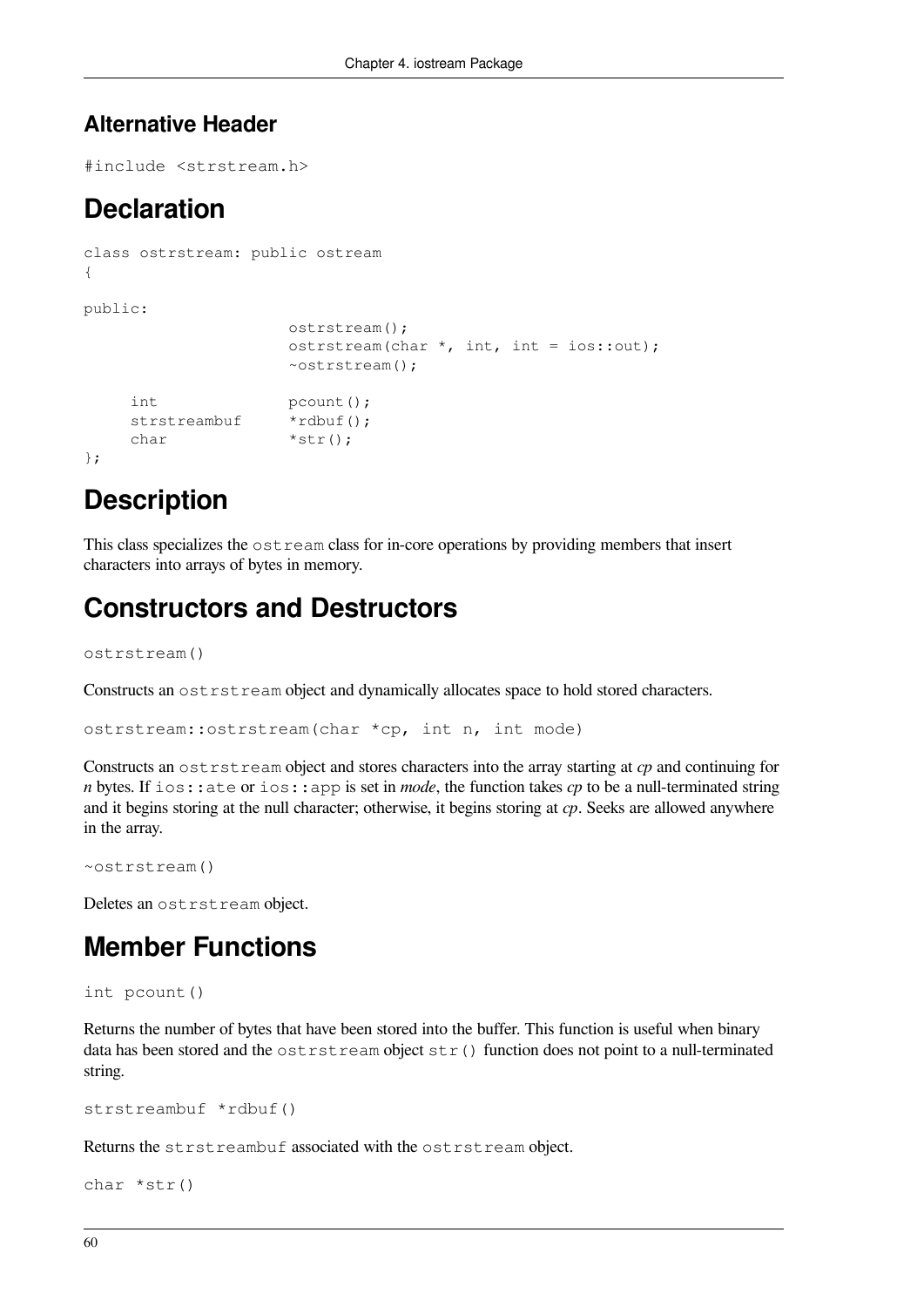Returns a pointer to the array being used and freezes the array. After  $str()$  has been called, the effect of storing more characters into the strstream object is undefined. If the strstream object was constructed with an explicit array, the function returns a pointer to the array; otherwise, it returns a pointer to a dynamically allocated area. Until  $str()$  is called, deleting the dynamically allocated area is the responsibility of the strstream object. After  $str()$  returns, dynamic allocation becomes the responsibility of the user program.

# **Example**

char \*bptr =  $bf.str()$ 

Initializes the variable *bptr* with the address of the array associated with the ostrstream object bf. This lets you manipulate the array through *bptr* just as you would any character array.

# **SAPP(TYPE) class**

SAPP(TYPE) class — Defines parameterized applicators for an ios object.

## **Header File**

```
#include <iomanip.hxx>
```
#### **Alternative Header**

#include <iomanip.h>

# **Compile-Time Parameter**

*TYPE* — The type of the ios object. It must be an identifier.

# **Declaration**

```
class SAPP(TYPE)
{
public:
     SAPP(TYPE)(ios &(*f)(ios &, TYPE));
    SMANIP(TYPE) operator()(TYPE a);
};
```
# **Constructor**

SAPP(TYPE)(ios &(\*f)(ios &, TYPE))

Creates an applicator.

## **Operator**

SMANIP(TYPE) operator () (TYPE a)

Casts an object of type *a* into a manipulator function for an istream or ostream object.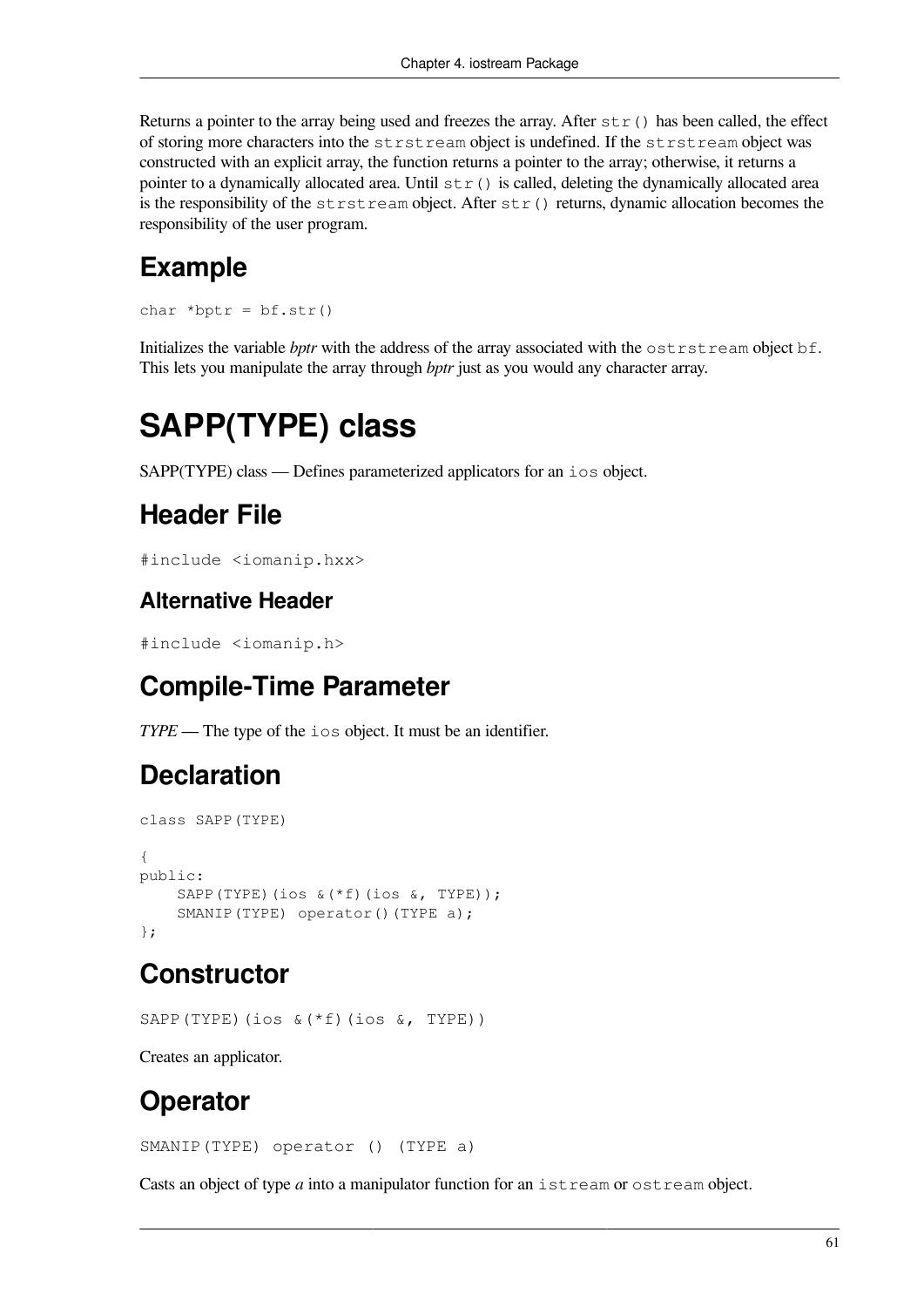#### **See Also**

SMANIP(TYPE) class

# **SMANIP(TYPE) class**

SMANIP(TYPE) class — Defines parameterized manipulators for an ios object.

#### **Header File**

#include <iomanip.hxx>

#### **Alternative Header**

#include <iomanip.h>

#### **Compile-Time Parameter**

*TYPE* — The type of the ios object. It must be an identifier.

#### **Declaration**

```
class SMANIP(TYPE)
{
public:
     SMANIP(TYPE)(ios &(*f)(ios &, TYPE), TYPE a);
     friend istream &operator>>(istream &i, SMANIP(TYPE) &m);
     friend ostream &operator<<(ostream &o, SMANIP(TYPE) &m);
};
```
## **Description**

These manipulators serve the ios class by producing some useful effect, such as embedding a function call in an expression containing a series of insertions and extractions. You also can use manipulators to shorten the long names and sequences of operations required by the ios class.

In its simplest form, a manipulator takes an  $\log \epsilon$  argument, operates on it in some way, and returns it.

### **Constructor**

SMANIP(TYPE)(ios &(\*f)(ios &, TYPE), TYPE a)

Creates a manipulator.

# **Operators**

ostream &operator << (ostream &o, SMANIP(TYPE) &m)

Sends data to an ostream object.

istream &operator >> (istream &i, SMANIP(TYPE) &m)

Takes data from an istream object.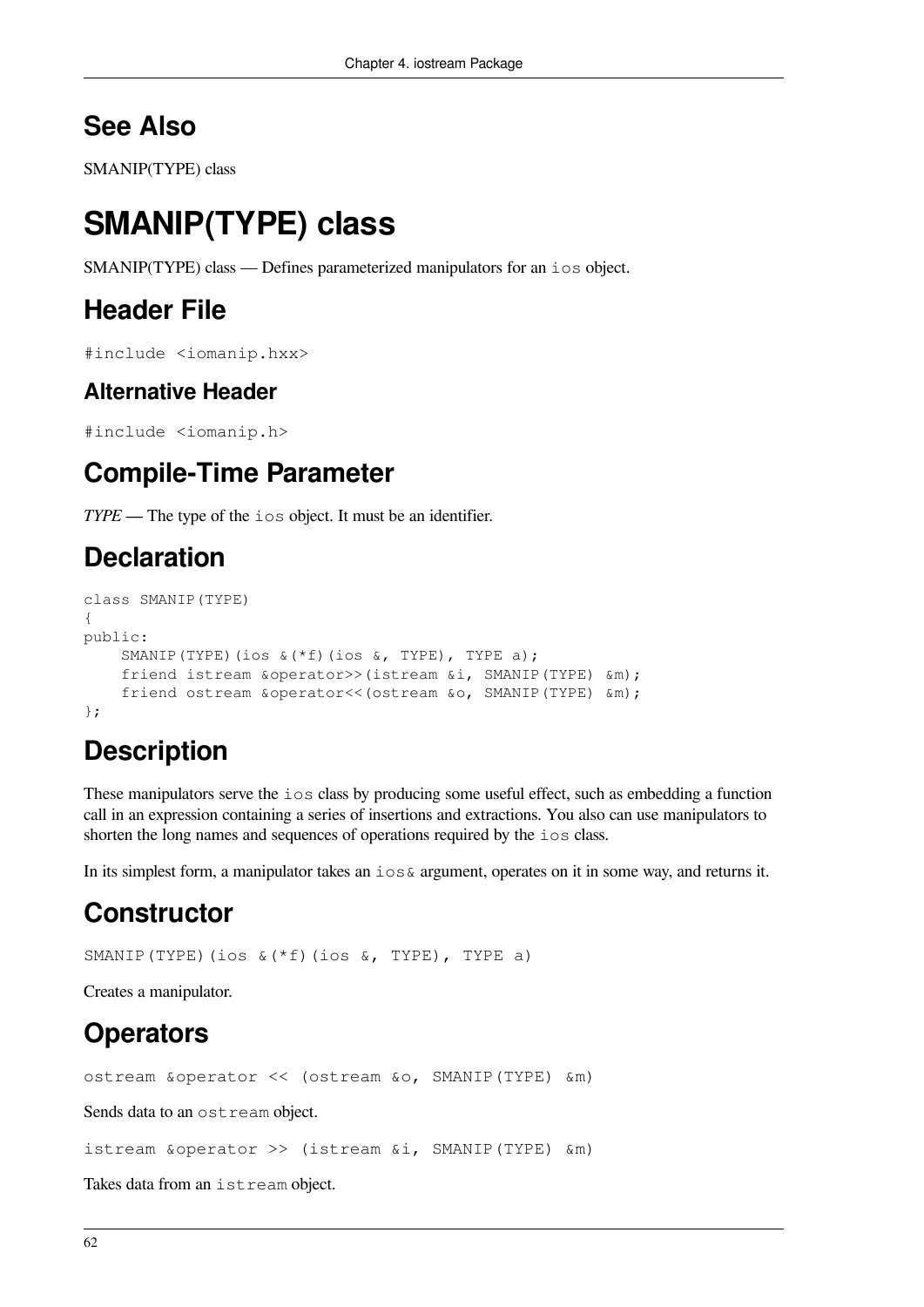# **stdiobuf class**

stdiobuf class — Provides input/output facilities through stdio FILE.

## **Header File**

```
#include <stdiostream.hxx>
```
#### **Alternative Header**

```
#include <stdiostream.h>
```
### **Declaration**

```
class stdiobuf: public streambuf
{
public:
                     stdiobuf(FILE *f);
   virtual int overflow(int = EOF);
   virtual streampos seekoff(streamoff, seek dir, int mode);
   FILE *stdiofile();
   virtual int sync();
   virtual int underflow();
};
```
### **Description**

This class specializes the streambuf class for stdio FILE. It uses unbuffered mode causing all operations to be reflected immediately in the stdio FILE.

## **Constructor**

```
stdiobuf(FILE *f)
```
Constructs an empty stdiobuf object and connects it to the stdio FILE that the argument *f* points to.

# **Member Functions**

```
virtual int overflow(int c)
```
Called to consume characters. If *c* is not EOF, this function must also either save *c* or consume it. Although it can be called at other times, this function is usually called when the put area is full and an attempt is being made to store a new character. The normal action is to consume the characters between pbase() and pptr(), call setp() to establish a new put area, and (if *c* != EOF) store *c* using sputc(). The overflow(c) function should return EOF to indicate an error; otherwise, it should return something else.

```
virtual streampos seekoff(streamoff off, seek_dir dir, int mode)
```
Repositions the abstract get and put pointers (not  $pptr()$ ) and  $qptr()$ ). *mode* specifies whether to modify the put pointer (ios::out bit set), the get pointer, or both (ios::in bit set). *off* is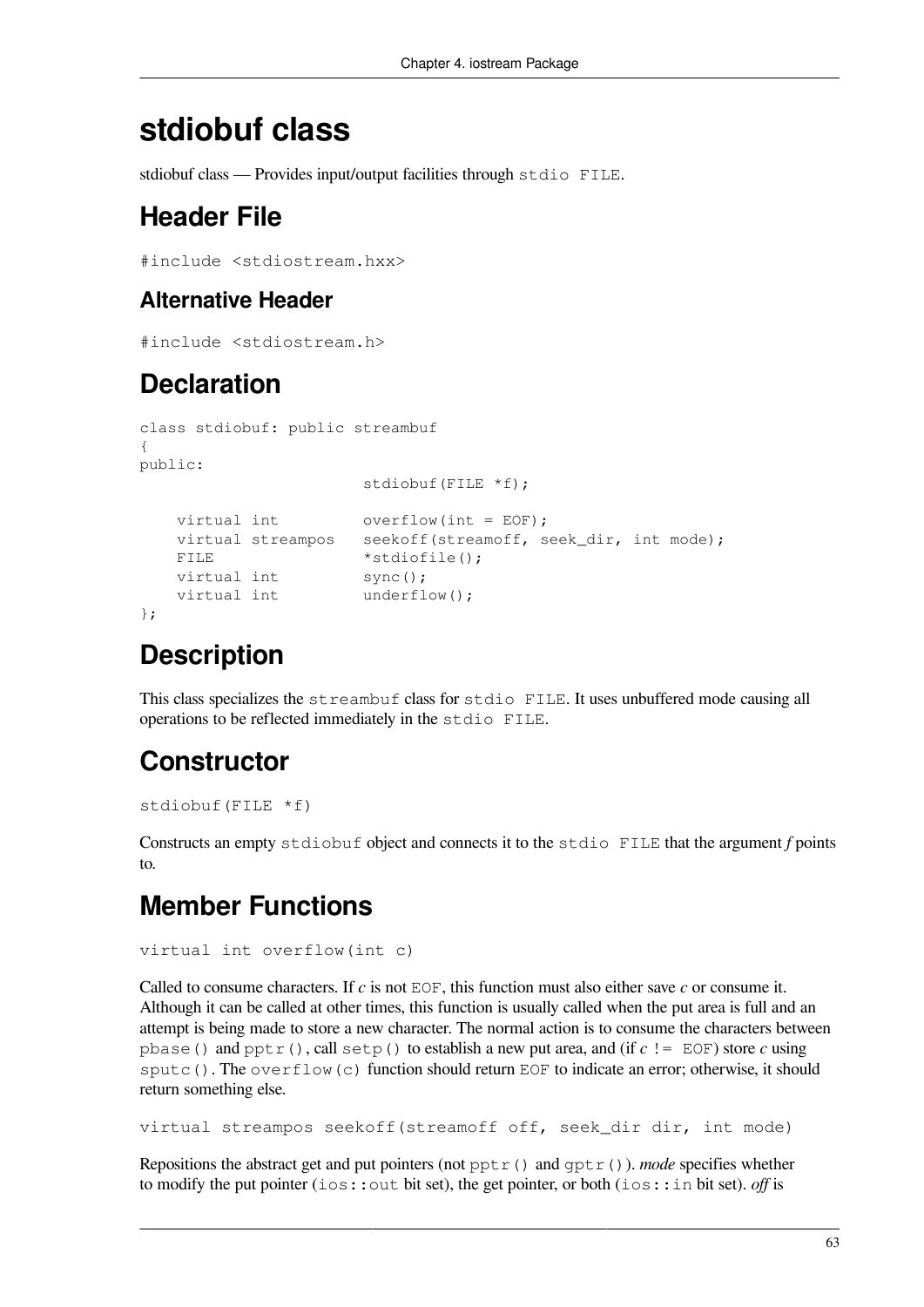interpreted as a byte offset. For the meanings of *dir*, see the explanation of the enumerated type seek\_dir in class ios.

A class derived from streambuf is not required to support repositioning. If the derived class does not, then seekoff() should return EOF. If the derived class does support repositioning, seekoff() should return the new position or EOF on error.

```
FILE *stdiofile()
```
Returns a pointer to the stdio FILE associated with the stdiobuf object.

```
virtual int sync()
```
Should consume any characters stored into the put area and, if possible, give back to the source any characters in the get area that have not been fetched. When sync() returns, there should be no unconsumed characters and the get area should be empty. If some kind of failure occurs, the function should return EOF.

```
virtual int underflow()
```
Called to supply characters for fetching; that is, to create a condition in which the get area is not empty. If this function is called when characters are in the get area, it should return the first character. If the get area is empty, it should create a nonempty get area and return the next character (which it should also leave in the get area). If no more characters are available, underflow() should return EOF and leave an empty get area.

# **stdiostream class**

stdiostream class — Specializes the iostream class for stdio FILE.

#### **Header File**

```
#include <stdiostream.hxx>
```
#### **Alternative Header**

#include <stdiostream.h>

### **Declaration**

```
class stdiostream: public iostream
{
public:
                 stdiostream(FILE *f);
                 ~stdiostream();
     stdiobuf *rdbuf();
};
```
### **Description**

This class specializes the iostream class for stdio FILE, and causes that class to use a stdiobuf object as its associated streambuf object.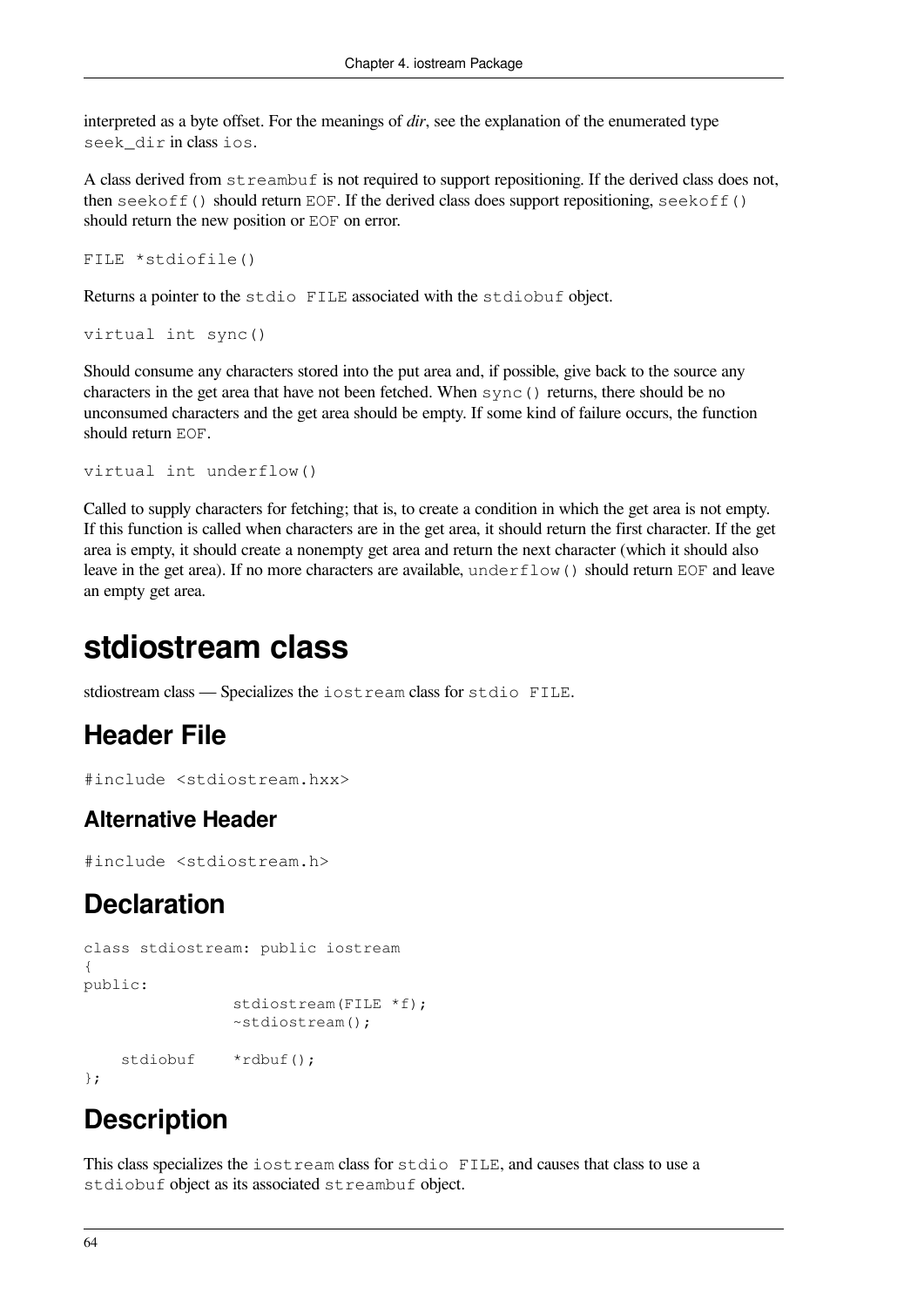In most other existing implementations, the stdiostream class is derived directly from the ios class rather than from the iostream class. Deriving the stdiostream class from the ios class limits its usefulness and, therefore, can be considered a historical mistake. Nevertheless, for maximum portability, you should use only those stdiostream features that originate from the ios class and avoid the features supplied by the iostream class.

#### **Constructors and Destructors**

```
stdiostream(FILE *f)
```
Constructs a stdiostream object whose stdiobuf object is associated with the FILE parameter that the *f* argument points to.

```
~stdiostream()
```
Deletes a stdiostream object and closes the associated stdiobuf object.

## **Member Function**

```
stdiobuf *rdbuf()
```
Returns a pointer to the stdiobuf object associated with the stdiostream object.

# **streambuf class**

streambuf class — Provides the buffer mechanism for streams.

## **Header File**

```
#include <iostream.hxx>
```
#### **Alternative Header**

```
#include <iostream.h>
```
### **Declaration**

```
class streambuf
{
public:
                  streambuf();
                   streambuf(char *p, int len);
   virtual ~streambuf();
    void dbp();
protected:
    int allocate();
   char *base();
    int blen();
   virtual int doallocate();
```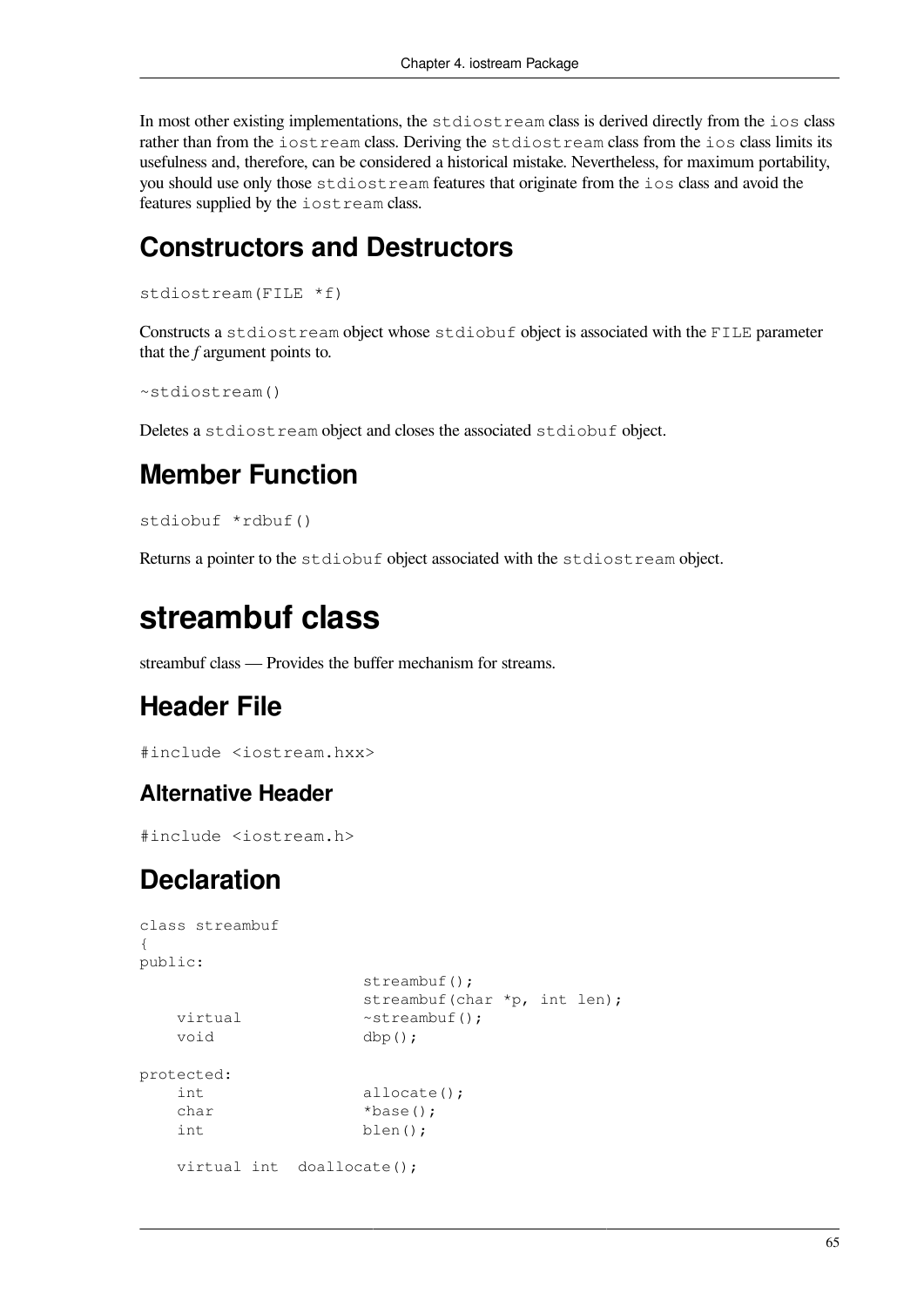```
char *eback();
  char *ebuf();
  char *egptr();
  char *epptr();
  void gbump(int n);
  char *qptr();
  char *pbase();
  void pbump(int n);
  char *pptr();
  void setb(char *b, char *eb, int a = 0);
  void setg(char *eb, char *g, char *eg);
  void setp(char *p, char *ep);
  int unbuffered();
  void unbuffered(int n);
public:
   int fd();
  void fd(int);
  FILE *fp();
  void fp(FILE *);
  int in_avail();
  int out_waiting();
  virtual int overflow(int c = EOF);virtual int pbackfail(int c);
  int sbumpc();
   virtual streampos seekpos(streampos, int = ios::in
                 | ios::out);
  virtual streampos seekoff(streamoff, seek dir,
                int = ios::in | ios::out);
  virtual streambuf *setbuf(char *ptr, int len);
  streambuf *setbuf(unsigned char *ptr, int len);
  streambuf *setbuf(char *ptr, int len, int i);
  int sqetc();
  int sqetn(char *ptr, int n);
  int snextc();
  int sputbackc(char c);
  int sputc(int c = EOF);
  int sputn(const char *s, int n);
  void stossc();
  virtual int sync();
  virtual int underflow();
};
```
## **Description**

This class supports buffers into which you can insert (put) or extract (get) characters. It contains only the basic members for manipulating the characters. Also, several of its member functions are virtual; to implement virtual functions, you typically use a class derived from the  $str$ eambuf class.

The protected members of the streambuf class present an interface to derived classes organized around the get, put, and reserve areas (arrays of bytes), which are managed cooperatively by the base and derived classes.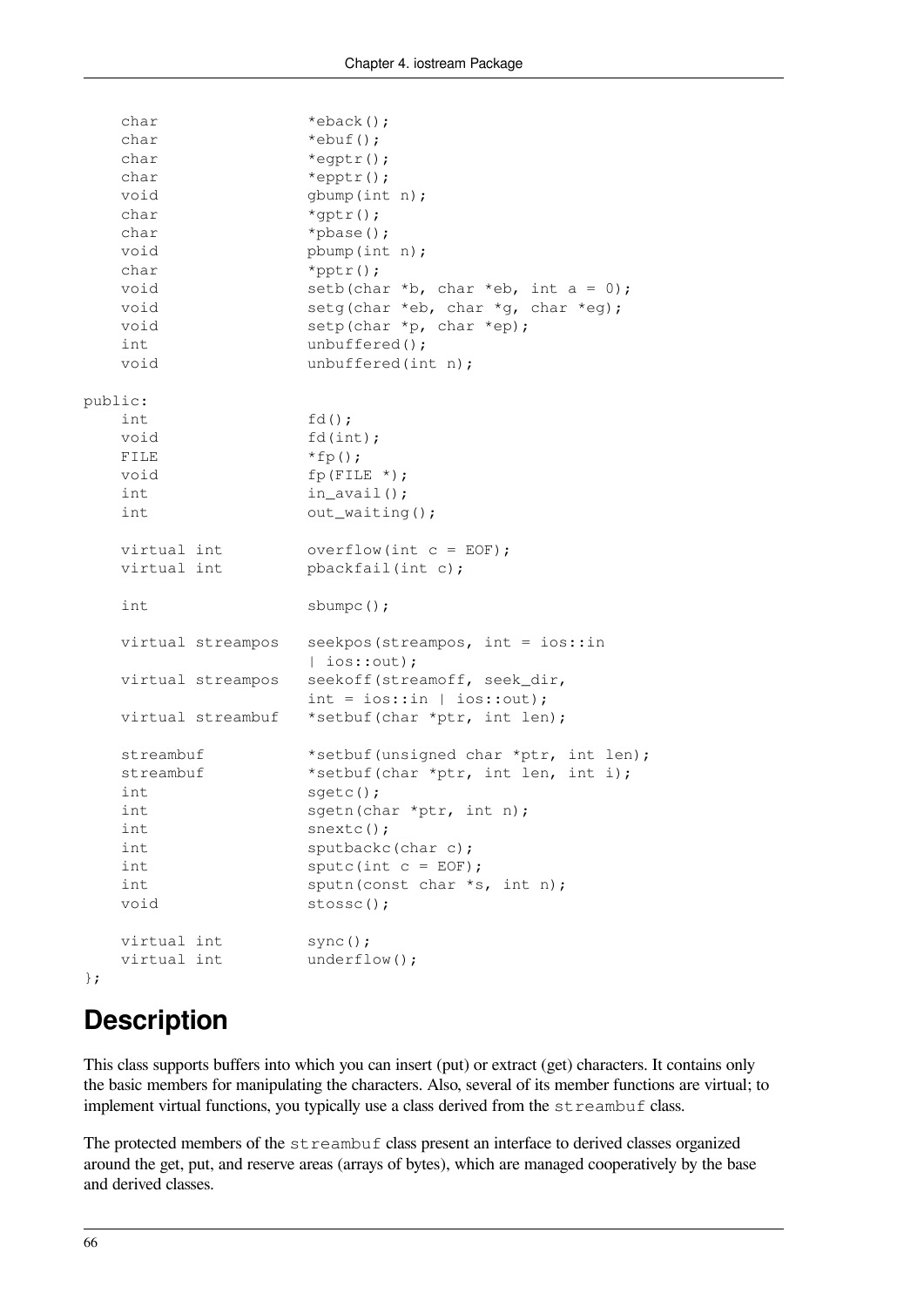The reserve area is a sequence of characters with an associated get pointer, put pointer, or both. This area serves mainly as a resource in which to allocate space for the put and get areas. As characters enter and exit the reserve area, the put and get areas change but the reserve area remains fixed. A collection of character pointer values defines the three areas. These pointers infer a boundary condition; therefore, it may be helpful to consider such pointers as pointing just before the byte, even though they point directly at it.

Classes derived from streambuf vary in their handling of the get and put pointers. The simplest are unidirectional buffers that permit only get and put operations. Such classes serve as producers and consumers of characters. Queue-like buffers (such as strstream and strstreambuf) have a put and a get pointer that move independently of each other. In such buffers, stored characters are queued until later fetched. File-like buffers (such as  $f \in L$  ebuf) allow both get and put operations but have their get and put pointers linked together, so that when one pointer moves so does the other.

You can call virtual functions to manage the collections of characters in the get and put areas. Services supplied by virtual functions include fetching more characters from an ultimate producer and flushing a collection of characters to an ultimate consumer.

If your program expects a buffer to be allocated when none was allocated, then the iostream package allocates a default buffer.

## **Data Member**

void dbp()

Writes directly on file descriptor 1 information in ASCII about the state of the buffer. It is intended for debugging and nothing is specified about the form of the output. What it prints out can be understood only in relation to the protected interface, but dbp() is a public domain function so that it can be called anywhere during debugging.

## **Constructors and Destructors**

streambuf()

Constructs an empty buffer corresponding to an empty sequence.

```
streambuf(char* base, int length)
```
Constructs an empty buffer and then sets up the reserve area to be *length* bytes long starting at *base*.

```
virtual ~streambuf()
```
Deletes the reserve area if one is allocated.

## **Member Functions**

```
int allocate()
```
Tries to set up a reserve area. If a reserve area already exists or is unbuffered, it returns 0 without doing anything. If the attempt to allocate space succeeds, allocate() returns 1; otherwise, it returns EOF. No nonvirtual member functions of streambuf call allocate().

```
char *base()
```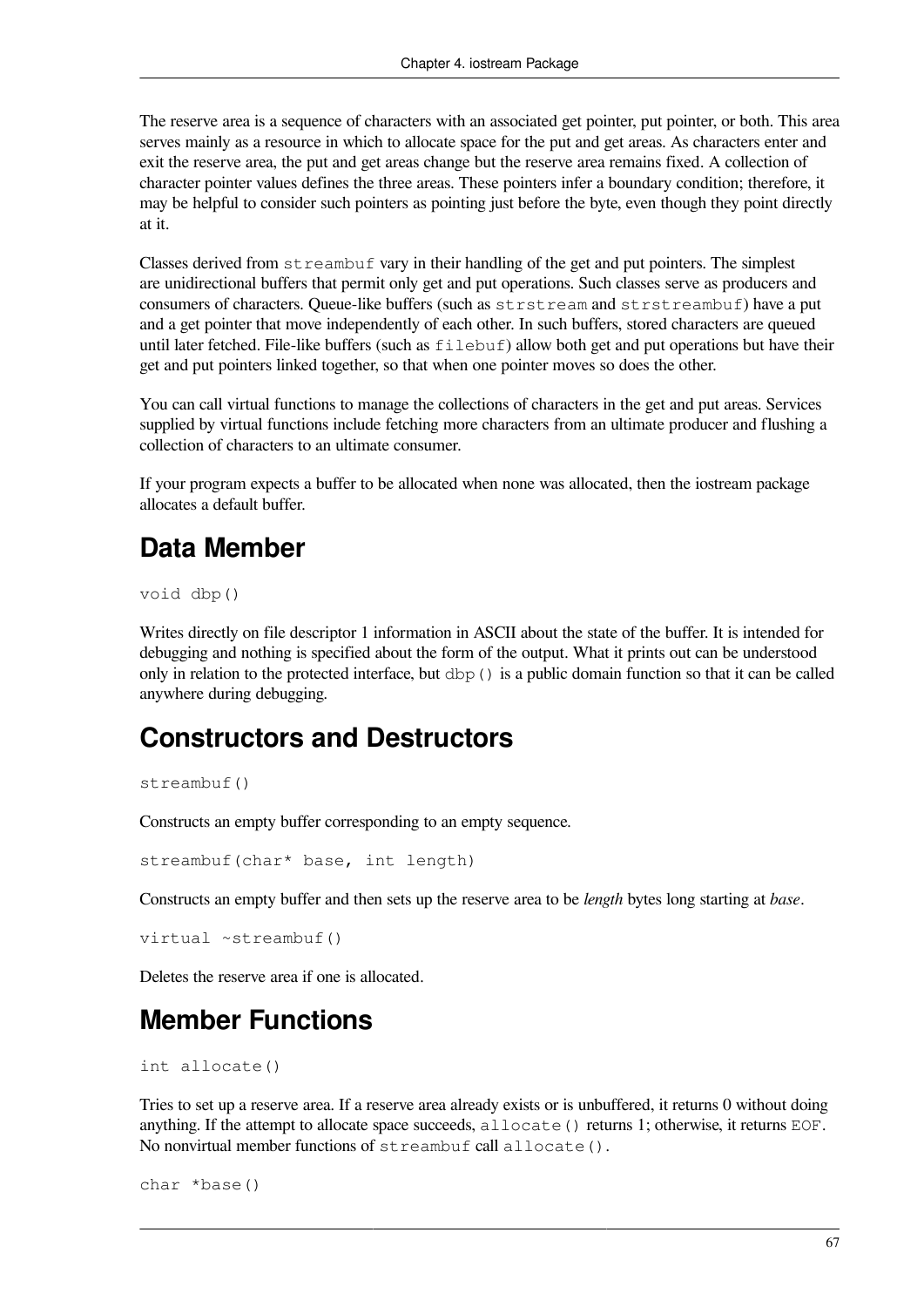Returns a pointer to the first byte of the reserve area. The space between  $base()$  and  $ebuf()$  is the reserve area.

int blen()

Returns the size, in type char, of the current reserve area.

```
virtual int doallocate()
```
In streambuf, it tries to allocate a reserve area using the new operator.

In classes derived from  $str$ eambuf, this function is called when  $all$ ocate() determines that space is needed. doallocate() is required to call setb(), to provide a reserve area, or to return EOF if it cannot. It is called only if both unbuffered() and base() are 0.

char \*eback()

Returns a pointer to a lower bound on  $gptr()$ . The space between eback() and  $gptr()$  is available for putback operations.

char \*ebuf()

Returns a pointer to the byte after the last byte of the reserve area.

```
char *egptr()
```
Returns a pointer to the byte after the last byte of the get area.

char \*epptr()

Returns a pointer to the byte after the last byte of the put area.

int fd()

Returns the file descriptor associated with the streambuf object, if any; otherwise, it returns  $-1$ .

```
void fd(int f)
```
Sets the file descriptor associated with the streambuf object to *f*.

FILE  $*fp()$ 

Returns the file pointer associated with the streambuf object, if any; otherwise, it returns 0.

```
void fp(FILE *f)
```
Sets the file pointer associated with the streambuf object to *f*.

```
void gbump(int n)
```
Increments  $\text{optr}(x)$  by *n*, which can be a positive or a negative number. No checks are made on whether the new value of  $qptr()$  is in bounds.

```
char *gptr()
```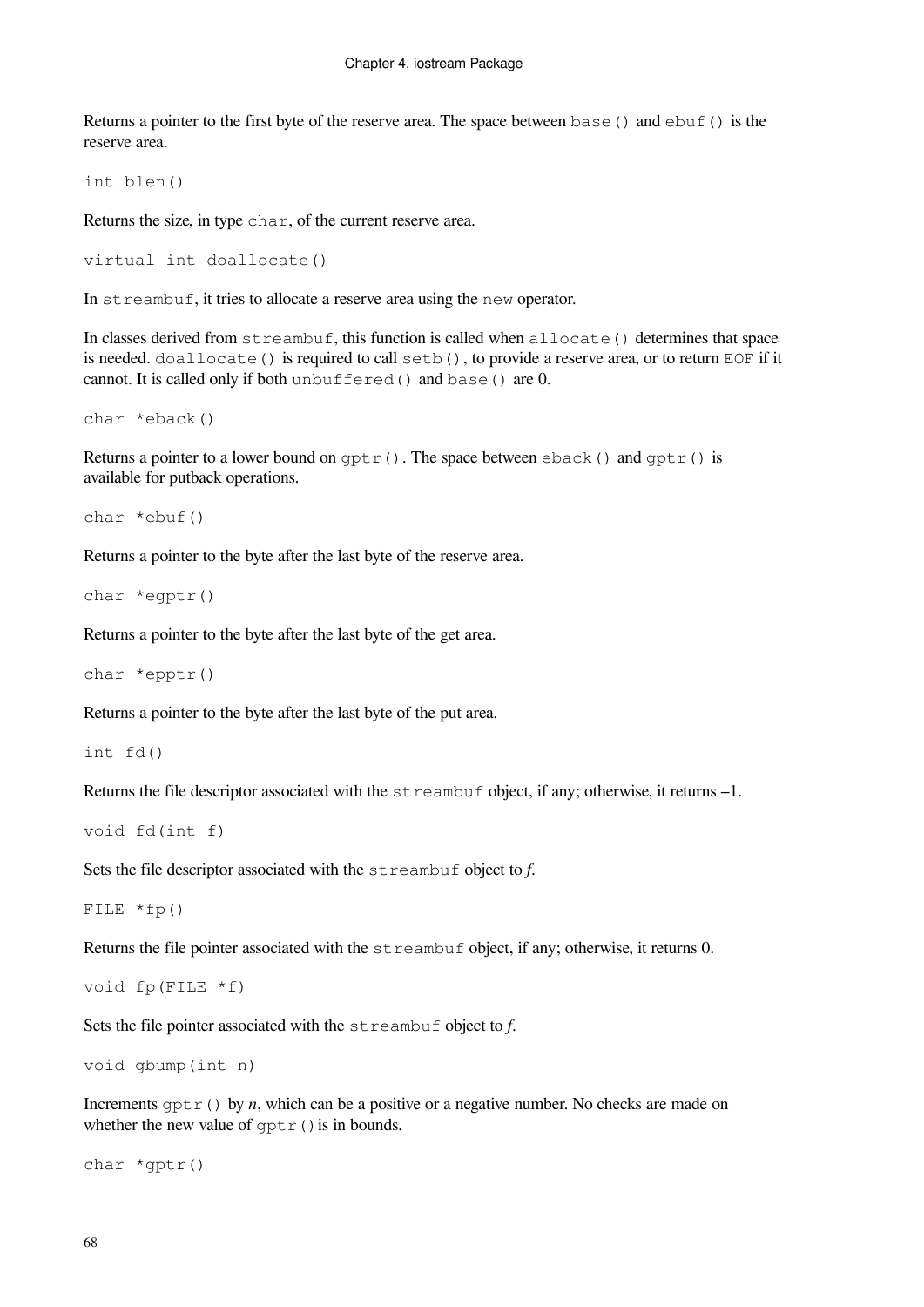Returns a pointer to the first byte of the get area. The characters available are those between  $qptr()$ and eqptr(). The next character fetched will be  $*$ gptr() unless eqptr() is less than or equal to gptr().

```
int in_avail()
```
Returns the number of characters immediately available in the get area for fetching. This number is the number of characters that can be fetched with confidence that an error will not be reported.

```
int out_waiting()
```
Returns the number of characters in the put area that have not been consumed (by the ultimate consumer).

```
virtual int overflow(int c)
```
In streambuf, this function should be treated as if its behavior is undefined; classes derived from streambuf should always define it.

In classes derived from  $str$ eambuf, it is called to consume characters. If  $c$  is not EOF, overflow(c) also must either save *c* or consume it. Although it can be called at other times, this function is usually called when the put area is full and an attempt is being made to store a new character. The normal action is to consume the characters between  $pbase()$  and  $pptr()$ , call  $setp()$  to establish a new put area, and (if  $c := E$ OF) store *c* using sputc(). overflow(c) should return EOF to indicate an error; otherwise, it should return something else.

```
virtual int pbackfail(int c)
```
In streambuf, this function always returns EOF.

In classes derived from  $str$ eambuf, this function is called when  $eback()$  equals  $qptr()$  and an attempt has been made to put *c* back. If this situation can be managed (for example, by repositioning an external file), pbackfail(c) should return *c*; otherwise, it should return EOF.

```
char *pbase()
```
Returns a pointer to the put area base. Characters between  $pbase()$  and  $pptr()$  are stored into the buffer but are not yet consumed.

```
void pbump(int n)
```
Increments  $pptr()$  by *n*, which can be positive or negative. No checks are made on whether the new value of pptr() is in bounds.

```
char *pptr()
```
Returns a pointer to the first byte of the put area. The space between  $pptr()$  and  $epptr()$  is the put area.

```
int sbumpc()
```
Moves the get pointer forward one character and returns the character it moved past. The function returns EOF if the get pointer is currently at the end of the sequence.

```
virtual streampos seekoff(streamoff off, (ios::)seek_dir dir, int
mode)
```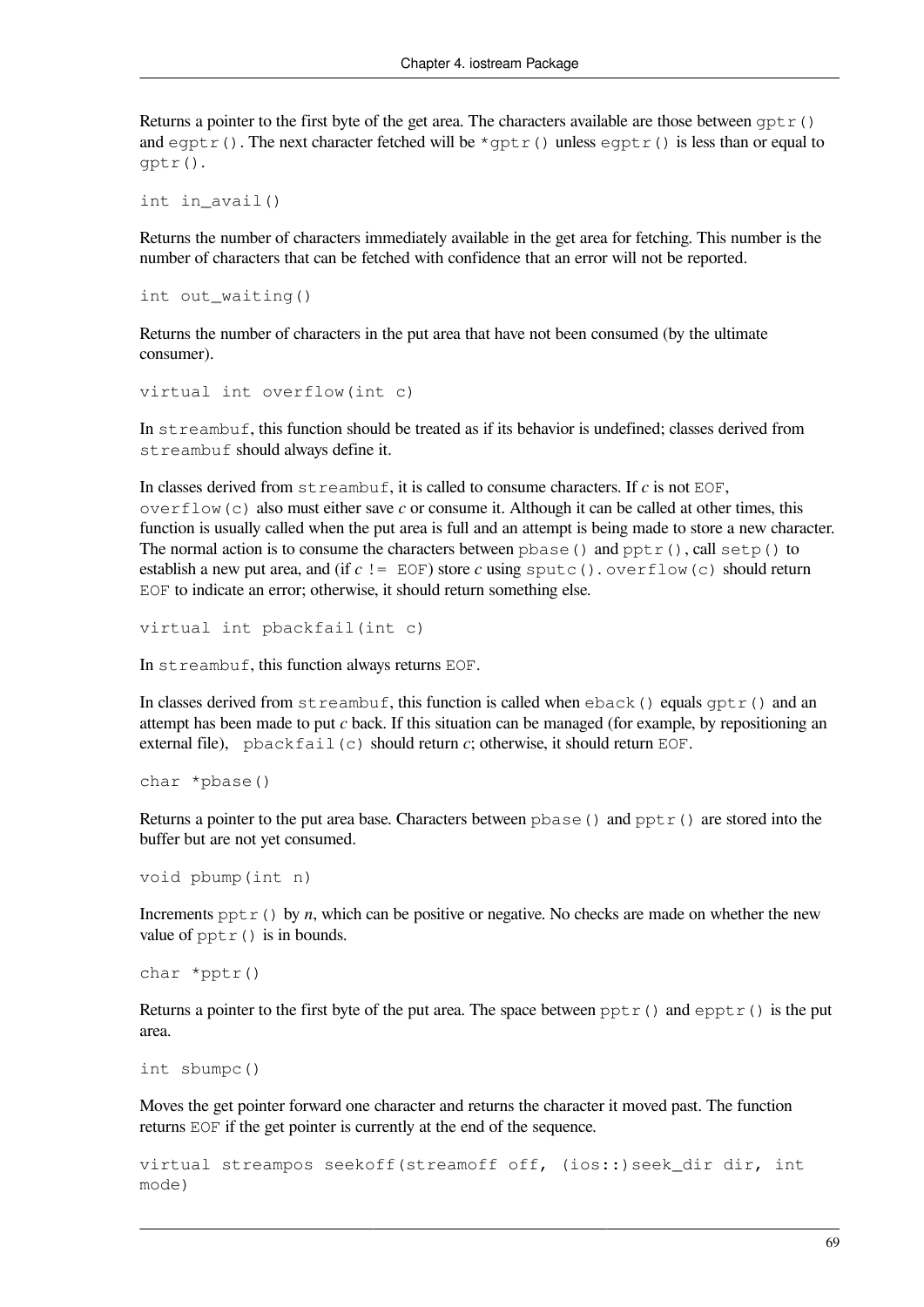In streambuf, this function returns EOF.

In classes derived from  $str$ eambuf, it repositions the abstract get and put pointers (not pptr() and gptr()). *mode* specifies whether to modify the put pointer (ios::out bit set) or the get pointer (ios::in bit set) or both pointers. *off* is interpreted as a byte offset (it is a signed value). For the meanings of *dir*, see the explanation of the enumerated type seek dir in class ios.

A class derived from streambuf is not required to support repositioning. If the derived class does not, then seekoff() should return EOF. If the derived class does support repositioning, seekoff() should return the new position or EOF on error.

virtual streampos seekpos(streampos pos, int mode)

In streambuf, this function returns seekoff(streamoff(pos), ios::beg, mode). To define seeking in a derived class, you can often define seekoff() and use the inherited streambuf::seekpos.

In classes derived from streambuf, this function repositions the streambuf get pointer, put pointer, or both, to *pos*. *mode* specifies the affected pointers. seekpos() returns the argument *pos* or EOF if the class does not support repositioning or if an error occurs.  $str$ eampos(0) signifies the beginning of the file; streampos(EOF) indicates an error.

void setb(char \*b, char \*eb, int a)

Sets base() to *b* and ebuf() to *eb*. The *a* argument controls whether the reserve area will be subject to automatic deletion. If *a* is nonzero, then *b* will be deleted when base() is changed by another call to setb(), or when the destructor is called for the streambuf object. If *b* and *eb* are both null, then the reserve area effectively does not exist. If *b* is nonnull, a reserve area exists even if *eb* is less than *b* (in which case the reserve area has 0 length).

virtual streambuf \*setbuf(char \*ptr, int len)

In streambuf, this function honors the request for a reserve area if there is none.

In classes derived from streambuf, this function offers for use as a reserve area the array at *ptr* with *len* bytes. Normally, if *ptr* or *len* is 0, the action is interpreted as a request to make the streambuf object unbuffered. The derived class has the choice of using or not using this area by accepting or ignoring the request. setbuf() should return a reference to the streambuf object if the derived class honors the request; otherwise, it should return 0.

streambuf \*setbuf(char \*ptr, int len, int i)

Offers the *len* bytes starting at *ptr* as the reserve area. If *ptr* is null, or *len* is 0 or negative, then the function requests an unbuffered state. Whether the offered area is used or a request for an unbuffered state is honored depends on details of the derived class. setbuf() normally returns a reference to the streambuf object, but if the derived class does not accept the offer or honor the request, setbuf() returns 0.

```
void setg(char *eb, char *g, char *eg)
Sets eback() to eb, gptr() to g, and egptr() to eg.
void setp(char *p, char *ep)
Sets base() and pptr() to p and epptr() to ep.
int sgetc()
```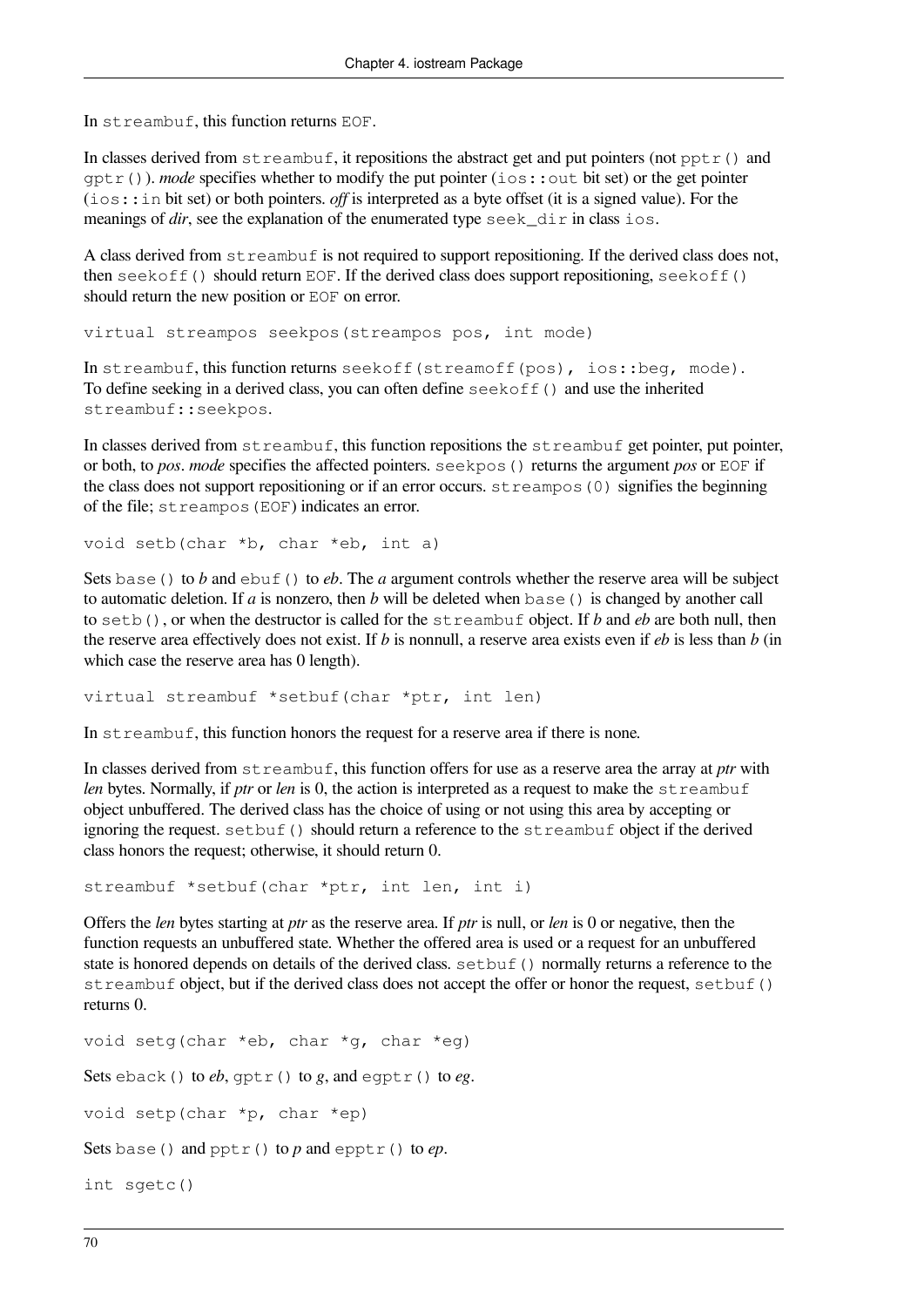Returns the character after the get pointer; it does not move the get pointer. It returns EOF if no character is available.

int sgetn(char \*ptr, int n)

Fetches *n* characters following the get pointer and copies them to the area starting at *ptr*. If fewer than *n* characters occur before the end of the sequence,  $\sqrt{9}$  etches the characters that remain. It repositions the get pointer after the fetched characters and returns the number of characters fetched.

int snextc()

Moves the get pointer forward one character and returns the character after the new position. If the pointer is at the end of the sequence, either before or after moving forward, the function returns EOF.

int sputbackc(char c)

Moves the get pointer back one character. *c* must be the current content of the sequence just before the get pointer. The underlying mechanism may back up the get pointer or may rearrange its internal data structures so that *c* is saved. The effect is undefined if *c* is not the character before the get pointer. The function returns EOF, by calling  $p$ backfail(), when it fails. The conditions under which it can fail depend on the details of the derived class.

int sputc(int c)

Stores *c* after the put pointer and moves the put pointer past the stored character (usually this extends the sequence). The function returns EOF when an error occurs. Conditions that can cause errors depend on the derived class.

int sputn(const char \*s, int n)

Stores after the put pointer the *n* characters starting at *s*, and moves the put pointer past them. It returns the number of characters successfully stored. Normally *n* characters are successfully stored, but fewer characters may be stored when errors occur.

void stossc()

Moves the get pointer ahead one character. If the pointer started at the end of the sequence,  $\text{stossc}()$ has no effect.

```
virtual int sync()
```
In  $str$ eambuf this function returns 0 if the get area is empty and no unconsumed characters are present; otherwise, it returns EOF.

In classes derived from streambuf, this function is called to let derived classes examine the state of the put, get, and reserve areas, and to synchronize these areas with any external representation. Normally sync() should consume any characters stored into the put area and, if possible, give back to the source any characters in the get area that have not been fetched. When  $\text{sync}$  () returns, no unconsumed characters should remain and the get area should be empty. If some kind of failure occurs, sync() should return EOF.

```
int unbuffered()
```
Returns the current buffering state flag, which is independent of the actual allocation of a reserve area. This function's primary purpose is to find out if a reserve area is being allocated automatically by allocate().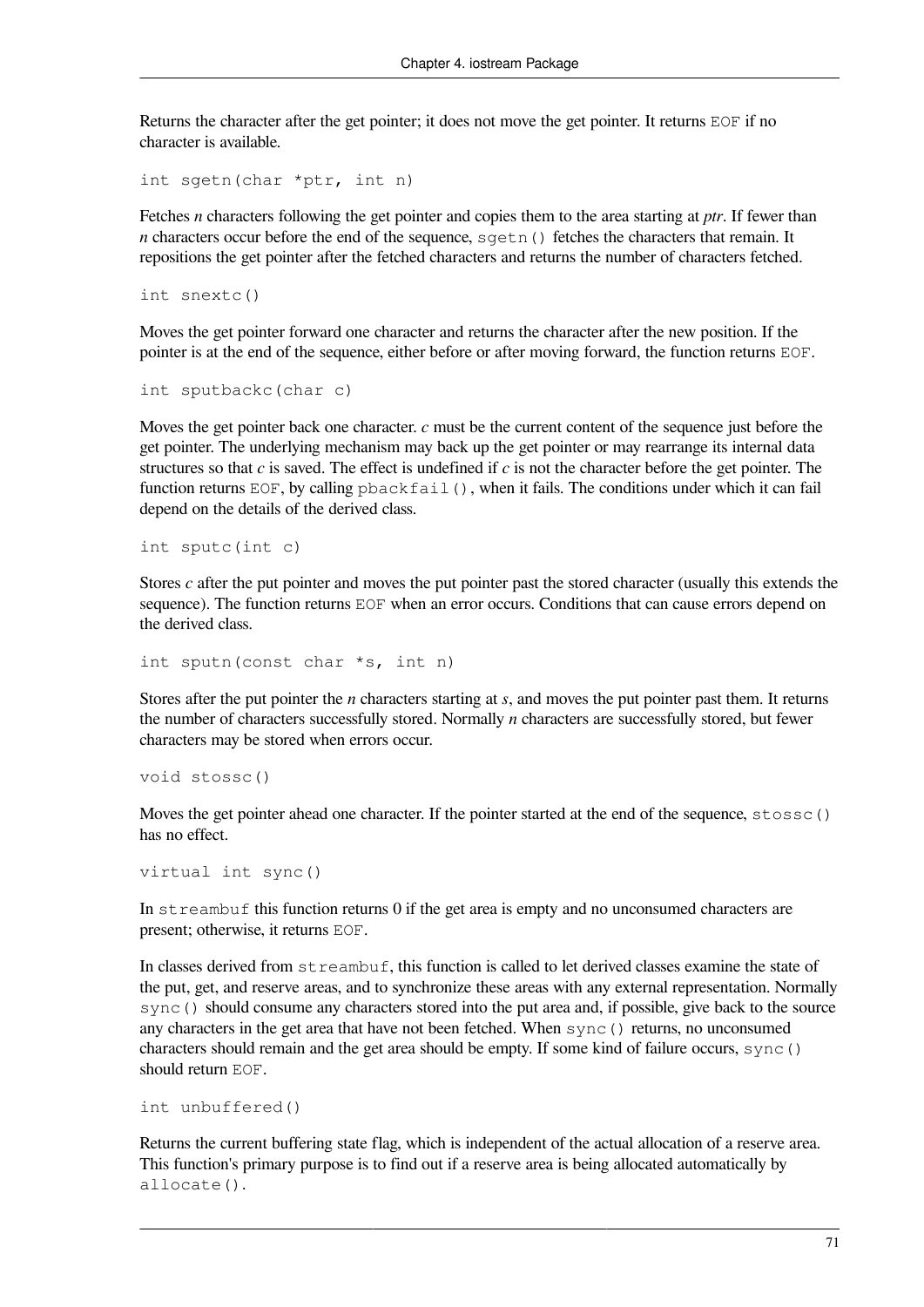```
void unbuffered(int n)
```
Sets the value of the current buffering state flag. If *n* equals 0, then the streambuf object is buffered; otherwise it is unbuffered. This function's primary purpose is to control whether a reserve area is allocated automatically by allocate().

```
virtual int underflow()
```
In streambuf, this function should be treated as if its behavior is undefined; classes derived from streambuf must define it.

In classes derived from streambuf, it is called to supply characters for fetching; that is, to create a condition in which the get area is not empty. If this function is called when characters are in the get area, it should return the first character. If the get area is empty, it should create a nonempty get area and return the next character (which it should also leave in the get area). If no more characters are available, underflow() should return EOF and leave an empty get area.

## **Example**

```
static const int bufsize = 1024;
char buf[bufsize] ;
int p, g ;
do {
         in \rightarrowsgetc() ; \bulletg = in \rightarrow in \_avail(); 0
         if (g > bufsize) g = bufsize ; \bulletg = in->sgetn(buf,g);
         p = out->sput(buf,g);out->sync() ; \Theta if (p!=g) error("output error");
         } while (q > 0)
```
Provides a way to pass characters into the in and out arrays as soon as the characters become available (as when someone types them from a terminal) as follows:

- $\bullet$ Ensures at least one character is immediately available in the in array (unless the get pointer is at the end of the sequence).
- Returns the number of characters immediately available.  $\boldsymbol{\Omega}$
- $\mathbf{\Theta}$ Checks that chunks in which the characters become available are less than bufsize, and that they fit into the arrays.
- Sends characters put into the out array to the ultimate consumer.  $\bullet$

## **strstream class**

strstream class — Specializes the iostream class for storing in and fetching from arrays of bytes.

## **Header File**

#include <strstream.hxx>

### **Alternative Header**

#include <strstream.h>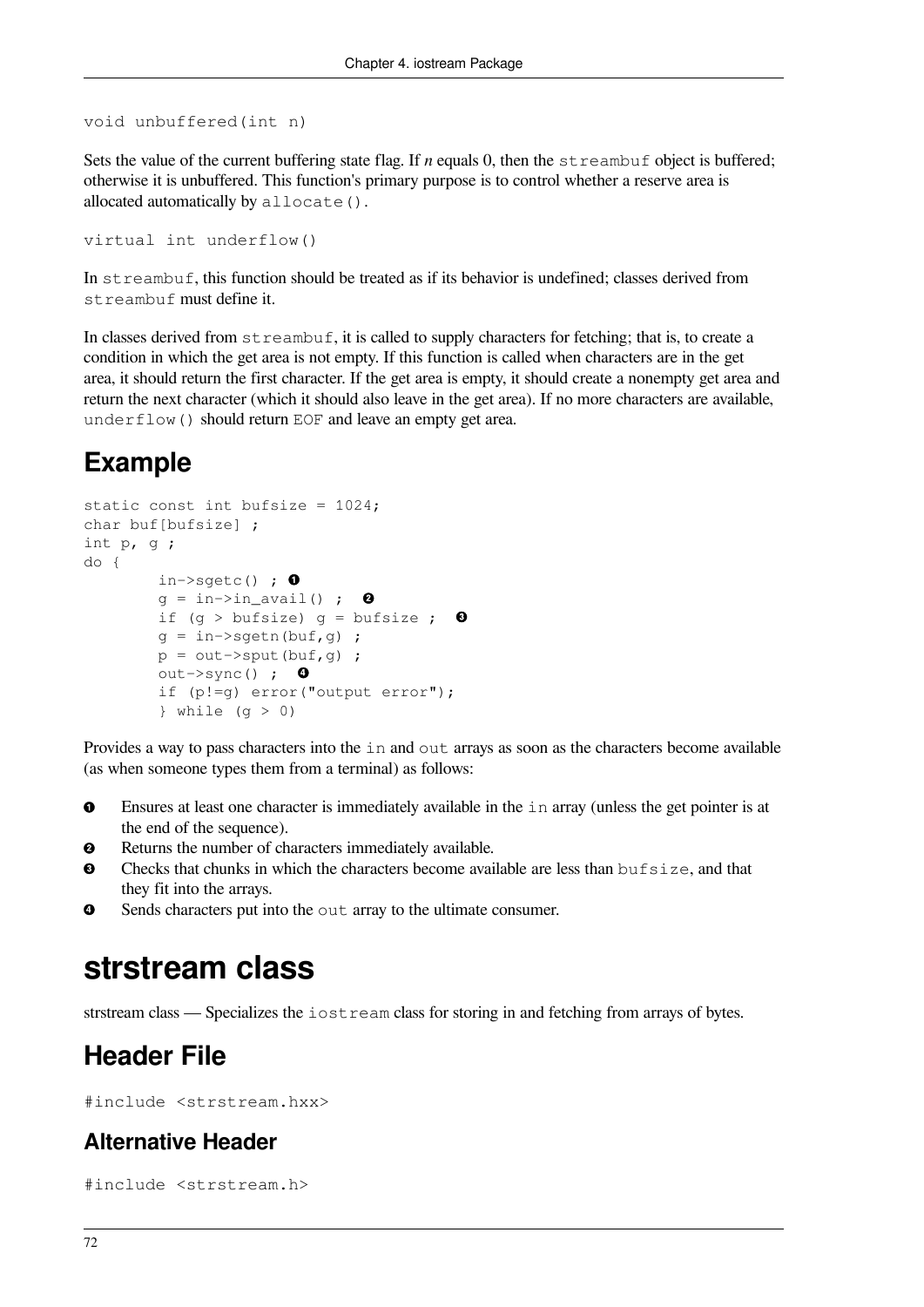### **Declaration**

```
class strstream: public iostream
{
public:
                     strstream();
                    strstream(char *, int, int);
   strstreambuf *rdbuf();
   char *str();
};
```
## **Description**

This class specializes the iostream class for storing in and fetching from arrays of bytes. It handles all predefined data types, and provides an extensive set of options for performing input and output on these data types.

### **Constructors and Destructors**

```
strstream()
```
Constructs an strstream object and dynamically allocates space to hold stored characters.

strstream(char \*cp, int n, int mode)

Constructs an strstream object. It stores characters into the array starting at *cp* and continuing for *n* bytes. If ios::ate or ios::app is set in *mode*, *cp* is presumed to be a null-terminated string and storing begins at the null character; otherwise, storing begins at *cp*. Seeks are permitted anywhere in the array.

## **Member Functions**

```
strstreambuf *rdbuf()
```
Returns a pointer to the strstreambuf object associated with a strstream object.

```
char *str()
```
Returns a pointer to an explicit array, to be used as the associated strstreambuf object, if the strstream object was constructed with such an array; otherwise, it returns a pointer to a dynamically allocated area. Until  $str()$  is called, deleting the dynamically allocated area is the responsibility of the strstream object. After  $str()$  returns, dynamic allocation becomes the responsibility of the user program. After str() has been called, the effect of storing more characters into the strstream object is undefined.

## **strstreambuf class**

strstreambuf class — Specializes the streambuf class for input and output performed on arrays of bytes in memory.

## **Header File**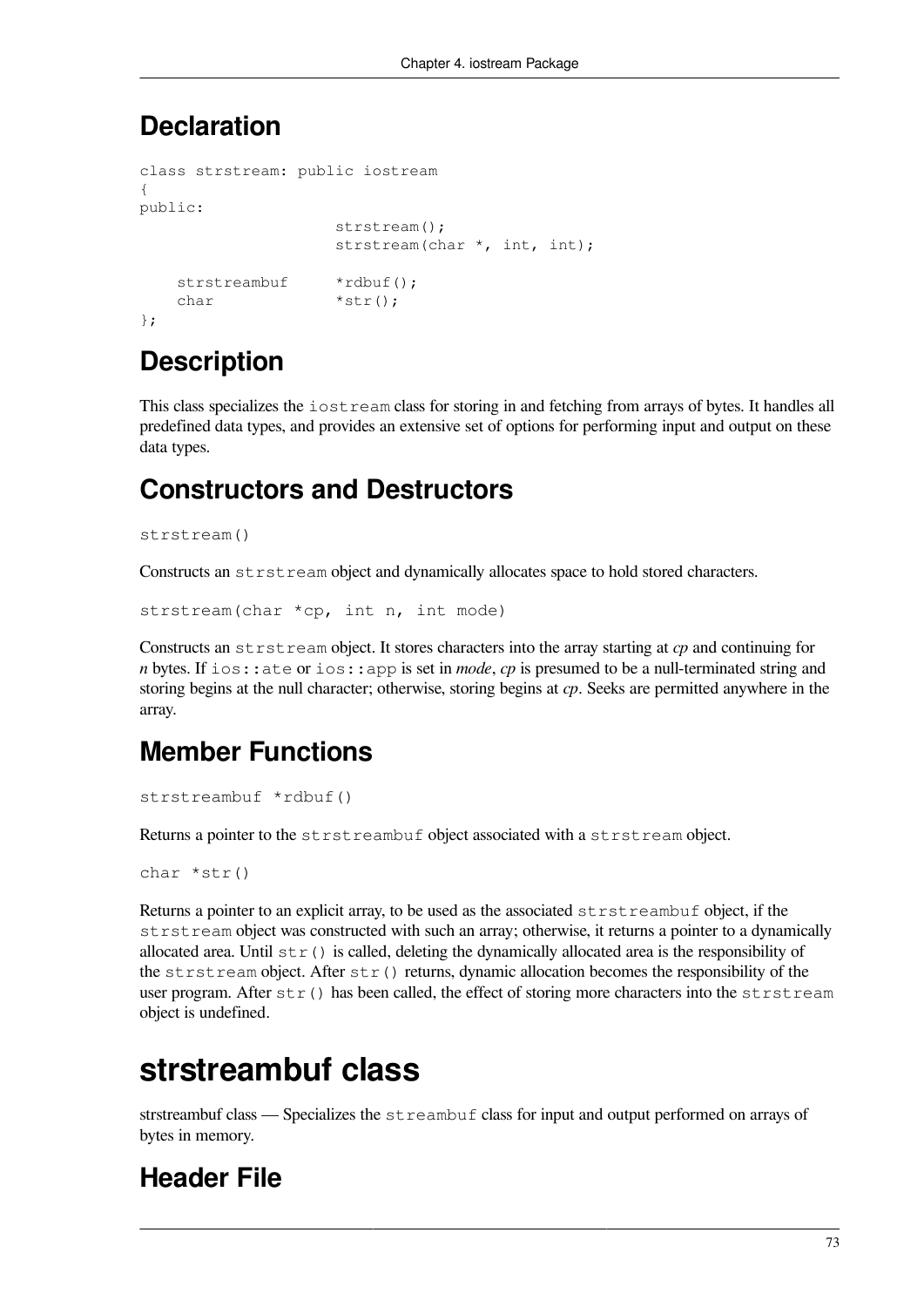#include <strstream.hxx>

#### **Alternative Header**

#include <strstream.h>

### **Declaration**

```
class strstreambuf: public streambuf
{
public:
                       strstreambuf();
                     strstreambuf(char *, int, char *);
                     strstreambuf(int);
                       strstreambuf(unsigned char *, int,
                       unsigned char *);
                      strstreambuf(void *(*a)(long),
                       void (*f)(void *));
   void freeze(int n = 1);
   virtual int overflow(int);
   virtual streambuf *setbuf(char *, int);
   char *str();
   virtual int underflow();
};
```
## **Description**

Objects of this class let you use an array of bytes (a string of characters) in memory as a streambuf object for stream input/output operations on various kinds of data. Mapping between abstract get and put pointers and char  $\star$  pointers is direct in the sense that a char  $\star$  is interpreted as logically pointing immediately ahead of the char it actually points to. Moving the pointers corresponds to incrementing and decrementing the char  $\star$  values.

To accommodate the need for strings of arbitrary length, this class supports a dynamic mode. When a strstreambuf object is in dynamic mode, space for the character is allocated as needed. When the sequence is extended too far, it is copied to a new array.

If your program expects a buffer to be allocated when none was allocated, then the iostream package allocates a default buffer, with a length specified by BUFSIZ as defined in stdio.h. The package then issues the following warning:

Warning; a null pointer to streambuf was passed to ios::init()

### **Constructors and Destructors**

strstreambuf()

Constructs an empty strstreambuf object in dynamic mode. This means that space is automatically allocated to accommodate characters put into the strstreambuf object (using the new and delete operators). Because this may require copying the original characters, programs that have many characters to insert should use setbuf() to inform the strstreambuf object about the needed allocation of space, or to use one of the constructors that follow.

```
strstreambuf(int n)
```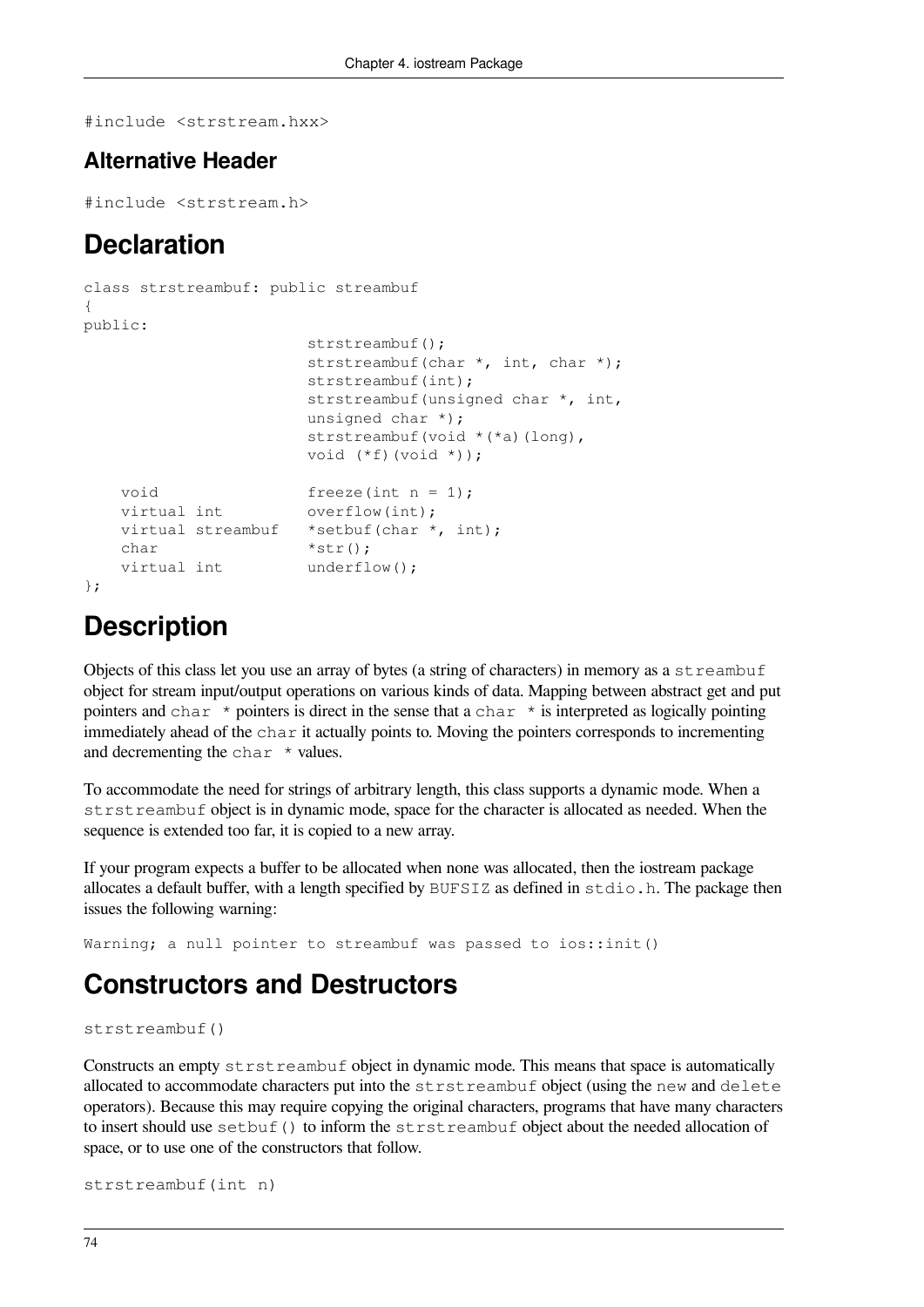Constructs an empty strstreambuf object in dynamic mode. The initial allocation of space is at least *n* bytes.

strstreambuf(char \*ptr, int n, char \*pstart)

Constructs a strstreambuf object to use the bytes starting at *ptr*. The strstreambuf object is in static mode; it does not grow dynamically. If *n* is positive, then the *n* bytes starting at *ptr* are used as the strstreambuf object. If *n* is 0, *ptr* is presumed to point to the beginning of a nullterminated string and the bytes of that string (not including the terminating null character) constitute the strstreambuf object. If *n* is negative, then the strstreambuf object is presumed to continue indefinitely.

The get pointer is initialized to *ptr*. The put pointer is initialized to *pstart*. If *pstart* is not null, then the initial sequence for fetching (the get area) consists of the bytes between *ptr* and *pstart*. If *pstart* is null, then storing operations are treated as errors and the initial get area consists of the entire array.

strstreambuf(void  $*(*)$ (long n), void  $(*f)$ (void  $*ptr)$ )

Constructs an empty strstreambuf object in dynamic mode. *a* is used as the allocator function in dynamic mode. The argument passed to *a* is a  $\text{long}$  denoting the number of bytes to be allocated. If the *a* argument is null, the new operator is used. *f* is used to free (or delete) get, put, or reserve areas returned by *a*. The argument to *f* becomes a pointer to the array allocated by *a*. If *f* is null, the delete operator is used.

### **Member Functions**

void freeze(int n)

Inhibits (freezes) automatic deletion of the current array if *n* is nonzero, or permits (unfreezes) automatic deletion if *n* is 0. Deletion normally occurs when more space is needed, or when the strstreambuf object is being destroyed. Only space obtained through dynamic allocation is free. Storing characters into a strstreambuf that was dynamically allocated and is now frozen causes an error (the effect is undefined). If you want to resume storing characters in such a strstreambuf object you can thaw (unfreeze) it.

```
virtual int overflow(int c)
```
In classes derived from streambuf, it is called to consume characters. If *c* is not EOF, overflow(c) also must either save *c* or consume it. Although it can be called at other times, this function is usually called when the put area is full and an attempt is being made to store a new character. The normal action is to consume the characters between  $pbase()$  and  $pptr()$ , call  $setp()$  to establish a new put area, and (if  $c$  != OF) store  $c$  using sputc(). overflow(c) should return EOF to indicate an error; otherwise, it should return something else.

```
virtual streambuf *setbuf(char *ptr, int n)
```
Causes the strstreambuf object to remember *n* (if *ptr* is 0); this ensures that at least *n* bytes are allocated during the next dynamic mode allocation.

char \*str()

Returns a pointer to the first character in the current array and freezes the strstreambuf object. If the strstreambuf object was constructed with an explicit array, the function returns a pointer to that array. If the  $strst$  reambuf object is in dynamic allocation mode but nothing has been restored yet, the returned pointer is null.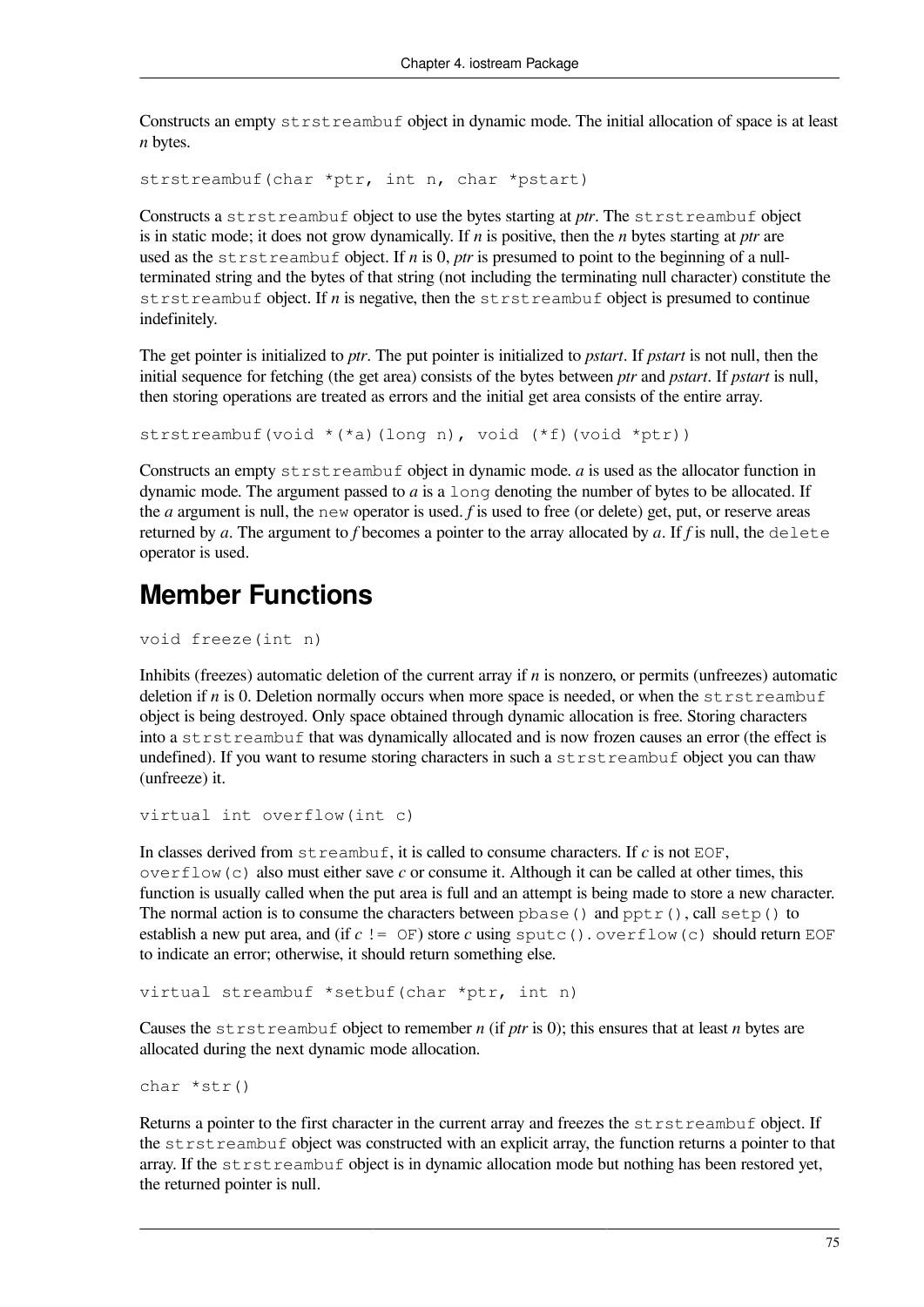#### virtual int underflow()

In classes derived from streambuf, it is called to supply characters for fetching; that is, to create a condition in which the get area is not empty. If this function is called when characters are in the get area, it should return the first character. If the get area is empty, it should create a nonempty get area and return the next character (which it should also leave in the get area). If no more characters are available, underflow() should return EOF and leave an empty get area.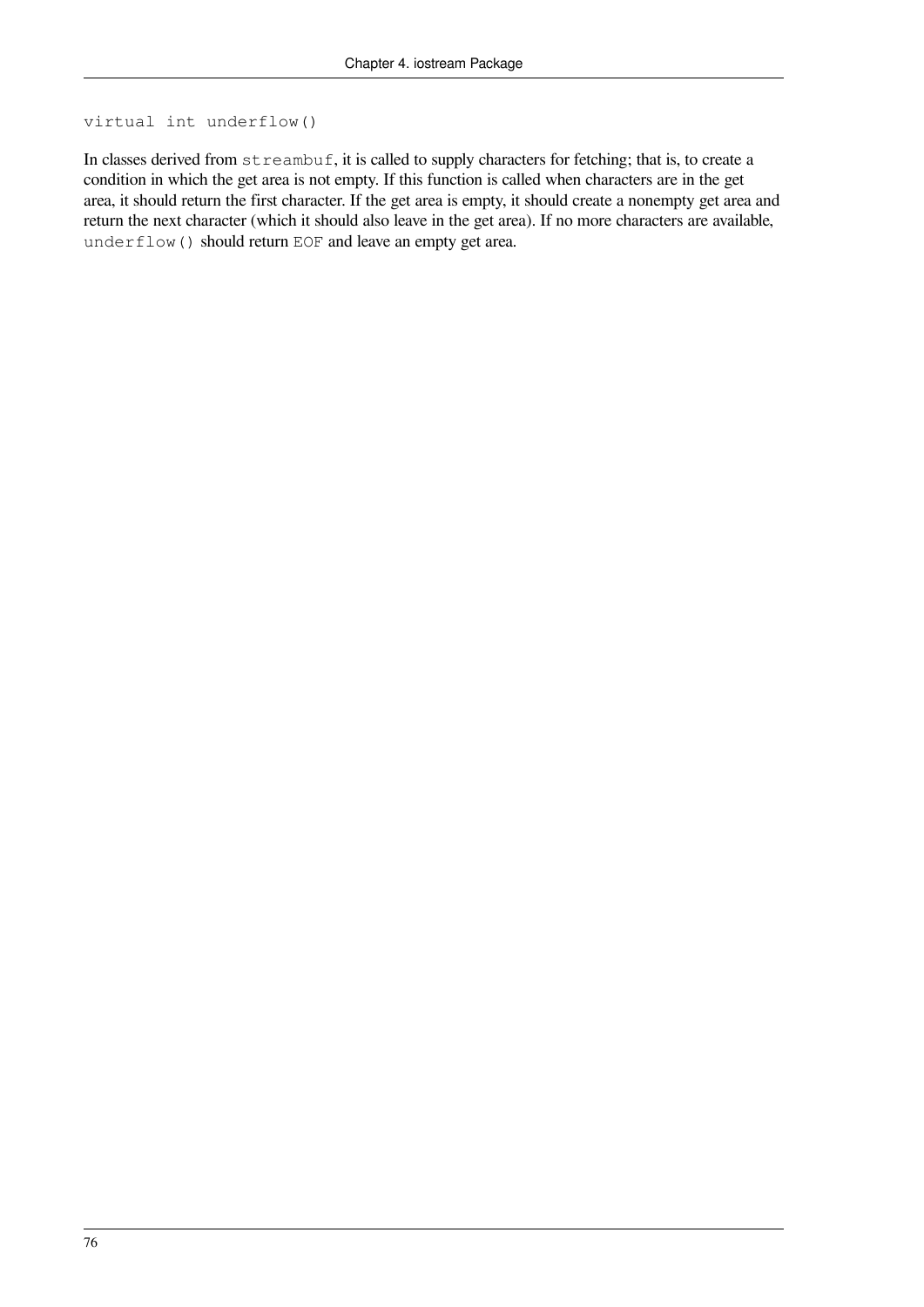# **Chapter 5. Messages Package**

The Messages package provides a way to retrieve messages stored in a catalog or file that is separate from your program. It consists of a single class, Messages, that retrieves the text of a message.

Processing a message file on an OpenVMS system requires a message set number and a message number. A message set number is an OpenVMS message identification code, including a facility code (bits 16 through 27) and a facility-specific bit (bit 15); all other bits should be 0. A message number is an integer from 1 to 8191. To process the message file, use the OpenVMS Message Utility (see the OpenVMS Message Utility Manual for details) and link the resulting object code into one of the following:

- Your program
- A shareable image that your program is linked against
- A shareable image that is then specified with the set message command

## **Messages class**

Messages class — Retrieves message text for a message number.

## **Header File**

```
#include <messages.hxx>
```
### **Alternative Header**

None.

## **Declaration**

```
class Messages
{
public:
  Messages(const char *filename arg, int set arg = 0,
        const char *default_file_location_arg = (const char *) (NULL));
    ~Messages();
    const char *text(int msg_arg, const char *fallback_text_arg,
         int set_arg = 0);
};
```
## **Constructors and Destructors**

```
Messages(const char *filename_arg, int set_arg, const char
*default_file_location_arg)
```
Constructs a Messages object.

#### **~Messages()**

Deletes a Messages object.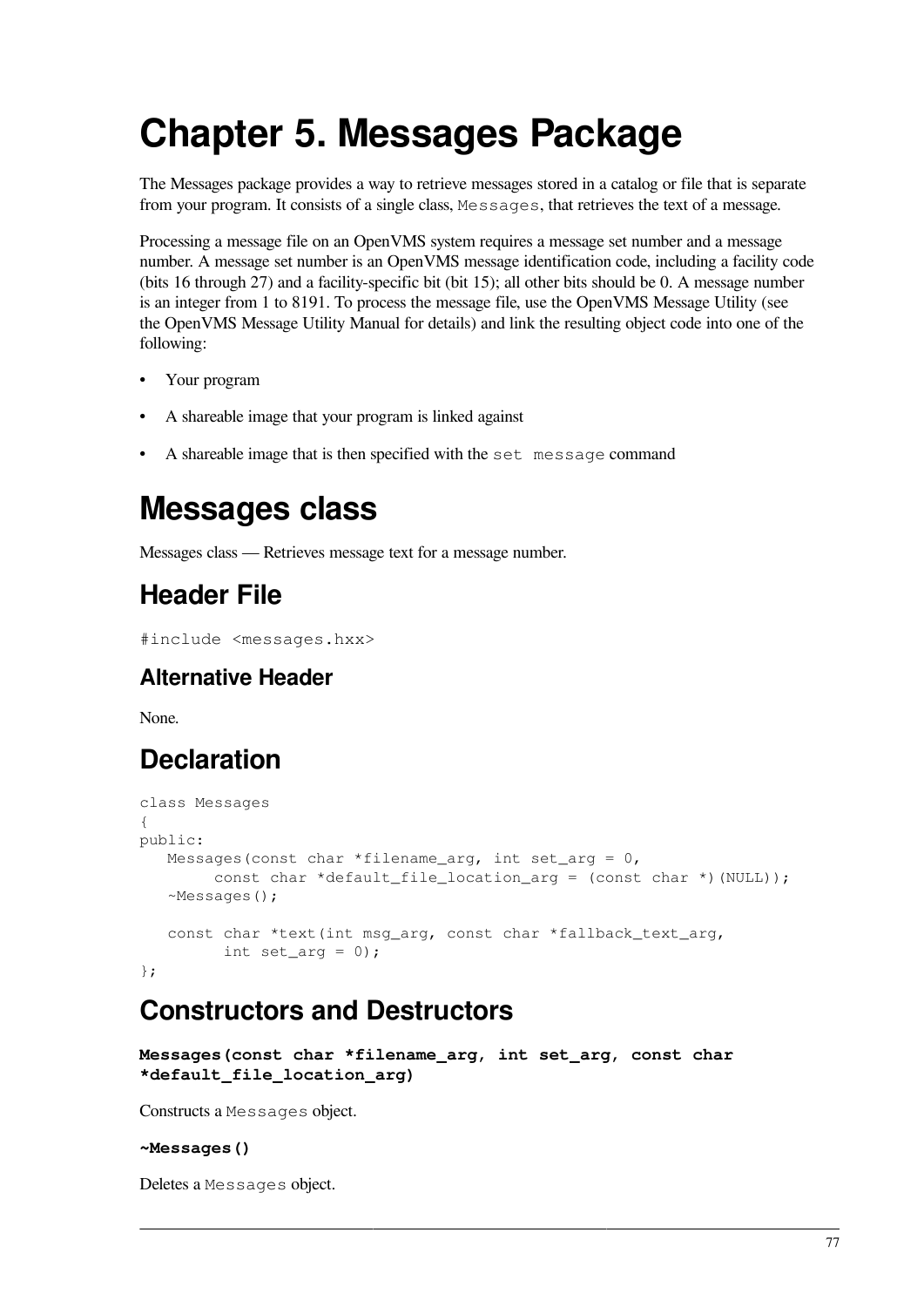### **Member Function**

```
const char *text(int msg_arg, const char *fallback_text_arg, int
set_arg)
```
Returns the text of the message specified by the *msg\_arg* argument. The *fallback\_text\_arg* argument indicates the text to return if the message cannot be found. The *set\_arg* argument specifies the message set number; a value of 0 causes the system to use the set number provided to the constructor.

### **Example**

The following is a sample message source file:

```
.TITLE MESSAGES EXAMPLE MSG Example messages -- VMS message catalog
.IDENT '1.0'
.FACILITY EXAMPLE, 1 /PREFIX=EXAMPLE_
.BASE 0
.SEVERITY WARNING ! we just want a 0 in the severity field
SET <> ! message set number
.SEVERITY ERROR
EXAMPLE_ERROR <This is an example error message>
.END
Entering the following OpenVMS Message Utility commands set the
appropriate options and compile this file:
$ set message/nofac/nosev/noid
$ message/lis MESSAGES_EXAMPLE_MSG
```
Entering the following OpenVMS Message Utility commands set the appropriate options and compile this file:

```
$ set message/nofac/nosev/noid
$ message/lis MESSAGES_EXAMPLE_MSG
```
The following program retrieves the sample error message:

```
#include <iostream.hxx>
#include <messages.hxx>
const char *message file name = (const char *)(NULL);
const char *message_file_location = (const char *)(NULL);
#pragma __extern_model __save
#pragma __extern_model __globalvalue
extern int EXAMPLE_SET;
#pragma __extern_model __restore
int message_set_example = EXAMPLE_SET;
Messages m_example (message file name, message set example,
message_file_location);
int main()
{
cout <<
"text of example message 1: " <<
m_example.text(1, "fallback message 1") <<
" \n\wedge n";
cout <<
"text of example message 2: " <<
m_example.text(2, "fallback message 2") <<
"\n";
return 0;
```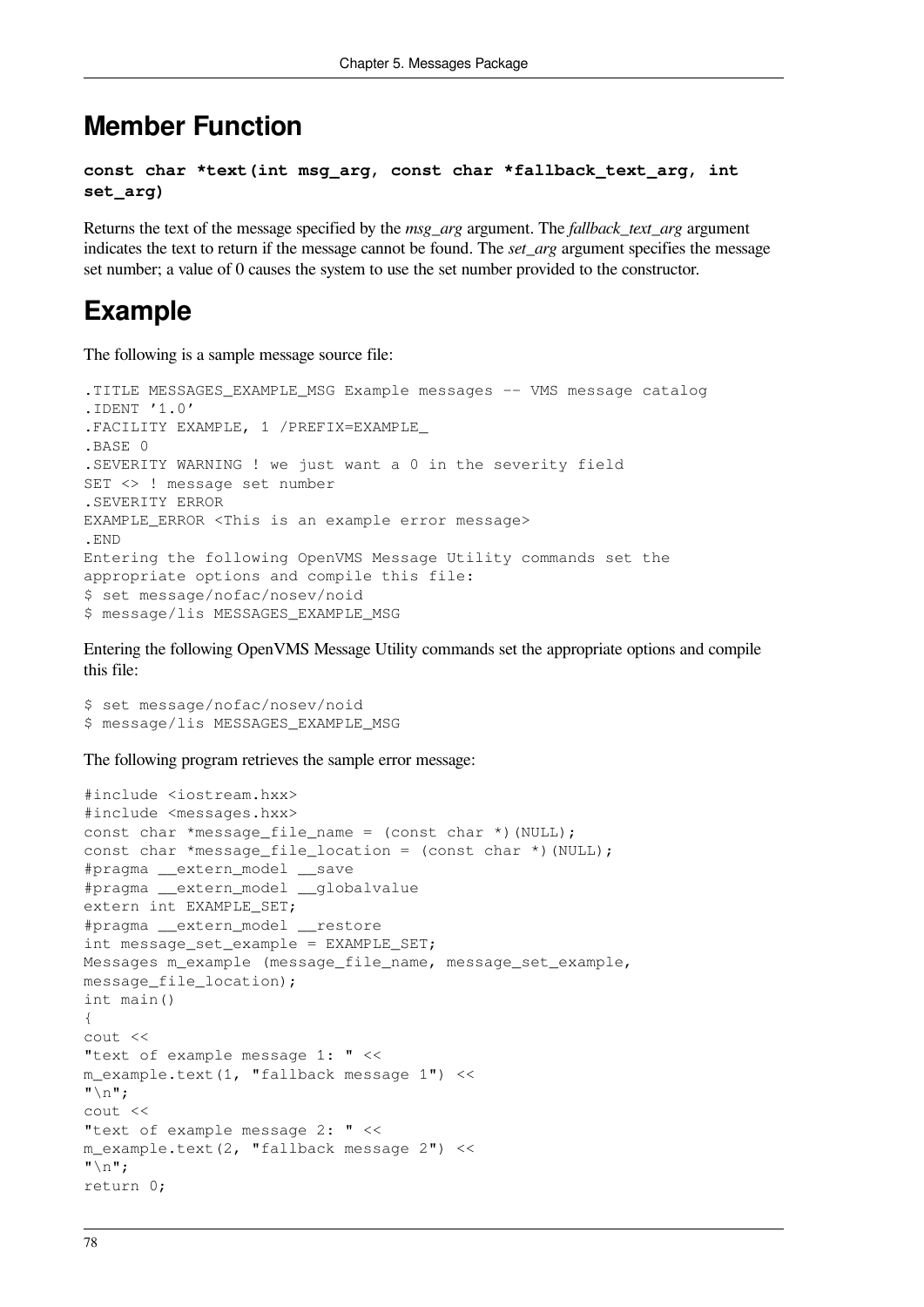#### }

The following compiler command compiles the program:

\$ cxx/lis MESSAGES\_EXAMPLE

Entering the following link and run sequence retrieves the text of the error message and displays the second fallback message:

\$ link MESSAGES\_EXAMPLE, MESSAGES\_EXAMPLE\_MSG \$ run/nodeb messages\_example text of example message 1: This is an example error message text of example message 2: fallback message 2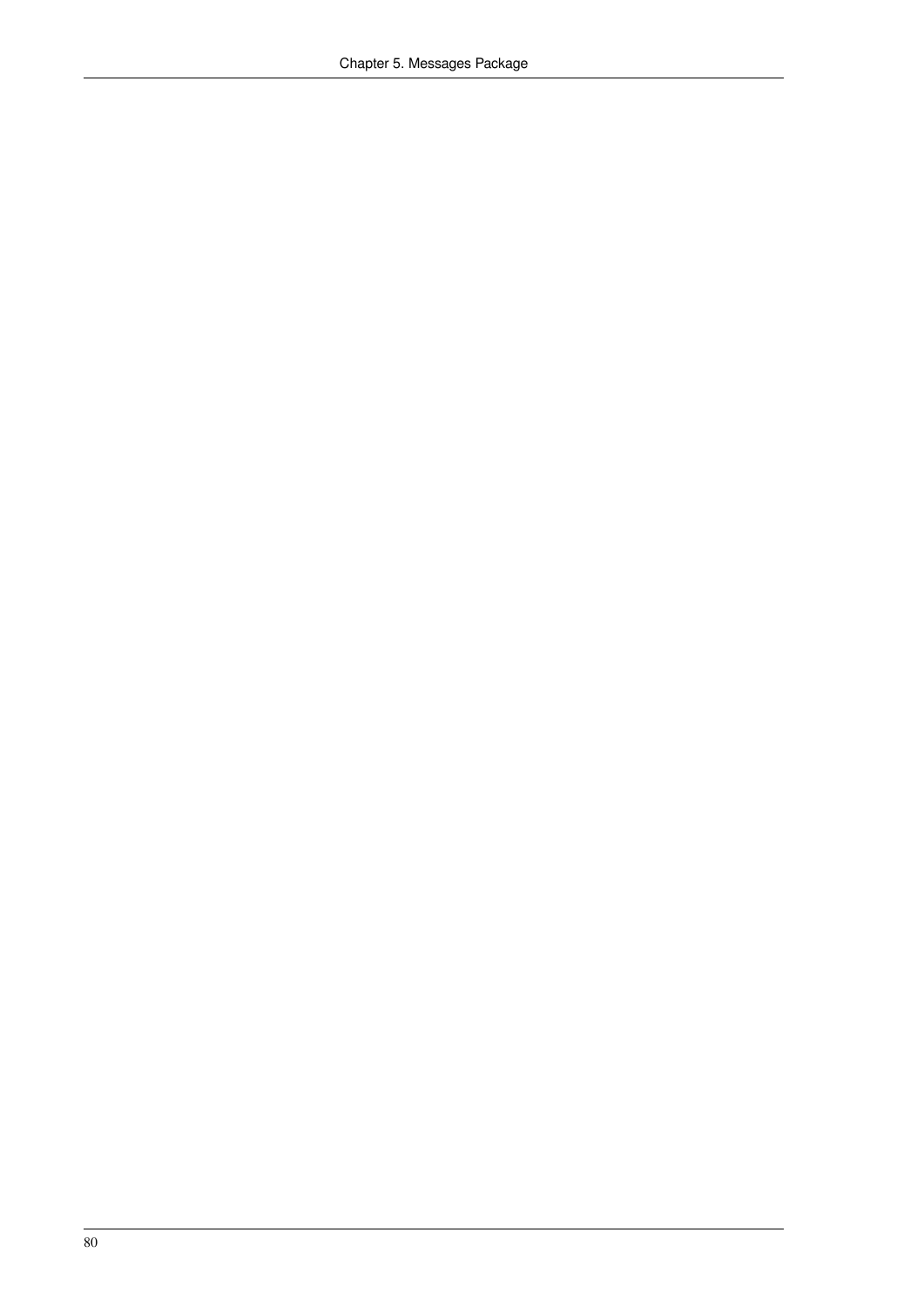# **Chapter 6. Mutex Package**

The Mutex package provides a way to synchronize access to user-defined objects. It consists of a single class, Mutex, that manages the creation, locking and unlocking of Mutex objects.

Construction of a Mutex object creates a recursive mutex that users can lock and unlock using the appropriate member functions or parameterized manipulators. A **recursive mutex** is a mutex that can be locked many times by the same thread without causing the thread to enter a deadlock state. To completely unlock this kind of mutex, the thread must unlock the mutex the same number of times that the thread locked the mutex.

### **Note**

User-defined objects are not automatically thread safe. Users must supply synchronization for such objects if they are shared between threads.

## **Mutex class**

Mutex class — Provides a means whereby users can synchronize access to user-defined objects.

## **Header File**

#include <mutex.hxx>

### **Alternative Header**

#include <mutex.h>

## **Declaration**

```
class Mutex
{
public:
             Mutex();
             ~Mutex();
   void lock();
   void unlock();
   int trylock();
};
```
## **Description**

The synchronization process consists of locking and unlocking Mutex objects associated with userdefined objects. VSI recommends that users create a Mutex object for each user-defined object that needs to be synchronized between threads. Users are then responsible for locking and unlocking the Mutex object to coordinate access to the associated object.

To do the locking and unlocking, you can use the lock and unlock member functions (see Example). Alternatively, if a user-defined object is derived from the istream or ostream classes, you can use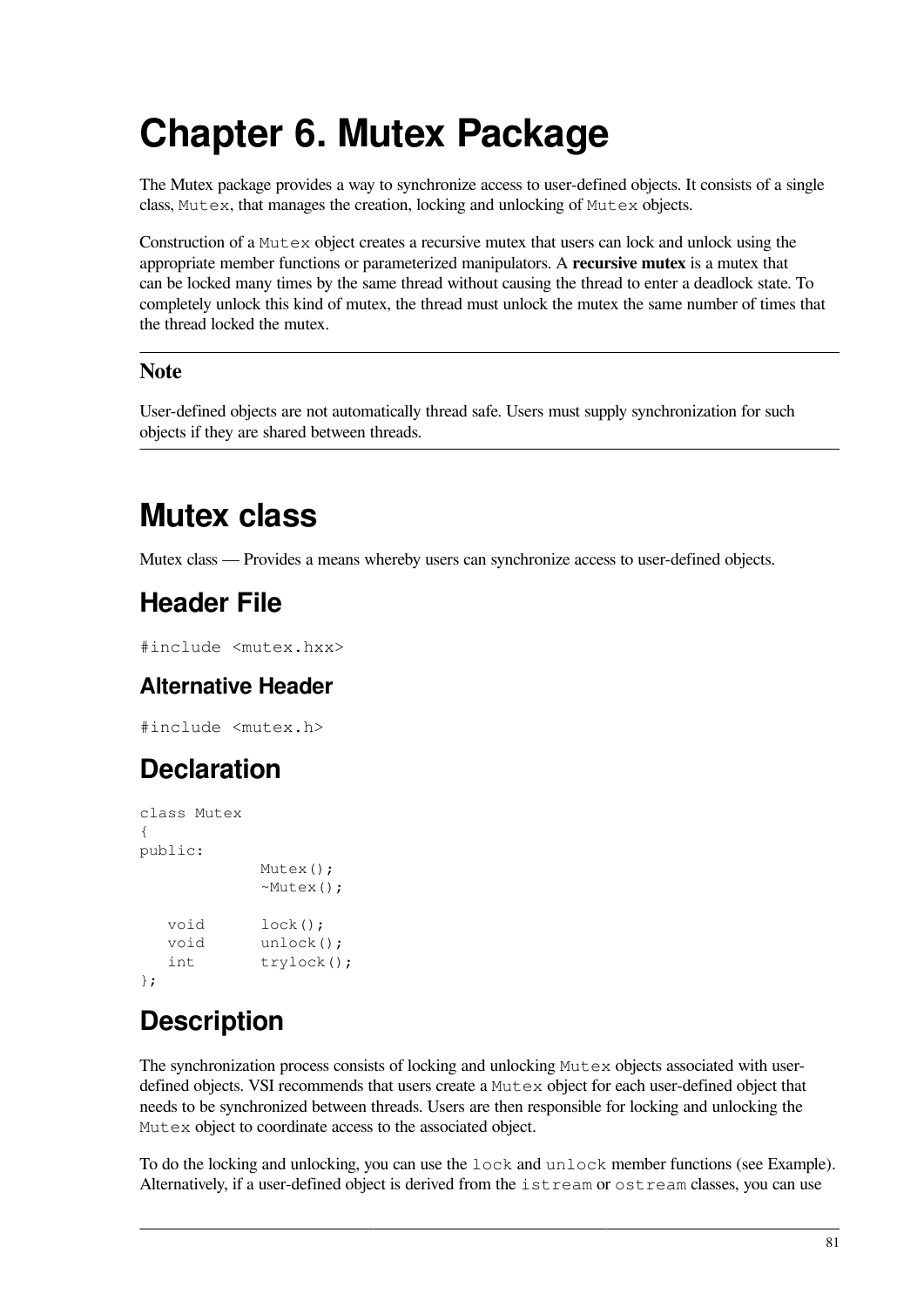the lock and unlock parameterized manipulators, where the parameter is the Mutex object (see the Global Declarations section in [Chapter](#page-22-0) 4).

## **Constructors and Destructors**

#### **Mutex()**

Constructs a Mutex object, in effect creating but not locking a recursive mutex.

#### **~Mutex()**

Deletes a Mutex object.

## **Member Functions**

```
void lock()
```
Locks a recursive mutex. If the mutex is locked by another thread, the current thread is blocked until the mutex becomes available.

```
void unlock()
```
Unlocks a recursive mutex.

#### **int trylock()**

Immediately returns to the caller a value of 0 if the mutex is already locked by another thread. Otherwise, this function locks the mutex and returns a value of 1.

## **Example**

```
#include <string.hxx>
#include <mutex.hxx>
⋮
String string1;
Mutex string1_lock;
string1_lock.lock();
string1 = "Hello, ";
string1 += "how are you?";
cout << string1;
string1_lock.unlock();
```
This example synchronizes a sequence of operations on a String object, using the lock() and unlock() member functions.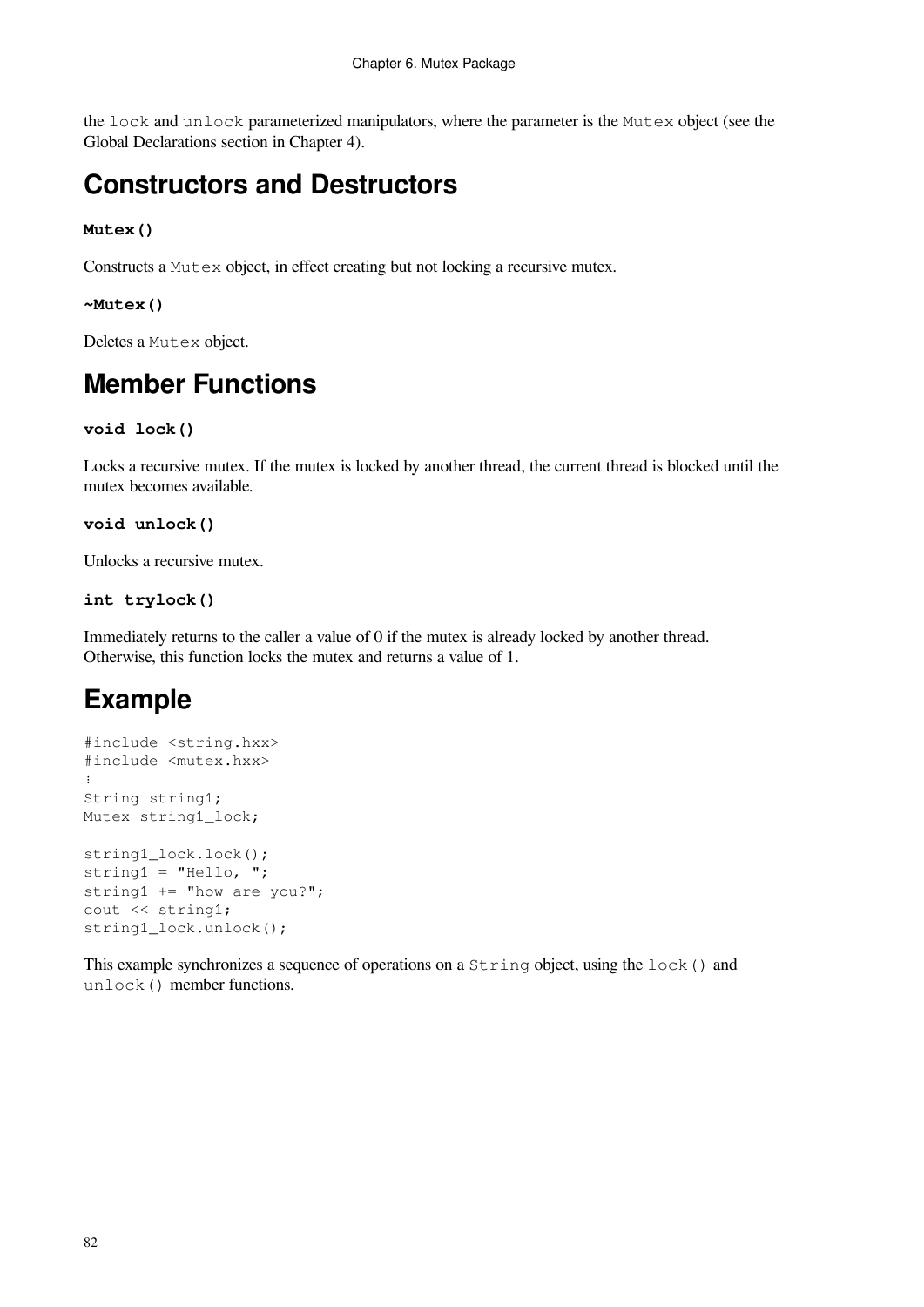# **Chapter 7. Objection Package**

The Objection package provides a way to implement simple error handling. You can use this package to catch run-time errors encountered in using classes, and to change or restore actions associated with such errors.

## **Global Declaration**

Global Declaration — This typedef is used by, but is not a member of, the Objection class.

## **Header**

```
#include <objection.hxx>
```
### **Alternative Header**

```
#include <Objection.h>
```
## **Declaration**

typedef int Objection\_action(const char\*);

## **Type**

```
Objection_action
```
Is the type of an action routine that can be called by the function Objection::raise.

## **Objection class**

Objection class — Provides the capability to handle and report errors.

## **Header**

### **Alternative Header**

#include <Objection.h>

## **Declaration**

```
class Objection
{
public:
                      Objection();
                      Objection(Objection_action *);
   int raise(const char * = ""); Objection_action *appoint(Objection_action *);
    Objection_action *appoint();
```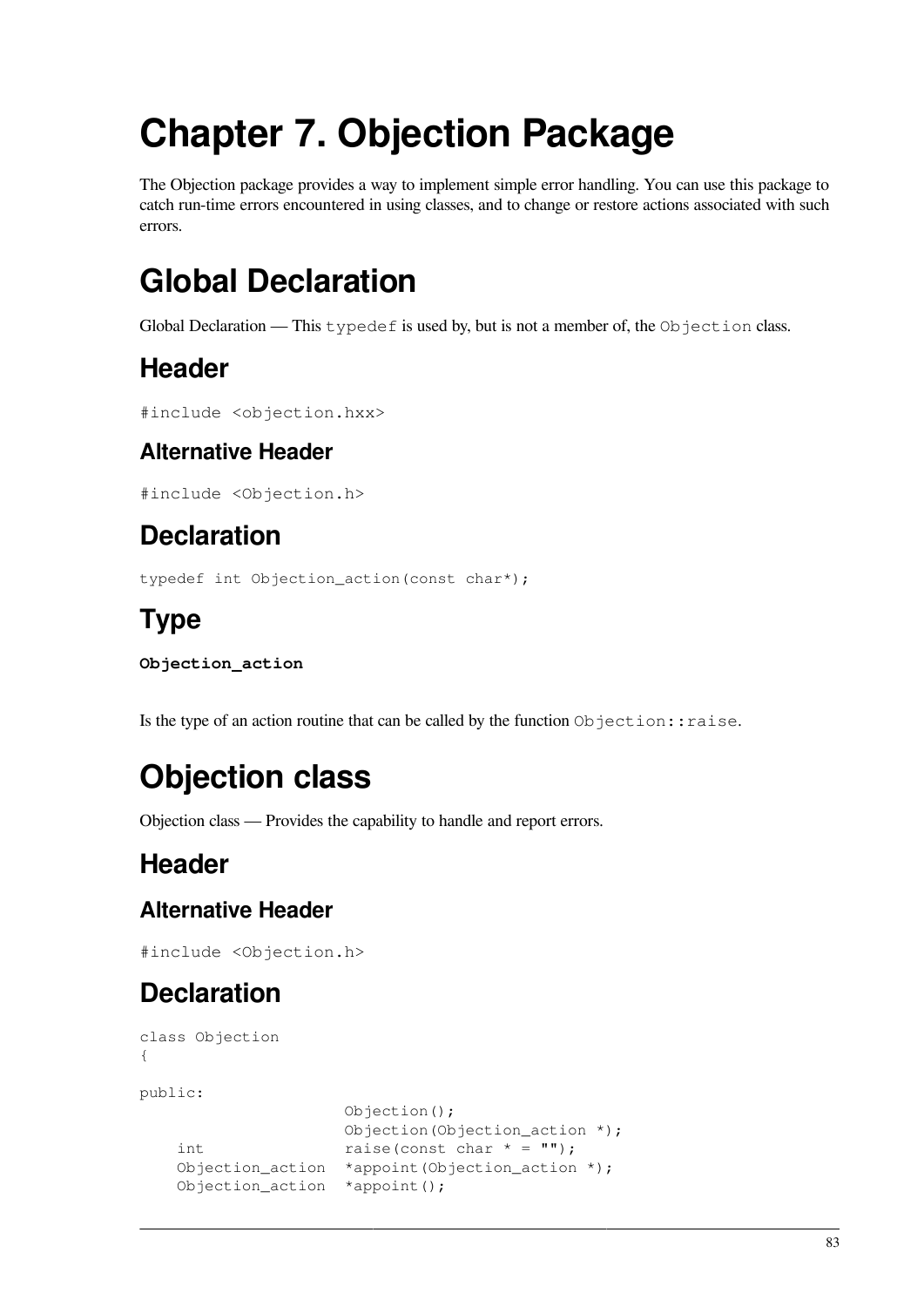```
Objection_action *ignore();
```
};

## **Description**

This class provides ways to handle objections. An **objection** is a potential error condition that your program can encounter. The user appoints an error-handling function. An Objection object's raise() function invokes the appointed function by passing it a character string that contains an error message. At any point in your program, you can appoint a new error-handling function, reappoint the original function, or specify that an objection be ignored.

## **Constructors**

#### **Objection()**

Constructs an Objection object with no default action (error handler).

```
Objection(Objection_action *new_action)
```
Constructs an Objection object with a pointer to the default error handler. The handler is a function that takes one parameter of type const char \*msg and returns an int. See the raise() member function for more information.

## **Member Functions**

```
Objection_action *appoint()
```
Specifies that the handler for the objection is the default error handler (if one exists) and returns the previous action associated with the specified objection. Specifies that the objection not be ignored.

#### **Objection\_action \*appoint(Objection\_action \*new\_action)**

Specifies a new handler for the objection and returns the previous action associated with the specified objection. Specifies that the objection not be ignored.

#### **Objection\_action \*ignore()**

Specifies that the objection be ignored (no error handler is invoked if the objection is raised). This function returns the previous action associated with the specified objection.

#### **int raise(const char \*msg = "")**

Raises a specified objection, passing a string (error message) to an error handler (if one exists). If no handler exists, or if the handler returns a 0, the default handler is called. The raise function returns the value returned by the last handler it called.

If no default handler exists, then the function returns 0. A 0 is also returned if the objection is ignored. Generally, the return of a nonzero value means that the error handling succeeded, and the return of a 0 value means the error handling failed.

The following example changes the default error handler for the stack(int):: overflow error objection: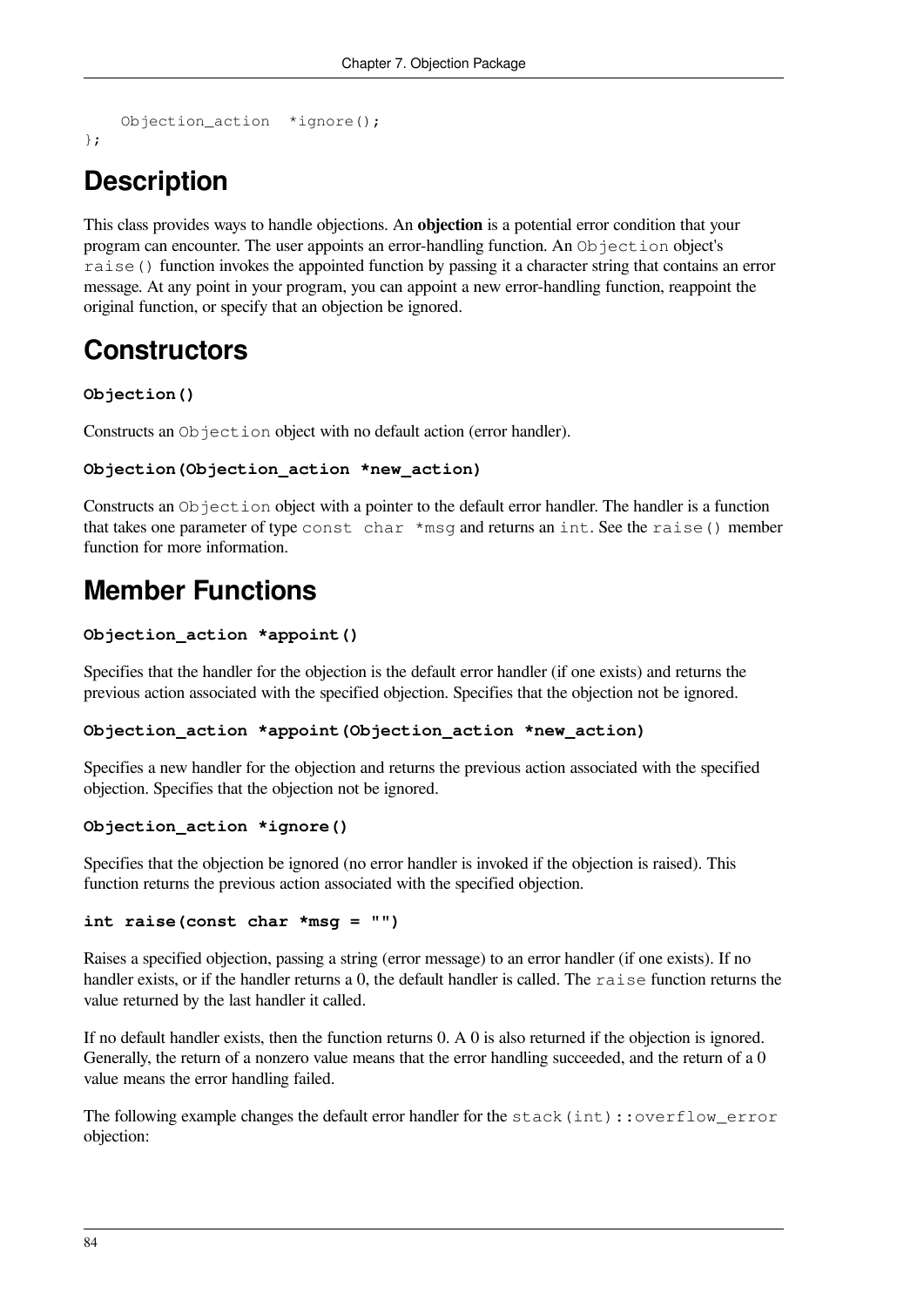```
#include <stdlib.h>
#include <vector.hxx>
#include <objection.hxx>
vectordeclare(int)
stackdeclare(int)
vectorimplement(int)
stackimplement(int)
stack(int) s(10);
int error(const char *errmsg)
{
     cerr << "ERROR TRAPPED: " << errmsg << " – ABORTING\n";
     cerr.flush();
     abort();
     return 0;
}
void main()
{
     Objection_action *save_action;
    save_action = stack(int)::overflow_error.appoint(error);
     for(int i=0; i<100; i++) //push too many things onto stack
         s.push(i);
    stack(int):: overflow error.appoint(save action);
}
```
When this example executes, the following message prints out:

```
ERROR TRAPPED: Stack underflow – ABORTING
%SYSTEM-F-OPCCUS, opcode reserved to customer fault at PC=00010BE5,
PSL=03C00000
%TRACE-F-TRACEBACK, symbolic stack dump follows
module name routine name line rel PC abs PC
                                        0000012D 00010BE5
                                        0000000E 00009346
OBJECTION_EXAMP error 5984 00000045 00003D29
CXXL_OBJECTION Objection::raise 779 00000026 00008F5A
OBJECTION_EXAMP main 5993 0000005B 00003D87
                                        00000072 0002DB5E
```
#### **Note**

The message printed on your system differs somewhat from that shown here.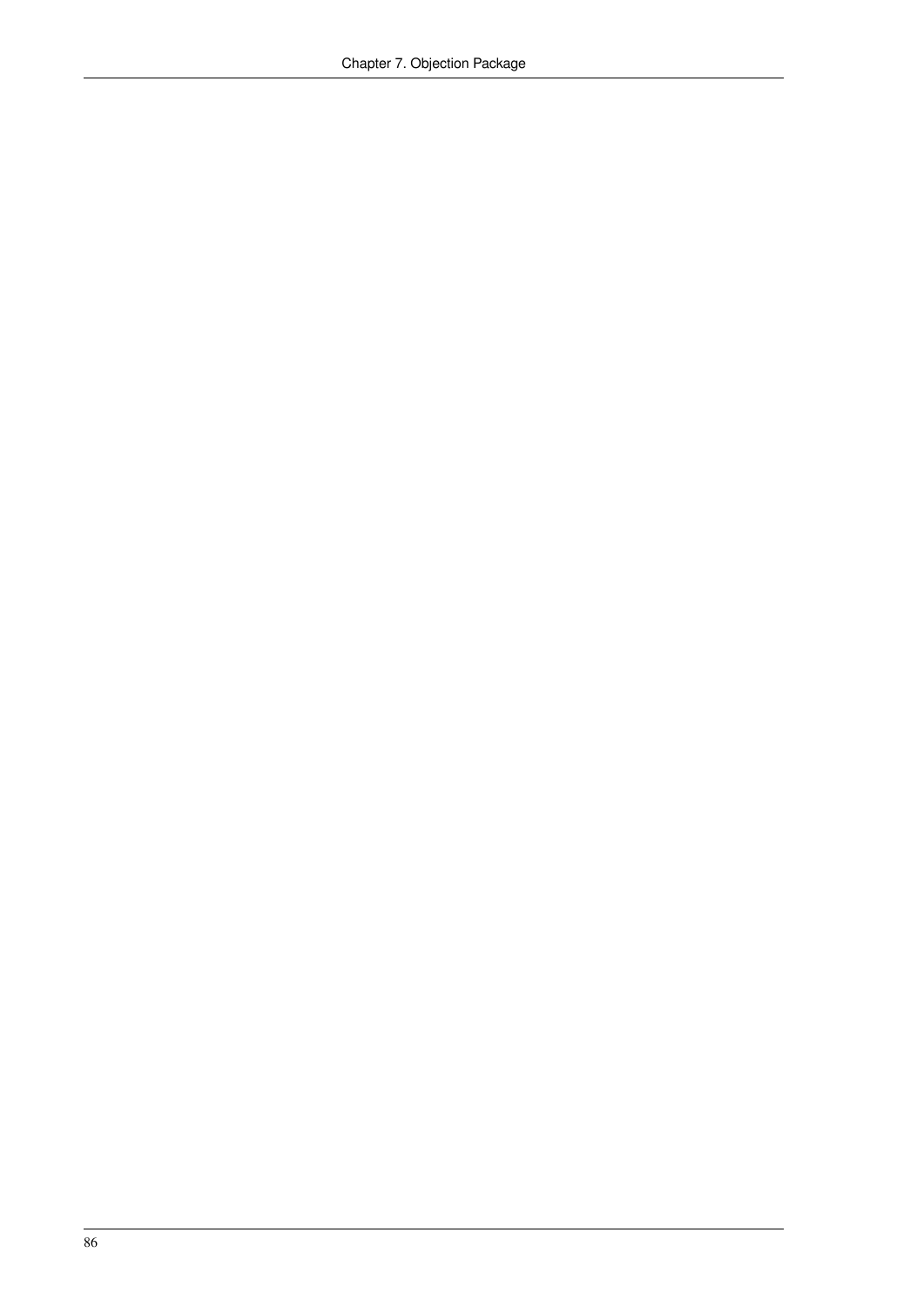# **Chapter 8. Stopwatch Package**

The Stopwatch package provides ways to measure intervals of program execution time. The package consists of a single class, Stopwatch. Typically, you use this class during the performance-tuning phase of program development.

## **Stopwatch class**

Stopwatch class — Provides the means to measure intervals of time between specified program events.

## **Header**

```
#include <stopwatch.hxx>
```
### **Alternative Header**

#include <Stopwatch.h>

## **Declaration**

```
class Stopwatch
{
public:
              Stopwatch();
  void start();
  void stop();
  void reset();
  int status() const;
   double system() const;
   double user() const;
  double real() const;static double resolution();
};
```
## **Description**

Objects of this class measure program execution time and return the result in floating-point seconds. The class includes the start, stop, and reset functions familiar to users of a mechanical stopwatch.

You can time the entire program or select certain portions of the program to time; for example, a specified loop or program module. You can create a different Stopwatch object for each independent program activity, and name each according to the activity you intend to measure.

## **Constructor**

#### **Stopwatch()**

Constructs a Stopwatch object with both time and running status initialized to 0.

## **Member Functions**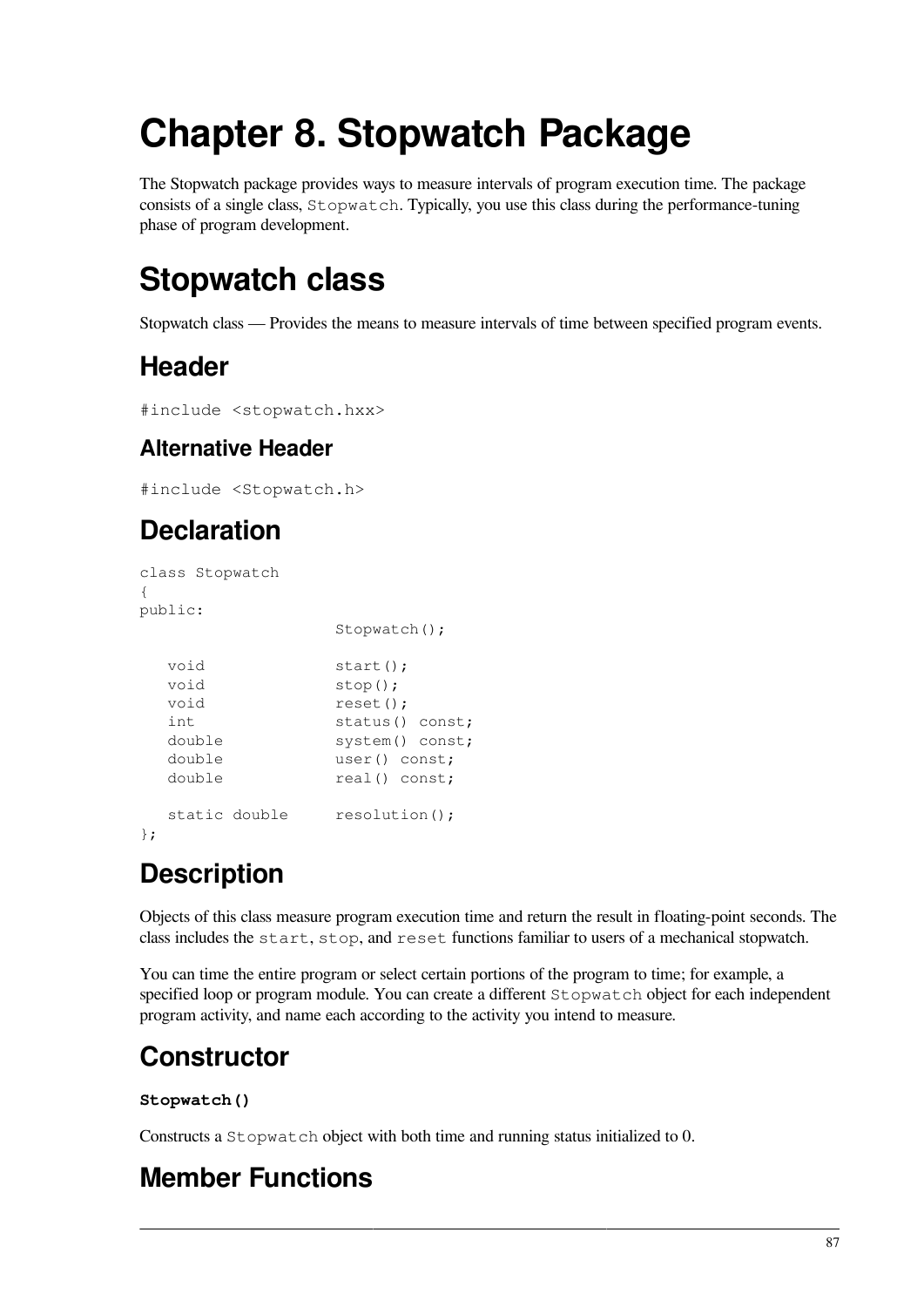#### **double real() const**

Returns real time (clock time) in double-precision, floating-point seconds. You can call this function while the stopwatch is running.

#### **void reset()**

Resets the current time measurement to 0 without affecting the value of status(). If status() is initially nonzero, time measurement continues uninterrupted after resetting.

#### **double resolution()**

Returns the (system dependent) resolution of measured time in double-precision, floating-point seconds.

#### **void start()**

Begins measuring program execution time when status() is initially 0 (status() becomes nonzero as a consequence of the call). If status () is initially nonzero, the call has no effect.

```
int status() const
```
Indicates whether the stopwatch is running (returns a value of 1) or not running (returns a value of 0).

#### **void stop()**

Halts measurement of program execution time when status() is initially nonzero (status() becomes 0 as a consequence of the call). If  $status()$  is initially 0, the call has no effect.

#### **double system() const**

Returns the system CPU time in double-precision, floating-point seconds. You can call this function while the stopwatch is running.

#### **double user() const**

Returns the user CPU time in double-precision, floating-point seconds. You can call this function while the stopwatch is running.

### **System Environment**

On OpenVMS systems, user time returns the total accumulated CPU time, and system time returns 0. Resolution is 1/100 second.

### **Example**

```
Stopwatch w ;
w.start() ;
//…
// some computation you want to time goes here
//…
w.stop() ;
cout \lt "elapsed time was " \lt w.user() \lt "\n";
```
Displays the number of seconds the computation takes to run. The result is a double-precision value.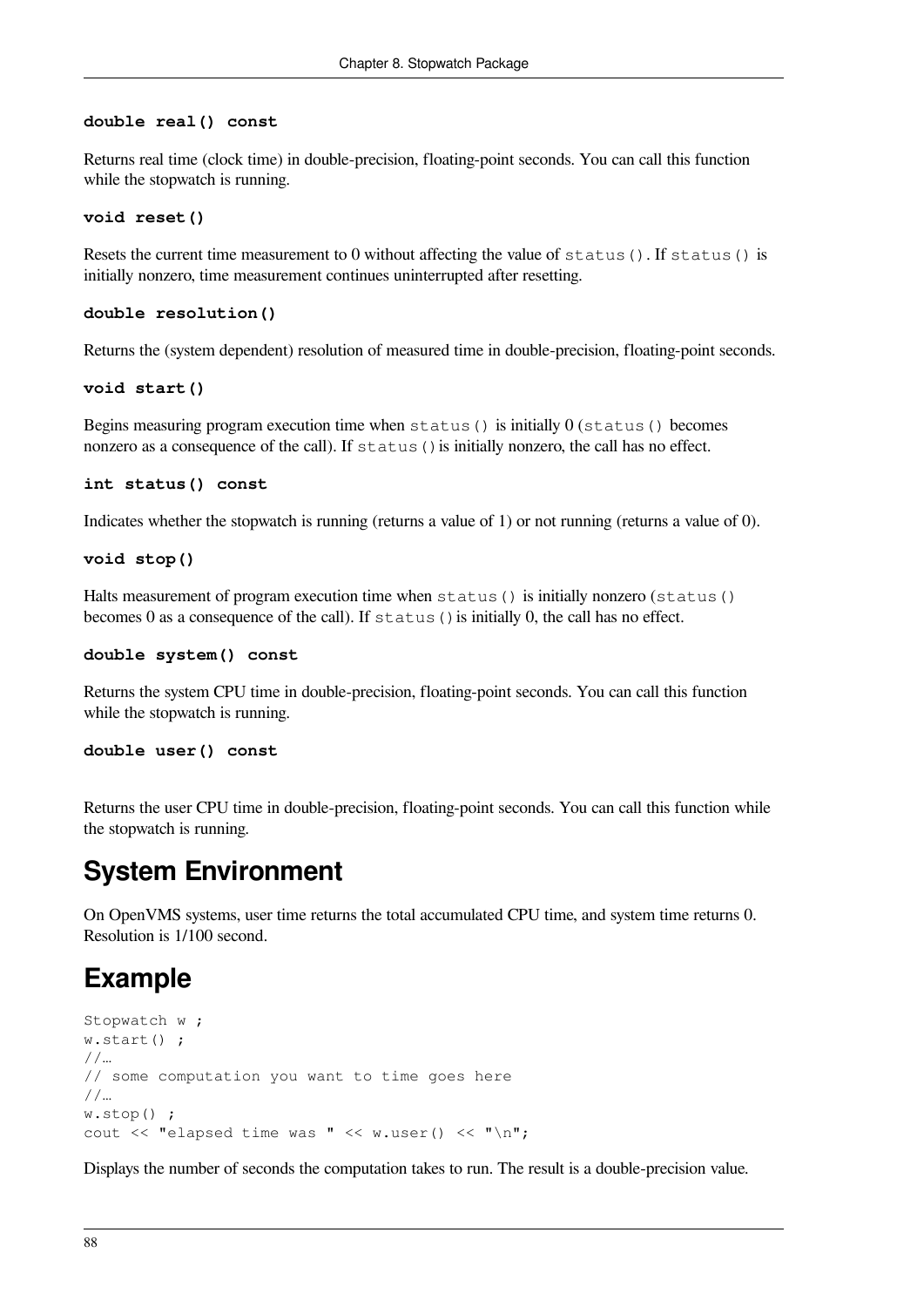# **Chapter 9. String Package**

The String package consists of the single class  $String$ . This class provides ways to assign, concatenate, and compare character strings. This class also provides methods for substring creation and for vector access to a character string.

## **String class**

String class — Provides the capabilities for manipulating sequences of characters.

## **Header**

```
#include <string.hxx>
```
### **Alternative Header**

None.

## **Declaration**

#### class String

| $\{$           |                                                        |
|----------------|--------------------------------------------------------|
| friend ostream | $\&\text{operator<<}(ostream \&, const String \&);$    |
| friend istream | &operator>>(istream &, String &);                      |
| friend int     | operator==(const String $\⊂>l$ , const String $\⊂>l$ ; |
| friend int     | operator==(const String $\⊂>l$ , const char *);        |
| friend int     | operator==(const char $\star$ , const String $\&)$ ;   |
| friend int     | operator!=(const String $\⊂>l$ , const String $\⊂>l$ ; |
| friend int     | operator!=(const String $\⊂>l$ , const char *);        |
| friend int     | operator!=(const char $\star$ , const String $\&)$ ;   |
| friend int     | operator<(const String &, const String &);             |
| friend int     | operator<(const String $\⊂>l$ , const char *);         |
| friend int     | operator<(const char $\star$ , const String $\&)$ ;    |
| friend int     | operator>(const String &, const String &);             |
| friend int     | operator>(const String $\⊂>l$ , const char *);         |
| friend int     | operator>(const char $\star$ , const String &);        |
| friend int     | operator $\leq$ (const String &, const String &);      |
| friend int     | operator $\leq$ (const String &, const char $\star$ ); |
| friend int     | operator $\leq$ (const char $\star$ , const String &); |
| friend int     | operator>=(const String $\⊂>0$ , const String $\⊂>0$ ; |
| friend int     | operator>=(const String $\⊂>0$ , const char *);        |
| friend int     | operator>=(const char $\star$ , const String $\&)$ ;   |
| friend String  | operator+(const String &, const String &);             |
| friend String  | operator+(const String $\⊂>l$ , const char *);         |
| friend String  | operator+(const char *, const String &);               |
| public:        |                                                        |
|                | $String()$ ;                                           |
|                | String (const String &);                               |

 String(const char \*); String(const char &);

 $~\sim$ String();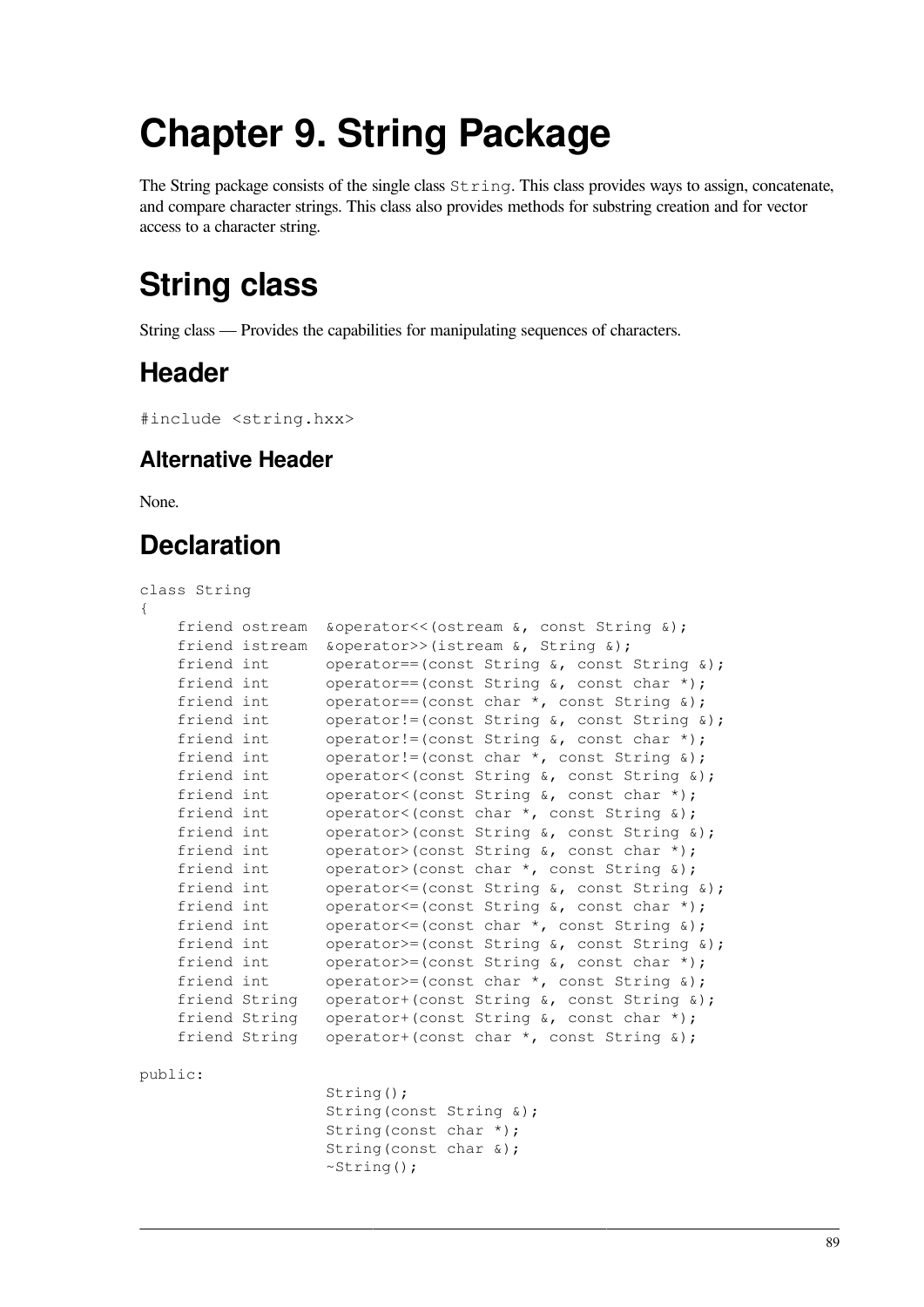```
String \&\text{operator=}(const \text{ String } \&);
String \&\text{operator=}(const \text{ char }*);
                operator char * () const;
                operator const char * () const;
String \&\text{operator+=}(const \text{ String } \&);
String \&\text{operator+=}(const \text{ char}^*);
String operator()(int, int) const;
unsigned int length() const;
String upper() const;
String lower() const;
int match(const String &) const;
int index(const String &) const;
char operator[](int) const;
char \&\text{operator}[](\text{int});
```

```
};
```
## **Description**

This class provides the means for manipulating sequences of characters, each of which is of the type char. For some applications, the services provided are like those provided by the traditional C string library (strcpy, strcmp, and so forth), but are more efficient and convenient in the context of VSI C++. Overloaded operators provide ways to assign, concatenate, and compare strings. New operators provide simple notations for substring creation and vector access into the string.

All comparisons are lexicographic, with the ordering dependent on the character set in which the string is encoded.

An index value of 0 indicates the first character in a string object.

### **Constructors and Destructors**

#### **String()**

Constructs a String object initialized to an empty string.

#### **String(const char \*s)**

Constructs a String object and initializes it to the null-terminated sequence of characters.

```
String(const char &c)
```
Constructs a  $String$  object with a reference to a char datum to initialize the string.

```
String(const String &x)
```
Constructs a String object with a reference to another String to initialize the first String.

```
~String()
```
Deletes a String object; no user action is required.

## **Overloaded Operators**

**String operator + (const char \*s, const String &x)**

Concatenates a null-terminated sequence of characters to a String object.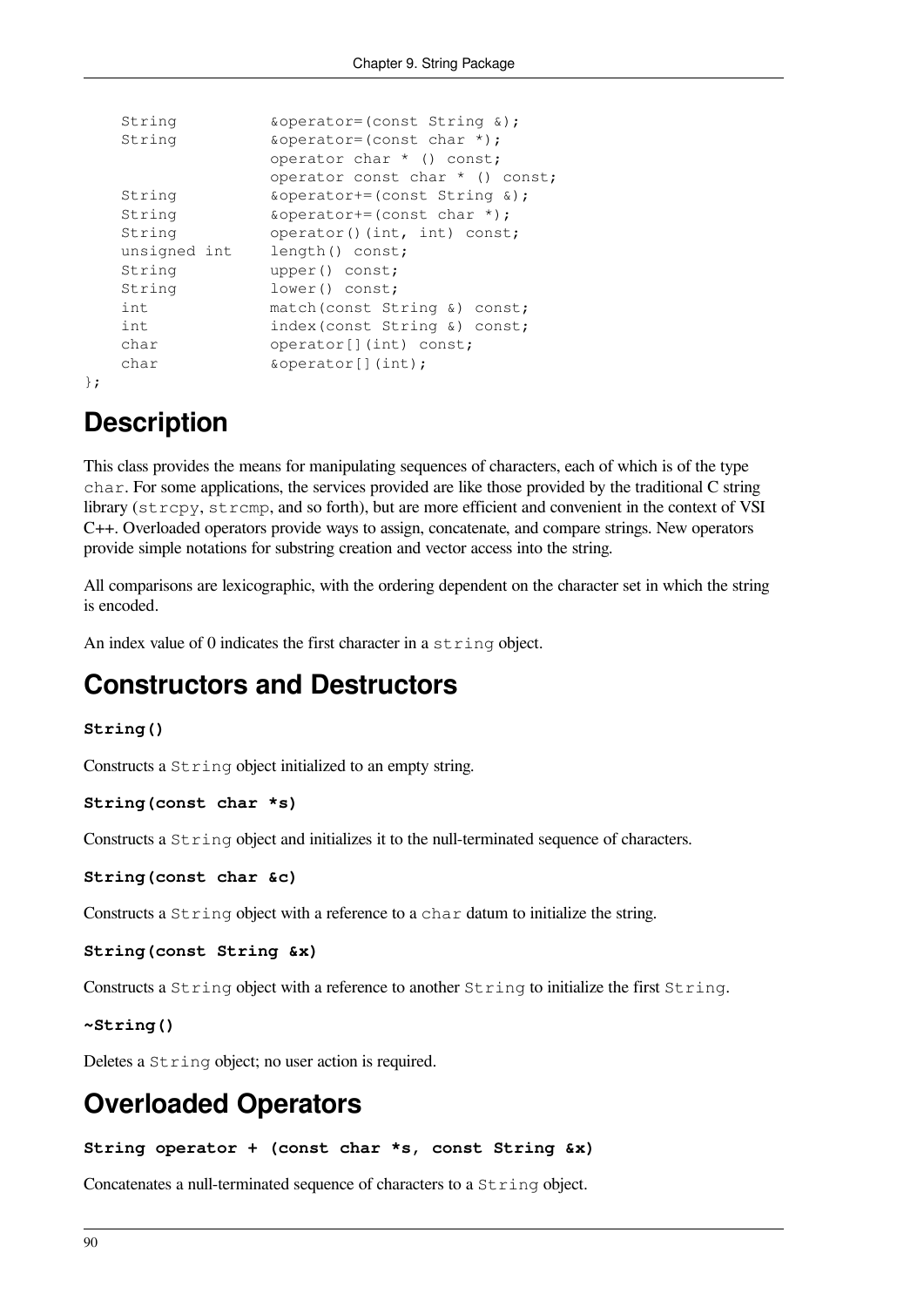#### **String operator + (const String &x, const char \*s)**

Concatenates a String object with a null-terminated sequence of characters.

#### **String operator + (const String &x, const String &y)**

Concatenates a String object with another String object.

#### **String &operator = (const char \*s)**

Assigns a  $String$  object to a null-terminated sequence of characters.

#### **String &operator = (const String &x)**

Assigns a String object to another String object.

#### **int operator < (const char \*s, const String &x)**

Tests if a null-terminated sequence of characters is less than a String object; if so, it returns 1. Otherwise, it returns 0.

#### **int operator < (const String &x, const char \*s)**

Tests if a String object is less than a null-terminated sequence of characters; if so, it returns 1. Otherwise, it returns 0.

#### **int operator < (const String &x, const String &y)**

Compares two String objects to determine if the first is less than the second; if so, it returns 1. Otherwise, it returns 0.

#### **int operator > (const char \*s, const String &x)**

Tests if a null-terminated sequence of characters is greater than a String object; if so, it returns 1. Otherwise, it returns 0.

#### **int operator > (const String &x, const char \*s)**

Tests if a String object is greater than a null-terminated sequence of characters; if so, it returns 1. Otherwise, it returns 0.

#### **int operator > (const String &x, const String &y)**

Compares two String objects to determine if the first is greater than the second; if so, it returns 1. Otherwise, it returns 0.

#### **String &operator += (const char \*st2)**

Concatenates a null-terminated sequence of characters to a String object.

#### **String &operator += (const String &st2)**

Concatenates a String object to another String object.

ostream &operator << (ostream &s, const String &x)

Inserts the sequence of characters represented by *x* into the stream *s*.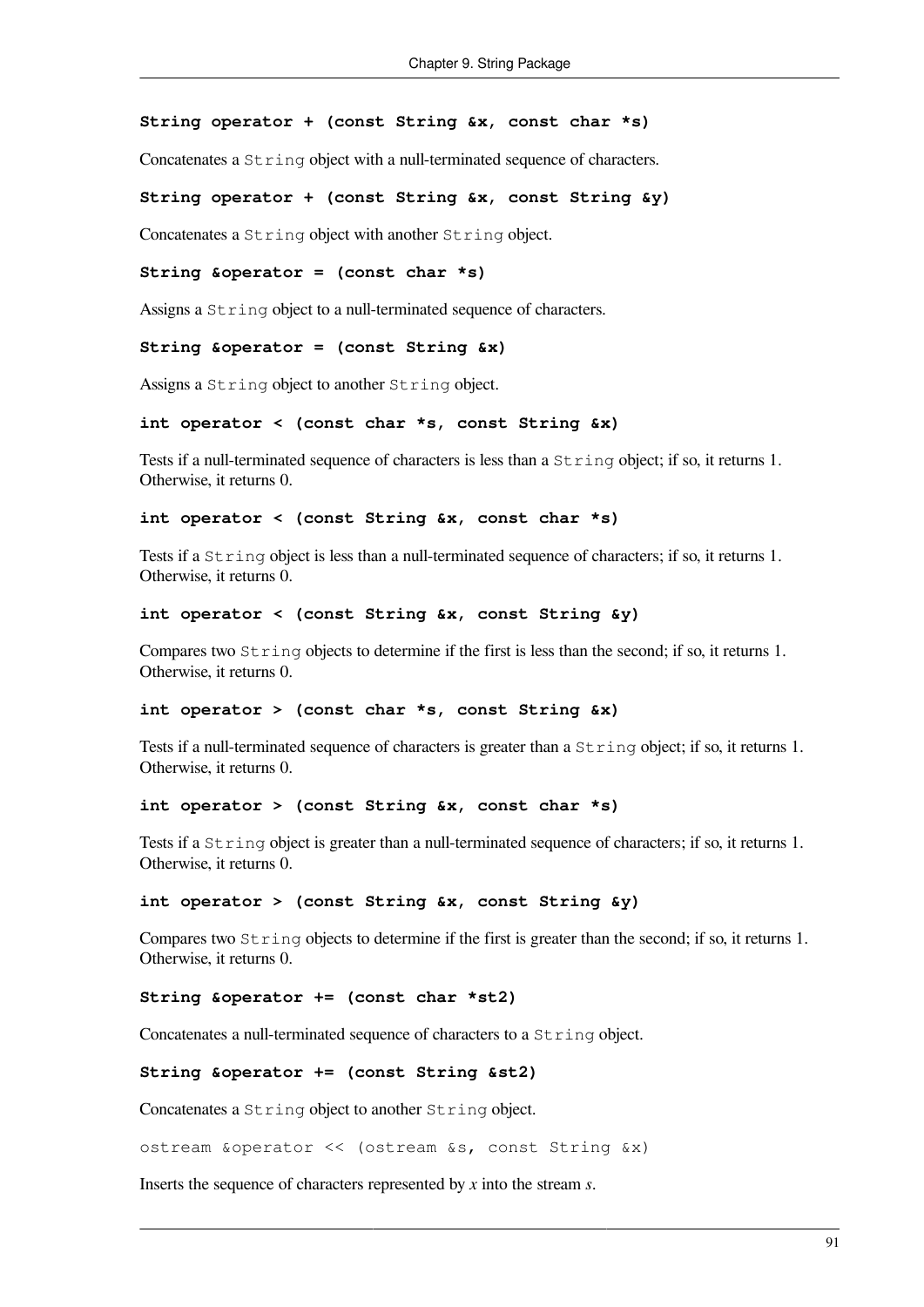#### **istream &operator >> (istream &s, String &x)**

Extracts characters from *s* using the istream extraction operator, then stores characters in *x*, replacing the current contents of *x* and dynamically allocating *x* as necessary.

#### **int operator == (const char \*s, const String &x)**

Tests if a null-terminated sequence of characters is equal to a  $S_{\text{tring}}$  object; if so, it returns 1. Otherwise, it returns 0.

#### **int operator == (const String &x, const char \*s)**

Tests if a String object is equal to a null-terminated sequence of characters; if so, it returns 1. Otherwise, it returns 0.

#### **int operator == (const String &x, const String &y)**

Compares two String objects to determine equality. If one is equal to the other, it returns 1; otherwise, it returns 0.

#### **int operator != (const char \*s, const String &x)**

Tests if a null-terminated sequence of characters is not equal to a String object; if so, it returns 1. Otherwise, it returns 0.

#### **int operator != (const String &x, const char \*s)**

Tests if a String object is not equal to a null-terminated sequence of characters; if so, it returns 1. Otherwise, it returns 0.

#### **int operator != (const String &x, const String &y)**

Compares two  $String$  objects to determine inequality. If they are not equal, the function returns 1; otherwise, it returns 0.

#### **int operator <= (const char \*s, const String &x)**

Tests if a null-terminated sequence of characters is less than or equal to a String object; if so, it returns 1. Otherwise, it returns 0.

**int operator <= (const String &x, const char \*s)**

Tests if a String object is less than or equal to a null-terminated sequence of characters; if so, it returns 1. Otherwise, it returns 0.

#### **int operator <= (const String &x, const String &y)**

Compares two  $String$  objects to determine if the first is less than or equal to the second; if so, it returns 1. Otherwise, it returns 0.

```
int operator >= (const char *s, const String &x)
```
Tests if a null-terminated sequence of characters is equal to or greater than a String object; if so, it returns 1. Otherwise, it returns 0.

**int operator >= (const String &x, const char \*s)**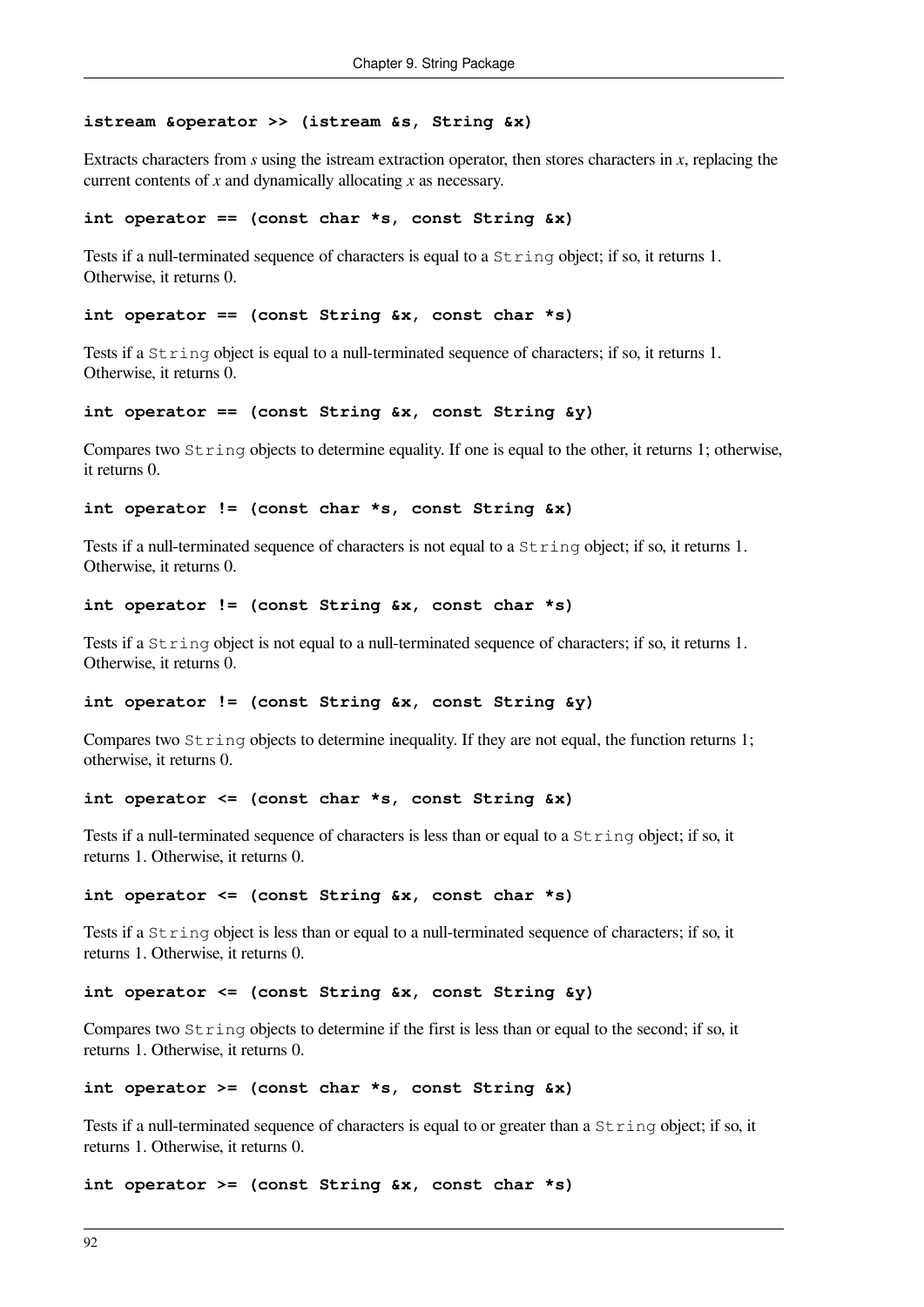Tests if a String object is equal to or greater than a null-terminated sequence of characters; if so, it returns 1. Otherwise, it returns 0.

#### **int operator >= (const String &x, const String &y)**

Compares two  $String$  objects to determine if the first is equal to or greater than the second; if so, it returns 1. Otherwise, it returns 0.

#### **String operator () (int index, int count) const**

Creates a new String object defined as a substring of the current String, with *index* as the starting character and *count* as the length of the substring.

#### **char operator [] (int position) const**

Returns the character at the requested position within the string. If the position is past the end of the string, it returns 0. If the position is negative, the results are undefined.

#### **char &operator [] (int position)**

Returns a reference to the character at the requested position within the string. This reference is potentially invalid after any subsequent call to a non-const member function for the object. If the position is past the end of the string or if the position is negative, the results are undefined.

### **Other Member Functions**

```
int index(const String &x) const
```
Returns the index value of the first position where an element of a String object coincides with the value of *x*.

```
unsigned int length() const
```
Returns the length (number of characters) in a String object.

#### **String lower() const**

Returns a new String object constructed from a String except that every character is lowercase regardless of its original case.

#### **int match(const String &x) const**

Compares two strings and returns the first index position at which they differ; it returns –1 if the strings match completely. The  $String$  argument can be a character pointer.

#### **String upper() const**

Returns a new String constructed from a String except that every character is uppercase regardless of its original case.

### **Examples**

```
1. String x ("The Times of John Doe");
  char *_y = "Pink Triangles";
  if (x := y) cout \lt\lt "We have two different strings. \n";
```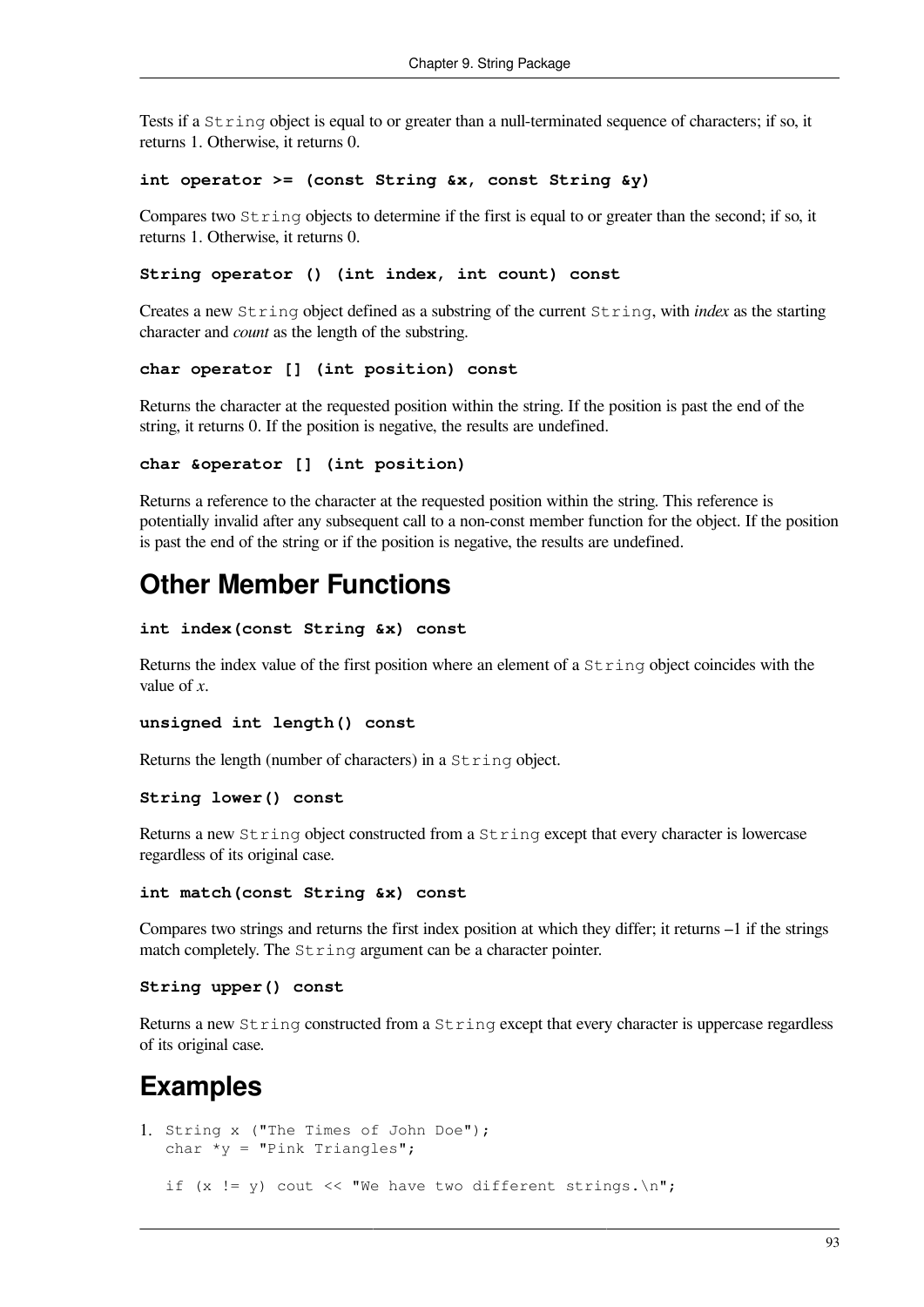$x = y;$ cout << x;

The first line of this example provides a character string to the constructor for initialization. The overloaded operators ( $!=, \lt\lt$ , and  $=$ ) accept either two String objects or a String and a nullterminate sequence of characters. The last line prints out the following character string:

```
Pink Triangles
2. String x ("The Times of John Doe");
  String a (x(18,3)); // Substring is "Doe"
  String b (x); \frac{1}{2} // b contains all of x
```
In this example, the creation of object a provides a substring of object x to the constructor for object a. The substring begins at position 18 and has a length of 3 characters. The next line creates the object b and initializes it to contain the same value as x.

```
3. String x ("World");
  String y;
  y = "Hello";y += '', '' + x + ''. \n";
  cout << y;
```
This example shows string concatenation. The last line prints out the following message:

Hello, World.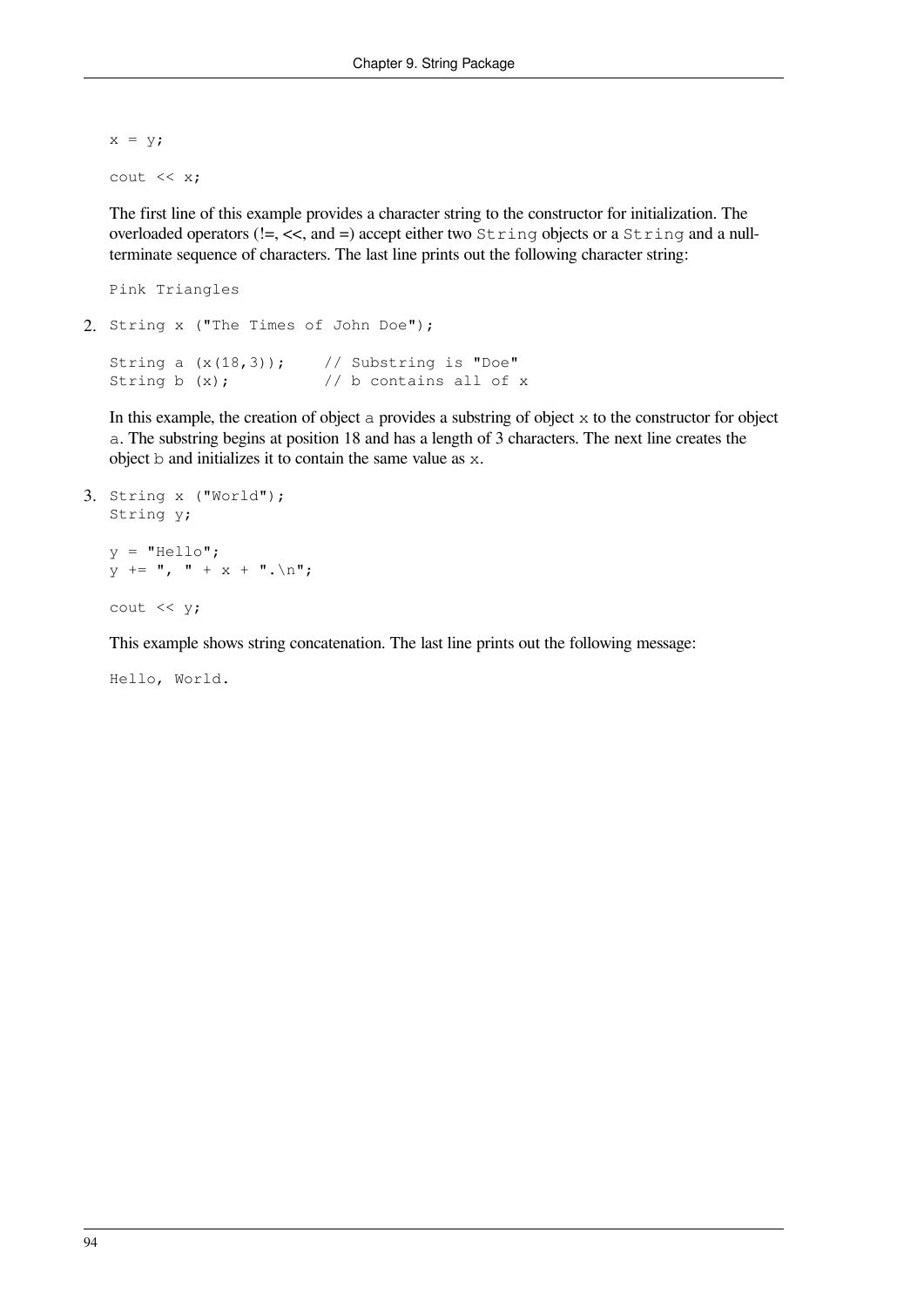# **Chapter 10. task Package**

### **Note**

The task package is not supported on the Linux Alpha platform.

The task package provides coroutine support. A **coroutine**, or **task**, is a subroutine that can suspend execution to allow other tasks to run. Static data is shared among all tasks; automatic and register data is allocated separately for each task. Only one task can execute at a time, even on a multiprocessor system.

Programming with tasks can be particularly appropriate for simulations or other applications that can be reasonably represented as sets of concurrent activities.

This package includes the object and randint classes, the subclasses derived from these classes, and the histogram class.

<span id="page-100-0"></span>[Figure](#page-100-0) 10.1 shows the inheritance structure of the task package.

#### **Figure 10.1. Inheritance Diagram for the task Package**



#### Also note the following:

- The sched and task classes are intended for use only as base classes.
- The task package makes use of the threads library.
- The task package is not thread safe. You cannot create tasks simultaneously from different threads.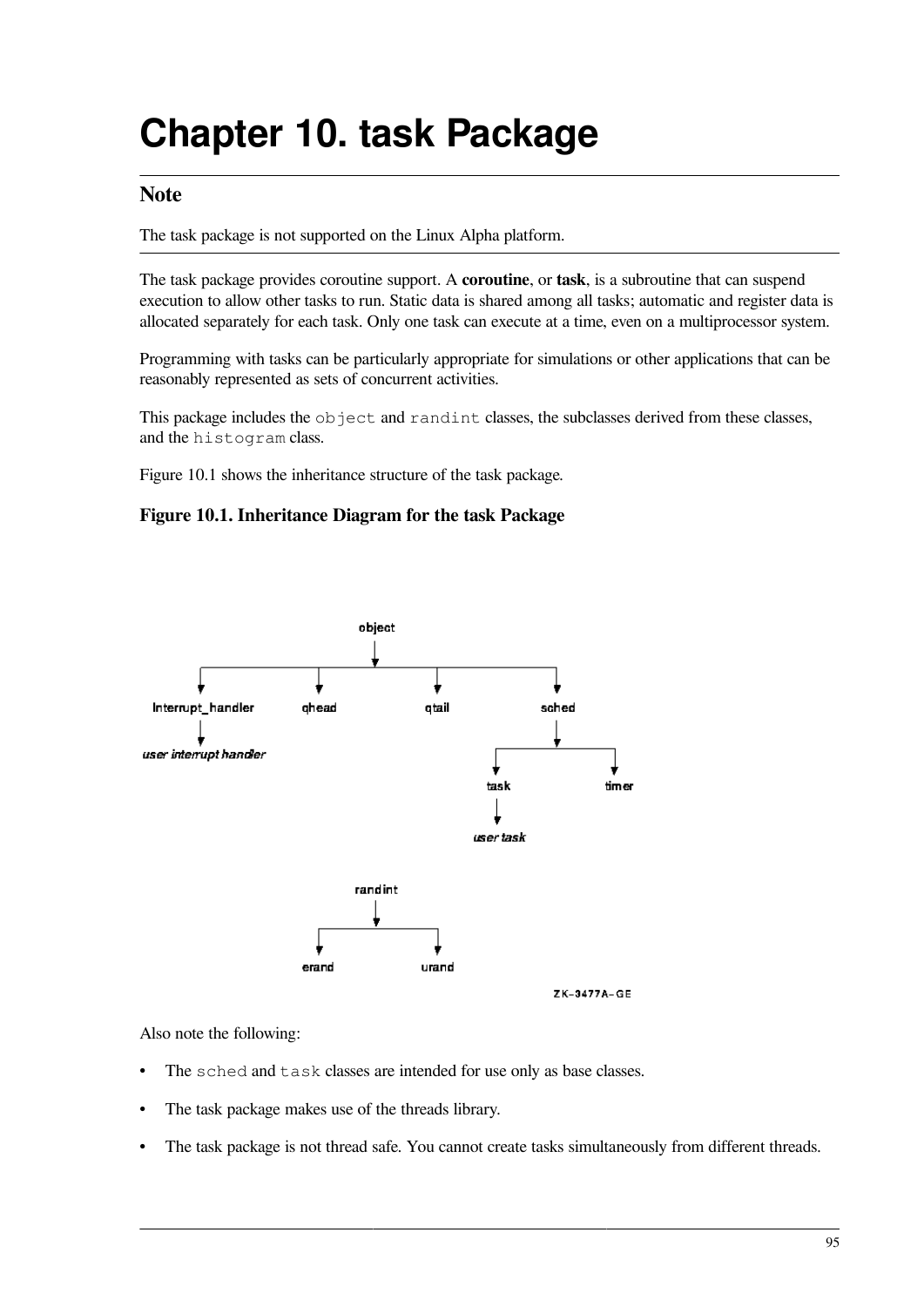## **Global Declarations**

Global Declarations — The typedef, enum, and extern declarations are used by one or more classes in the task package but they are not members of any particular class.

## **Header**

```
#include <task.hxx>
```
### **Alternative Header**

```
#include <task.h>
```
## **Declaration**

```
typedef int(*PFIO)(int, object*);
typedef void(*PFV)();
enum
{
    VERBOSE = 1 \lt\lt 0,
    CHAIN = 1 \leq 1,
    STACK = 1 \lt\lt 2,};
enum qmodetype
{
     EMODE,
     WMODE,
     ZMODE
};
enum
{
    E_OLINK = 1,E_ONEXT = 2,
    E_{C}GETEMPTY = 3,
    E_PUTOBJ = 4,E_PUTFULL = 5,
    E_BACKOBJ = 6,
    E_BACKFULL = 7,
    E_SETCLOCK = 8,
    E CLOCKIDLE = 9,
    E_RESTERM = 10,
    E\_RESRUN = 11,E_NEGTIME = 12,
    E\_RESOBJ = 13,E_HISTO = 14,
    E_STACK = 15,
    E_STORE = 16,
    E_TASKMODE = 17,
    E_TASKDEL = 18,E_TASKPRE = 19,E TIMERDEL = 20,
    E_SCHTIME = 21,
```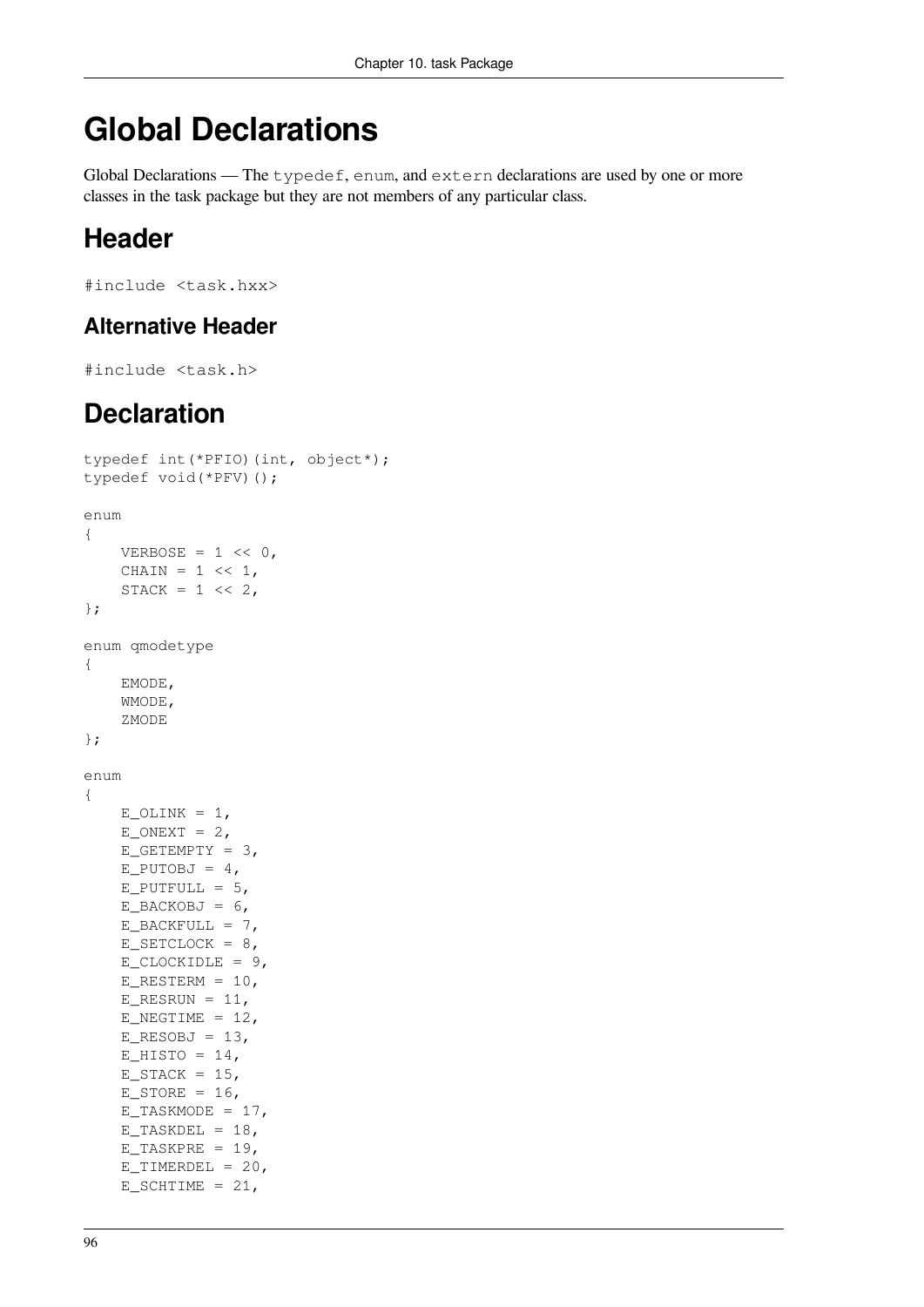```
E_SCHOBJ = 22E_QDEL = 23,
    E_RESULT = 24,E_WAIT = 25,
   E_FUNCS = 26,
    E_FRAMES = 27,
   E_REGMASK = 28,
   E_FUDGE_SIZE = 29,E_NO_HNDLR = 30,
   E_BADSIG = 31,
   E_LOSTHNDLR = 32,
    E_TASKNAMEOVERRUN = 33
};
```

```
extern int _hwm;
```
## **Types**

### **enum Print Function Arguments**

The *verbosity* argument to print member functions uses the following values:

| <b>Value</b> | <b>Explanation</b>                                                                                                       |
|--------------|--------------------------------------------------------------------------------------------------------------------------|
|              | Requests a brief report                                                                                                  |
| CHAIN        | Requests information about tasks on the object's remember chain,<br>and about other objects on the object's o_next chain |
| STACK        | Requests information about the run-time stack                                                                            |
| VERBOSE      | Requests detailed information on the class object                                                                        |

To combine several requests, use the bitwise inclusive operator (|). For example:

```
p->print(VERBOSE|CHAIN);
```
### **enum qmodetype**

The following values are used by the qhead and qtail classes for managing queues:

| Value | <b>Explanation</b>                                                |
|-------|-------------------------------------------------------------------|
| EMODE | Generates a run-time error if full on enqueue or empty on dequeue |
| WMODE | Suspends task execution if full on enqueue or empty on dequeue    |
| ZMODE | Returns NULL if full on enqueue or empty on dequeue               |

### **enum Exception Codes**

Descriptions of the E\_ codes are given in the Exception Handling sections of the appropriate classes.

#### **PFIO**

Is a pointer to a function returning int, which takes arguments of the types int and object  $\star$ .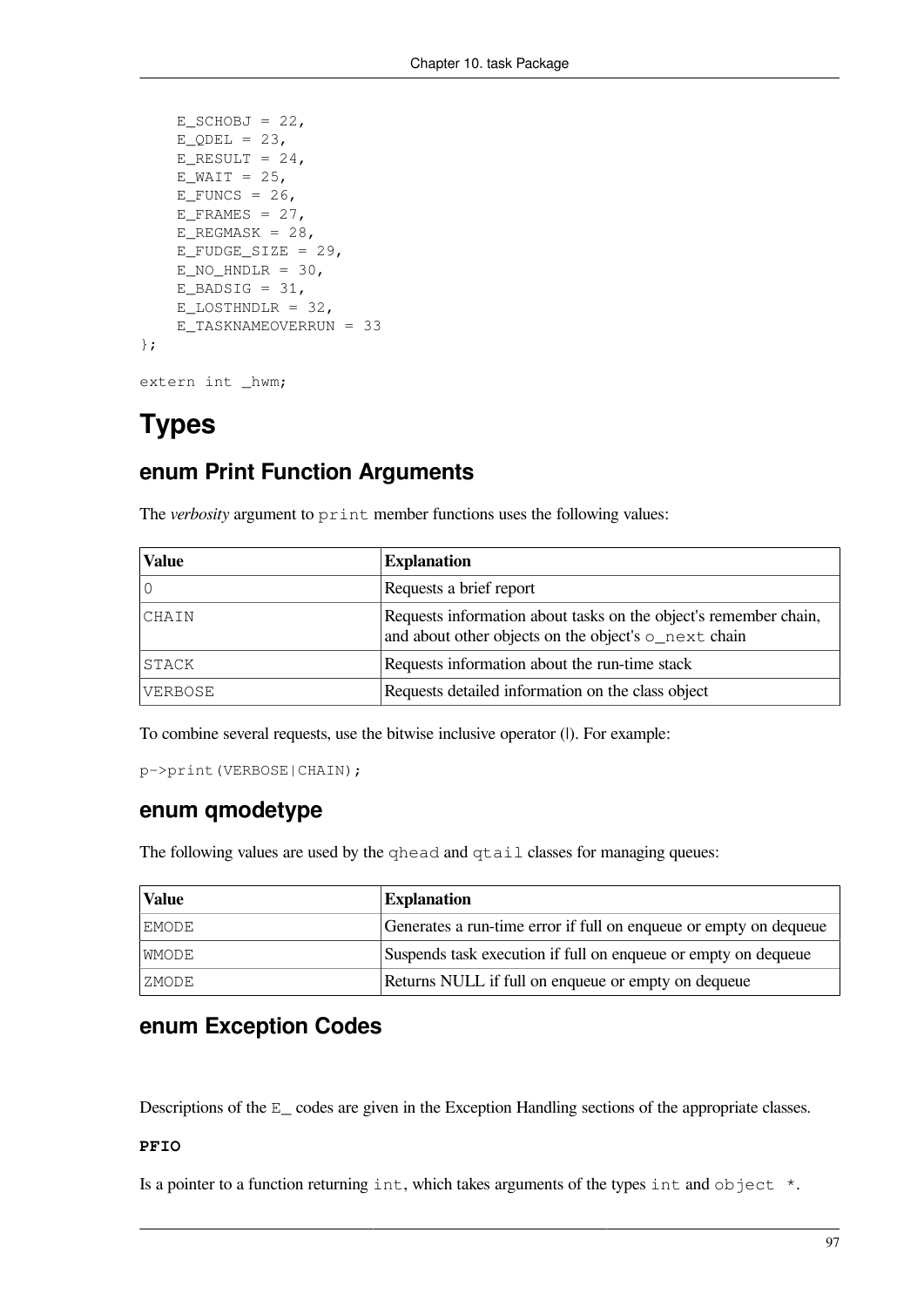#### **PFV**

Is a pointer to a function returning void, which takes no arguments.

## **Other Data**

```
extern int _hwm
```
Can be set to a nonzero value before creation of the first task to keep track of the maximum stack size ("high water mark"). The maximum stack size can be printed by the  $task::print()$  function.

## **erand class**

erand class — Objects of the erand class are generators of exponentially distributed random numbers.

## **Header**

#include <task.hxx>

### **Alternative Header**

#include <task.h>

## **Declaration**

```
class erand: public randint
{
public:
     int mean;
         erand(int m);
     int draw();
};
```
## **Member Data**

**int mean**

Is the mean of the generated random numbers.

## **Constructor**

**erand(int m)**

Constructs an erand object with *m* as the mean for the generated random numbers.

## **Member Function**

#### **int draw()**

Returns the next random integer generated by the object.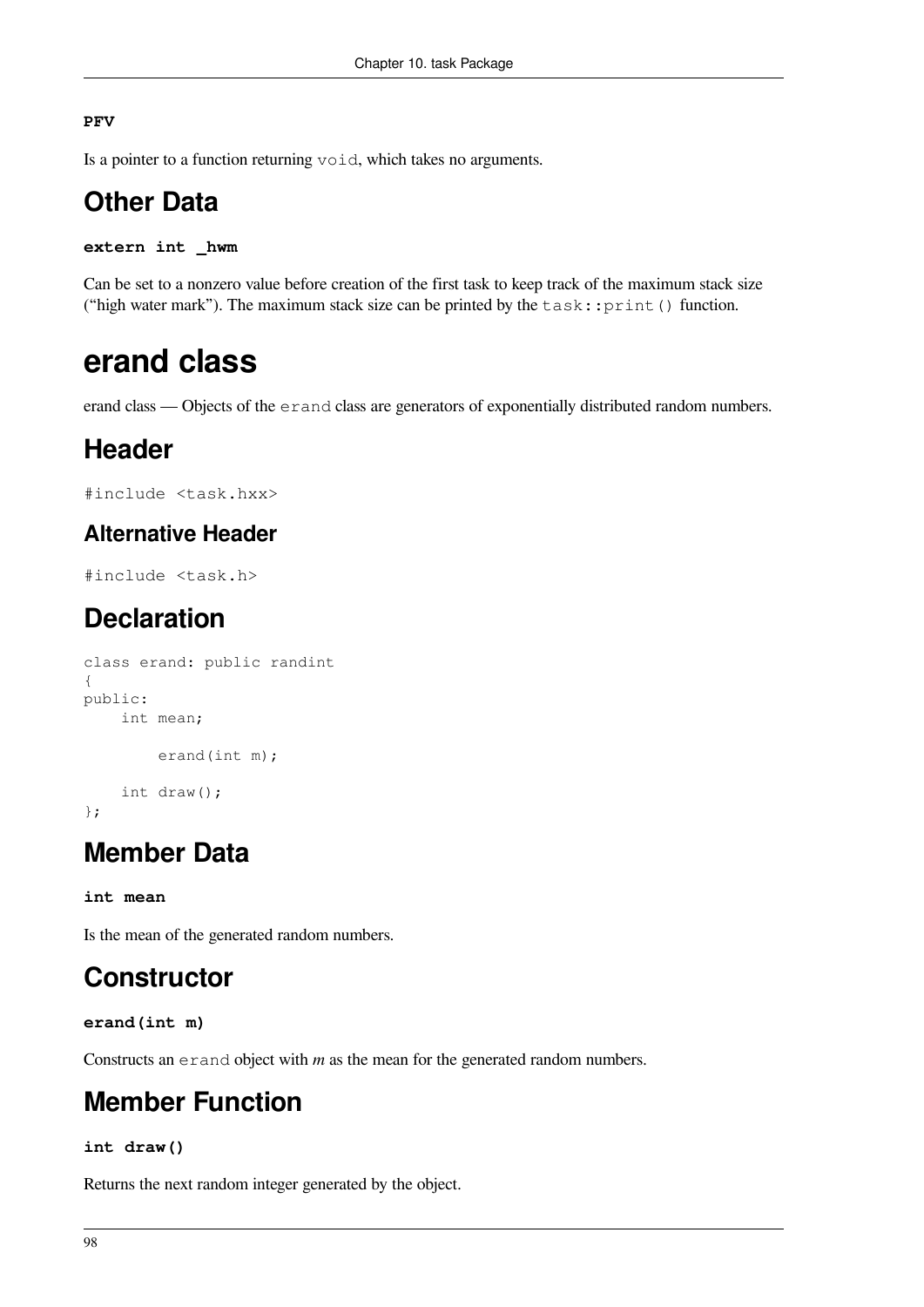## **See Also**

[randint](#page-116-0) class

## **histogram class**

histogram class — Objects of the histogram class are generators of histograms.

## **Header**

#include <task.hxx>

### **Alternative Header**

#include <task.h>

## **Declaration**

```
class histogram
{
public:
     int l;
     int r;
     int binsize;
    int nbin;
     int *h;
     long sum;
     long sqsum;
          histogram(int n_bins = 16, int left = 0, int right = 16);
           ~histogram();
     void add(int sample);
     void print();
};
```
## **Description**

Objects of this class generate histograms. Each such object has nbin bins, spanning a range from 1 to r.

## **Exception Handling**

When a run-time error occurs, the following error code is passed to the  $object::task_error()$ function:

| <b>Value</b> | <b>Error Description</b>                                                                    |
|--------------|---------------------------------------------------------------------------------------------|
| E HISTO      | Cannot construct a histogram with less than 1 bucket or the left not<br>less than the right |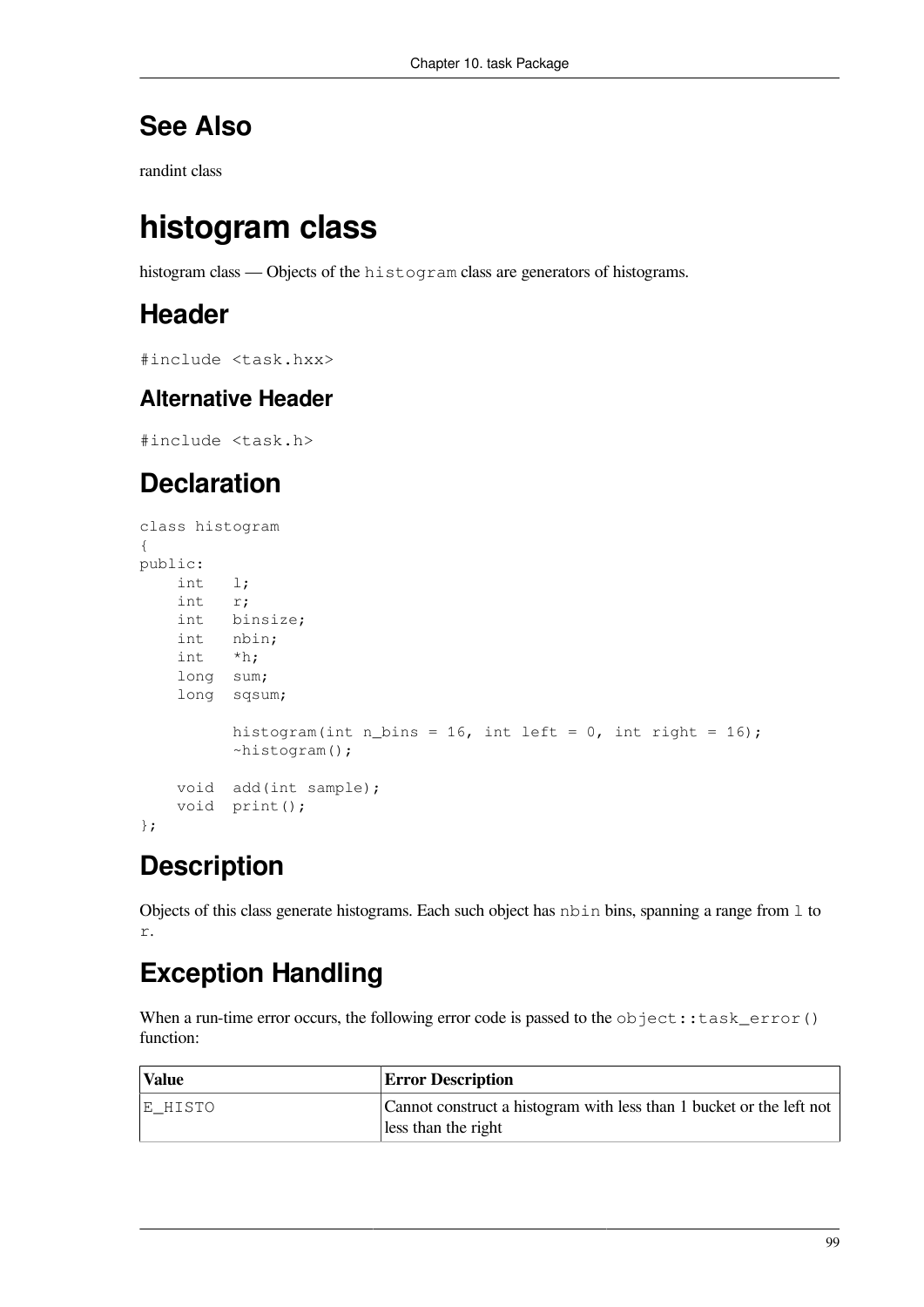## **Member Data**

#### **int binsize**

Is the size of the range covered by an individual bin.

#### **int \*h**

Is a pointer to a vector of nbin integers. Each element of the vector is the number of samples placed into that bin by the add() function.

**int l**

Is the lower (left) end of the range of samples.

**int nbin**

Is the total number of bins.

**int r**

Is the higher (right) end of the range of samples.

#### **long sqsum**

Is the sum of the squares of the integers added to a bin by the add() function.

**long sum**

Is the sum of the integers added to a bin by the add() function.

## **Constructors and Destructors**

#### histogram(int n bins =  $16$ , int left =  $0$ , int right =  $16$ )

Constructs a histogram object. The arguments are all optional: *n\_bins* specifies the number of bins, *left* specifies the initial left end of the range and *right* specifies the initial right end of the range. At instantiation, the member data are initialized as follows:

The count in each bin is set to 0. The value of 1 is *left* the value of  $r$  is *right* nbin is set to *n\_bins* The values of sqsum and sum are 0.

#### **~histogram()**

Deletes a histogram object.

## **Member Functions**

```
void add(int sample)
```
Adds one to the bin specified by *sample*. If *sample* is outside the range of  $\perp$  to  $\Gamma$ , the range expands by either decreasing  $\perp$  or increasing  $\perp$ ; however,  $n \times n$  remains constant. Thus, the range covered by one bin doubles if the total histogram doubles.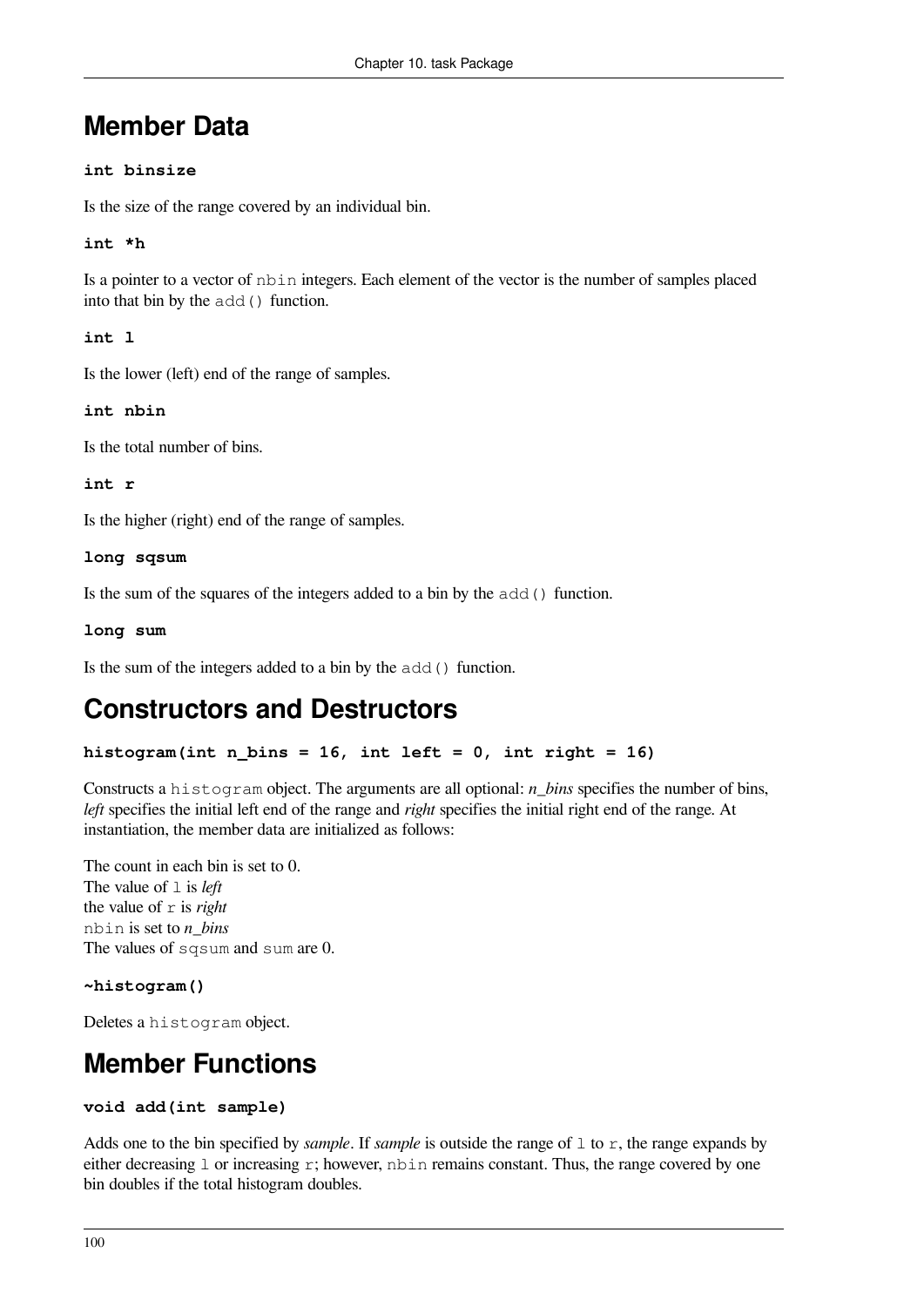#### **void print()**

Prints on cout the number of entries for each nonempty bin.

## **Interrupt\_handler class**

Interrupt\_handler class — Interrupt handlers let tasks wait for external events (system signals), and allow the declaration of handler functions for these events.

### **Header**

```
#include <task.hxx>
```
### **Alternative Header**

#include <task.h>

## **Declaration**

```
class Interrupt_handler: public object
{
public:
                     Interrupt handler(int);
                     \simInterrupt handler();
    virtual void print(int verbosity, int internal use = 0);
    virtual int pending();
     virtual objtype o_type();
private:
     virtual void interrupt();
};
```
## **Description**

Interrupt handlers allow tasks to wait for signals. You can use classes derived from the Interrupt handler class to overload the interrupt () function. When the signal is raised, the task package immediately calls the interrupt() function. The task package then schedules its own internal interrupt alerter task for execution. Control returns to the task (if any) that was running when the signal was raised. When control returns to the scheduler, the interrupt alerter runs and schedules for execution those tasks that were waiting for the interrupt handler.

If the run chain (see the sched class) is empty, the scheduler does not cause the program to exit if there are any interrupt handlers that have been created but not yet destroyed.

If an interrupt() function is not needed, you can use the Interrupt\_handler class without deriving another class from it.

## **Exception Handling**

When a run-time error occurs, the appropriate error code from the following table is passed to the object::task\_error() function: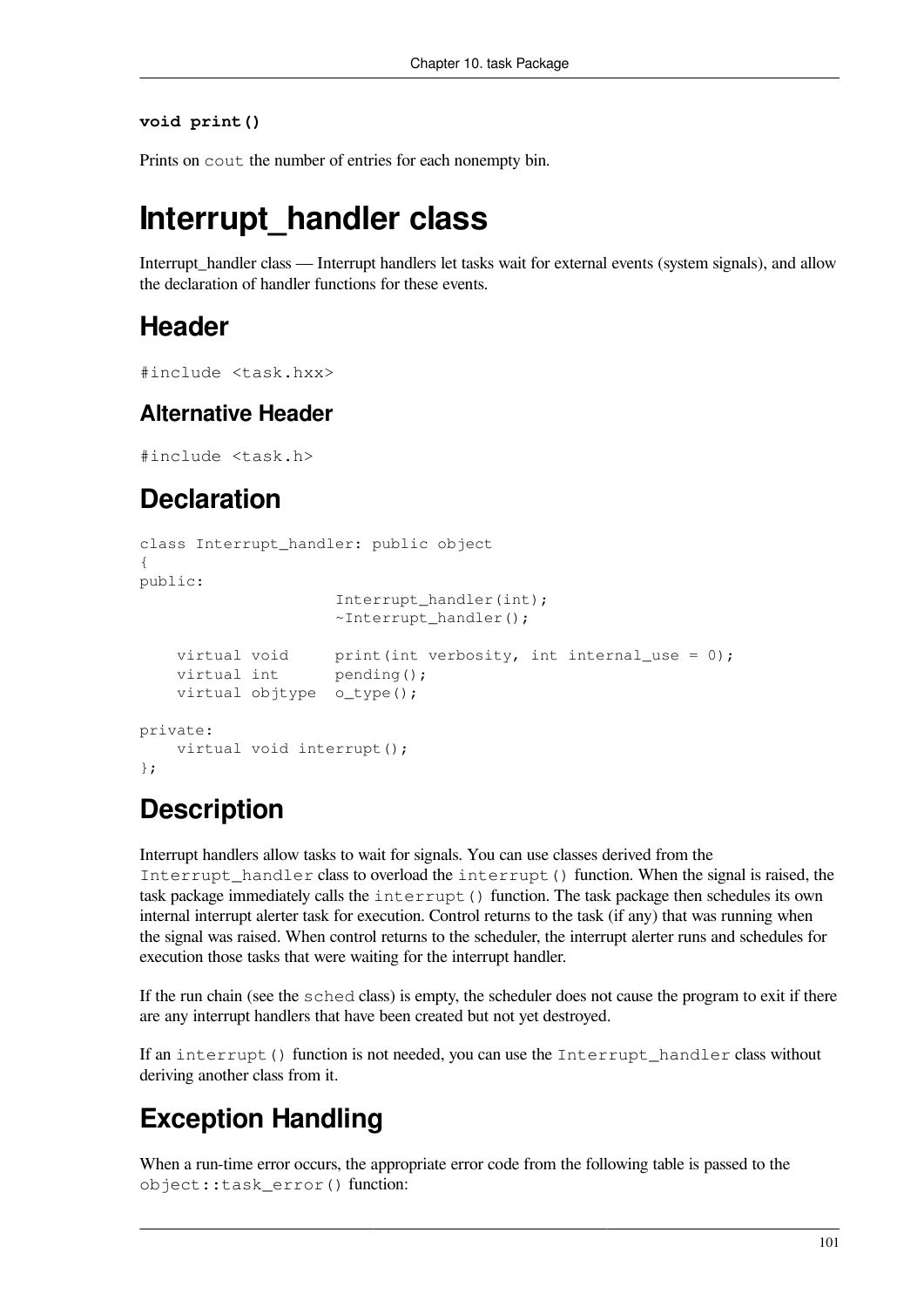| <b>Value</b> | <b>Error Description</b>                                                                    |
|--------------|---------------------------------------------------------------------------------------------|
| E NO HNDLR   | Cannot handle a signal for which there is no handler                                        |
| E BADSIG     | Cannot handle a signal with an invalid signal number                                        |
| E LOSTHNDLR  | Cannot delete an Interrupt_handler that is not on the stack of them<br>for the given signal |

### **Constructors and Destructors**

#### **Interrupt\_handler(int signal\_to\_catch)**

Constructs a new Interrupt\_handler object that waits for a specified signal.

```
~Interrupt_handler()
```
Deletes an Interrupt handler object.

### **Member Functions**

#### **virtual void interrupt()**

Does nothing but lets classes derived from the Interrupt\_handler class overload this function to specify actions. Because it is private, you cannot call it directly.

```
virtual objtype o_type()
```
Returns object::INTHANDLER.

```
virtual int pending()
```
Returns 0 on the first call after the signal is raised; otherwise, it returns a nonzero value.

```
virtual void print(int verbosity, int internal_use = 0)
```
Prints information about the interrupt handler. The *verbosity* argument specifies the information to be printed. Do not supply a value for the *internal\_use* parameter.

### **System Environment**

The thread system exception handling uses OpenVMS conditions and does not interact directly with signals.

## **Example**

```
extern "C" {
#include <stdlib.h>
}
#include <signal.h>
#include <task.hxx>
#include <iostream.hxx>
class floating_exception: public Interrupt_handler
{
     virtual void interrupt();
public:
```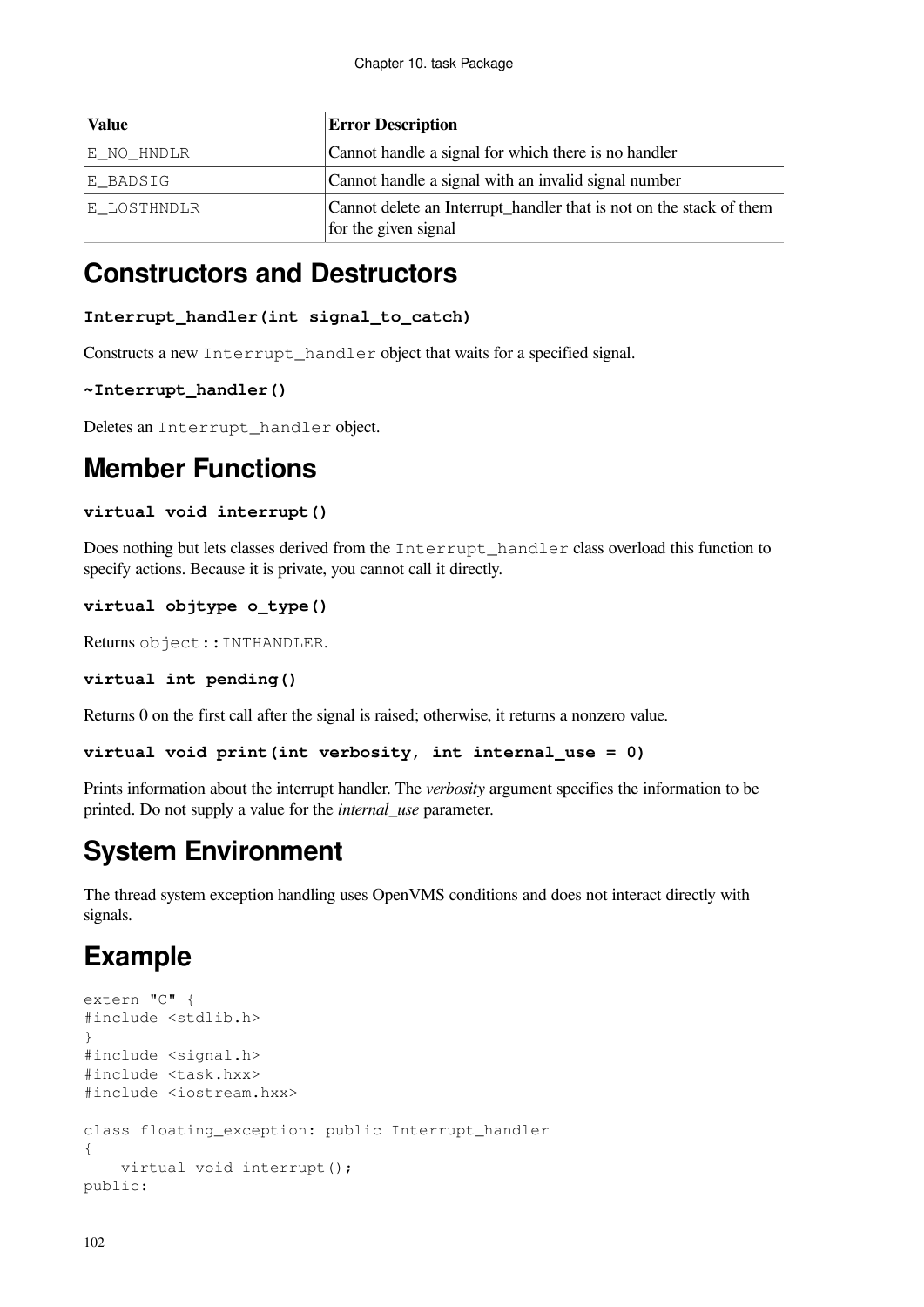```
 floating_exception(): Interrupt_handler(SIGFPE) {};
};
void floating_exception::interrupt()
{
     cout << "In floating_exception::interrupt –
    Floating exception caught!\n";
     cout.flush();
}
int main()
{
     floating_exception sigfpe_handler;
     raise(SIGFPE);
     return EXIT_SUCCESS;
}
```
This example prints out the following message:

```
In floating_exception::interrupt – Floating exception caught!
```
# **object class**

object class — Base class for other classes in the task package and for user-defined classes of objects to be placed in queues (see the [qhead class](#page-111-0) and qtail [class](#page-113-0) classes).

## **Header**

```
#include <task.hxx>
```
### **Alternative Header**

#include <task.h>

## **Declaration**

```
class object
{
public:
    enum objtype
    {
        OBJECT, // class object
        TIMER, // class timer
        TASK, // class task
        QHEAD, // class qhead
        QTAIL, // class qtail
        INTHANDLER // class Interrupt_handler
    };
    object *o_next;
    static PFIO error_fct;
           object();
           ~object();
```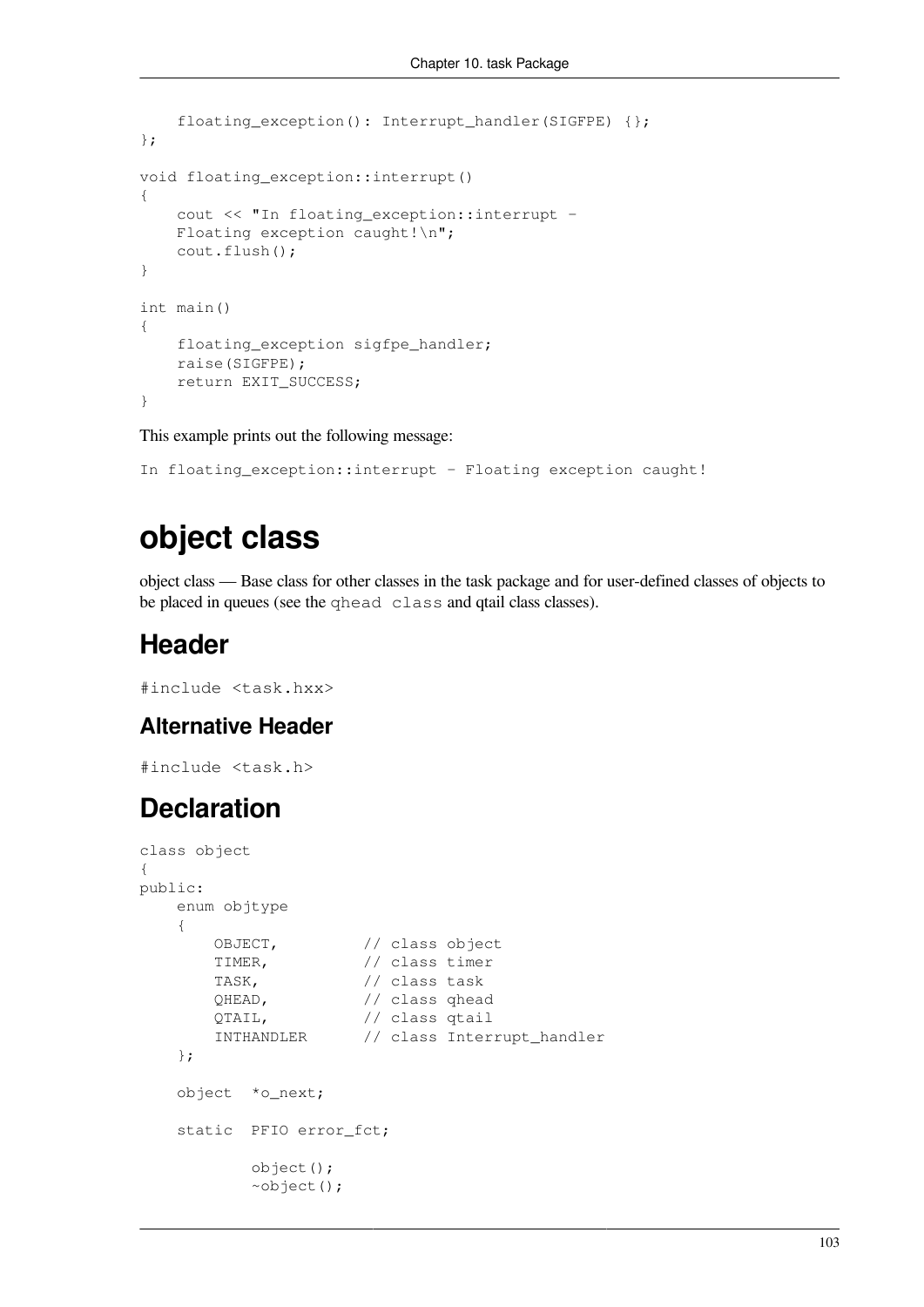```
 void alert();
    void forget(task *p_task_to_forget);
    void remember(task *p_task);
    int task_error(int error_code);
    virtual objtype o_type();
    virtual int pending();
   virtual void print(int verbosity, int internal_use = 0);
   static int task_error(int error_code, object *object_with_problem);
   static task *this_task();
};
```
# **Description**

This class is a base class for many other classes within the task package. You also can use it to derive user classes to be placed in the task package's queues and so forth. All objects derived from the  $\circ$ b ject class can declare the virtual function object::pending(), which the scheduler uses to determine if an object is ready or not ready. You can provide each kind of  $\circ$ b ject with its own method of determining its state of readiness. Each pending object contains a list (the remember chain) of the waiting task objects.

# **Exception Handling**

When a run-time error occurs, the appropriate error code from the following table is passed to the object::task\_error() function:

| <b>Value</b> | <b>Error Description</b>                       |
|--------------|------------------------------------------------|
| E OLINK      | Cannot delete an object with a remembered task |
| E ONEXT      | Cannot delete an object that is on a list      |
| E STORE      | Cannot allocate more memory                    |

# **Member Data**

### **PFIO error\_fct**

Points to a function to be called by the task\_error function. For more information, see the task\_error function.

### **object \*o\_next**

Points to the next object in the queue or run chain.

## **Constructors and Destructors**

### **object()**

Constructs an object object.

### **~object()**

Deletes an object object.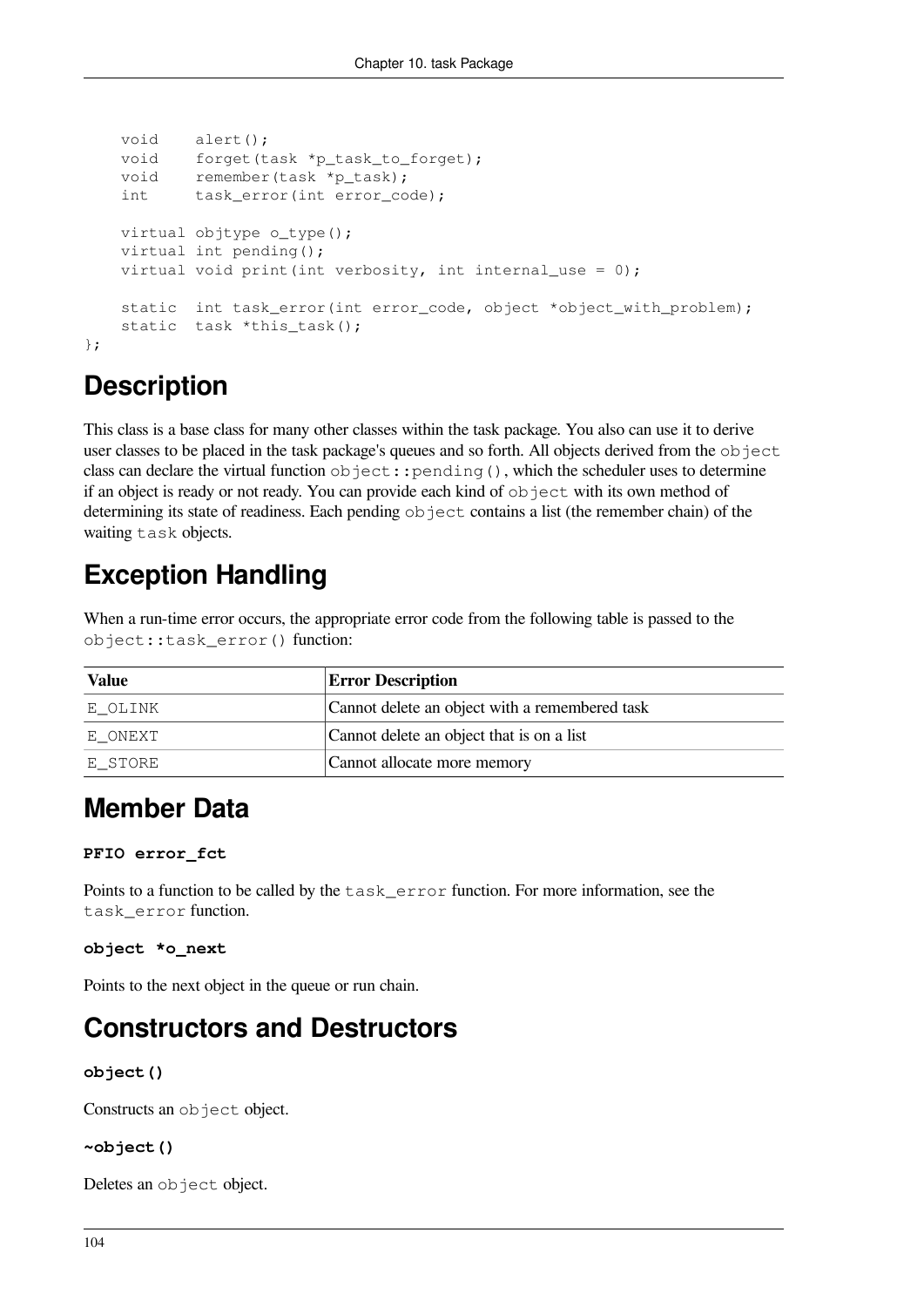## **Member Functions**

#### **void alert()**

Changes the state of all task objects remembered by the object from IDLE to RUNNING, puts the task objects on the scheduler's run chain, and removes the task objects from the remembering object's remember chain. You must call the  $\circ$ b ject::alert function for the  $\circ$ b ject when the state of an object changes from pending to ready.

### **void forget(task \*p\_task\_to\_forget)**

Removes, from the remembering  $\circ$ b ject object's remember chain, all occurrences of the task, denoted by the *p\_task\_to\_forget* argument.

### **virtual objtype o\_type()**

Returns object::OBJECT.

#### **virtual int pending()**

Always returns a nonzero value.

In classes derived from  $object, pending()$  returns the ready status of an object: 0 if an object object is ready and a nonzero value if the  $\circ$ b ject object is pending. Classes derived from the  $\circ$ b ject class must define pending() if waiting is instituted. By default,  $object: :$ pending returns a nonzero value.

#### **virtual void print(int verbosity, int internal\_use = 0)**

Prints an object on cout. The *verbosity* argument specifies the information to be printed. Do not supply a value for the *internal\_use* parameter.

#### **void remember(task \*p\_task)**

Puts a task for a pending object on the remember chain and suspends the task, when that task attempts an operation on the pending object. Remembered task objects are alerted when an object of the object class becomes ready.

#### **int task\_error(int error\_code)**

Is obsolete. Calling  $p$ ->task error(e) is equivalent to calling object::task error(e,p).

### **static int task\_error(int error\_code, object \*object\_with\_problem)**

Called when a run-time error occurs. The *error\_code* argument represents the error number and the *object\_with\_problem* argument represents a pointer to the object that called task\_error(). The object::task\_error() function examines the variable error\_fct and calls this function if it is not NULL. If the function returns  $0, \text{task}$  error() returns to its caller, which may retry the operation. (An infinite loop may result if no appropriate recovery is made.) If the function returns a nonzero value, task\_error() calls exit(error\_code). Otherwise, task\_error() gives the error number as an argument to print\_error(), which prints an error message on cout and task\_error() calls exit(error\_code).

The *object\_with\_problem* argument may be NULL if no particular object can be associated with the error.

### **static task \*this\_task()**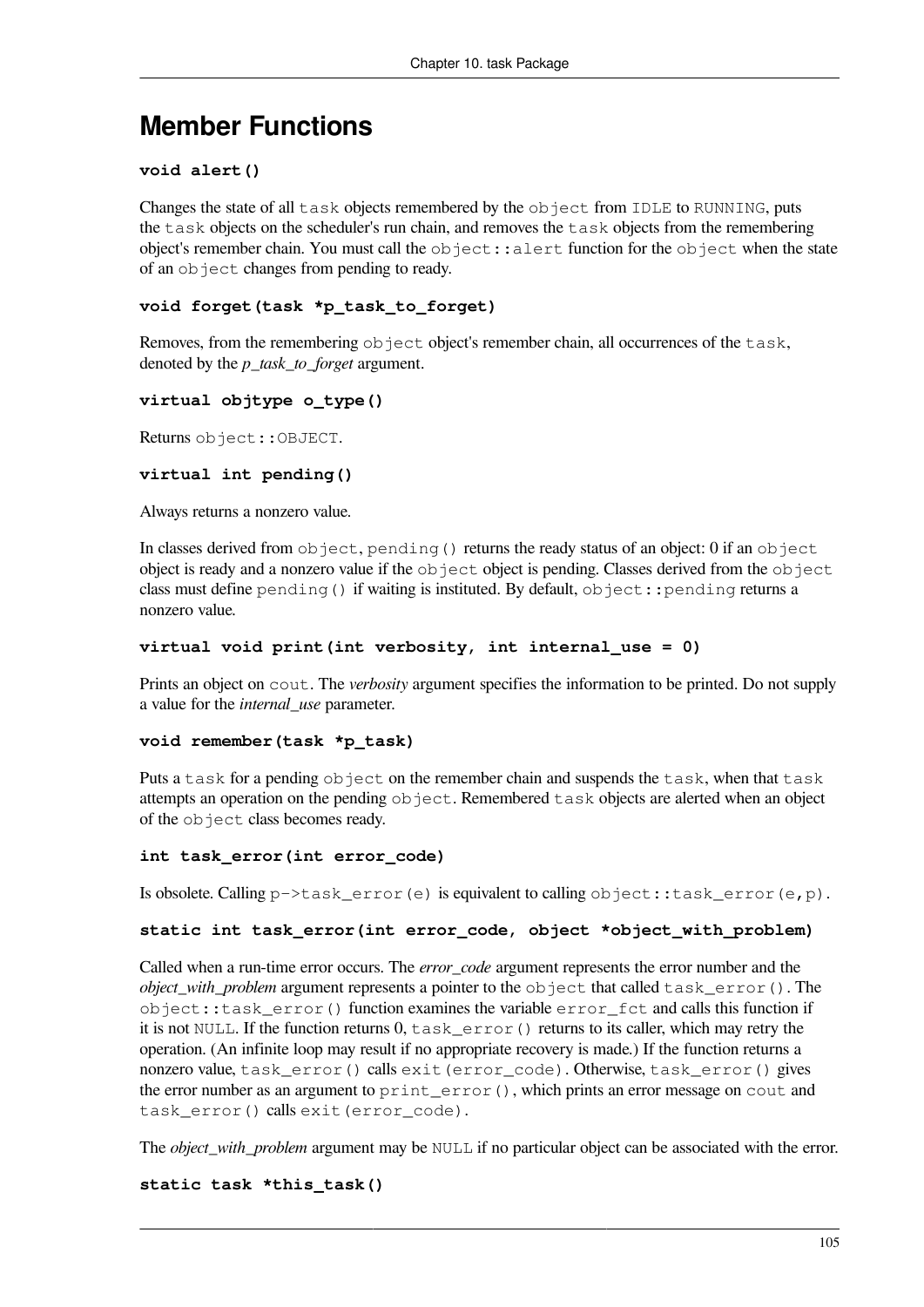<span id="page-111-0"></span>Returns a pointer to the task object currently running.

# **qhead class**

qhead class — Abstraction for the head of a list of items arranged in a first-in, first-out singly linked list.

# **Header**

#include <task.hxx>

### **Alternative Header**

```
#include <task.h>
```
## **Declaration**

```
class qhead: public object
{
public:
            qhead(qmodelype modelype = WMODE, int size = 10000);~\simqhead();
    qhead *cut();
    object *get();
    int putback(object *new_queue_element);
    int rdcount();
    int rdmax();
    qmodetype rdmode();
   void setmode(qmodetype modetype);
   void setmax(int size);
   void splice(qtail *delete_tail);
    qtail *tail();
    int pending();
   void print(int verbosity, int internal_use = 0);
    objtype o_type();
};
```
# **Description**

This class provides facilities for taking objects off a queue. A queue is a data structure with an associated list of objects of the object class, or a class derived from the object class in first-in, first-out order. All access to a queue is through either the attached qhead or attached qtail object. You create a queue by creating either a qhead or a qtail object. The other end of the queue is created automatically. You can then obtain a pointer to the tail with the  $q$ head::tail function.

Objects have definitions for when they are ready and pending (not ready). The qhead objects are ready when the queue is not empty and pending when the queue is empty.

# **Exception Handling**

When a run-time error occurs, the appropriate error code from the following table is passed to the object::task\_error() function: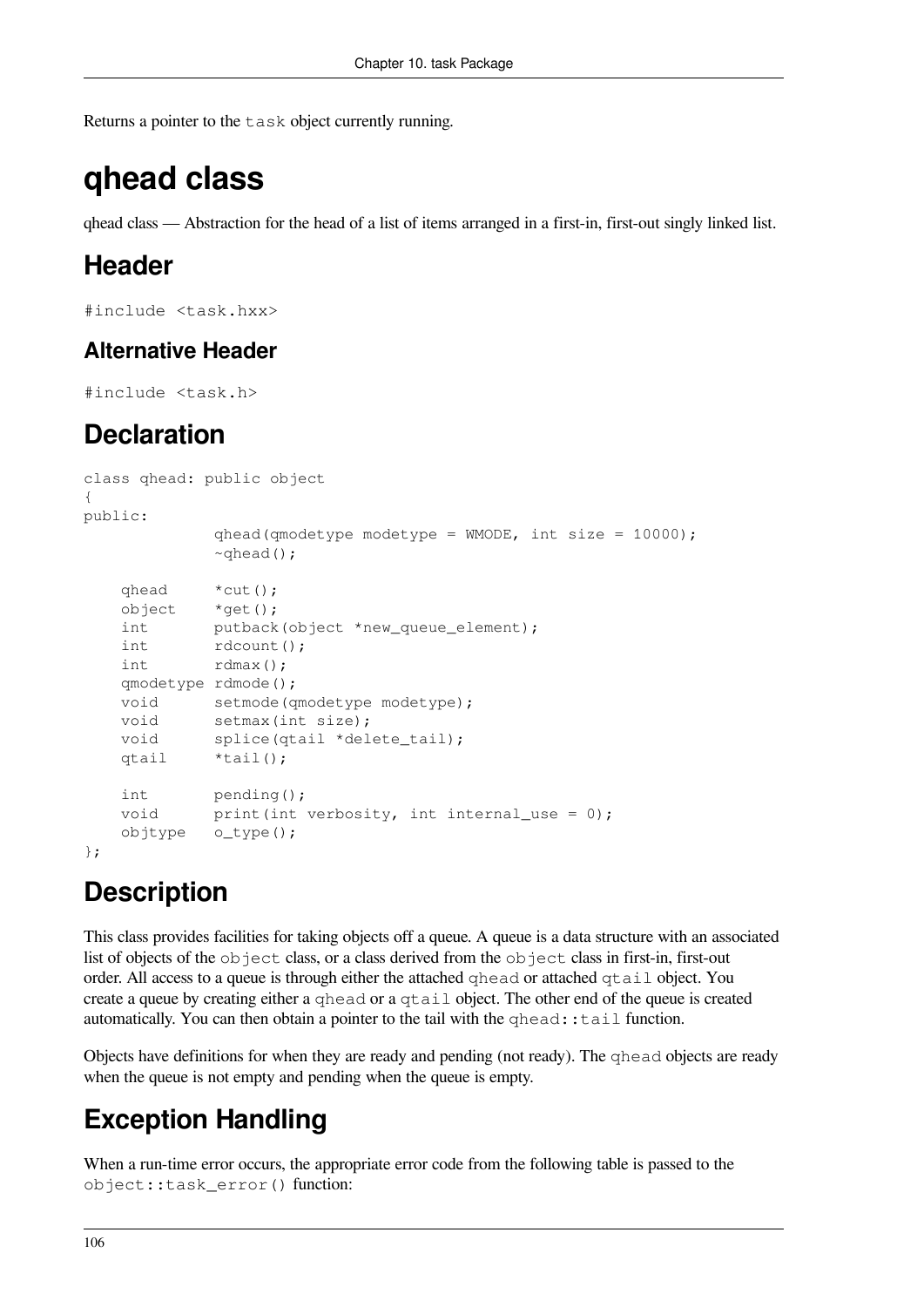| <b>Value</b> | <b>Error Description</b>                                                    |
|--------------|-----------------------------------------------------------------------------|
| E_BACKFULL   | Cannot putback an object into a full queue                                  |
| E BACKOBJ    | Cannot put back an object into a queue if the object is on another<br>queue |
| E_GETEMPTY   | Cannot get an object from an empty queue                                    |
| E ODEL       | Cannot delete a queue that has an object in the queue                       |
| E STORE      | Cannot allocate more memory                                                 |

## **Constructors and Destructors**

```
qhead(qmodetype modetype = WMODE, int size = 10000)
```
Constructs a qhead object. The *modetype* argument determines what happens when an object of the qhead class is pending. The choices are WMODE (wait mode), EMODE (error mode), or ZMODE (0 mode); the default is WMODE (see the get() function for more information). The *size* argument sets the maximum length of the queue attached to a qhead object; the default is 10,000.

The maximum size of the queue does not affect the amount of memory occupied by the queue when the queue is empty.

### **~qhead()**

Deletes a qhead object.

### **Member Functions**

### **qhead \*cut()**

Splits a queue into two queues. One queue has a new qhead object, which the return value points to, and the original qtail object; it contains the objects from the original queue. The other queue has the original qhead object and a new qtail object; this queue is empty. You can use this function to insert a filter into an existing queue without changing the queue's appearance to functions that access the ends of the queue, and without halting the flow through the queue of objects.

### **object \*get()**

Returns a pointer to the  $\circ$ b ject at the head of the queue when the queue is not empty. The object is removed from the queue. If the queue is empty, behavior depends on the mode of the qhead object. In  $WMODE$ , a task that executes qhead:: qet() on an empty queue suspends until that queue is not empty. In EMODE, executing qhead:: qet () on an empty queue causes a run-time error. In WMODE, executing qhead::get() on an empty queue returns the NULL pointer instead of a pointer to an object.

### **virtual objtype o\_type()**

Returns object::QHEAD.

### **int pending()**

Specifies that get operations on a queue must wait until an object is put in the queue. It returns a nonzero value if the queue attached to a qhead object is empty; otherwise, it returns 0.

```
void print (int verbosity, int internal_use = 0)
```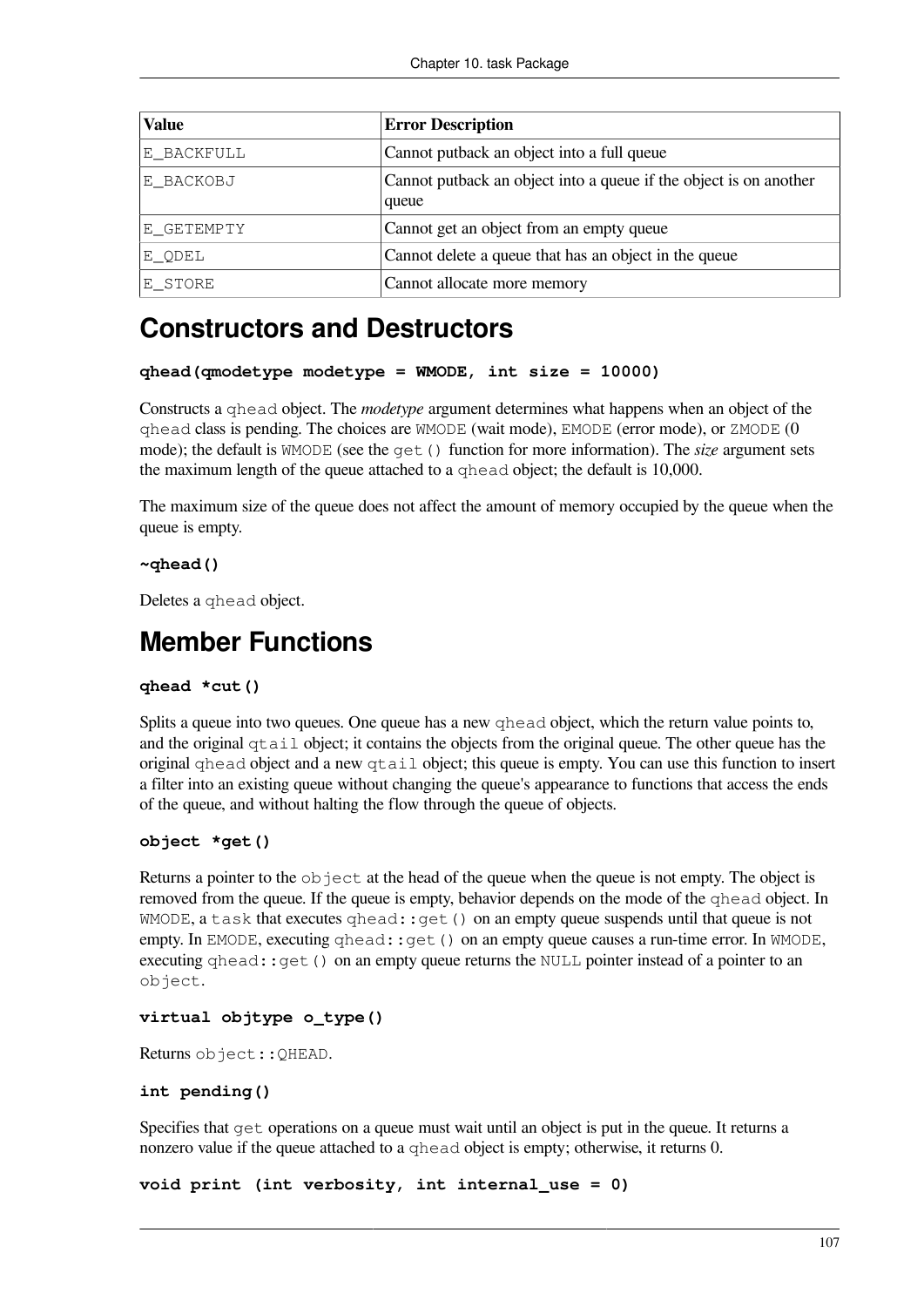Prints a qhead object on cout. The *verbosity* argument specifies the information to be printed. Do not supply a value for the *internal\_use* parameter.

### **int putback(object \*new\_queue\_element)**

Inserts at the head of the queue the object that the *new\_queue\_element* argument points to, and returns a value of 1 on success. This lets the qhead object operate as a stack (hence, the name putback). Space must be available in the queue for it to succeed. Calling qhead::putback() for a full queue causes a run-time error in both EMODE and WMODE and returns NULL in ZMODE.

### **int rdcount()**

Returns the current number of objects in the queue attached to a qhead object.

**int rdmax()**

Returns the maximum length of the queue.

#### **qmodetype rdmode()**

Returns the current mode of a qhead object, which can be EMODE, WMODE, or ZMODE.

```
void setmode(qmodetype modetype)
```
Sets the mode of a qhead object to *modetype*, which can be EMODE, WMODE, or ZMODE.

#### **void setmax(int size)**

Sets *size* as the maximum length of the queue attached to a qhead object. You can set *size* to a number less than the current number of objects of the object class, but that means you cannot put any more objects of the object class on the queue until the length of the queue has been reduced below the limit you set.

### **void splice(qtail \*delete\_tail)**

Forms a single queue by appending a queue attached to a qhead object onto the queue referenced in the argument. Typically, this reverses the action of a previous qhead:: cut() function. The extra qhead and qtail objects are deleted. Waiting tasks resume execution if merging the two creates a nonempty queue (if the task was trying to get) or an empty queue (if the task was trying to put).

### **qtail \*tail()**

Creates a qtail object for the queue attached to a qhead object (if none exists) and returns a pointer to the new qtail object.

# <span id="page-113-0"></span>**qtail class**

qtail class — Abstraction for the tail of a list of items in a first-in, first-out singly linked list.

### **Header**

#include <task.hxx>

### **Alternative Header**

#include <task.h>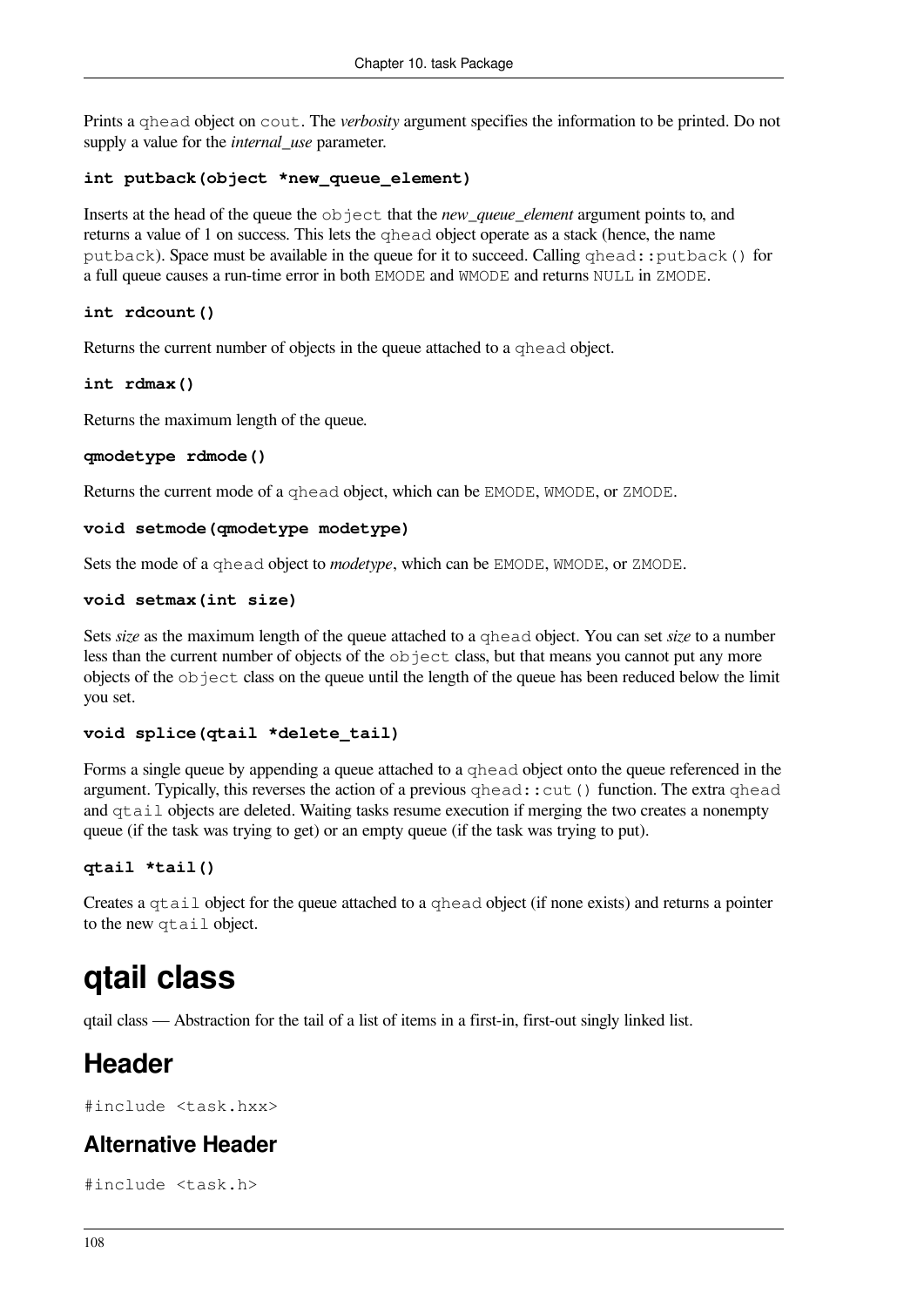### **Declaration**

```
class qtail: public object
{
    friend class qhead;
public:
              qtail(qmodetype modetype = WMODE, int size = 10000);
             ~\simqtail();
    qtail *cut();
    qhead *head();
    int put(object *new_queue_element);
    int rdspace();
    int rdmax();
    qmodetype rdmode();
   void setmode(qmodetype modetype);
   void setmax(int size);
   void splice(qhead *delete_head);
    int pending();
   void print(int verbosity, int internal_use = 0);
    objtype o_type();
```

```
};
```
# **Description**

This class provides facilities for putting objects into a queue. A queue is a data structure with an associated list of objects of the object class, or a class derived from the object class in first-in, first-out order. All access to a queue is through either the attached qhead or qtail object. You create a queue by creating either a qhead or a qtail object. The other end of the queue is created automatically. You can then obtain a pointer to the head with the  $\forall$ tail::head function.

Objects have definitions for when they are ready and pending (not ready). The qtail objects are ready when the queue is not full and pending when the queue is full.

# **Exception Handling**

When a run-time error occurs, the appropriate error code from the following table is passed to the object::task\_error() function:

| <b>Value</b> | <b>Error Description</b>                                          |
|--------------|-------------------------------------------------------------------|
| E_PUTFULL    | Cannot put an object into a full queue                            |
| E PUTOBJ     | Cannot put an object into queue if the object is on another queue |
| E_QDEL       | Cannot delete a queue that has an object in the queue             |
| E STORE      | Cannot allocate more memory                                       |

# **Constructors and Destructors**

```
qtail(qmodetype modetype = WMODE, int size = 10000)
```
Constructs a qtail object. The *modetype* argument specifies the mode (set by the constructor) that controls what happens when an object of the qtail class is pending. The choices are WMODE (wait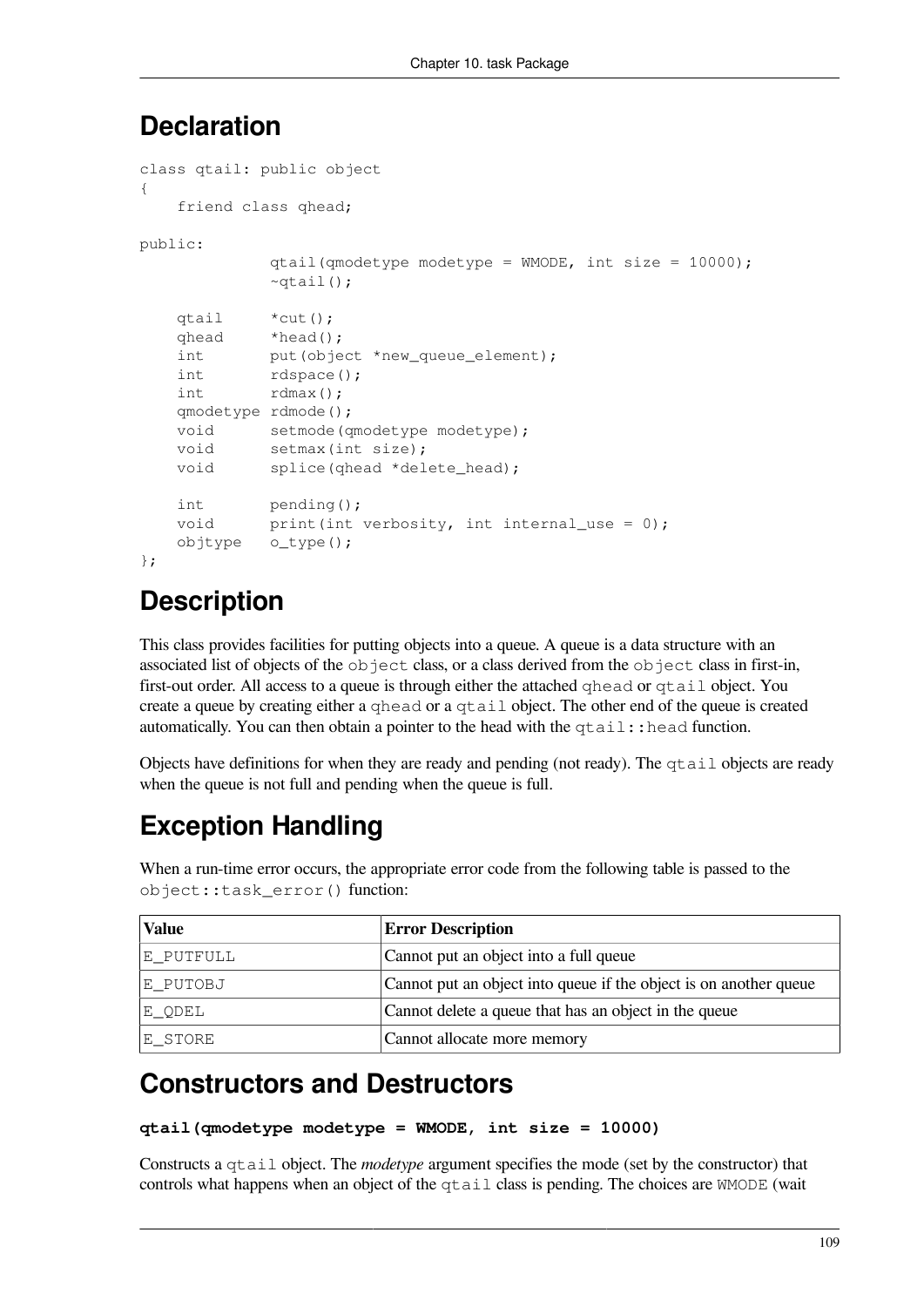mode), EMODE (error mode), or ZMODE (0 mode); WMODE is the default. (See the put() function for more information.) The *size* argument specifies the maximum length of the queue attached to a qhead object; the default is 10,000.

The maximum size of the queue does not affect the amount of memory occupied by the queue when the queue is empty.

### **~qtail()**

Deletes a qtail object.

# **Member Functions**

### **qtail \*cut()**

Splits a queue into two queues. One queue has a new  $\forall$ tail object (to which the return value points) and the original qhead object; it contains the objects from the original queue. The other queue has the original  $\sigma$ tail object and a new  $\sigma$ head object; this queue is empty. You can use this function to insert a filter into an existing queue, without changing the queue's appearance to functions that access the ends of the queue, and without halting the flow through the queue of objects.

### **qhead \*head()**

Creates a qhead object for the queue attached to a qtail object (if none exists) and returns a pointer to the new qhead object.

### **virtual objtype o\_type()**

Returns object::QTAIL.

### **int pending()**

Specifies that get operations on a queue must wait until an object is put in the queue. It returns a nonzero value if the queue is empty; otherwise, it returns 0.

### **virtual void print(int verbosity, int internal\_use = 0)**

Prints a qtail object on cout. The *verbosity* argument specifies the information to be printed. Do not supply a value for the *internal\_use* parameter.

### **int put(object \*new\_queue\_element)**

Adds the object denoted by the *new\_queue\_element* argument to the tail of the queue attached to a qtail object; returns a value of 1 on success. If the queue is full, the behavior depends on the mode of the qtail object. In WMODE, an object of class task that executes qhead::put() on a full queue suspends until that queue is not full. Calling  $qhead$ : put() for a full queue causes a run-time error in EMODE and returns NULL in ZMODE.

### **int rdspace()**

Returns the number of  $\circ$ b ject objects that can be inserted into the queue before it becomes full.

### **int rdmax()**

Returns the maximum length of the queue.

### **qmodetype rdmode()**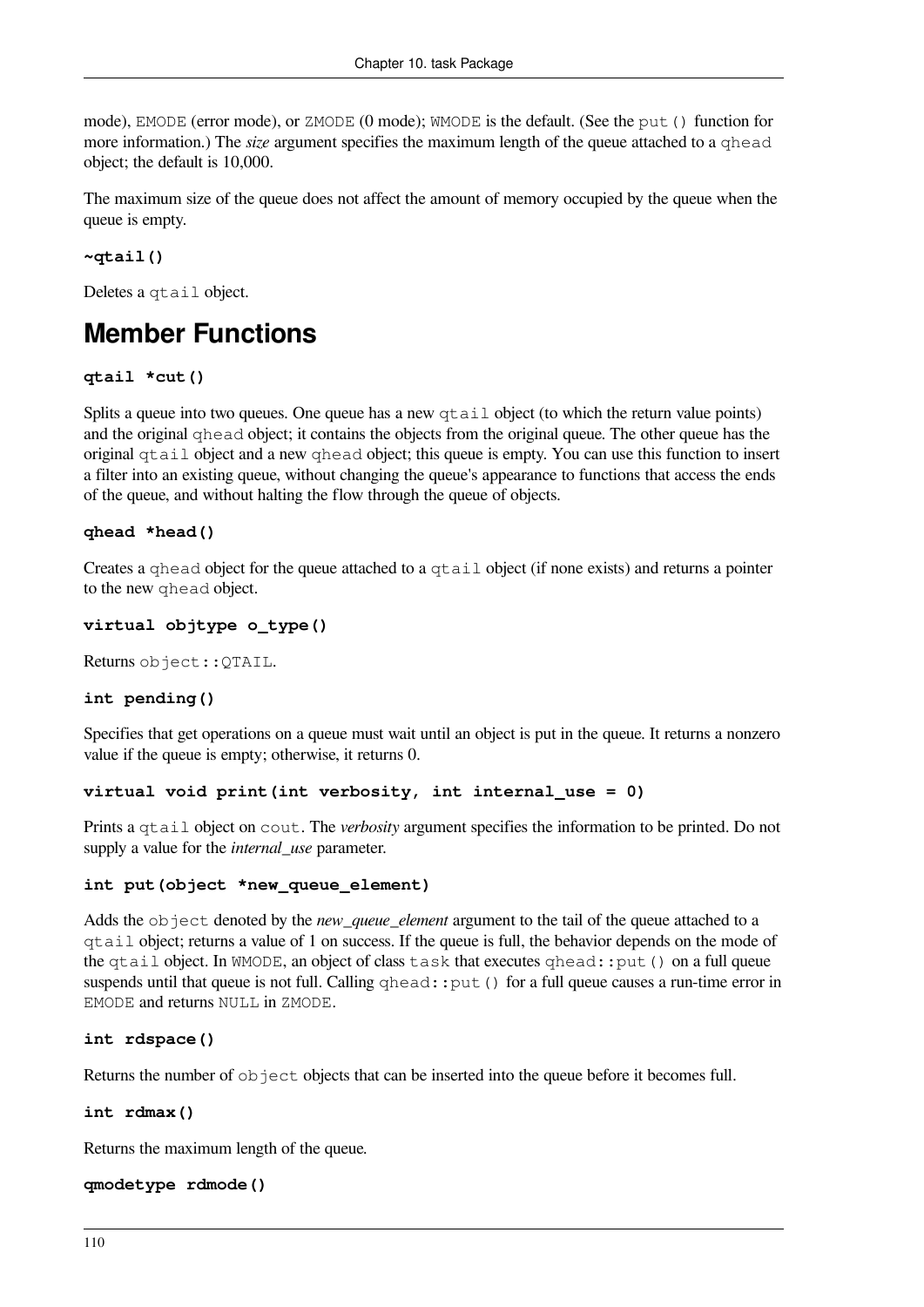Returns the current mode of a qtail object, which can be EMODE, WMODE, or ZMODE.

### **void setmode(qmodetype modetype)**

Sets the mode of a qtail object to *modetype*, which can be EMODE, WMODE, or ZMODE.

#### **void setmax(int size)**

Sets *size* as the maximum length of the queue. You can set *size* to a number less than the current number of objects of the object class, but that means you cannot put any more objects of the object class on the queue until the length of the queue has been reduced below the limit you set.

### **void splice(qhead \*delete\_head)**

Forms a single queue by appending a queue attached to a  $qtail$  onto the queue referenced in the argument. Typically, this reverses the action of a previous  $\forall$ tail:: $cut()$ . The extra  $\forall$ head and qtail objects are deleted. Waiting tasks resume execution if merging the two queues creates a nonempty queue (if the task was trying to get) or an empty queue (if the task was trying to put).

# <span id="page-116-0"></span>**randint class**

randint class — Objects of the randint class generate uniformly distributed random numbers.

## **Header**

```
#include <task.hxx>
```
### **Alternative Header**

#include <task.h>

# **Declaration**

```
class randint
{
public:
            randint(long seed=0);
     int draw();
     float fdraw();
     void seed(long seed);
};
```
# **Description**

Objects of this class generate uniformly distributed random numbers. Each random-number generator object produces a sequence that is independent of other random-number generator objects.

## **Constructor**

### **randint(long seed)**

Constructs an object of the randint class. The *seed* argument is used as the seed and is optional. Different seeds produce different sequences of generated numbers; not all seeds produce useful sequences.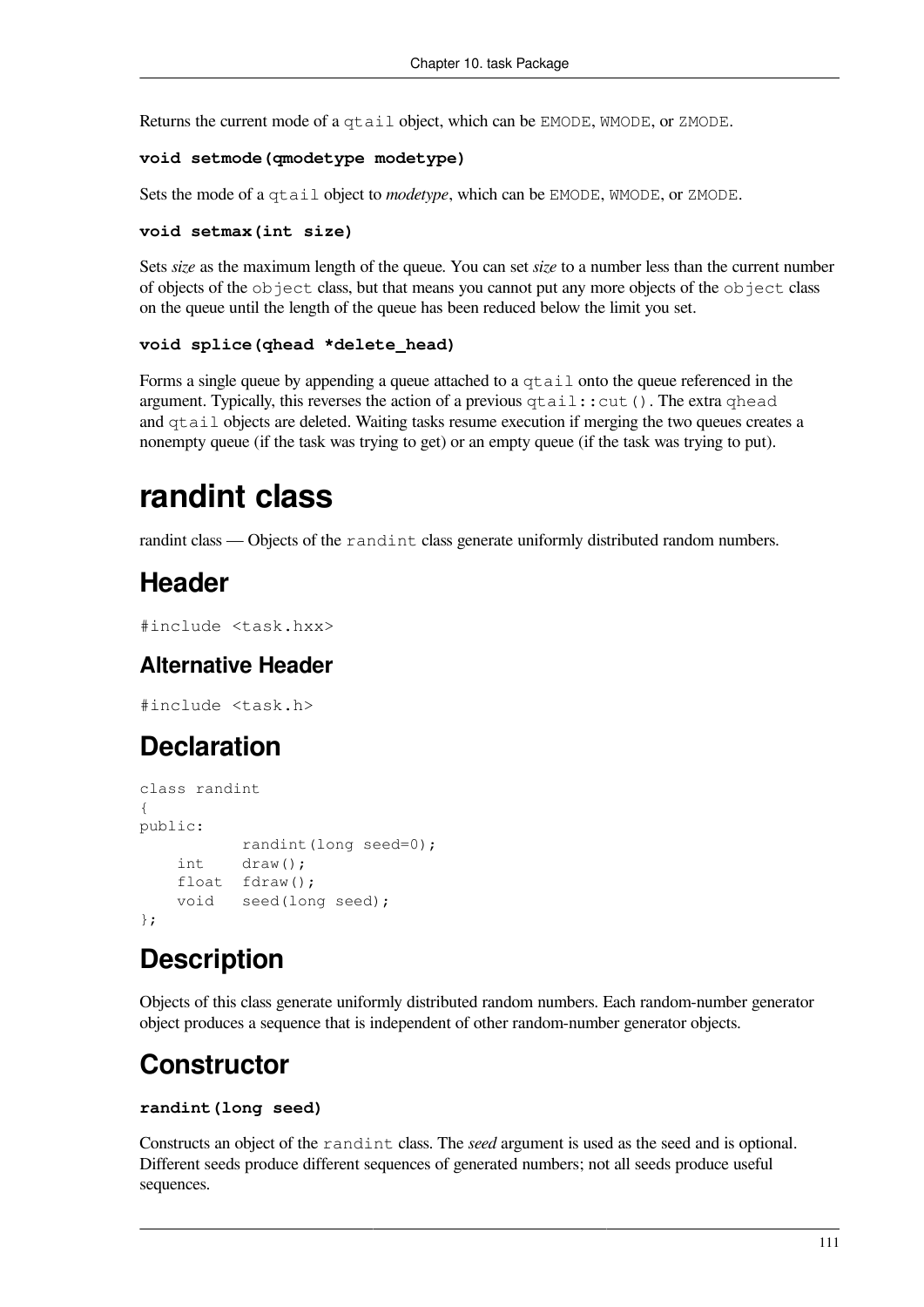# **Member Functions**

### **float fdraw()**

Returns the next random number generated by the object. The number is a floating-point value in the range 0 to 1.

**int draw()**

Returns the next random number generated by the object. The number is an integer value in the range from 0 to RAND MAX, which is defined in the ANSI C header, stdlib.h.

### **void seed(long seed)**

Reinitializes the object with the seed *seed*.

# **Example**

```
extern "C" {
#include <stdlib.h>
}
#include <task.hxx>
#include <iostream.hxx>
main()
  {
      randint gen;
      int i=0;
      float sum;
     for (i=0; i<1000; i++)sum += gen.fdraw();
     cout<<"Average is " << sum/1000. << "\n";
      return EXIT_SUCCESS;
  }
```
This example prints the average of 1000 floating-point random numbers.

# **sched class**

sched class — Responsible for scheduling and for the functionality common to task and timer objects.

## **Header**

```
#include <task.hxx>
```
### **Alternative Header**

#include <task.h>

# **Declaration**

```
class sched: public object
{
```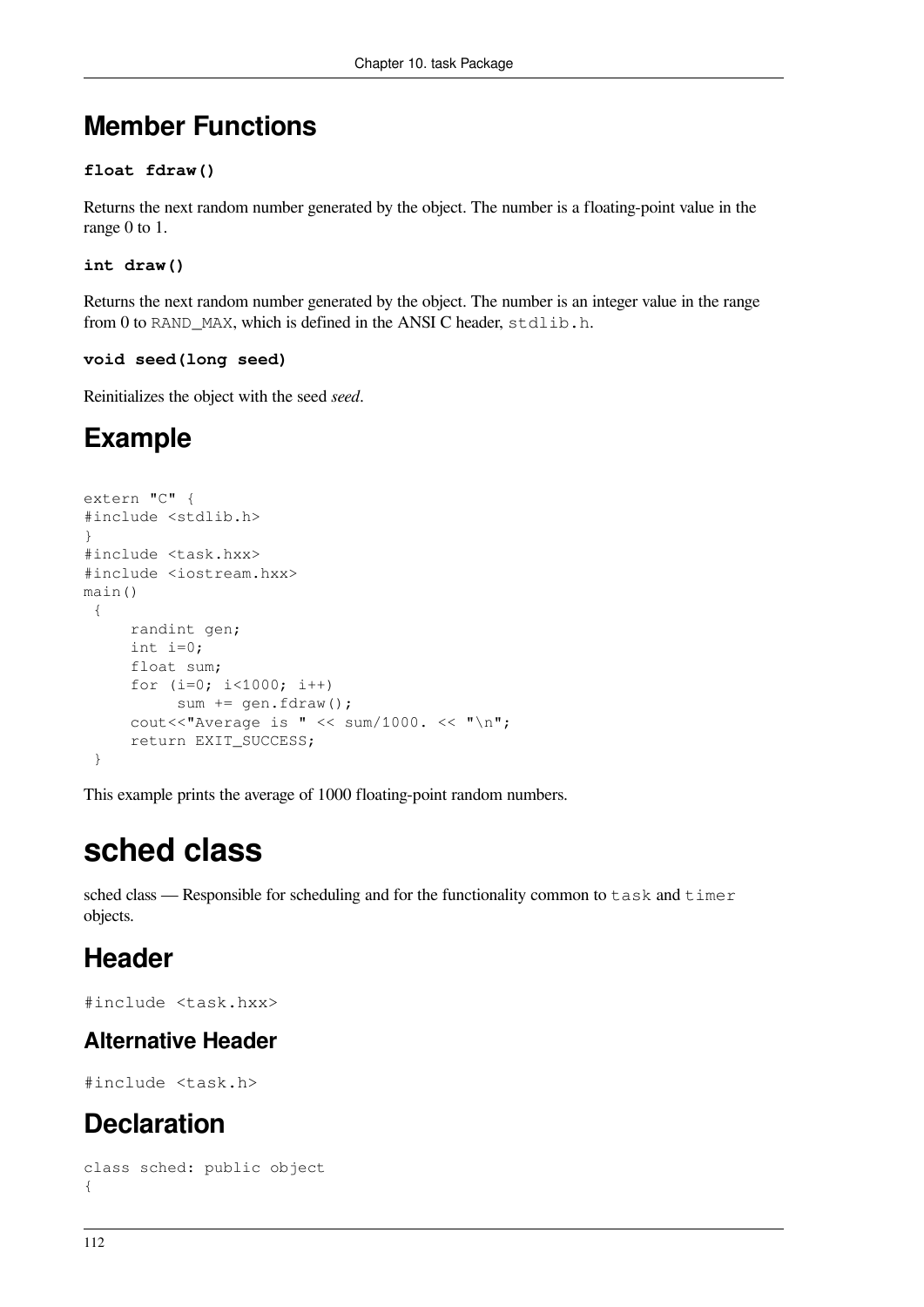```
public:
    enum statetype
    {
       IDLE = 1,RUNNING = 2,
        TERMINATED = 4
    };
protected:
                 sched();
public:
   static task *clock task;
    static PFV exit_fct;
   void cancel(int result);
   int dont wait();
   sched *qet_priority_sched();
    int keep_waiting();
   statetype rdstate();
   long rdtime();
   int result();
    int pending();
   virtual void print(int verbosity, int internal_use = 0);
    virtual void setwho(object *alerter);
   static long get_clock();
   static sched *get_run_chain();
    static int get_exit_status();
    static void set_exit_status(int);
   static void setclock(long);
};
#ifdef CXXL_DEFINE_CLOCK
#define clock (sched::get_clock())
#endif
#define run chain (sched::get run chain())
```
# **Description**

This class provides facilities for checking on the state of a task, manipulating the simulated clock, canceling a task, and checking on the result of a task.

You can create instances of classes derived from the sched class, but you cannot create instances of the sched class itself.

# **Exception Handling**

When a run-time error occurs, the appropriate error code from the following table is passed to the object::task\_error() function:

| <b>Value</b> | <b>Error Description</b>                                   |
|--------------|------------------------------------------------------------|
| IE CLOCKIDLE | Cannot advance the clock when the clock task is RUNNING or |
|              | 'TERMINATED                                                |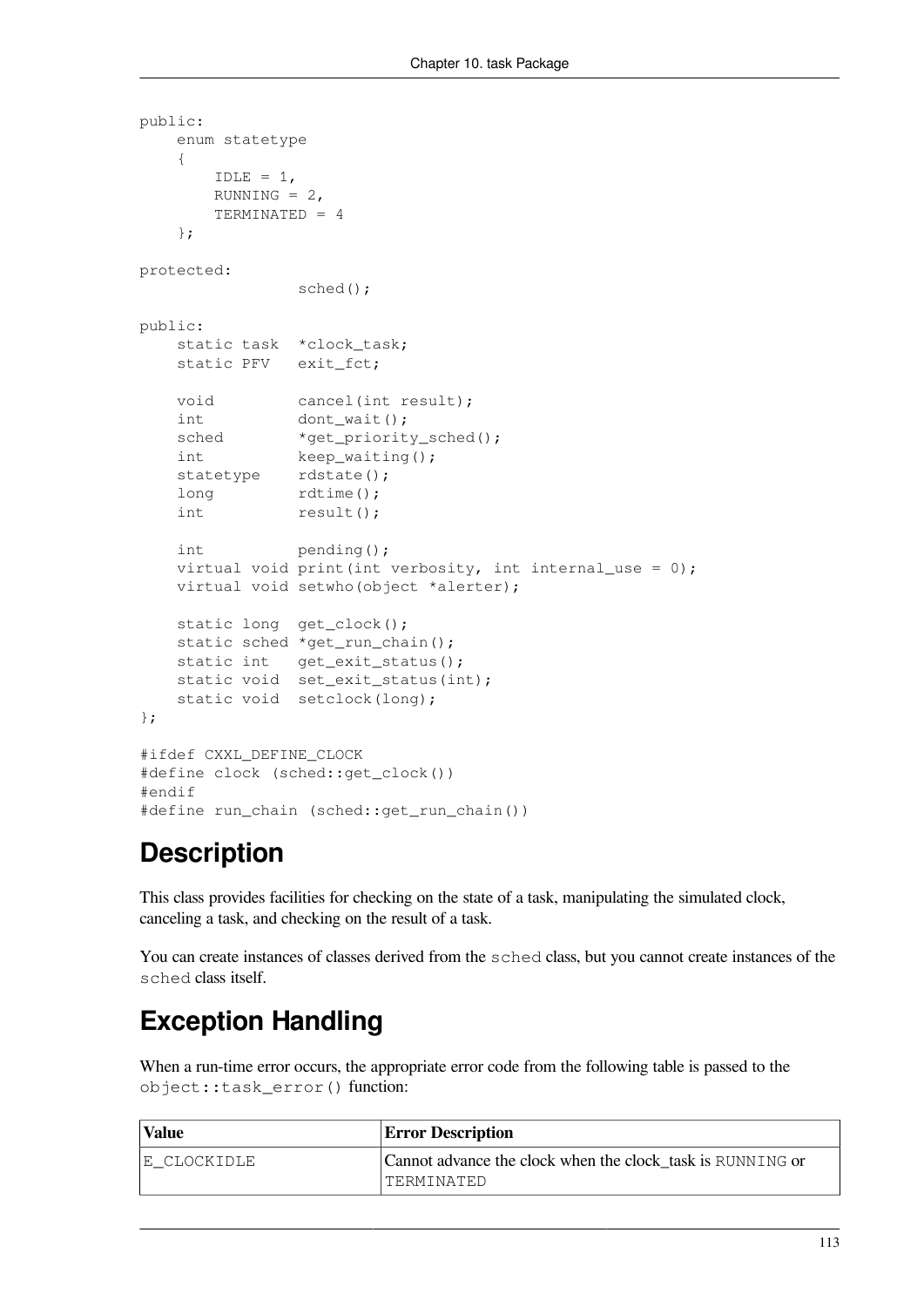| <b>Value</b> | <b>Error Description</b>                                        |
|--------------|-----------------------------------------------------------------|
| E NEGTIME    | Cannot delay a negative amount of time                          |
| E RESOBJ     | Cannot resume a task or timer if it is already on another queue |
| E RESRUN     | Cannot resume a RUNNING task                                    |
| E RESTERM    | Cannot resume a TERMINATED task                                 |
| E_SCHOBJ     | Cannot use class sched other than as a base class               |
| E SCHTIME    | Cannot execute something at a time that has already passed      |
| E SETCLOCK   | Cannot set the clock after it has advanced past 0               |

## **Member Data**

### **static task \*clock\_task**

Points to the task clock if one exists.

### **static PFV exit\_fct**

Points to the exit function if one exists.

### **Constructor**

### **sched()**

Constructs a sched object initialized to the IDLE state and delay 0.

### **Member Functions**

### **void cancel(int result)**

Puts an object into the TERMINATED state without suspending the caller (that is, without invoking the scheduler); sets the result of the object to *result*.

### **int dont\_wait()**

Returns the number of calls to keep\_waiting(), minus the number of calls to the dont\_wait() function, excluding the current call. The return value of this function should equal the number of objects of the object class waiting for external events before the current dont\_wait() call.

### **long get\_clock()**

Returns the value of the clock in simulated time units.

```
int get_exit_status()
```
Returns the exit status of the task program. When a task program terminates successfully (without calling task\_error), the program calls exit(i) where *i* is the value passed by the last caller of sched::set\_exit\_status().

### **sched \*get\_priority\_sched()**

Returns a pointer to a system task's interrupt\_alerter if the system gets an awaited signal. If no interrupt occurs, this function returns 0.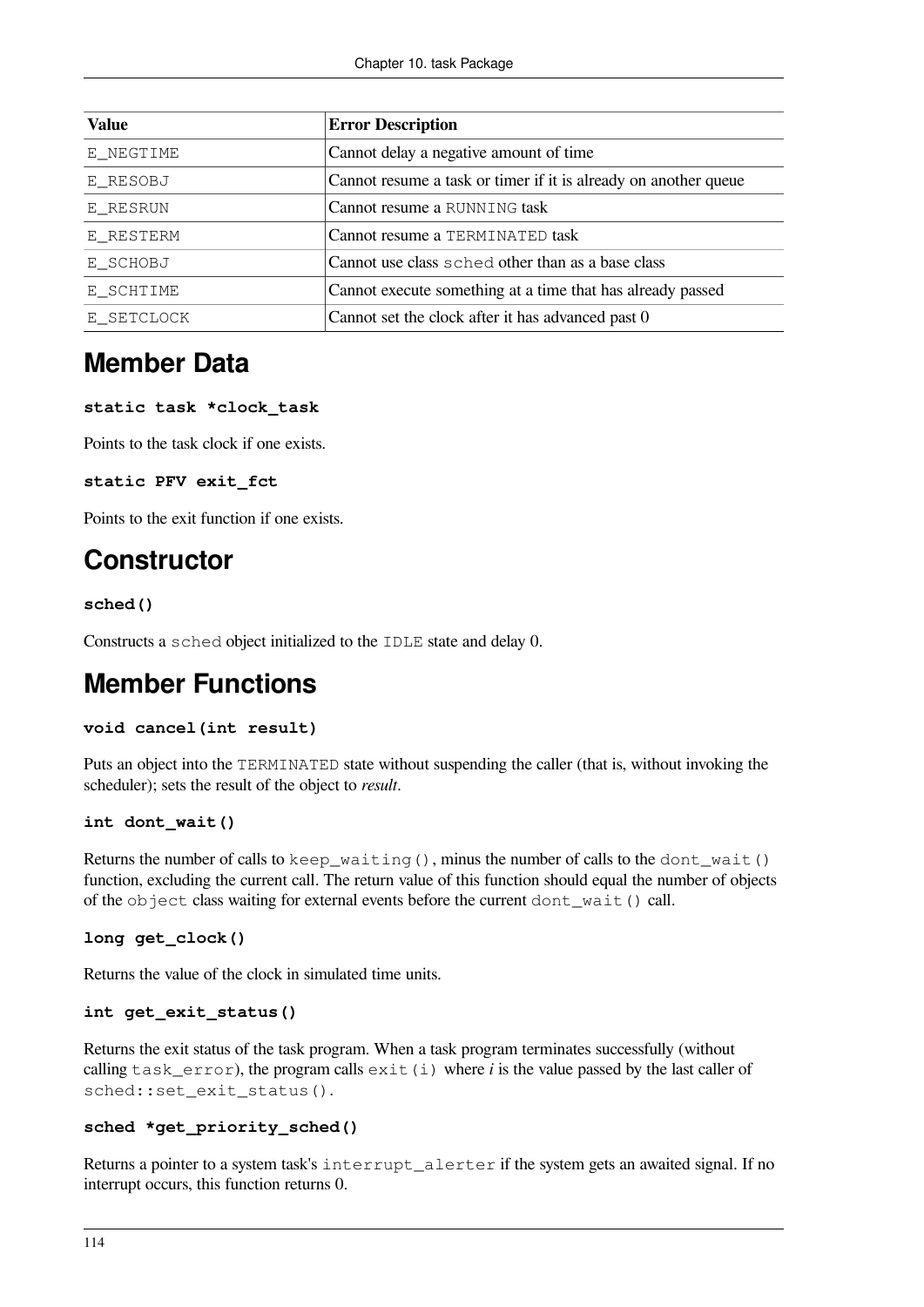### **sched \*get\_run\_chain()**

Returns a pointer to the run chain, the linked list of ready objects belonging to classes derived from the sched class (task and timer objects).

### **int keep\_waiting()**

Keeps the scheduler from exiting when no tasks exist that can be run (an external event could enable an IDLE task to be run). This function should be called when the user program creates an object that waits for an external event. Afterward, when such an object destructs, a call should go to the dont wait() function. The keep waiting() function returns the number of calls (not counting the current call) minus the number of calls to the dont\_wait() function.

### **int pending()**

Returns 0 if the object is in the TERMINATED state; otherwise, it returns a nonzero value.

#### **virtual void print(int verbosity, int internal\_use = 0)**

Prints a sched object on cout. The *verbosity* argument specifies the information to be printed. Do not supply a value for the *internal\_use* parameter.

#### **statetype rdstate()**

Returns the state of the object: RUNNING, IDLE, or TERMINATED.

#### **long rdtime()**

Returns the simulated clock time at which to run the object.

### **int result()**

Returns the result of a sched object (as set by the task::resultis(), task::cancel(), or sched::cancel() function). If the object is not yet TERMINATED, the calling task suspends and waits for the object to terminate. A task calling result () for itself causes a run-time error.

### **void setclock(long new\_clock)**

Initializes the simulated clock to a time specified by the *new\_clock* argument. You can use this function once before the simulated clock has advanced without causing a run-time error. To advance the clock after the initial setting, call the  $\text{task::delay}$  function.

### **void set\_exit\_status(int new\_exit\_status)**

Sets the exit status of the task program. When a task program terminates successfully (without calling task  $error$ ), the program calls  $exit(i)$ , where *i* is the value passed by the last caller of sched::set\_exit\_status().

### **virtual void setwho(object \*alerter)**

Records which object alerted the object. The *alerter* argument should represent a pointer to the object that caused the task package to alert the sched.

### **Macros**

The VSI C++ Class Library Class Library supplies the following macros for compatibility with older VSI C++ Class Library implementations: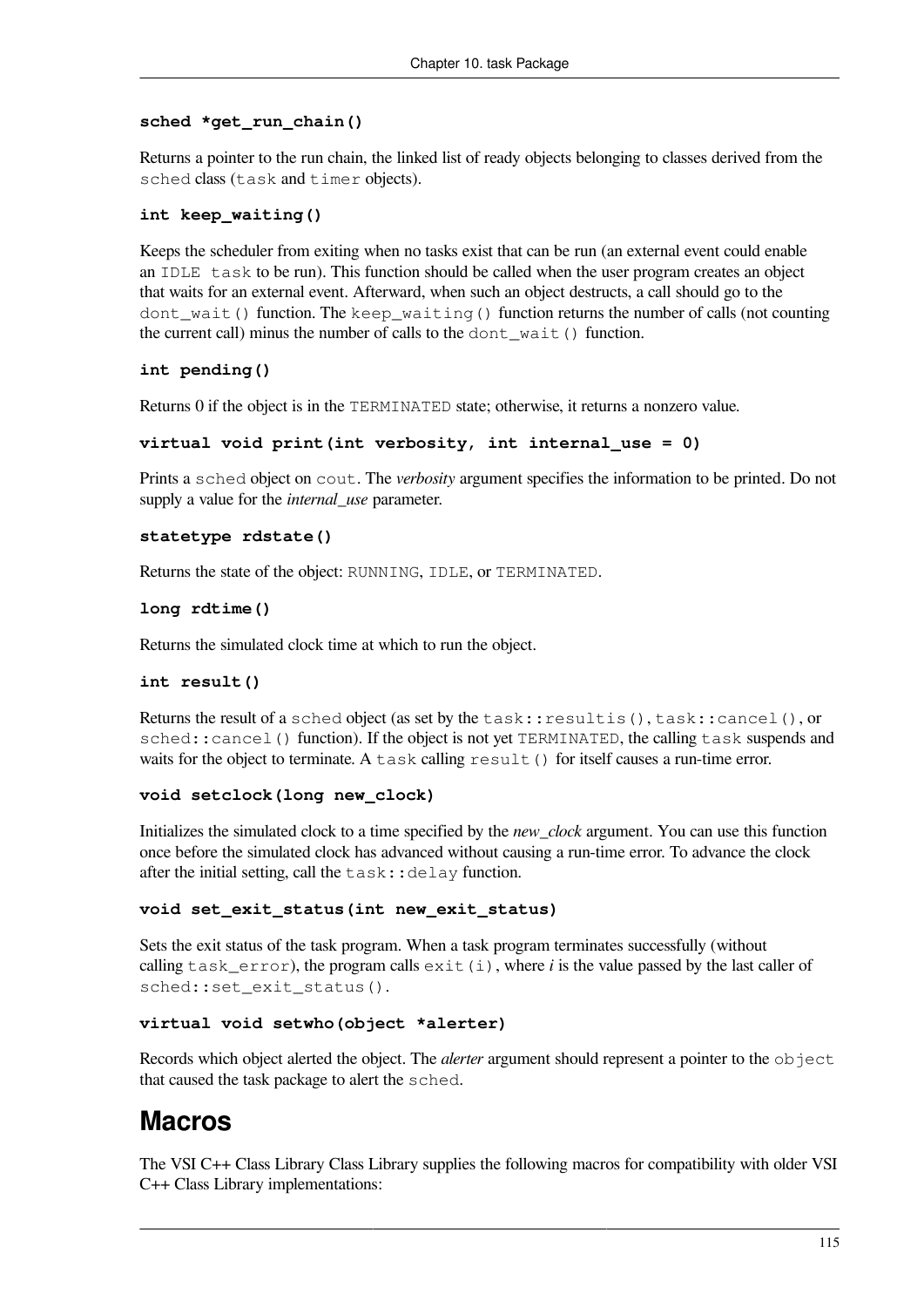### **clock**

Calls sched::get\_clock(). For this macro to be defined, you must define CXXL\_DEFINE\_CLOCK on the command line when invoking the compiler, or in your source code before including the task package header.

### **run\_chain**

```
Calls sched::get_run_chain().
```
# **task class**

task class — Serves as the basis for coroutines.

## **Header**

#include <task.hxx>

### **Alternative Header**

#include <task.h>

## **Declaration**

```
class task: public sched
{
public:
    enum modetype
    {
       DEDICATED = 1,
      SHARED = 2 };
protected:
                task(char *name = (char *)NULL,
                   modetype mode = DEFAULT_MODE, int stacksize = 0);
public:
    task *t_next;
   char *_{t\_name};
                 ~task();
   void cancel(int);
   void delay(long);
   long preempt();
   void resultis(int);
   void setwho(object *);
   void sleep(object *object_waiting_for = (object *)NULL);
   void wait(object *);
   int waitlist(object * ...);
   int waitvec(object **);
    object *who_alerted_me();
   virtual void print(int verbosity, int internal_use = 0);
    virtual objtype o_type();
```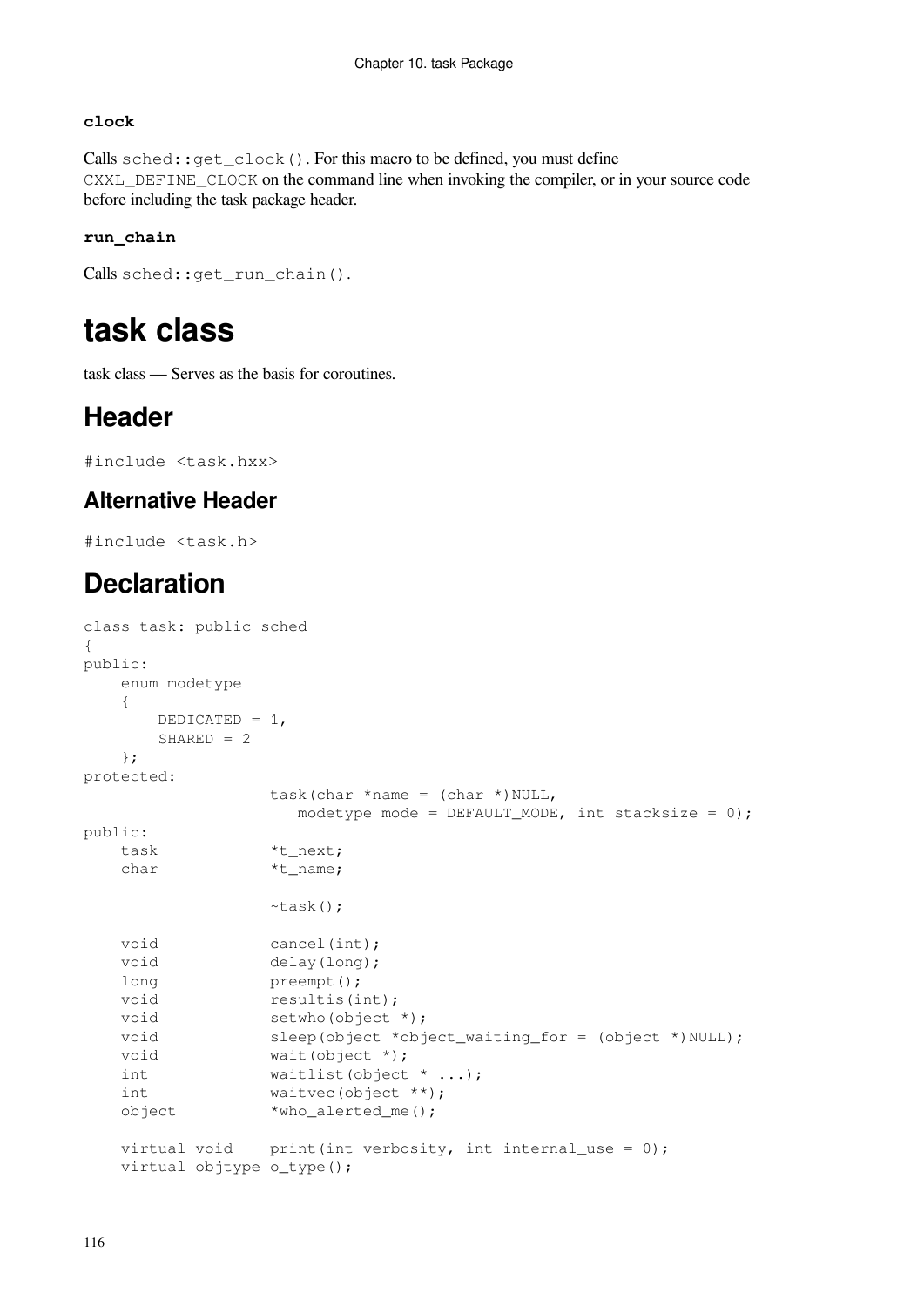```
static task *get_task_chain();
```

```
};
```
# **Description**

This class is used only as a base class; all coroutine classes are derived from it. All work for an object of a given coroutine type occurs within the constructor for that type. The coroutine class must be exactly one level of derivation from the task class. When the object is created, the constructor takes control and runs until halted by one of the following functions: wait(), waitlist(), waitvec(), sleep(), or resultis().

When a task executes a blocking function on an  $\circ$ b ject that is ready, the operation succeeds immediately and the task continues running; if the object is pending, the task waits. Control then returns to the scheduler, which selects the next  $\text{task}$  from the ready list or run chain. When a pending object becomes ready, the system puts any  $\text{task}$  waiting for that object back on the run chain.

| RUNNING    | Running or ready to run                                                    |
|------------|----------------------------------------------------------------------------|
| IDLE       | Waiting for a pending object                                               |
| TERMINATED | Completed; not able to resume running (but you can retrieve the<br>result) |

A task can be in one of the following states:

# **Exception Handling**

When a run-time error occurs, the appropriate error code from the following table is passed to the object::task\_error() function:

| <b>Value</b>      | <b>Error Description</b>                                                  |
|-------------------|---------------------------------------------------------------------------|
| E RESULT          | Cannot call result () on thistask                                         |
| E STACK           | Cannot extend stack                                                       |
| E STORE           | Cannot allocate more memory                                               |
| E TASKDEL         | Cannot delete a task that is IDLE or RUNNING                              |
| E_TASKMODE        | Cannot create a task with a mode other than DEDICATED or<br><b>SHARED</b> |
| E_TASKNAMEOVERRUN | Internal error: data overrun when building default task name              |
| E TASKPRE         | Cannot preempt a task that is IDLE or TERMINATED                          |
| E WAIT            | Cannot call wait () on thistask                                           |

## **Member Data**

### **task \*t\_next**

Points to the text task on the chain of all  $\text{task}$  objects; it is equal to NULL if there are no more tasks.

### **char \*t\_name**

Points to the null-terminated task name passed to the constructor. If no name was passed to the constructor, then the constructor creates a unique name (and *t\_name* points to it). If the constructor created the name, then the destructor deletes the name.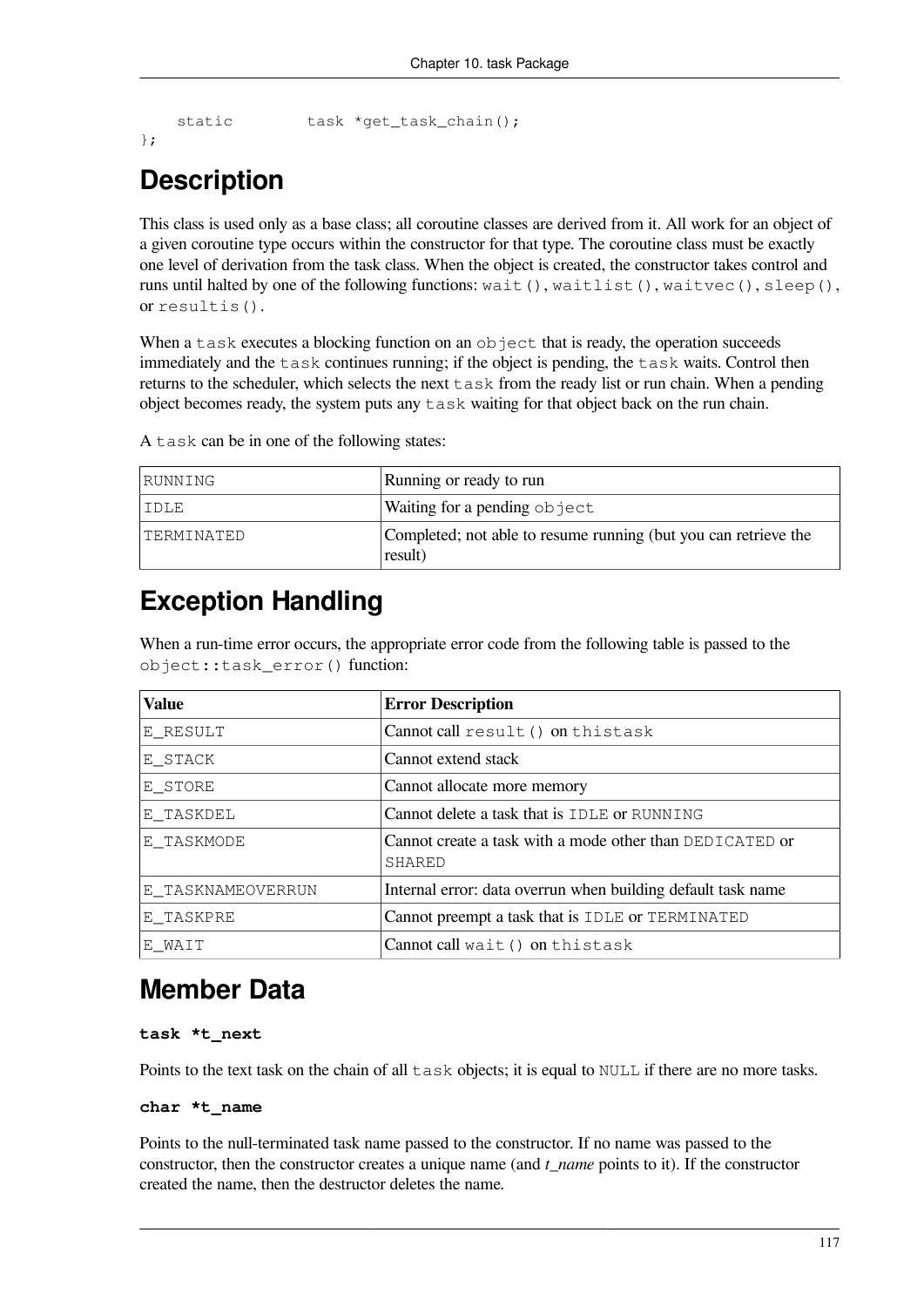## **Constructors and Destructors**

```
task(char *name = (char *)NULL, modetype mode = DEFAULT_MODE, int
stacksize = 0)
```
Constructs a task object. All three arguments are optional and have default values. If you supply a character pointer, *name* is used as the task object's name. The argument *mode* must be DEDICATED or SHARED (or omitted) but only DEDICATED is implemented; thus, the *mode* argument has no effect. The argument *stacksize* specifies the minimum size of the task object's stack. By default, the stack size is the same as the default for the underlying thread system.

### **Note**

With DEDICATED stacks, the addresses of parameters to a constructor derived from the task class change. This change occurs between the time when the base class  $(\text{task})$  constructor is called by the derived class constructor and when the first statement in the derived class constructor begins executing.

Constructors for the task class and the classes derived from the task class cannot be inlined. These classes perform actions that start up a child task (in a new thread) and then resume execution of the parent task.

### **~task()**

Deletes an object of the task class. It deletes the task name if the constructor created the name.

## **Member Functions**

### **void cancel(int result)**

Puts a task object into the TERMINATED state without suspending the calling task (that is, without invoking the scheduler); sets the result of the object to *result*.

### **void delay(long delay)**

Suspends a task object for the time specified by *delay*. A delayed task is in the RUNNING state. The task object resumes at the current time on the system clock, plus the time specified by *delay*. Only calling delay(), or waiting for a timer, advances the clock.

### **task \*get\_task\_chain()**

Returns a pointer to the first task on the list of all task objects linked by  $next\_t$  pointers.

### **virtual objtype o\_type()**

Returns object::TASK.

### **long preempt()**

Suspends a RUNNING object of the task class making it IDLE. Returns the number of time units left in the task's delay. Calling this function for an IDLE or TERMINATED task causes a run-time error.

### **virtual void print(int verbosity, int internal\_use = 0)**

Prints a task object on cout. The *verbosity* argument specifies the information to be printed. Do not supply a value for the *internal\_use* parameter.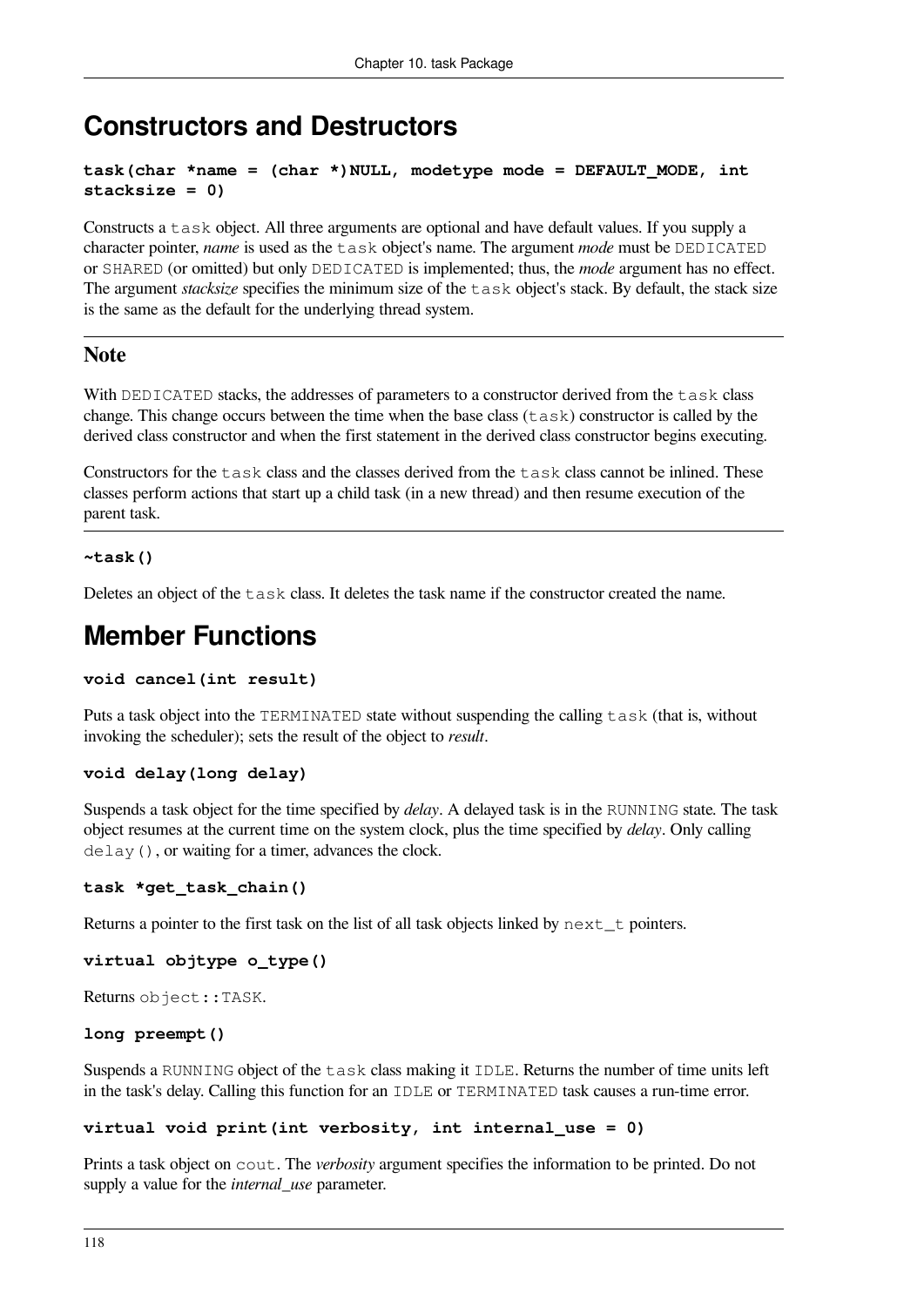### **void resultis(int result)**

Sets the return value of a task object to be the value of *result*; it puts the task object in the TERMINATED state. To examine the result, call the sched:: result() function. The constructor for a class derived from task must not return by any of the following actions:

- Executing a return statement
- Throwing an exception
- Not catching an exception thrown by a subroutine

The end of a constructor for a class derived from the task class and the main function must call the resultis() function. A task is pending until its stage changes to TERMINATED. For more information, see sched::pending().

### **void setwho(object \*alerter)**

Keeps track of which object alerted the object. The *alerter* argument should represent a pointer to the object that caused the task package to alert the task.

### **void sleep(object \*object\_waiting\_for)**

Suspends a task object unconditionally (that is, it puts the task object in the IDLE state). The argument *object* waiting for is optional; if it is pointing to a pending object, the object remembers the task. When the object is no longer pending, the task is rescheduled. If you do not supply an argument, the event that causes the task object to resume remains unspecified.

### **void wait(object \*object\_waiting\_for)**

Suspends a task object (it puts the task object in the IDLE state) until that object is ready, if *object\_waiting\_for* points to an object that is pending. If *object\_waiting\_for* points to an object that is ready (not pending), then  $\text{task:}:$  wait does not suspend the  $\text{task}$  object.

### **int waitlist(object \*first\_object\_waiting\_for ...)**

Suspends a task object to wait for one of a list of objects to become ready. The waitlist() function takes a list of  $\circ$ b ject pointers linked by  $\circ$ \_next and terminated by a NULL argument. If any of the arguments point to a ready object, then the task object is not suspended. When one of the objects pointed to in the argument list is ready, waitlist() returns the position in the list of the object that caused the return; position numbering starts at 0.

### **int waitvec(object \*\*object\_waiting\_for\_vector)**

Differs from  $width()$  only in that  $width$   $width$   $vertex()$  takes as an argument the address of a vector holding a list of pointers to objects and terminating NULL. When one of the objects pointed to in the argument vector is ready, waitvec() returns the position in a vector of the object that caused the return; position numbering starts at 0.

### **object \*who\_alerted\_me()**

Returns a pointer to the  $\circ$ b ject whose state change, from pending to ready, caused a task to be put back on the run chain (put in the RUNNING state).

# **Example**

```
long t = sched::get_clock;
```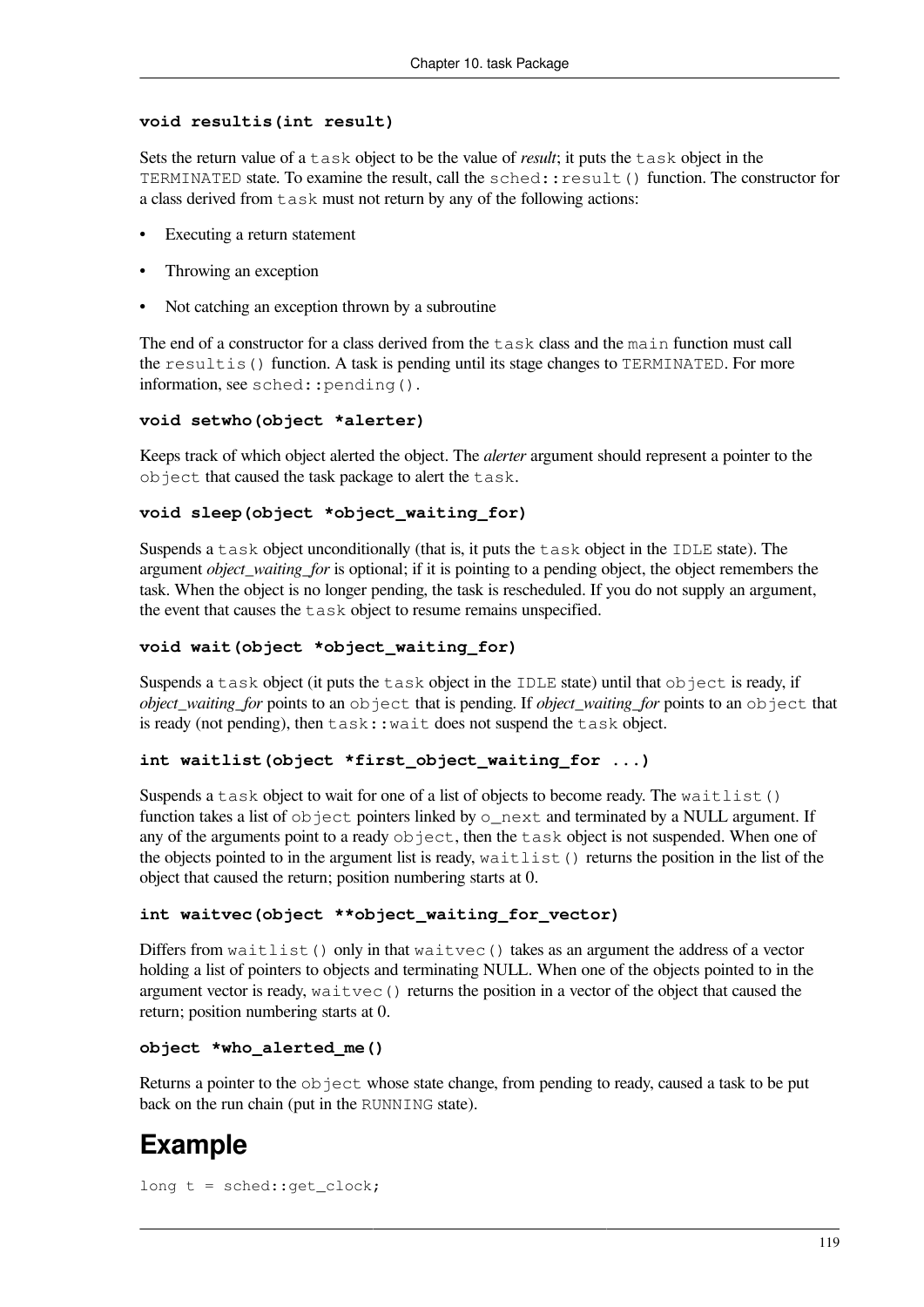delay(10000);

Delays a task so that it resumes executing at *t*+10,000.

# **timer class**

timer class — A timer delays for a specified amount of simulated time.

### **Header**

#include <task.hxx>

### **Alternative Header**

#include <task.h>

## **Declaration**

```
class timer: public sched
{
public:
                   timer(long delay);
                   ~timer();
   void reset(long delay);
   void setwho(object *alerter);
   virtual void print(int verbosity, int internal_use = 0);
    virtual objtype o_type();
};
```
# **Description**

Objects of this class are timers. When a timer is created its state is RUNNING, and it is scheduled to change its state to TERMINATED after a specified number of time units. When the timer becomes TERMINATED, tasks waiting for it are scheduled to resume execution.

# **Exception Handling**

When a run-time error occurs, the following error code is passed to the  $object:$ : task  $error()$ function:

| <i><b>Value</b></i> | <b>Error Description</b>                      |
|---------------------|-----------------------------------------------|
| E TIMERDEL          | Cannot delete a timer that is IDLE or RUNNING |

## **Constructors and Destructors**

### **timer(long delay)**

Constructs an object of the timer class and schedules it for *delay* time units after the current clock time.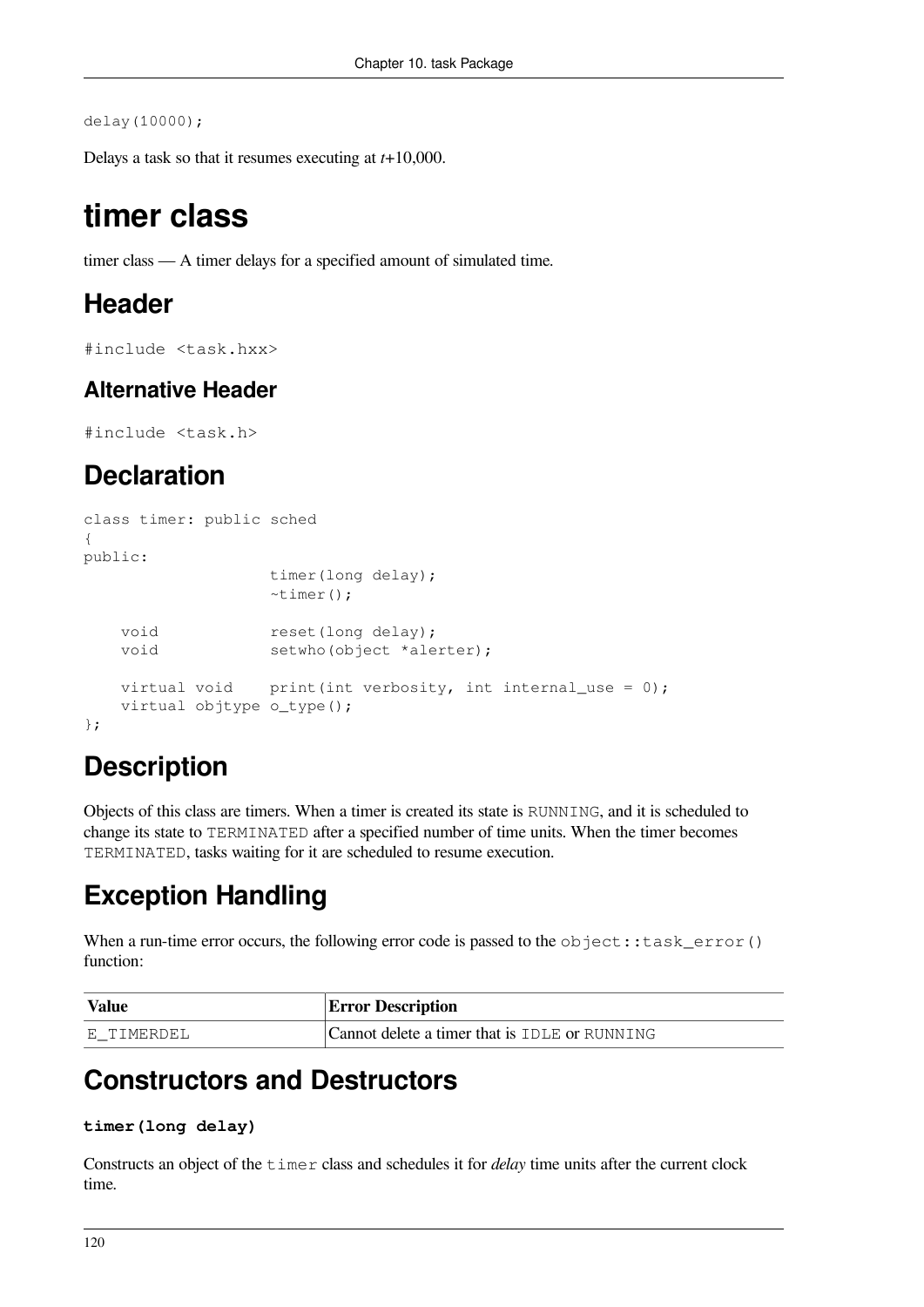#### **~timer()**

Deletes an object of the timer class; the timer's state must be TERMINATED.

### **Member Functions**

```
virtual objtype o_type()
```
Returns object::TIMER.

```
virtual void print(int verbosity, int internal_use = 0)
```
Prints a timer object on cout. The *verbosity* argument specifies the information to be printed. Do not supply a value for the *internal\_use* parameter.

#### **void reset(long delay)**

Sets the state of the timer to RUNNING (even if it was TERMINATED) and reschedules it to terminate after the specified delay from the current simulated time.

#### **void setwho(object \*alerter)**

Returns NULL.

# **Example**

```
extern "C" {
#include <stdlib.h>
}
#include <task.hxx>
#include <iostream.hxx>
class DelayTask: public task
{
public:
     DelayTask(char *, long);
};
// This task just does a delay, much like a timer.
DelayTask::DelayTask(char *task_name, long delay_length):
            task(task_name)
{
     cout << "at beginning of DelayTask, clock is "
         \lt\lt sched::get clock() \lt\lt "\n";
     delay(delay_length);
     cout << "at end of DelayTask, clock is "
          << sched::get_clock() << "\n";
     thistask->resultis(0);
}
int main()
{
     cout << "at beginning of main\n";
     cout << "creating task\n";
     DelayTask delay_task1("delay_task1", 100);
```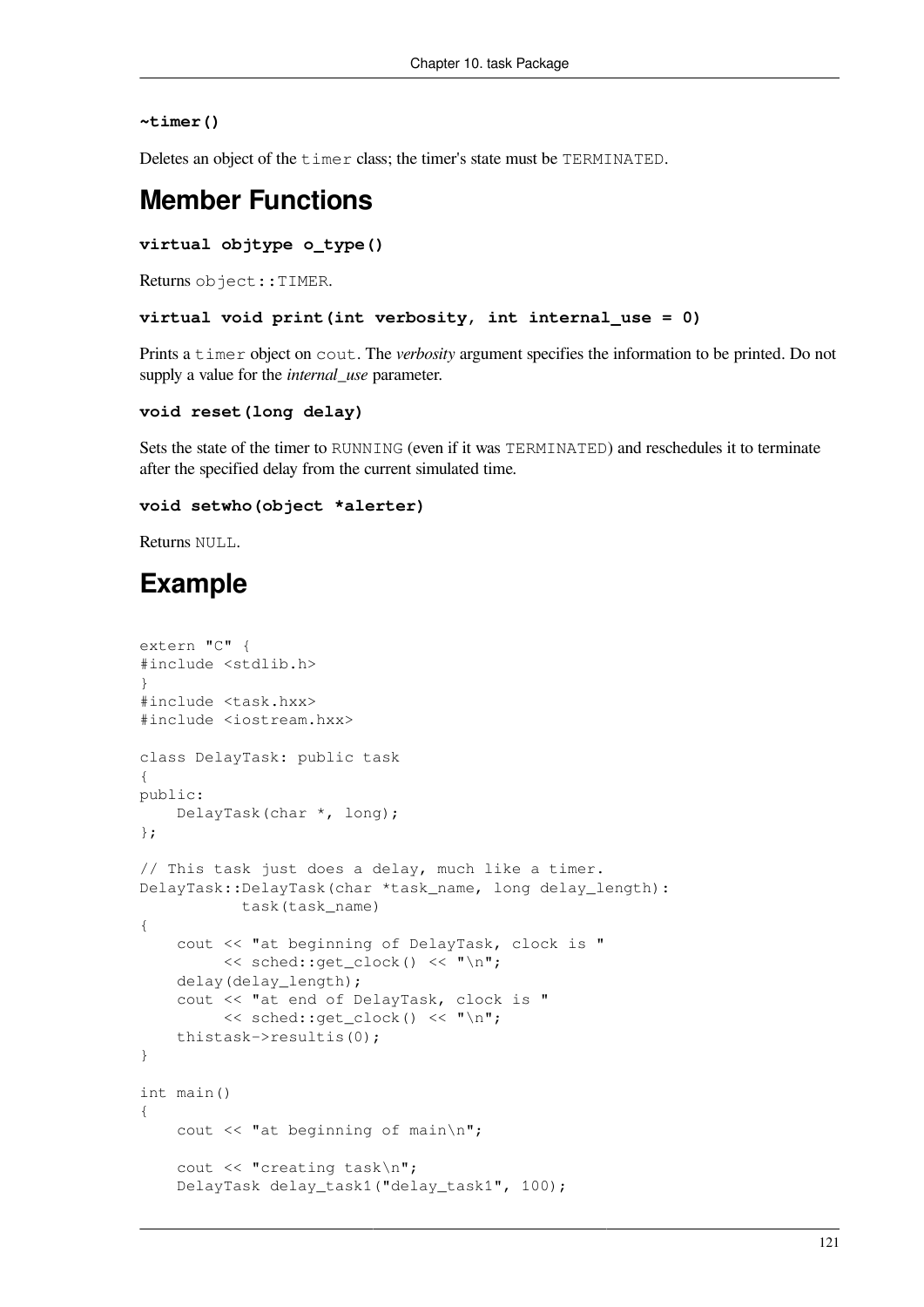```
 cout << "creating timer\n";
timer *pt1 = new timer(10);
 cout << "waiting for timer\n";
 thistask->wait(pt1);
 cout << "clock is " << sched::get_clock() << "\n";
cout << "resetting timer\n";
pt1->reset(1000);cout << "waiting for timer\n";
 thistask->wait(pt1);
 cout << "clock is " << sched::get_clock() << "\n";
cout << "at end of main\n";
 thistask->resultis(0);
 return EXIT_SUCCESS;
```
This code generates the following output:

}

```
at beginning of main
creating task
at beginning of DelayTask, clock is 0
creating timer
waiting for timer
clock is 10
resetting timer
waiting for timer
at end of DelayTask, clock is 100
clock is 1010
at end of main
```
# **urand class**

urand class — Objects of the urand class generate uniformly distributed random integers within a given range from a low to a high value.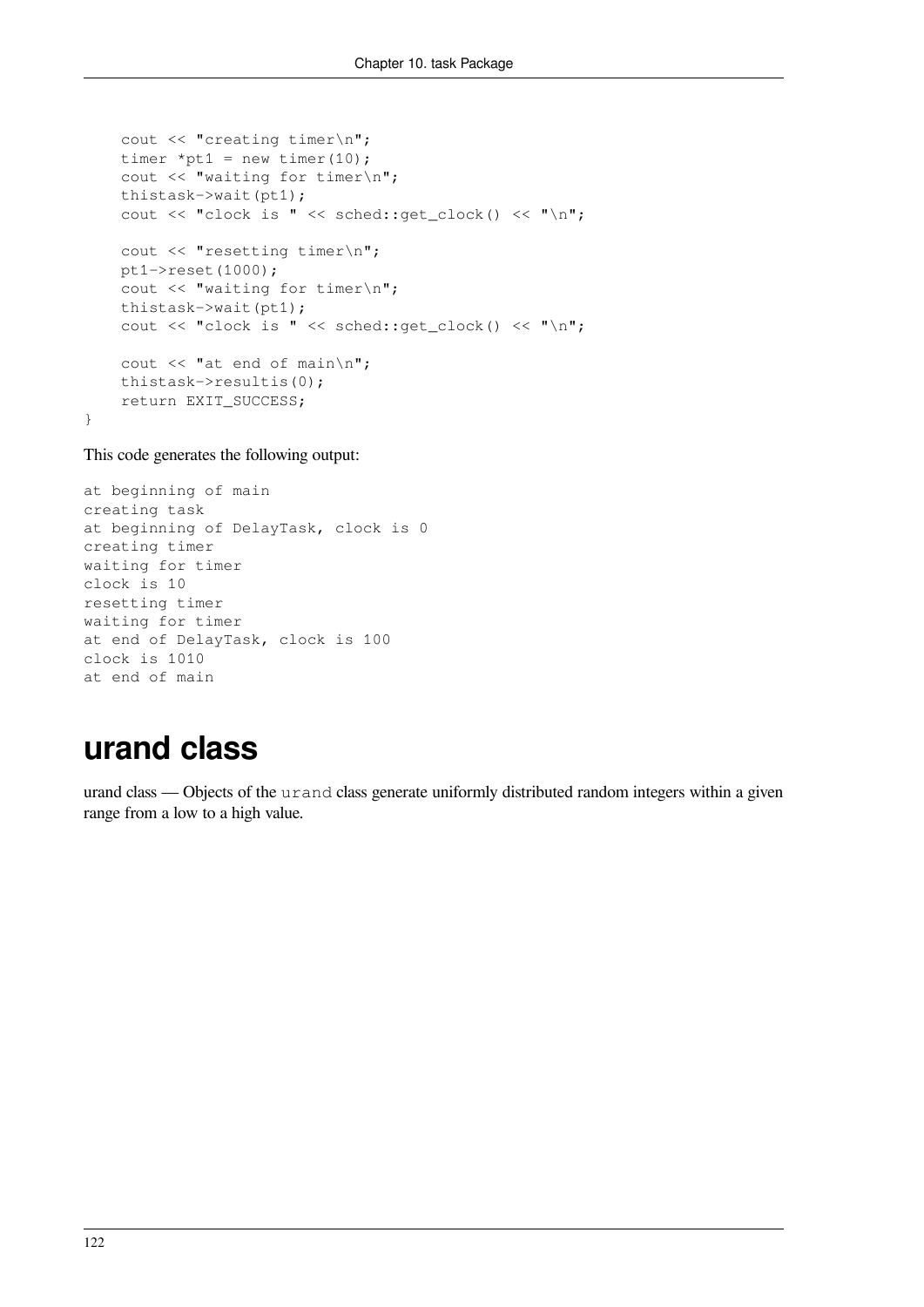# **Header**

#include <task.hxx>

### **Alternative Header**

#include <task.h>

# **Declaration**

```
class urand: public randint
{
public:
    int low;
     int high;
         urand(int arg_low, int arg_high);
     int draw();
};
```
# **Data Members**

### **int low**

Is the lower bound of the range of generated random numbers.

### **int high**

Is the upper bound of the range of generated random numbers.

## **Constructor**

### **urand(int arg\_low, int arg\_high)**

Constructs an object of the urand class. Generated random numbers are uniformly distributed from *arg\_low* to *arg\_high*.

# **Member Function**

### **int draw()**

Returns the next random integer generated by the object.

# **See Also**

[randint](#page-116-0) class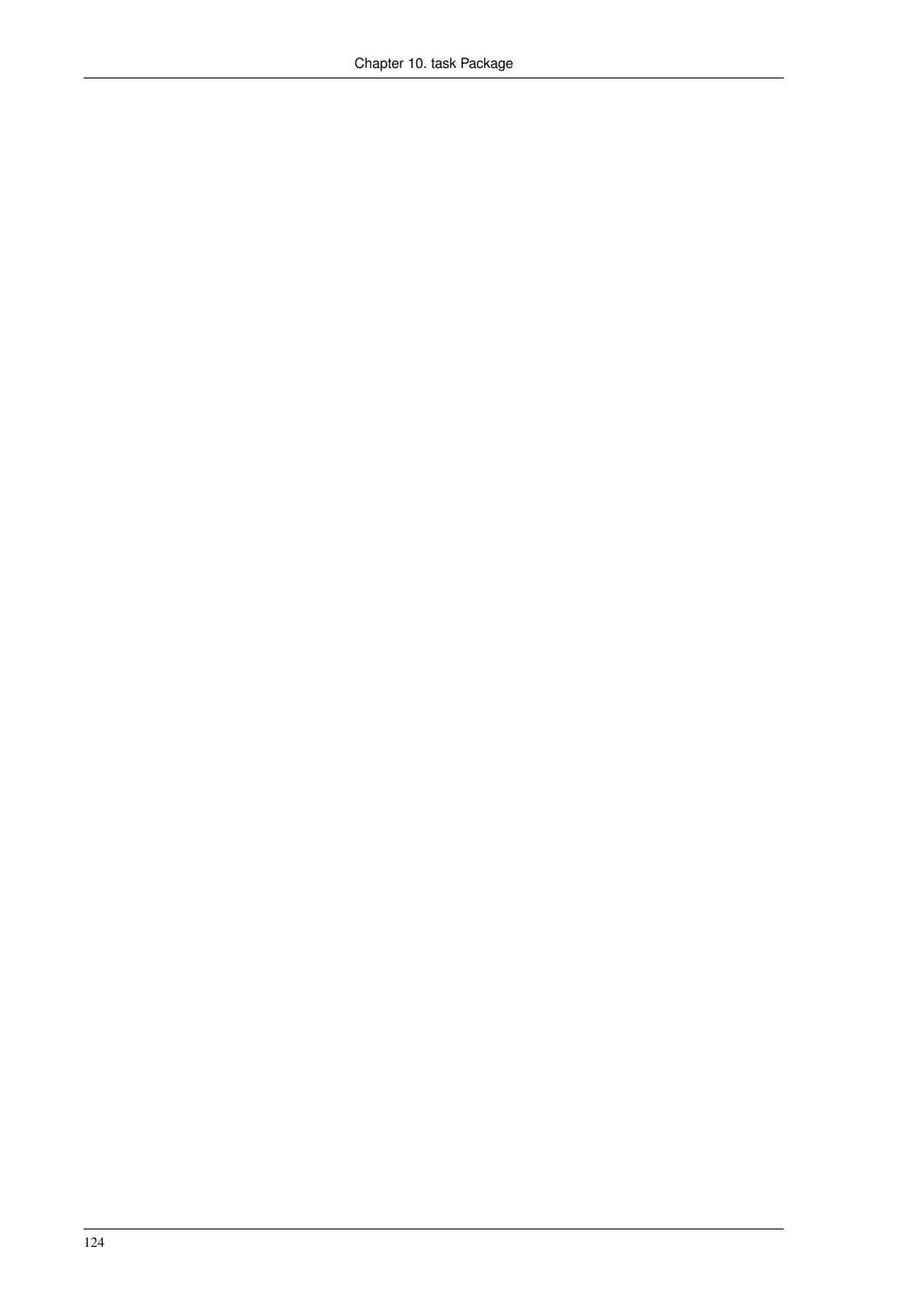# **Chapter 11. vector Package**

The vector package provides ways to define vectors or stacks of objects of any type by using the macro expansion capability of the VSI C++ preprocessor.

To declare a generic vector:

1. Include the header  $\leq$ vector.hxx $\geq$  in your program and declare the vector class as follows:

```
declare(vector, TYPE)
```
*TYPE* may be any valid VSI C++ type name. Make sure you define the declare macro in every file that references this new vector data type.

2. Expand the implementation of all function bodies as follows:

```
implement(vector, TYPE)
```
This implement macro must appear once in a program.

3. Declare objects of type vector and *TYPE* and use the index operator to reference these objects. The following is an example of declaration and referencing:

```
class MyType {/*...*/};
declare(vector,MyType)
implement(vector,MyType)
vector(MyType) vec1(100), vec2(5);
MyType x,y;
//…
if(vec2[4] == y) vec1[98] = x;
```
The *TYPE* parameter must be an identifier. If it is not a class name, a fundamental type, or a type name, create a name for the type using a typedef declaration. For example:

```
typedef char *PCHAR;
declare(vector, PCHAR)
implement(vector, PCHAR)
implement(vector, PCHAR)
void f()
{
    vector(PCHAR) ptrvec(10);
    char *_{p} = "Text";
    ptrvec[0] = p; // ...
}
```
# **Thread Safety**

The generation of error messages within the vector package is not thread safe; the package relies on static members to handle the current error message and there is no synchronization between threads. If this creates a problem for your application, VSI recommends that you define a single Mutex object to synchronize all use of the vector package. For more information on synchronizing access to user-defined objects, see [Chapter](#page-86-0) 6.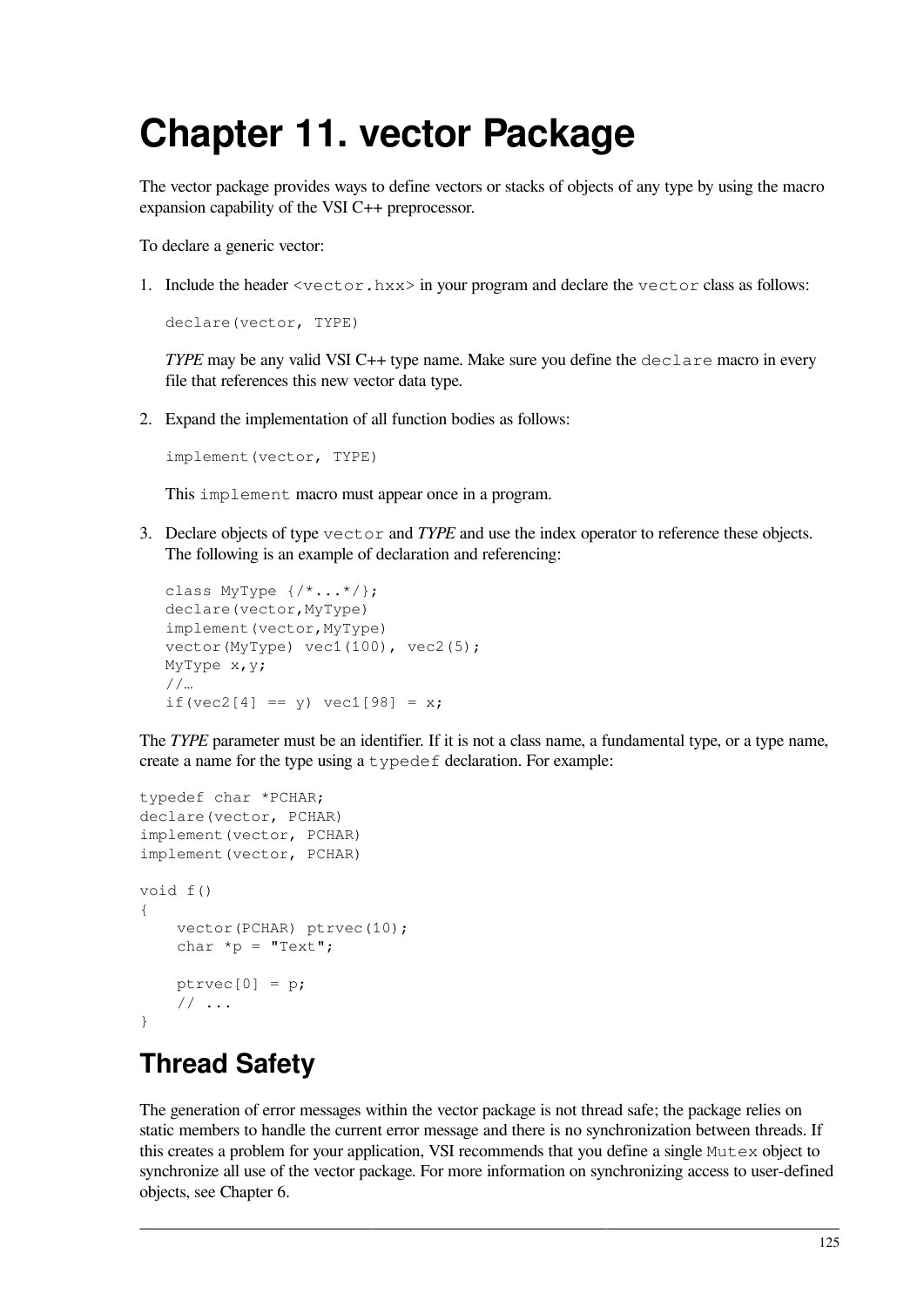# **stack(TYPE) class**

stack(TYPE) class — Provides a generic (parameterized) data abstraction for a fixed-sized stack of objects of some given type.

# **Header**

```
#include <vector.hxx>
```
### **Alternative Header**

```
#include <vector.h>
```
# **Compile-Time Parameter**

*TYPE* — The type of the objects in the stack. It must be an identifier.

# **Declaration**

```
class stack(TYPE): private vector(TYPE)
{
public:
                 stack(TYPE)(int); // objection size_error
                 stack(TYPE)(stack(TYPE) &);
    void push(TYPE); // objection overflow_error
   TYPE pop(); \frac{1}{2} // objection underflow_error
   TYPE \text{stop}(); // objection no_top_error
   int full();
    int empty();
    int size();
   int size_used();
    static Objection overflow_error;
    static Objection underflow_error;
    static Objection no_top_error;
};
```
# **Description**

This class provides a generic (parameterized) data abstraction for a fixed-sized stack of objects of some given type.

Before a stack object can be declared or implemented, the base class, a vector object with the same type parameter, must also be declared and implemented. To declare a stack object you need to both declare and implement the base vector class and the stack class.

# **Exception Handling**

Exceptions are implemented with the Objection package. The initial action function for all objections prints an error message on cerr and calls abort().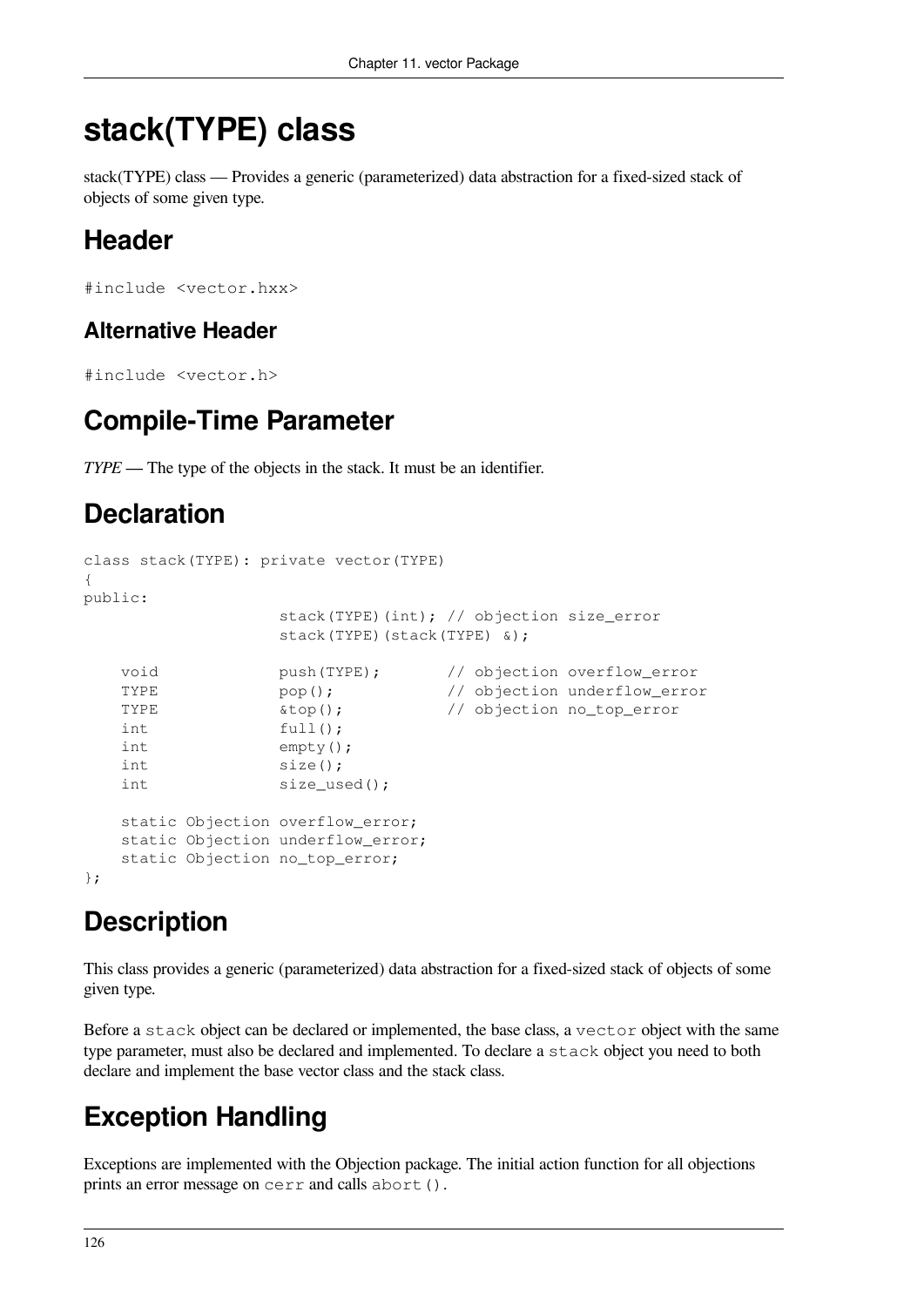## **Constructors**

### **stack(TYPE)(int size)**

Constructs a stack object with room for *size* elements in the stack. If *size* is less than or equal to 0, the objection vector(TYPE)::size\_error is raised.

```
stack(TYPE)(stack(TYPE) &src)
```
Constructs a stack object that takes the initial values of the elements from another stack object of the same type and size.

## **Member Data**

The following objections are raised for the stack errors described.

```
static Objection no_top_error
```
Attempted to reference the top of an empty stack.

```
static Objection overflow_error
```
Attempted to push too many elements onto the stack.

### **static Objection underflow\_error**

Attempted to pop an empty stack.

## **Member Functions**

### **int empty()**

Returns TRUE if the stack is empty; otherwise, it returns FALSE.

### **int full()**

Returns TRUE if the stack is full; otherwise, it returns FALSE.

### **TYPE pop()**

Pops an element off the top of the stack. If the stack underflows, the objection stack(TYPE)::underflow\_error is raised.

### **void push(TYPE new\_elem)**

Pushes an element onto the stack. If the stack overflows, the objection stack(TYPE)::overflow\_error is raised.

### **int size()**

Returns the maximum number of elements in the stack.

#### **int size\_used()**

Returns the number of elements currently used in a generic stack.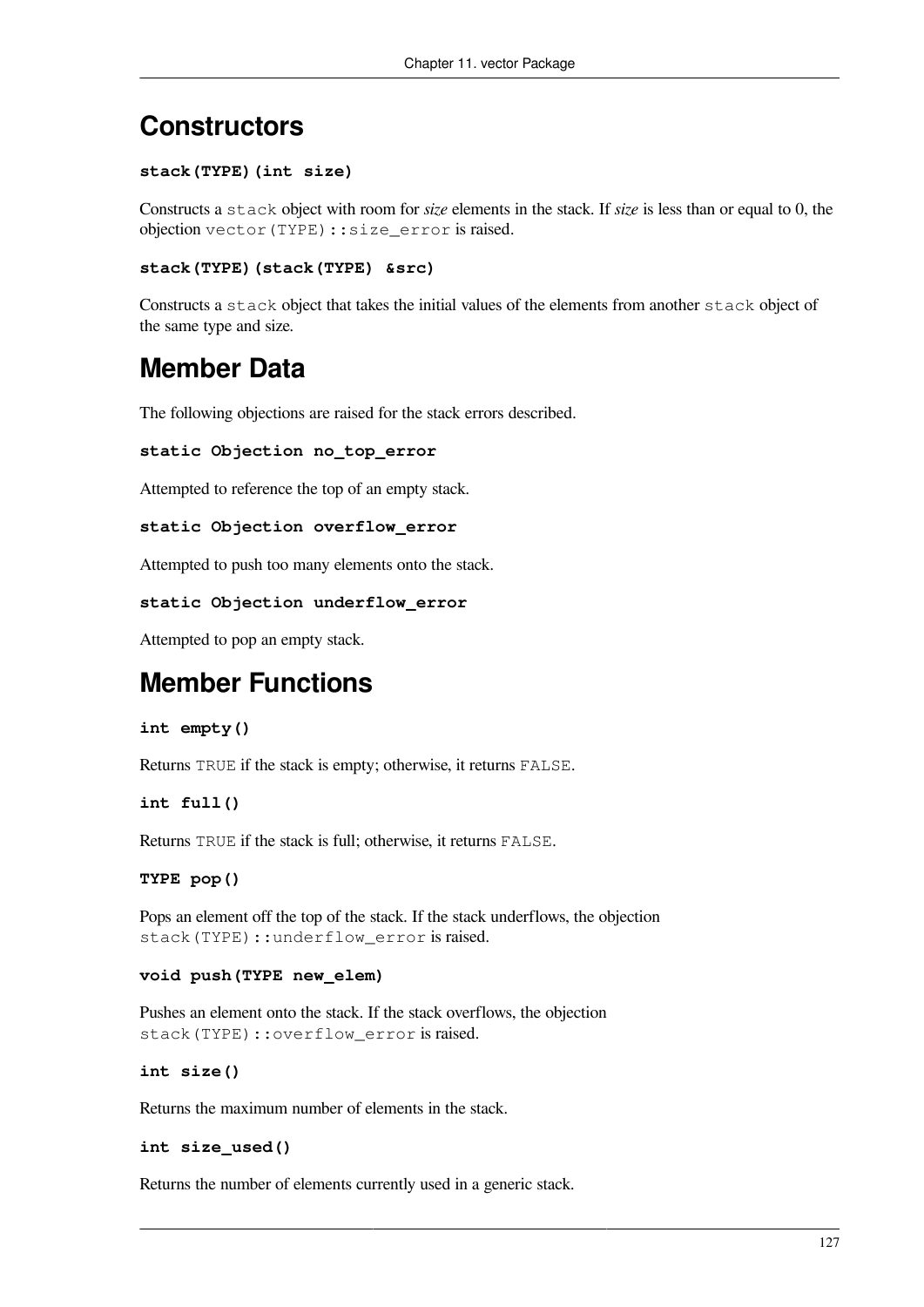#### **TYPE &top()**

Returns a reference to the element on the top of the stack. If the stack is empty, the objection stack(TYPE): : no\_top\_error is raised.

### **Example**

```
declare(vector, int)
implement(vector, int)
declare(stack, int)
implement(stack, int)
void f()
{
     stack(int) st(20);
     st.push(17);
     // ...
}
```
This example shows the four steps required to declare and implement the base vector class and to declare and implement the stack class.

### **See Also**

[Chapter](#page-88-0) 7

[Chapter](#page-16-0) 3

<span id="page-133-0"></span>[vector\(TYPE\)](#page-133-0) class

# **vector(TYPE) class**

vector(TYPE) class — Provides the (parameterized) data abstraction for a fixed-sized vector of objects of some given type.

### **Header**

#include <vector.hxx>

### **Alternative Header**

#include <vector.h>

### **Compile-Time Parameter**

*TYPE* — The type of the objects in the vector. It must be an identifier.

### **Declaration**

```
class vector(TYPE)
{
public:
```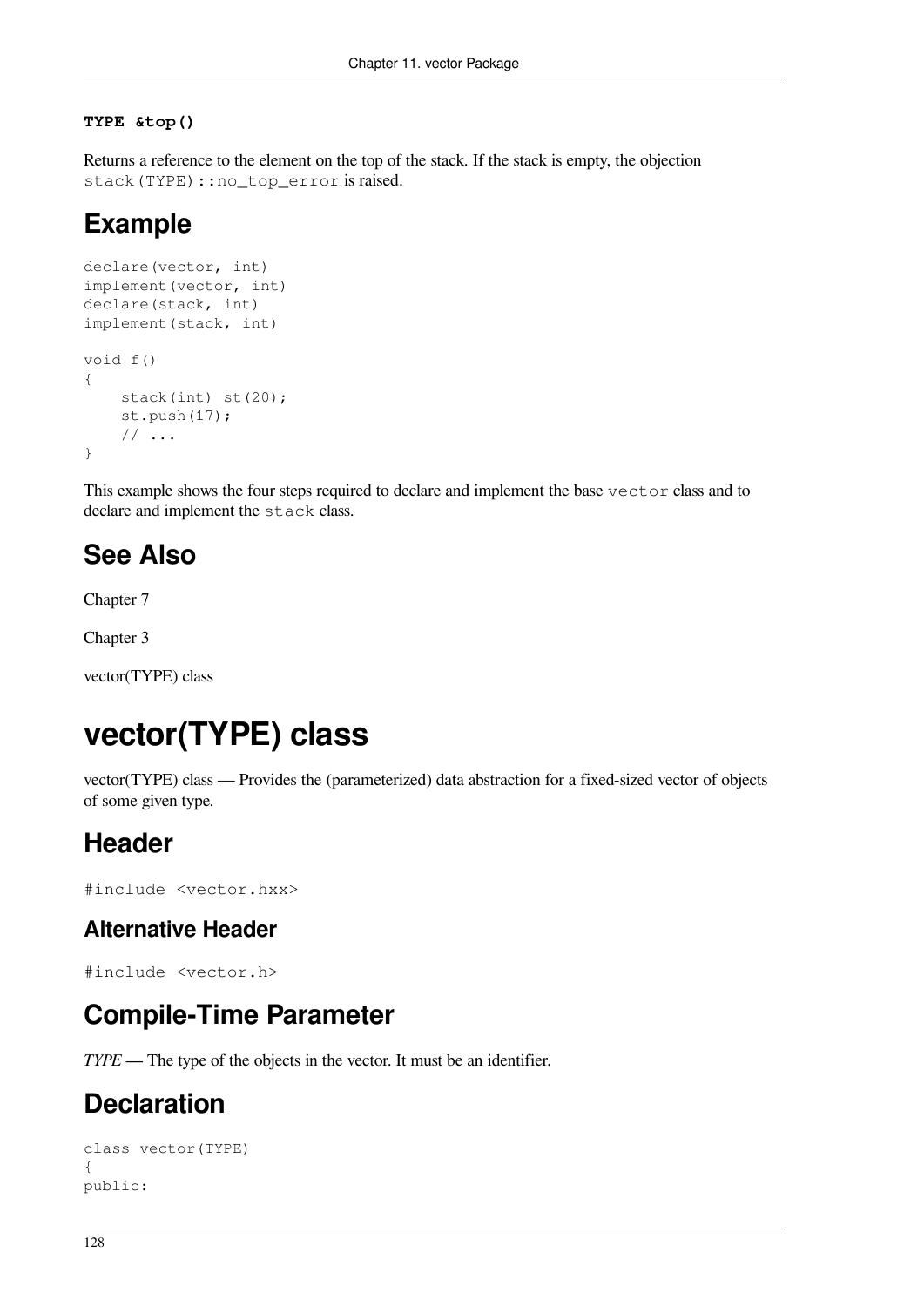```
 // objection size_error
                vector(TYPE)(int);
                 vector(TYPE)(vector(TYPE) &);
                 ~vector(TYPE)();
                 // objection copy_size_error
vector(TYPE) & Soperator=(vector(TYPE) &);
TYPE \&\text{elem(int)};
                 // objection index_error
TYPE \&\text{operator[} (int);
int size();
void set_size(int);
 static Objection size_error;
 static Objection copy_size_error;
 static Objection index_error;
```
## **Description**

};

This class provides the (parameterized) data abstraction for a fixed-sized vector of objects of some given type.

# **Exception Handling**

Exceptions are implemented with the Objection package. The initial action function for all objections prints an error message on cerr and calls abort().

### **Constructors and Destructors**

```
vector(TYPE)(int new_size)
```
Constructs a vector object with the integer argument representing the number of elements in the vector. If the number of elements is less than or equal to 0, the objection vector(TYPE): : size\_error is raised.

```
vector(TYPE)(vector(TYPE) &src)
```
Constructs a vector object that takes initial values of the elements from another vector object of the same type and size.

```
~vector(TYPE)()
```
Deletes a vector object.

### **Member Data**

The following objections are raised for the vector errors described.

```
static Objection copy_size_error
```
Attempted to assign a vector to another vector that has a different number of elements.

#### **static Objection index\_error**

Attempted to reference a vector element with a subscript out of range.